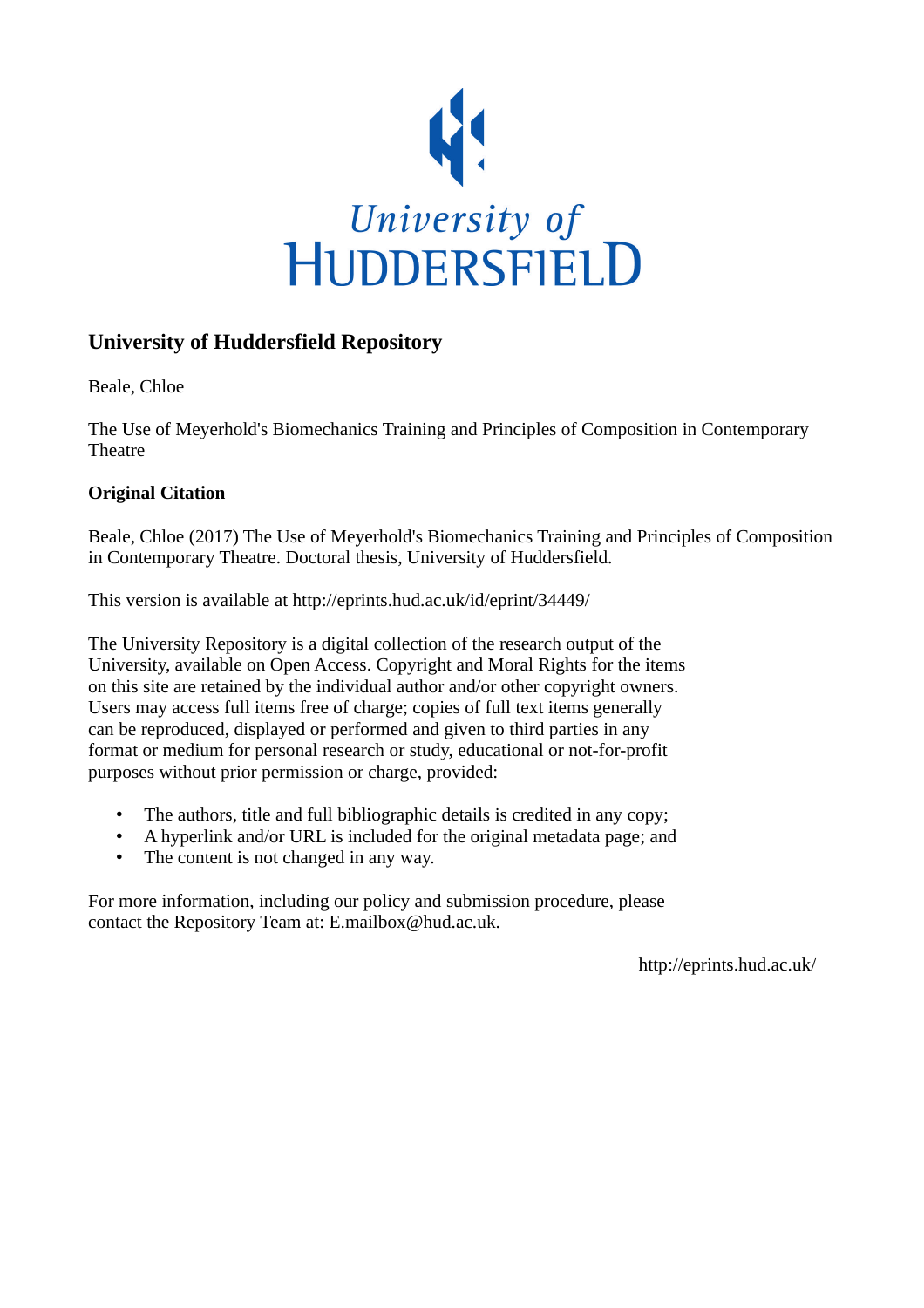# **The Use of Meyerhold's Biomechanics Training and Principles of Composition in Contemporary Theatre**

Chloe Beale U1450399

A thesis submitted to the University of Huddersfield in partial fulfilment of the requirements for the degree of Doctor of Philosophy

November 2017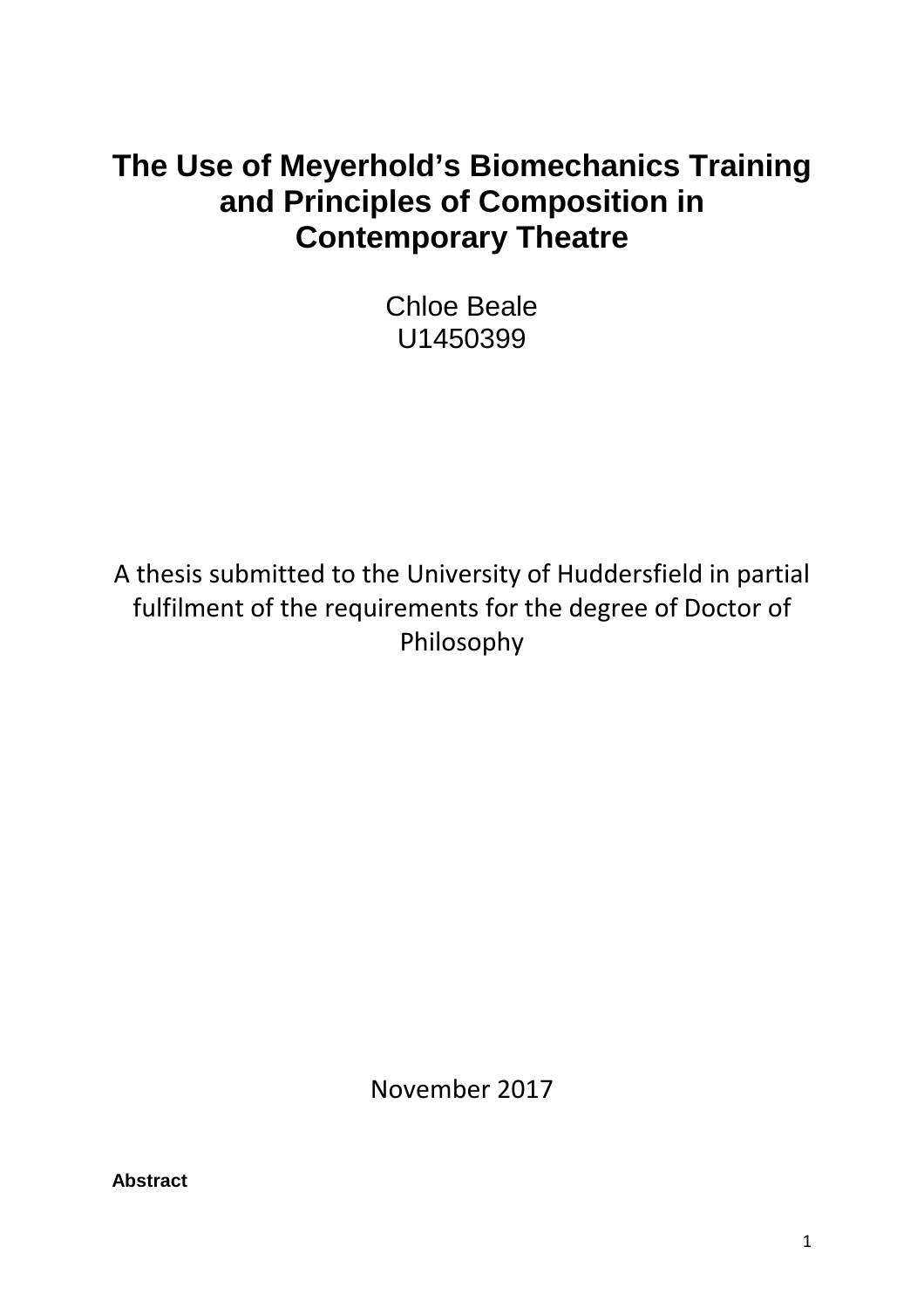Taking Meyerhold's Biomechanics, I will analyze four key principles: *otkaz (*the preparation for action), *pocil (*the action with meaning), *stoika (*the end of the action) and *tormos (*the brakes or control of an action). Using a practice as research approach as outlined by Nelson (2013, p.10) I will explore these principles at three stages of theatre production: 1. The training of the actor, 2. Rehearsals and 3. Performance. The findings of the research are presented in three formats: the theatre production, the thesis and edited footage of the whole process from training to performance.

The research brings an understanding of how these principles, developed by Meyerhold throughout his career until his death in 1940, can be applied to contemporary British theatre practice. First taking *otkaz, pocil* and *stoika* - how can they can be used to train an actor from the very basics of the construction of a physical score to the development of character and ensemble? I will then include *tormos,* to bring a depth of understanding to how this and the tripartite can be applied to performance. They provide the tools for an actor and director to approach a production, giving a clear method with which to communicate to an audience.

Through this process it is possible to see the principles of Meyerhold's Biomechanics within a contemporary British theatre context. To understand how the fundamental parts of Biomechanics can be used today to find meaning within an actor's movements, to find purpose within a production and be used to create theatre which 'grabs us by the lapels' (Leach, 1989, p.174)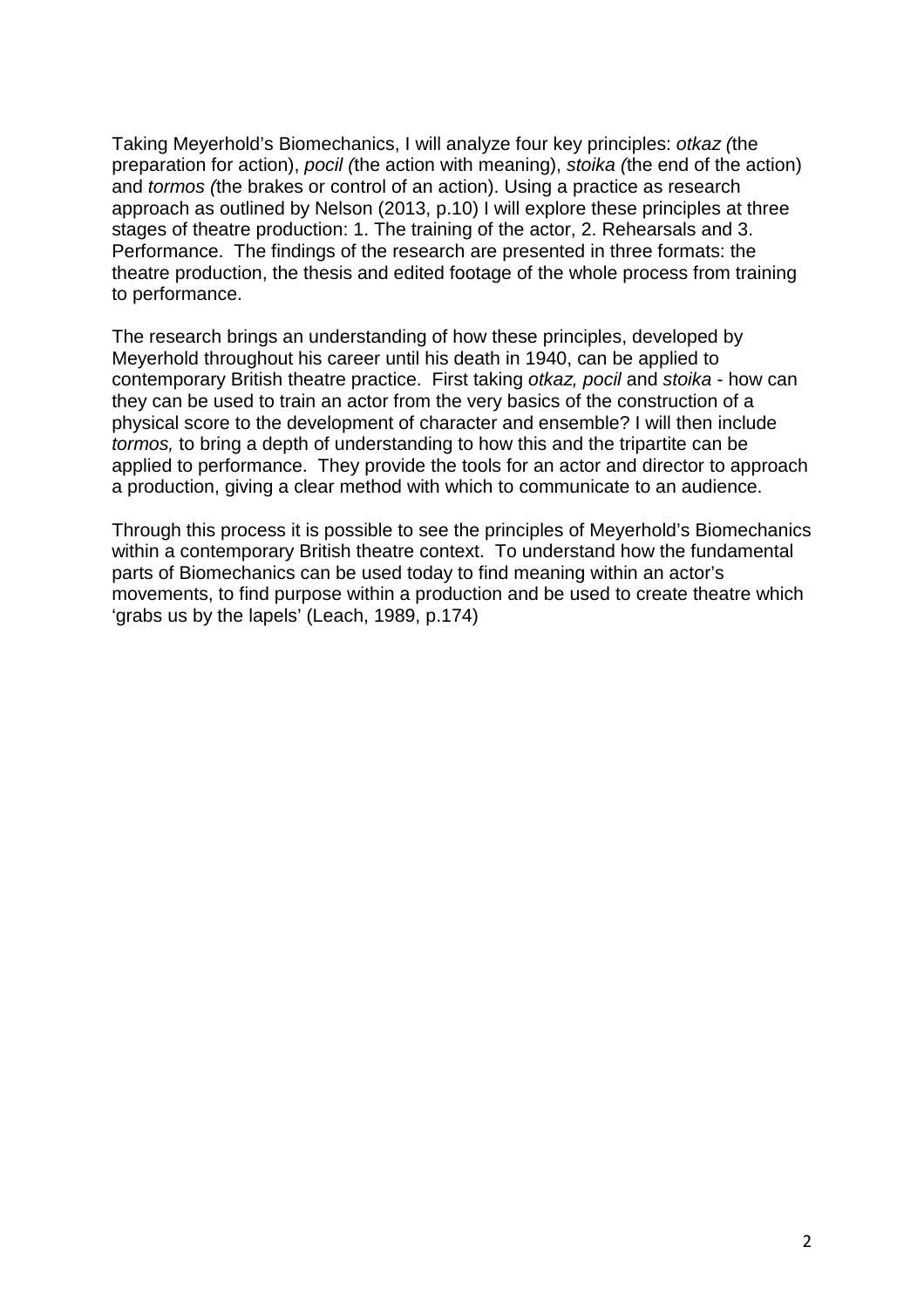## **List of Contents**

| Page 4  |
|---------|
| Page 6  |
| Page 8  |
| Page 13 |
| Page 14 |
| Page 18 |
| Page 27 |
| Page 35 |
| Page 46 |
| Page 52 |
| Page 65 |
| Page 72 |
| Page 79 |
| Page 83 |
| Page 86 |
|         |

Word Count 30350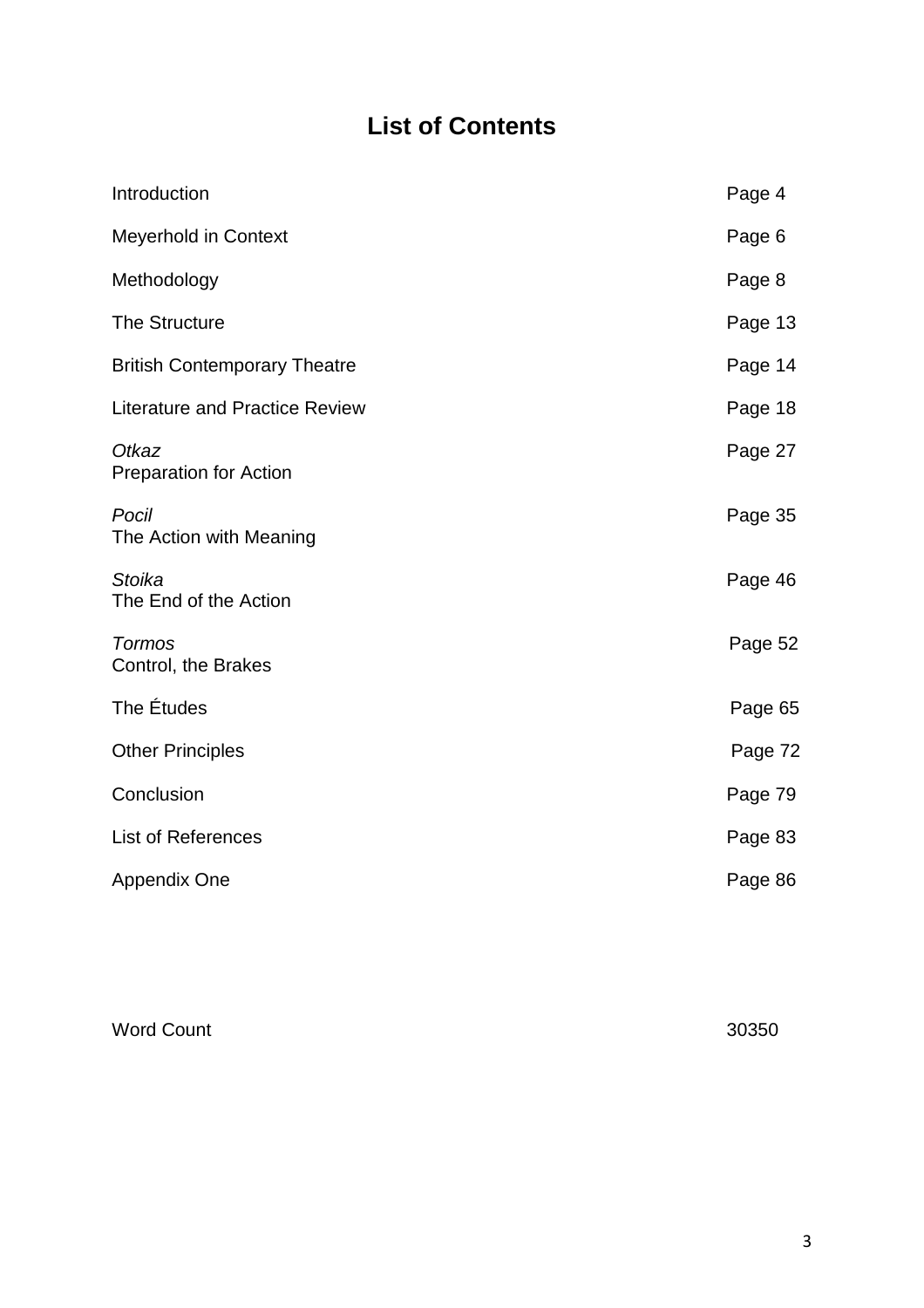#### **Introduction**

Meyerhold, the Russian theatre director (1874 – 1940), is renowned for his style of theatre. He is remembered today for breaking theatrical boundaries, such as his use of theatrical design and staging. He was a true innovator. At the heart of his theatre was the actor and central to this was his creation of the actor training system of Biomechanics. This system draws on many theatrical forms, both occidental and oriental. It is an holistic, rigorous and detailed approach to the work of the actor.

In this thesis, I ask the question: How can Meyerhold's Biomechanics be used in contemporary British theatre? To answer, I will subdivide this into two further questions: 1. What are the fundamental principles of Biomechanics? 2. How can these principles be used to create contemporary British theatre? I will focus on four principles which I consider to be fundamental to the actor training system of Biomechanics: *otkaz, pocil, stoika* and *tormos.* These principles alone will not fully explain Biomechanics or provide an exhaustive understanding of Meyerhold's theatre, but it is my hope that by concentrating on these four principles I will reveal the essence of Biomechanics. There are other principles which combine to create Biomechanics; *racurs, counterpoint, balance* and *rhythm,* all of these contribute towards the *études.* Then there is Meyerhold's theatre itself, the productions created by applying these principles. Meyerhold's achievements in terms of his many theatre productions, his innovation of staging and design, his approach to actor training, were vast and although I will touch on some of these other ideas, for this thesis I will focus on *otkaz, pocil, stoika* and *tormos.*

These four fundamental principles centre upon the physical movement of the actor; *otkaz* is the preparation for the action, *pocil* is the action itself with a clear intention and purpose, and *stoika* (often referred to as *tochka,* see page 36) is the end point of the action. *Tormos* refers to how the action is carried out, with control, which allows for precision and an intentional quality in the action itself. Basic descriptions of these principles do exist which will be the starting point towards understanding how each principle influences the movement of the actor in training, following this through to rehearsal and then into performance. The conclusion (found in clip 1,2 and 3 of appendix 1) is the application of these actor-training techniques within contemporary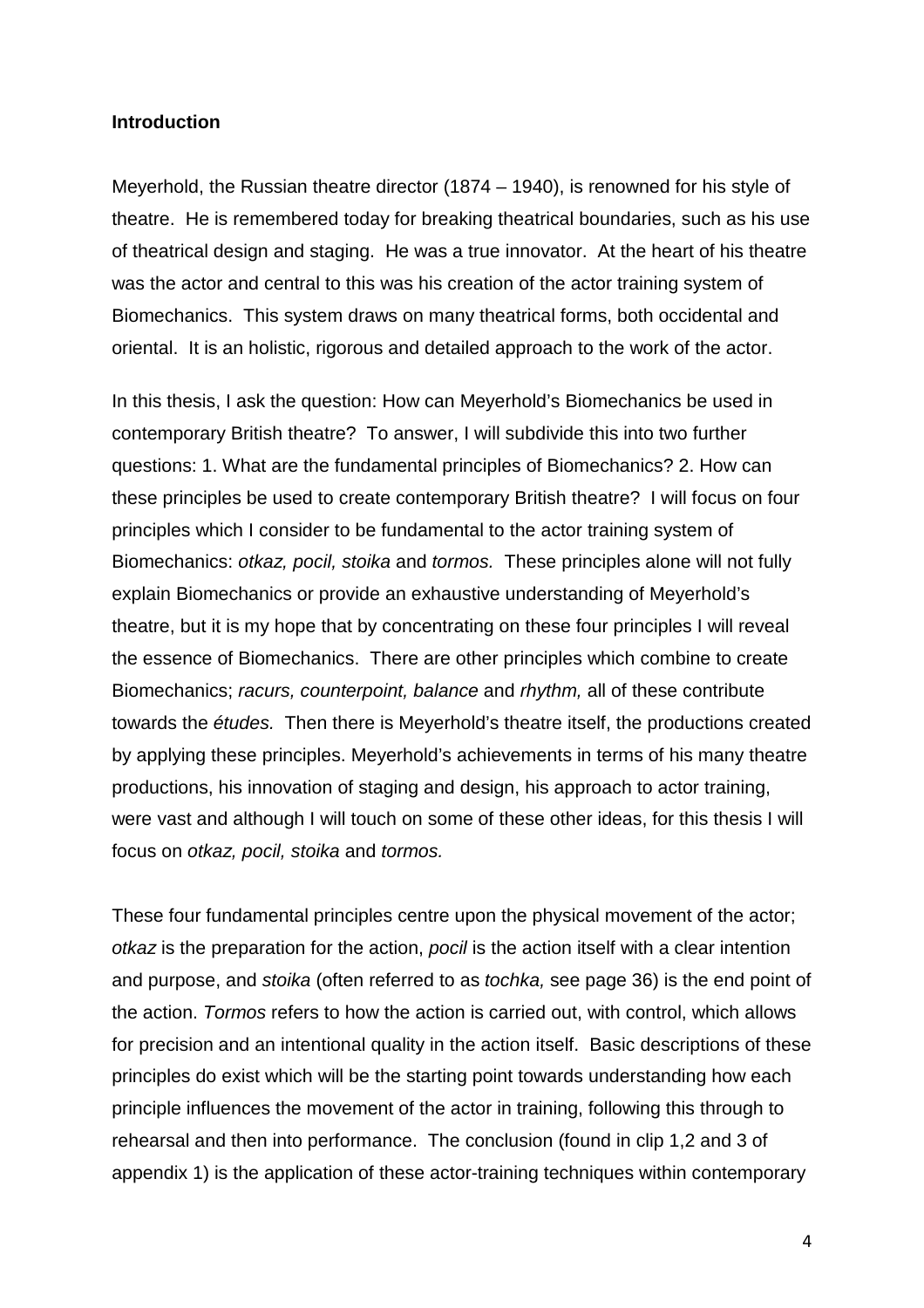British theatre. This thesis will link the analysis of the techniques, specifically the small and consistent details contained within Meyerhold's actor training, into the performance context. By focusing on these four principles it is possible to understand how the ideas contained within the smallest gesture of the actor build to a Meyerholdian approach to theatre.

Biomechanic actor training largely remains as that, *training*. Rarely is the system used to produce theatre to be played for an audience. The process recorded here began with a substantial part dedicated to training, but then progressed the actors into rehearsals and ultimately onto a touring production. This has shifted the focus from the ego-centric actor understanding how these principles affect her acting, to the spectator; what does the spectator see as a result of the rigour and intensity of the actor's training? The training provides the building blocks which make up the whole rather than being the focus themselves. However, to understand the larger goal of the production I will first focus on the principles.

I am presenting here three mediums by which to explore these four principles; 1. The footage of the performance of *Fewer Emergencies*, (appendix 1). 2. Recorded rehearsals with the company formed for the purposes of this research and edits from a workshop with Bogdanov (appendix 1). 3. The written thesis. I hope this will offer a broader understanding to essentially a physical approach, offering the opportunity to see the principles in action to help make sense of the process. This thesis brings together input from Bogdanov giving previously undocumented insights into Biomechanics in direct relation to the application of the principles in performance.

#### **Meyerhold in Context**

Meyerhold, when creating theatre, was not only concerned with the development of Biomechanics, he was working at a time of extreme political change. Influenced by these changes, he took the decision to consciously use his theatre for political ends. This ultimately resulted in his assassination.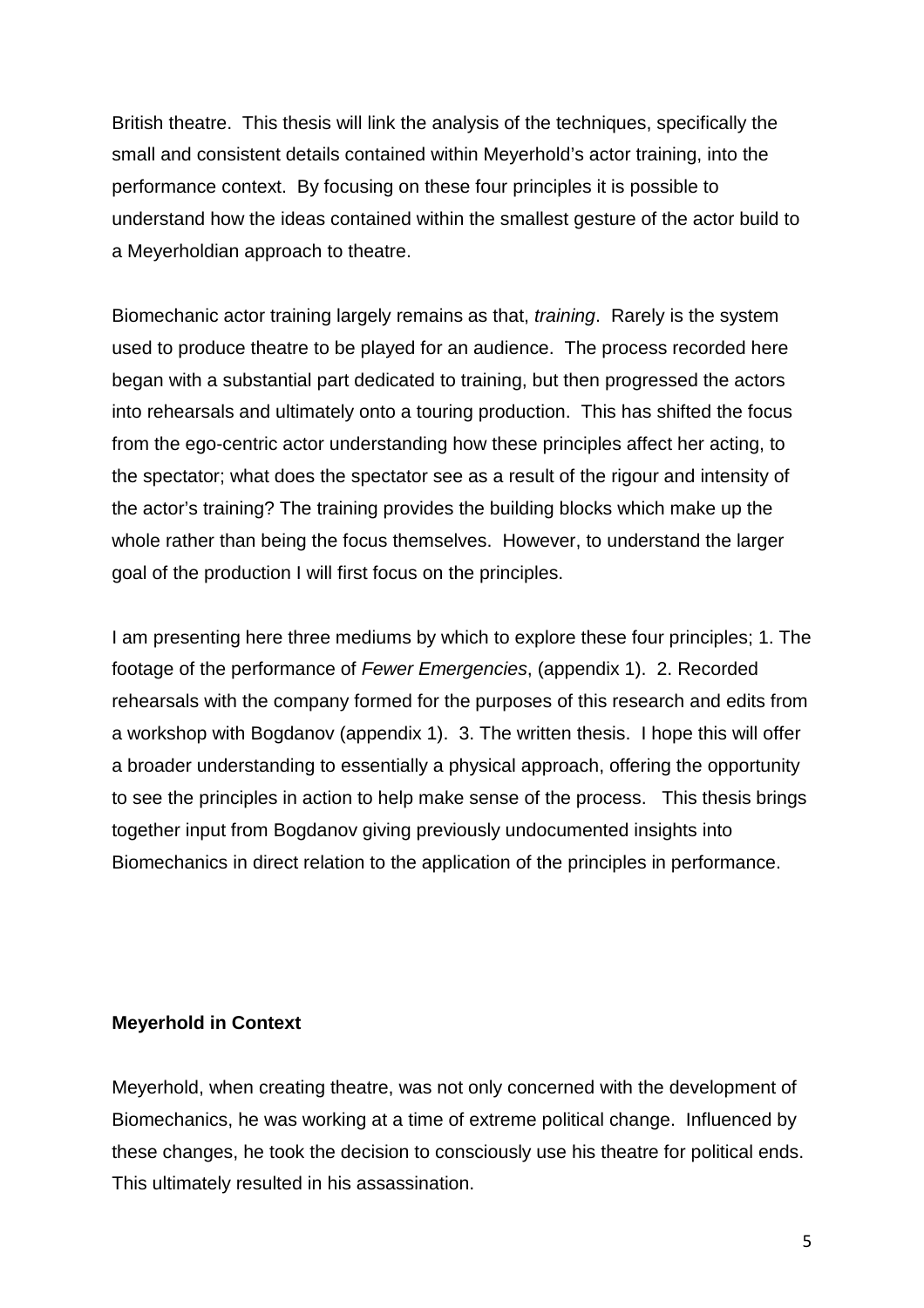Audience were encouraged to sound their approval or disapproval by clapping or whistling, the barrier between audience and auditorium completely broken down. Real time political events announced during performances. Actors in uniforms, very different from the silent academic atmosphere of MAT (Moscow Art Theatre). (Rudnitsky, 1981, p.269)

Theatre tickets were free at this time (1920) and the theatre became a 'meeting place'. The doors were left wide open and the winter's storm would blow in through the foyer and corridors…In the lobby, one could crunch nuts and smoke….Red army detachments and group of workers youth …filled up the theatre with clamorous and exacting throngs. (Leach, 1989, p.34)

This change in the atmosphere of the auditorium was an attempt by Meyerhold to make theatre accessible to the proletariat, to bring theatre to the people with a political message. The political is a strong force within Meyerhold's theatre and ultimately it led to his death. However, outside of this context what does his theatre look like?

The nature of Meyerhold's death under Stalin resulted in his work being hidden and almost lost until Nikolai Kustov began teaching a handful of students in 1972. The continuing political situation in Russia meant that this reawakening of the work was confined within Russia until the fall of the Berlin wall in 1989. For the purposes of this thesis I will attempt to extract this system from these sometimes overpowering cultural and political constraints. Of course, these influences cannot be completely ignored but in order to provide clarity to the ideas it is helpful to examine them outside of this framework. Without this prism, I hope to clarify the essence of the principles in respect of the actor and then more widely the theatre. I will be placing the principles within a contemporary British theatre context with the subject of the action being twenty-first century British society, specifically a trilogy of short plays, *Fewer Emergencies* by the playwright Martin Crimp. In this context 'Britishness' and the contemporary society will not be the focus of the work. These will be a framework with which the audience and the actors are already familiar. The focus will be on the technique and how this builds to theatre.

Previous productions using Biomechanics have tended to concentrate on texts used by Meyerhold himself, most notably Pitches and Shrubsall's production of *The Government Inspector* (1997) and the Phoenix Ensemble's adaptation of Mayakovsky's *The Bathhouse* (1993). Talia Theatre produced work by both contemporary British playwrights and more traditional Russian texts (1998 – 2005)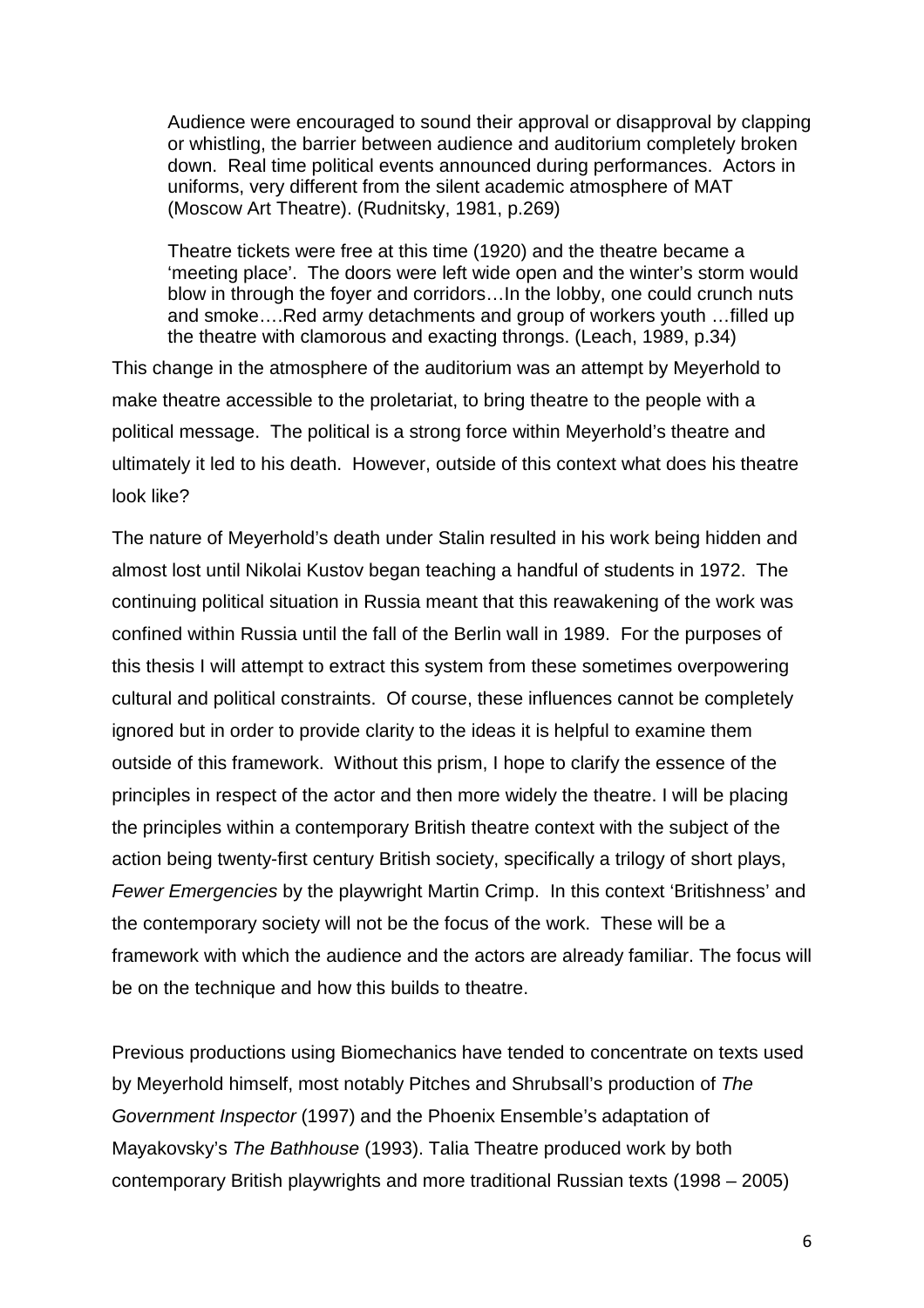however, until this point, these productions have not been documented. By now taking a contemporary text and employing the Biomechanics within a British play, played by British actors and a British director, I hoped to remove the technique as much as possible from its cultural heritage and to use it as an approach to theatre.

Meyerhold's rewriting demonstrates his understanding that the written text of the play was not an eternal object, but something that functions within specific cultural contexts. (Leach, 1989, p.136)

This illustrates Meyerhold's understanding of cultural context, at least with regard to the text of the play. What will Biomechanics bring to a text rooted in a current British cultural context?

#### **Methodology**

**'**We need a methodology that can account for the disorderly creative process and yet demonstrate rigorous planning' (Trimingham, 2002, p.55)

This research has been undertaken by practice in line with the model set out by Nelson:

PaR involves a research project in which practice is a key method of inquiry and where, in respect of the arts, a practice is submitted as substantial evidence of a research inquiry. (2013, p.10)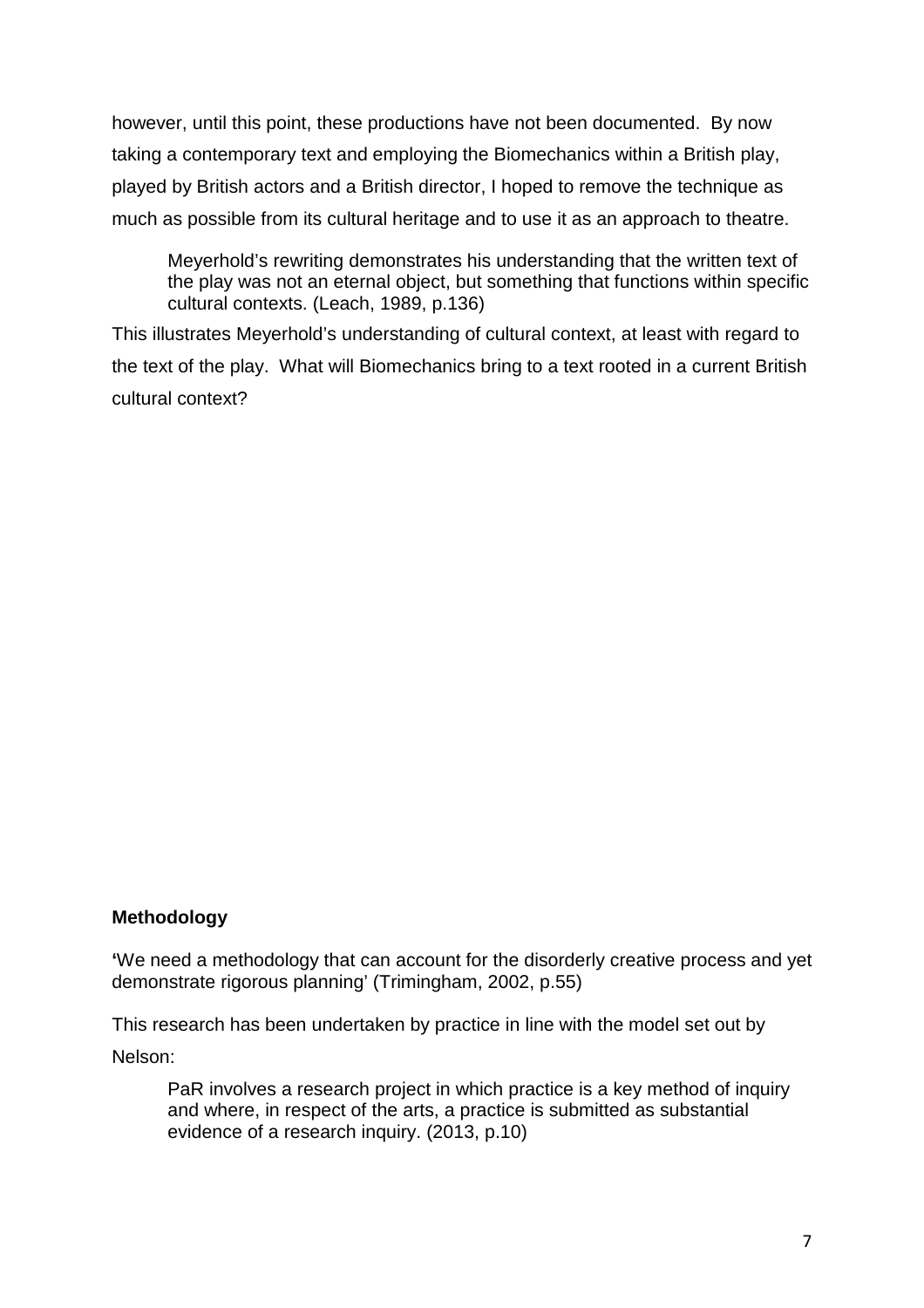The research in this instance has been largely through workshops, rehearsals and performance. The performance itself (recorded in Appendix One) is perhaps the most important part of this research process. This is informed by my own training leading up to this research which involved forty-two weeks of workshops, [1](#page-8-0) twentyfour weeks of rehearsals and six productions with Bogdanov. [2](#page-8-1) This gives a:

practical knowledge which might primarily be demonstrated in practice – that is knowledge which is a matter of doing rather than abstractly conceived and thus able to be articulated by way of a traditional thesis in words alone. (Nelson, 2013, p.10)

It is reasonable to ask, with a continuing career as a theatre director using Biomechanics, the point at which this research begins. When does the day to day work of creating theatre stop and the research start? It is common for artists to come to a PhD later in their career with over 70% of PhD students coming to their research after having worked in career orientated situations, usually in their thirties and forties and beyond (Freeman, 2009, p.36). In comparison, slightly more than three quarters of scientists start their PhDs immediately after completing their first degree (Freeman, 2009, p.37). This is perhaps an advantage for the artist and their research, allowing for experience and knowledge to accumulate in a specialist field and thus inform the area of research. There is no precise point where the career of the practitioner stops and the research begins. The knowledge and experience of the practitioner necessarily feeds directly into the research and even before the research question is considered their practice is already informing that question. The Practice-as- Research (PaR) method allows for this knowledge of the artist to become specifically focused within their practice while continuing with their creativity.

Practice as research can be seen to be a process through which performance makers are able to develop and deepen the abilities they already possess to make reasoned, autonomous and often professional judgements. Through research, practitioners can develop an increased critical awareness of the

<span id="page-8-1"></span><span id="page-8-0"></span><sup>&</sup>lt;sup>1</sup> Cardiff, two weeks, 1995, Berlin, six weeks, 1996, Copenhagen, one week, 1996, Lausanne, one week 1996, London, four weeks, 1998, Manchester, four weeks, 1999, Manchester, four weeks, 2000, Manchester, four weeks, 2001, Manchester, four weeks, 2003, Manchester, four weeks, 2005, Huddersfield, two weeks, 2006, London, two weeks, 2007, Huddersfield, two weeks, 2008, London two weeks, 2010 <sup>2</sup> *Alice in Wonderland,* four weeks, 1998, *The Duel,* four weeks, 1999, *Home,* four weeks, 2000, *Assilon Place,* four weeks, 2001, *The Vaudevilles,* four weeks*,* 2003, *Moliere,* four weeks, 2005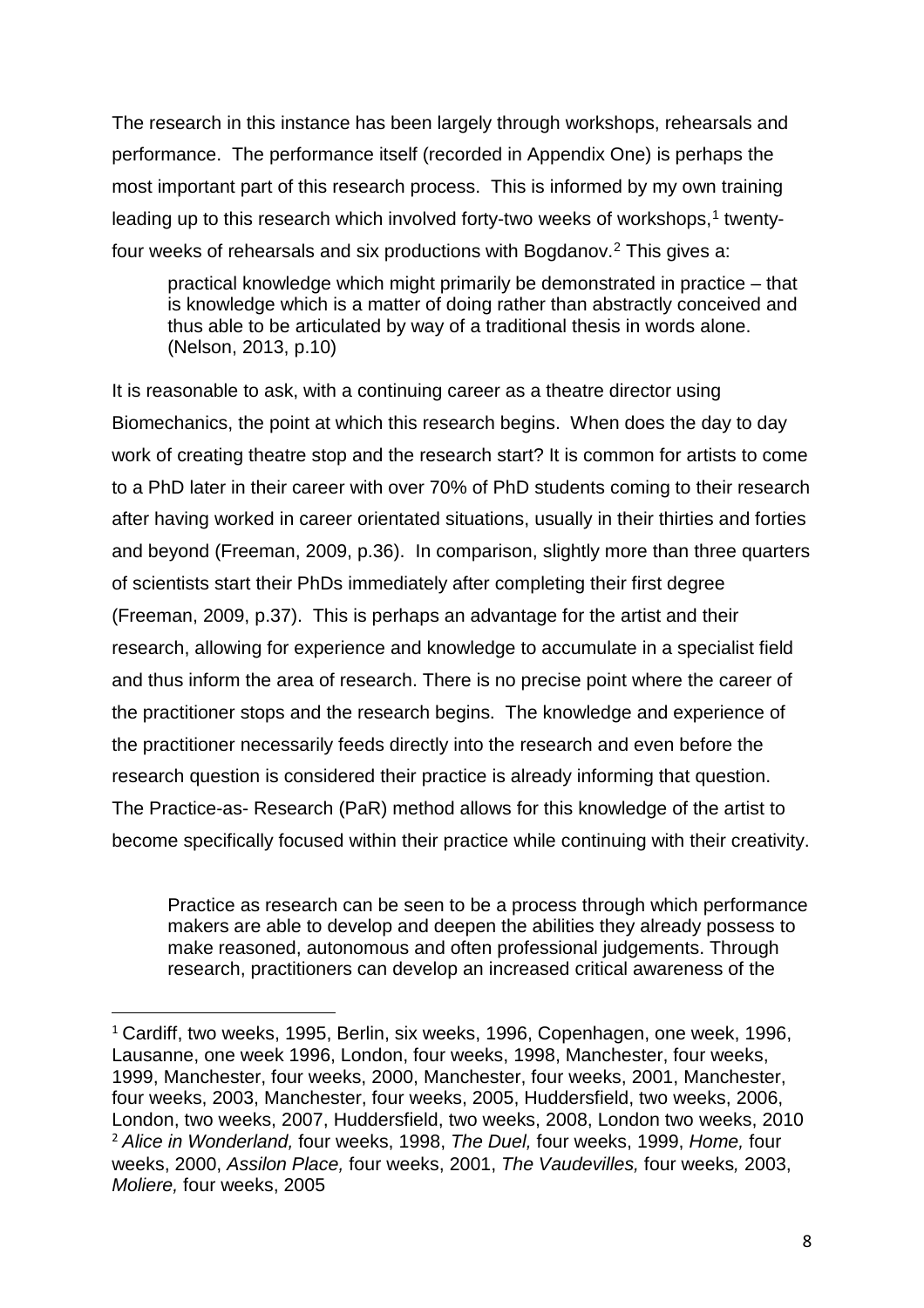things they do in their own practice and of why they do these things in the ways that they do. (Freeman, 2009, p.57)

The research here undertaken will advance our understanding of the practice of Biomechanics by being the first PaR project to track these principles from training through to performance.

Within the PaR umbrella, Freeman makes a further distinction. Biomechanics has to be understood physically, through the embodiment of knowledge and it is this approach which Freeman would say is 'Practice-led'. Through Practice-led research each stage necessarily informs the next; training, into rehearsal, into performance. The study of the principles of Biomechanics is carried out through the process leading to the performance with the final performance forming the outcome of the research, standing as a proportion of the research. In this way, the research is not 'on the performance' but rather is closer to practice led.

when the research undertaken is likely to lead primarily to new and/or advanced understandings about practice, we can say that this is practice-led. (Freeman, 2009, p.63)

In the case of this research, the performance of *Fewer Emergencies '*is the final part of the research process; however, it is only one part. The production demonstrates the use of the practice of Biomechanics in performance, however to reach this point the training and rehearsal have an equal, or arguably, more important role to the contribution of knowledge. The performance is not the 'object of study' as described in 'research into or on performance…in this sense, performance is less inclined to be the object of investigation as its ultimate aim.' (Freeman, 2009, p.64)

The method for the Practice-as-Research was chosen to emulate that of a theatre company following what could be described as a traditional rehearsal process; training, rehearsal, performance. This is the process Meyerhold adopted, the process Bogdanov used when working with Talia Theatre and the same structure I have followed since 1997. By following the process of training, rehearsal and performance undertaken by Meyerhold I can place the research within a similar structural frame as his original work. Placing these limitations on the research compelled me to engage with similar methods to overcome problems and find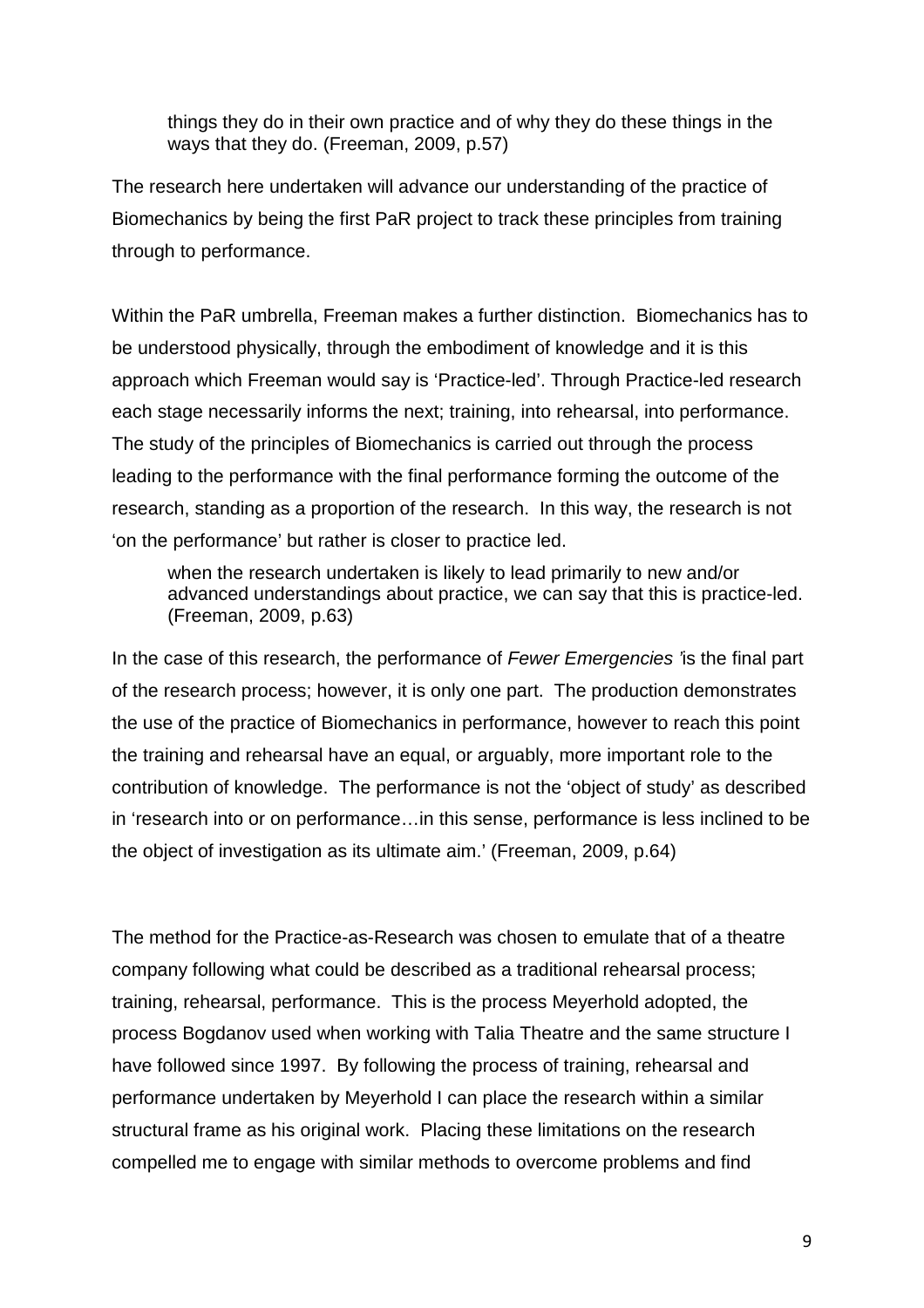solutions through the training which in turn feed into the rehearsal which inform the performance. The process also has a fluidity which allows for problems, questions and ideas to flow through the three defined sectors in any order, so an idea conceived by the director in a scene imagined as part of the performance can be tackled as a training exercise, with the director taking the role of teacher to train the physicality of the actor to be able to accomplish the requirements of the scene.

Working with Bogdanov from 1998 to 2005 following this 'traditional' approach, myself as the actor and Bogdanov as director, privileged me with a performer's perspective, understanding first-hand the relevance of the training. Following the training through to the performance elevates the training from the level of the physical, when the exercises may be considered as activities to improve strength and dexterity, to that of artistic endeavour. Stepping onto and from a table in repetition is not only to strengthen the leg muscles but to strengthen the leg muscles in order to allow the actor the ability to step with care and precision onto and off the table in a particular way. The purpose of this development is to fulfil the directorial ideas, from the larger concept down to the small details of stepping onto a table. The training is directly influenced by the larger ideas of the play. There is something more to achieve within the training than physical ability, the actor must keep the future perspective of the performance and with that, the spectator. The training has a greater purpose than the advancement of the actor's physicality.

For a director, the three-part process affords the physical development of ideas before training. With this method of the traditional rehearsal process, the director can begin work on the script whilst the actors are still in the training period, thus allowing the director to trial specific ideas inspired by the script, using the training to test both the aesthetic and the actor's skill, finding the limits of the actors and therefore the frame within which certain concepts can be achieved. If only four of the five actors can step down from the table in a controlled manner then the director's wish to have all the actors stepping from the table in unison is unachievable unless the fifth actor undertakes further training.

Between the training and rehearsal periods there is no definite stop, rather the two bleed together. Once the rehearsal period started, I followed the system Bogdanov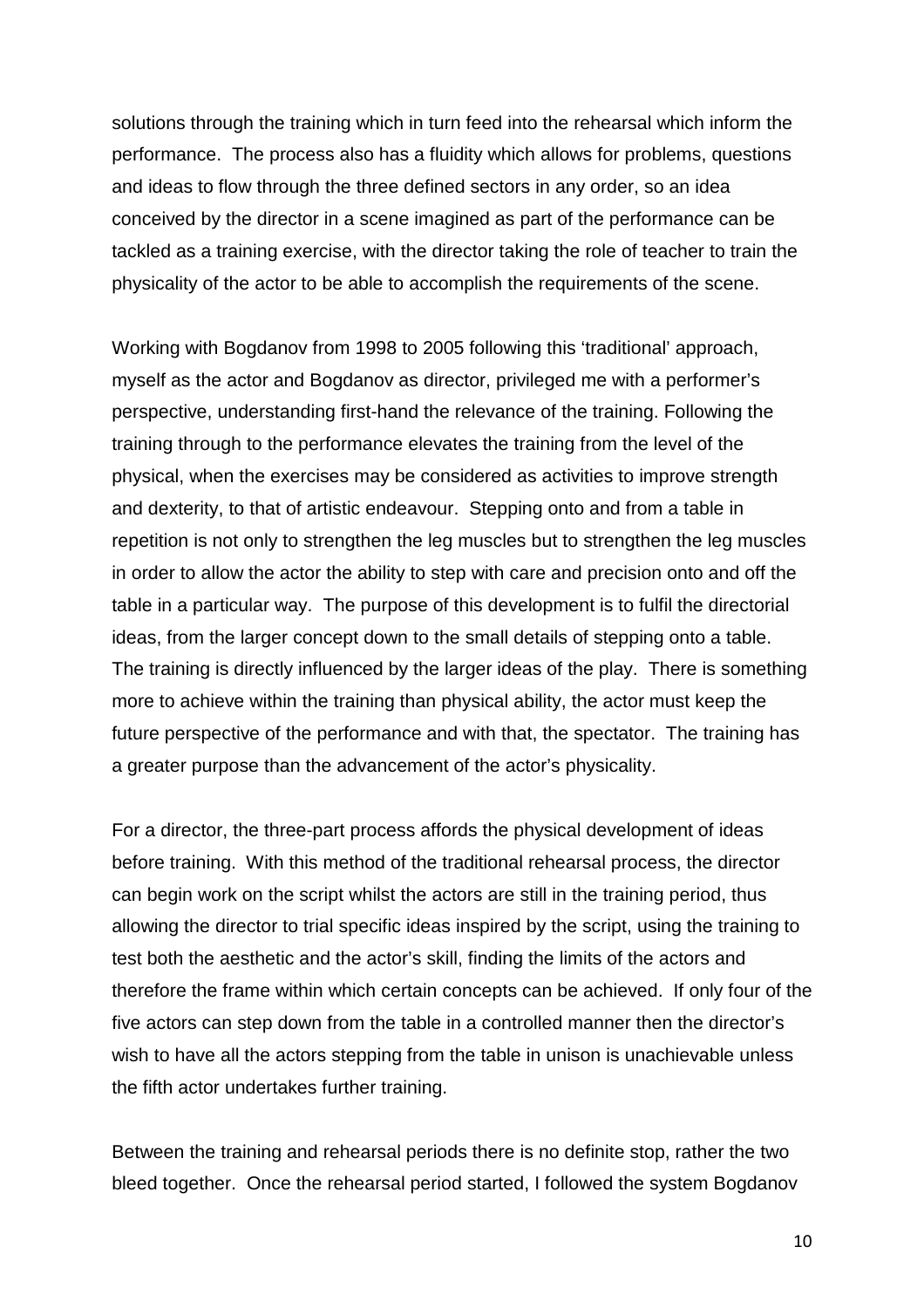had used, beginning each rehearsal with actor training. This continuation allows the director the ability to circulate her directorial ideas from the script into training, testing them with the actors before building into rehearsals. The training is also used prior to each performance to both physically warm up and mentally focus. The training underpins the actor's work at every stage. The cyclical nature of the process is comparative to the spiral model described by Trimingham:

The paradigm model of progress that allows for this is the 'hermeneutic-Interpretative' spiral model where progress is not linear but circular; a spiral which constantly returns us to our original point of entry but with renewed understanding. Originally developed by a Gestalt thinker, Kurt Lewin, this spiral indicates that as one part of understanding changes, the whole changes too. (2002, p.56)

Relating the above spiral approach to this research; my directorial ideas borne from the script influenced the training of the actors which, depending on what was achieved in training, had an effect on the ideas we developed in the rehearsal process, which inevitable fed into performance. Both the training and the rehearsal became a place to physically trial ideas, the outcome of each influenced the other. Another starting point could be the actor, who's training, may inspire a scene; one actor's strength to lift another, a particular skill. As an example, one of my actors had trained as a dancer which I used as a way of showing her character's decent into madness at the end of *Whole Blue Sky* (pp.17-18) My understanding of the actor's skill gave me a renewed understanding of that character's development. The process of one part influencing the understanding and development of another. Even once the production has ended the actor will continue training and this training will now be altered by what the actor has learnt in the previous production.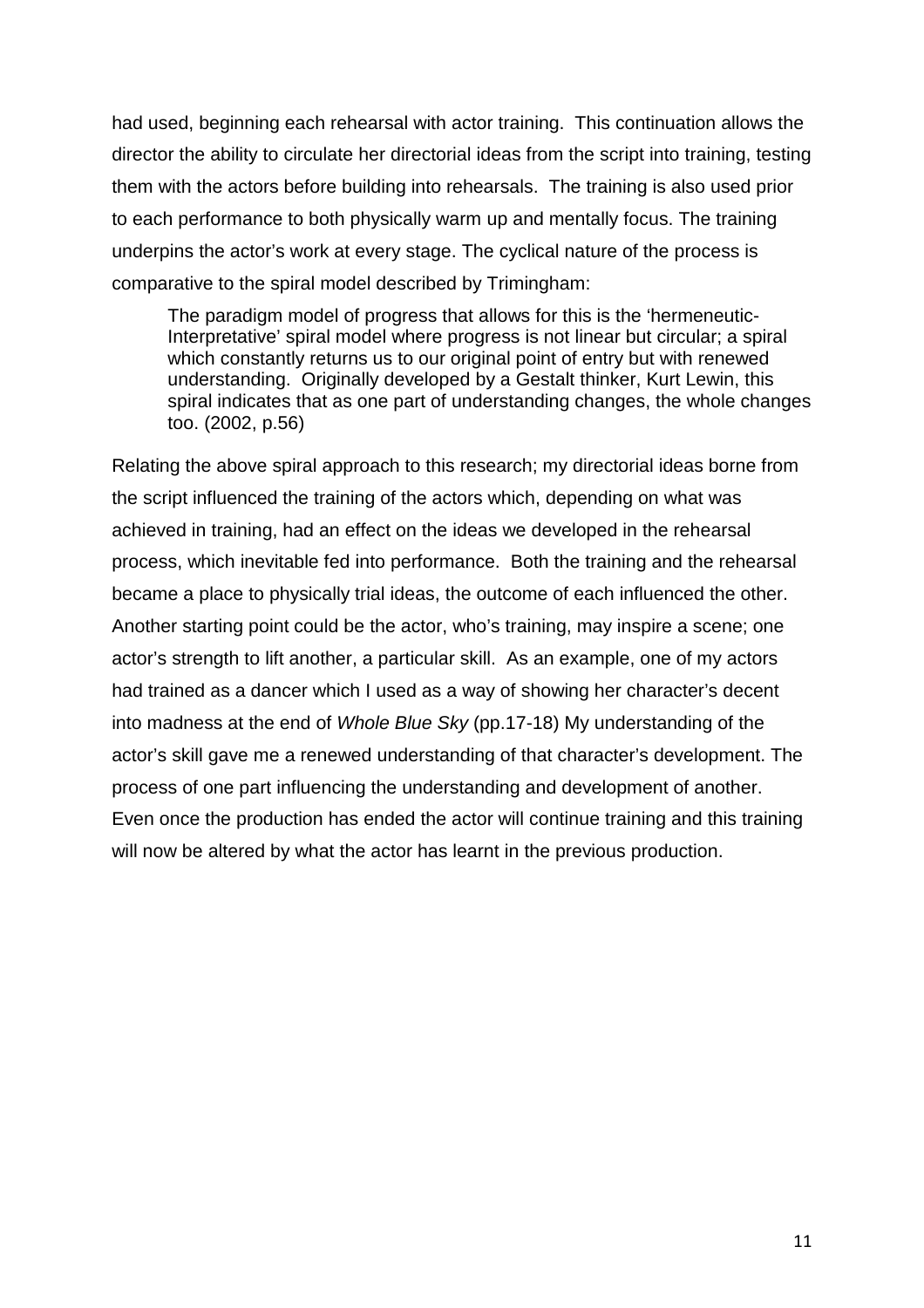#### **The Structure**

To establish the company, I first held open auditions which attracted twenty actors. With these initial twenty I embarked on a weekly training programme focusing only on the techniques of Biomechanics. At our first meeting, I outlined the ethical contract. I was offering the actors free training and the opportunity to become involved in the company, the production and the tour in exchange for their commitment to the project over its duration. Through discussion we defined the details of the exchange and both parties signed an agreement. Proper Job Theatre company covered any expenses incurred by the actors, outside of this, no money changed hands.

The training lasted for twelve months, at the end of which time I auditioned the now twelve actors with the intention of taking five through to the core ensemble. It would be these actors who would create the final production. Towards the end of the training the transition to rehearsals began and we applied the training to some short scenes from *The Wonderful World of Dissocia* (Neilson, 2007), which were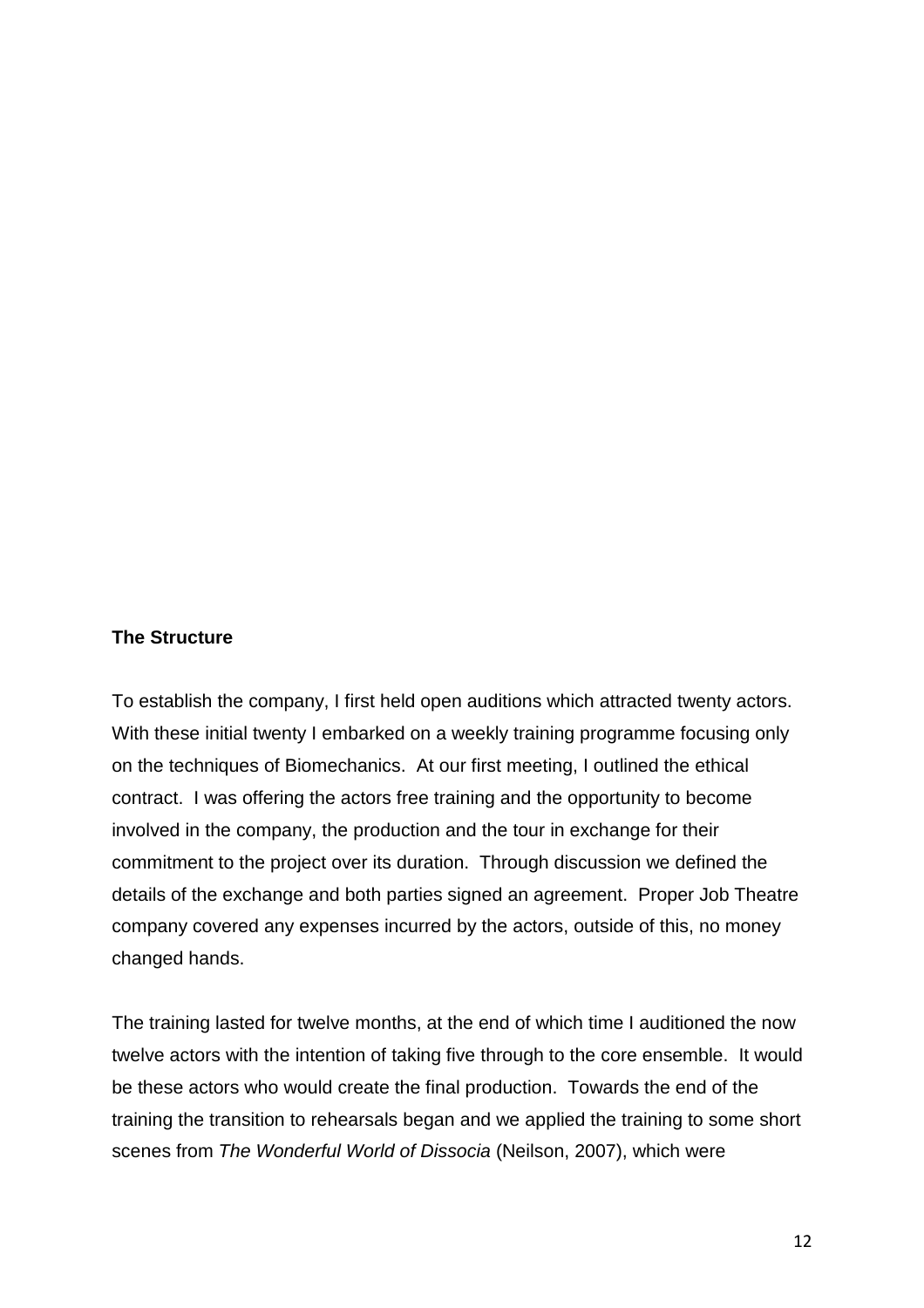performed at the University of Huddersfield (May, 2015) as a 'work in progress', (Clip 4, Appendix One). This will be discussed later.

The five actors chosen to move into rehearsals then began work on *Fewer Emergencies* by Martin Crimp*.* The rehearsal process became more intensive with the company rehearsing for two full weekends per month for nine months. The process culminated in a short tour to five studios and small-scale venues. This process has been documented and an edited version of the training and rehearsals and an unedited version of the performance can be found in Appendix One. Included in Appendix One is edited footage of Bogdanov's workshops in 1999 as part of The International Workshop Festival.

#### **British Contemporary Theatre**

To define contemporary British theatre, it is possible to take the definition offered by Theodore Shank in his book of the same title; 'Contemporary British Theatre' (1994). Here he refers to 'the work of those artists in Britain who are creating unique forms of theatre to express what it is like to be alive today' (p.3). Although first published in 1994 and therefore it could be argued that the definition itself is not contemporary, Shank's definition gives the possibility to stretch beyond the immediate with this definition holding current relevance. Martin Crimp's writing offers a stark view of what it is to be alive in Britain today. He belongs to a movement of writers expressing a particular sense of British culture, Aleks Sierz (London 2001) describes the movement as 'In-Yer-Face' Theatre.

To closely navigate through Sierz's argument to his arrival at his definition of 'In-Yer-Face' theatre it is useful to return to the roots of theatre itself: Greek theatre. In these tragedies, such as *Oedipus, Medea, Oresteia, Antigone*, to name but a few, we find extreme states of both physical action and emotion; 'brutal death, terrible suicides, agonizing pain, human sacrifice, cannibalism, rape, incest, mutilation and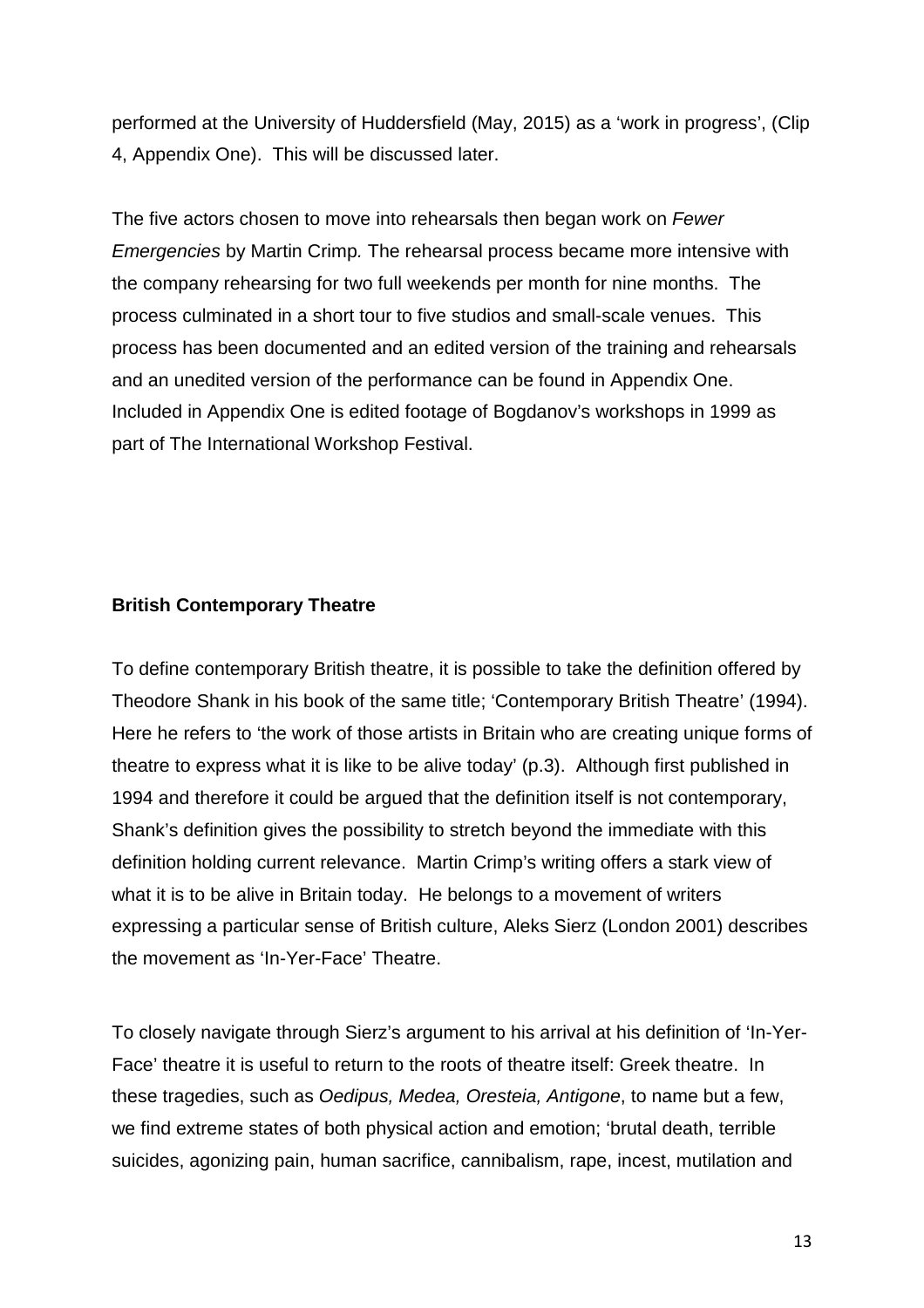humiliation.' (Sierz, 2001, p.10). The Greeks, long before Meyerhold, were challenging the audience to sit up and take notice. A wife stabbing her husband to death or a son having sex with his Mother necessarily stirs strong emotion. This delight in looking at society through a lens of horror was continued in Jacobean theatre. There is murder, mutilation and incest found in the work of John Webster, Thomas Middleton and William Rowley. Shakespeare's tragedies also view his 'contemporary' world as a place where eyes are gouged out, old men die in misery and power struggles result in murder. Even today these events can be seen as shocking but nevertheless accepted.

Between the Jacobean time and 1737 uncontrolled emotion bought to the stage by these writers came to be seen as dangerous. Censorship was introduced into British theatre in 1737, with modification in 1843. This meant that theatre in Britain was operating under strict rules. Plays were read and licensed by the Lord Chamberlain, the list of things which could result in the banning of a play was extensive; swearing, nudity, sexuality, suggested sexuality, homosexuality, political radicalism, representations of God, representations of the Royal family – the list went on. Unfortunately for the Lord Chamberlain, and as is the case so often with prohibition, the censorship encouraged writers to examine subjects precisely because they were forbidden and examine them in such ways as to get them past the censors, using metaphor, suggestion and comedy. Not to mention the fact that the writing about forbidden subjects served as a very effective form of advertising and a means to draw in an audience.

Throughout the time of censorship, the artists slowly chipped away at what was accepted. In 1891, critics of Ibsen's *Ghosts,* were shocked by its illusion to syphilis while 'Garnett's *Breaking Point* (1909) couldn't describe his central character as pregnant' (Sierz, 2001, p.14). More and more the work of European artists influenced British theatre, continually pushing at the boundaries of what could be staged; Stindberg, Zola, Chekov, Jarry, Tzara, Wedekind, Brecht, Ionesco, Genet, Grotowski and Artaud. 'especially Artaud. Not surprisingly, his radical ideas about a Theatre of Cruelty were derived from the Greeks and Jacobeans.' (Sierz, 2001,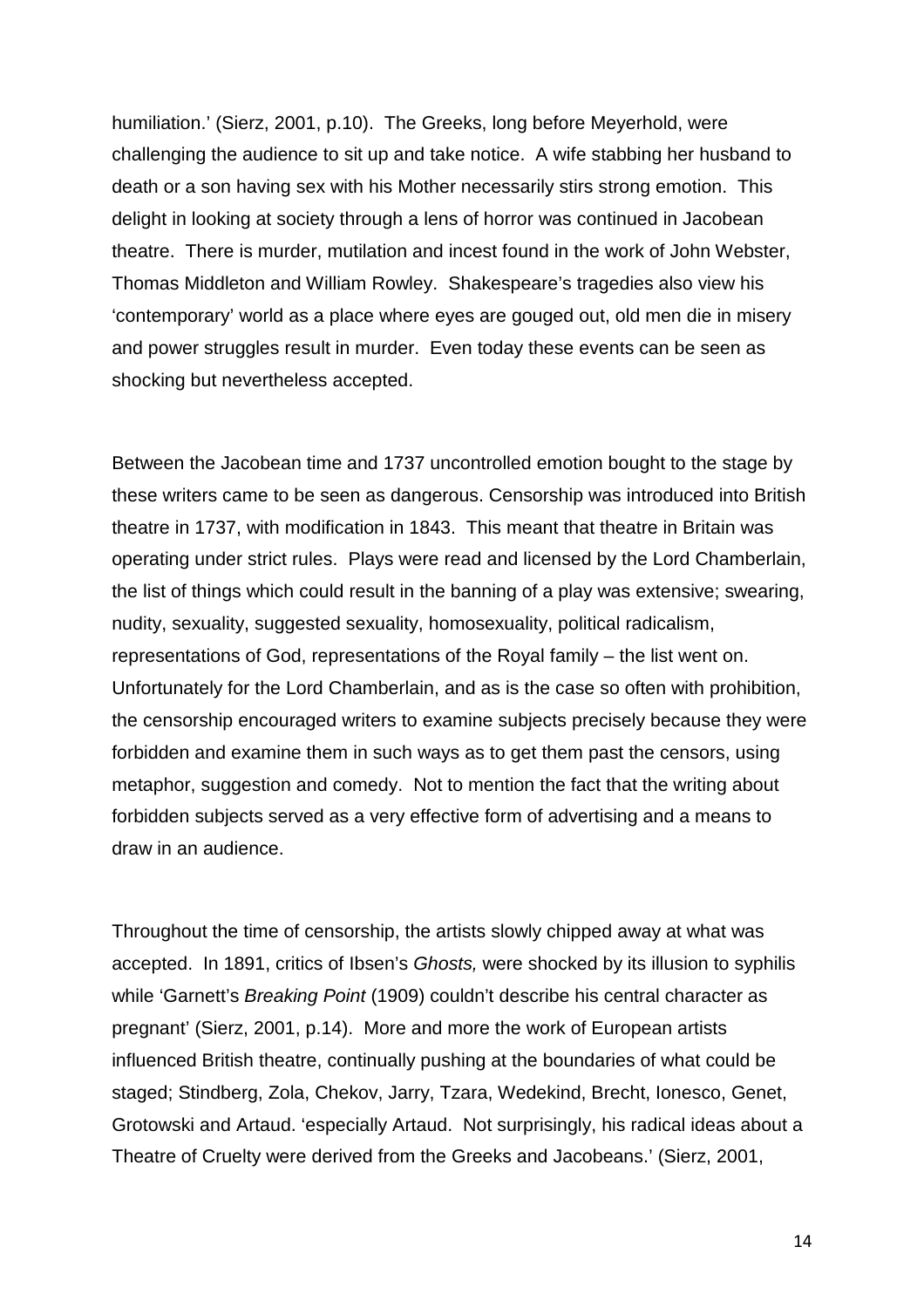p.14). The Royal Court Theatre was at the edge of this fight back, staging John Osbourne's *Look Back in Anger* in 1956 which gave way to a new wave of writer exploring a different 'contemporary'; Behan, Delaney, Arden, Wesker, Bond and Mercer. These writers bought the grittier, more real 'contemporary', something the 'man on the street' could identify with.

Censorship was finally abolished in 1969 which allowed for writers to explore contemporary British culture more fully and reflect the changes in society. Churchill examined feminism, Cartwright reflected a Northern perspective, the first Black Theatre co-operative was established in 1978 and from this point black and ethnic minority artists begin to push their way onto the national stage, through artists such as Mustapha Matura, Derek Walcott, Jatinda Verma and Yvonne Brewster a multicultural perspective of Britain was offered.

Sierz argues that by the nineties these writers, who had shaped British theatre since censorship and whose work was inspiring the next generation of writers, 'produced work in that decade that was neither original nor thrilling' (2001, p.34) sighting Osbourne's return to the stage in 1991 with *Déjà vu* as tired and expected. 'Suddenly it felt as if the old sensibility was past its sell-by date and that the times were crying out for something new' (Sierz, 2001, p.35).

It is to this point that the arrival of the 'In-Yer-Face' writers can be traced. Sarah Kane (*Blasted*, 1995), Jez Butterworth (*Mojo,* 1995), Mark Ravenhill (*Shopping and Fucking,* 1996), Patrick Marber (*Closer,* 1997) and Martin Crimp. This small group of writers in the nineties

'transform (ed) the language of theatre, making it more direct, raw and explicit. They not only introduced a new dramatic vocabulary, they also pushed theatre into being more experiential, more aggressively aimed at making audiences feel and respond…what characterized in-yer-face theatre was its intensity, its deliberate relentlessness and its ruthless commitment to extremes. (Sierz, 2001, p.xiii)

These writer's, having grown up in a world without censorship, were now able to express British contemporary culture far more freely. However, with this freedom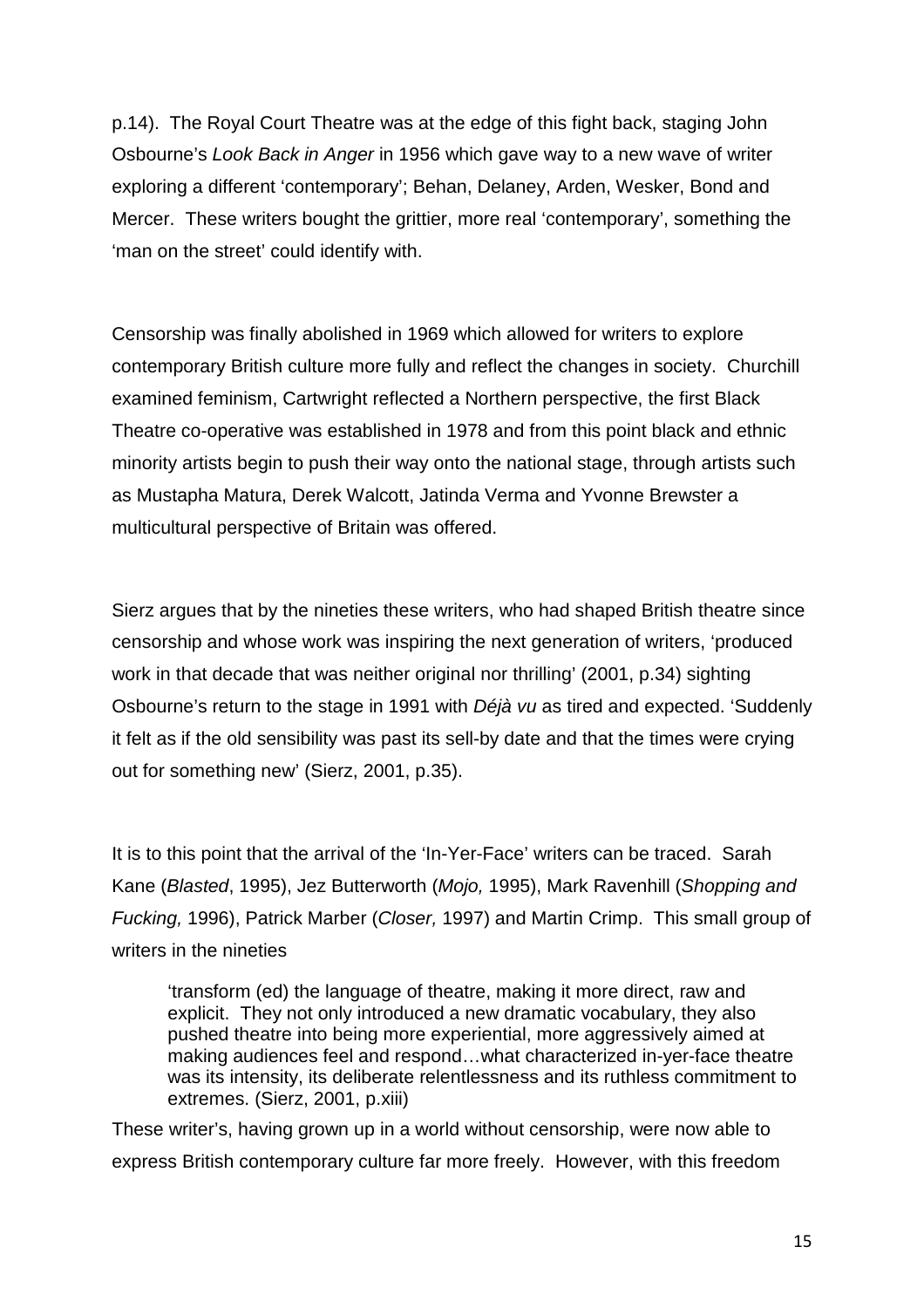came the challenge of how to gain the attention of an audience acclimatized to a much broader approach to theatre. Using previously banned methods which a seventies audience would have found extreme (nudity, violence, sex) this group of 'In-Yer-Face' writers set out to engage. For the audiences of the nineties, who had already become familiar with such extremes through the post censorship writers, this new group needed to go further. They did this by digging deeper, exploring not only the 'how' but also the 'what', turning to the darker side of society and spreading it naked on the stage, forcing the spectator to watch the dirty underside of what we know exists but are still taboo; mental health, child murder, prejudice. Their writing took these subjects and put them in our faces.

Martin Crimp achieved this stark view of society in *Fewer Emergencies,* a trilogy of short plays which has only been performed once before, upstairs at the Royal Court (2005)*.* His characters refuse to allow us to empathize with them even though we can recognize ourselves in them. Crimp gives the characters numbers rather than names, he won't allow us the easy explanation for their behavior; it's not a failing marriage, an abusive father, sexual frustration (*Face to the Wall,* pp.31-33) that causes this man to shoot the children, he chooses to do this and we know we have accepted that. This narrative is one we can recognize within our society.

His characters confuse 'financial well-being with emotional freedom and happiness' (Angelaki, 2015, p.147) perhaps something that might also strike a chord with a contemporary theatre audience. Our capitalist society promoting the life style based on 'stuff'; cars, clothes, holidays, marketed to us on thin, beautiful people with smiling children. Always showing our 'best side' on social media, Crimp exposes the other side, what is really going on behind the closed French windows around the bespoke oak table (*Whole Blue Sky,* p.13)

There are references to property and the falsely presumed prosperity it brings; the woman who surrenders herself to an unfulfilling marriage; the cycle of commonplace materialism that negates the possibility of understanding that life is not a mere commodity. (Angelaki, 2015, p.149)

It is this side of contemporary Britain which Crimp brings before us using shock tactics common to the 'In-Yer-Face' genre.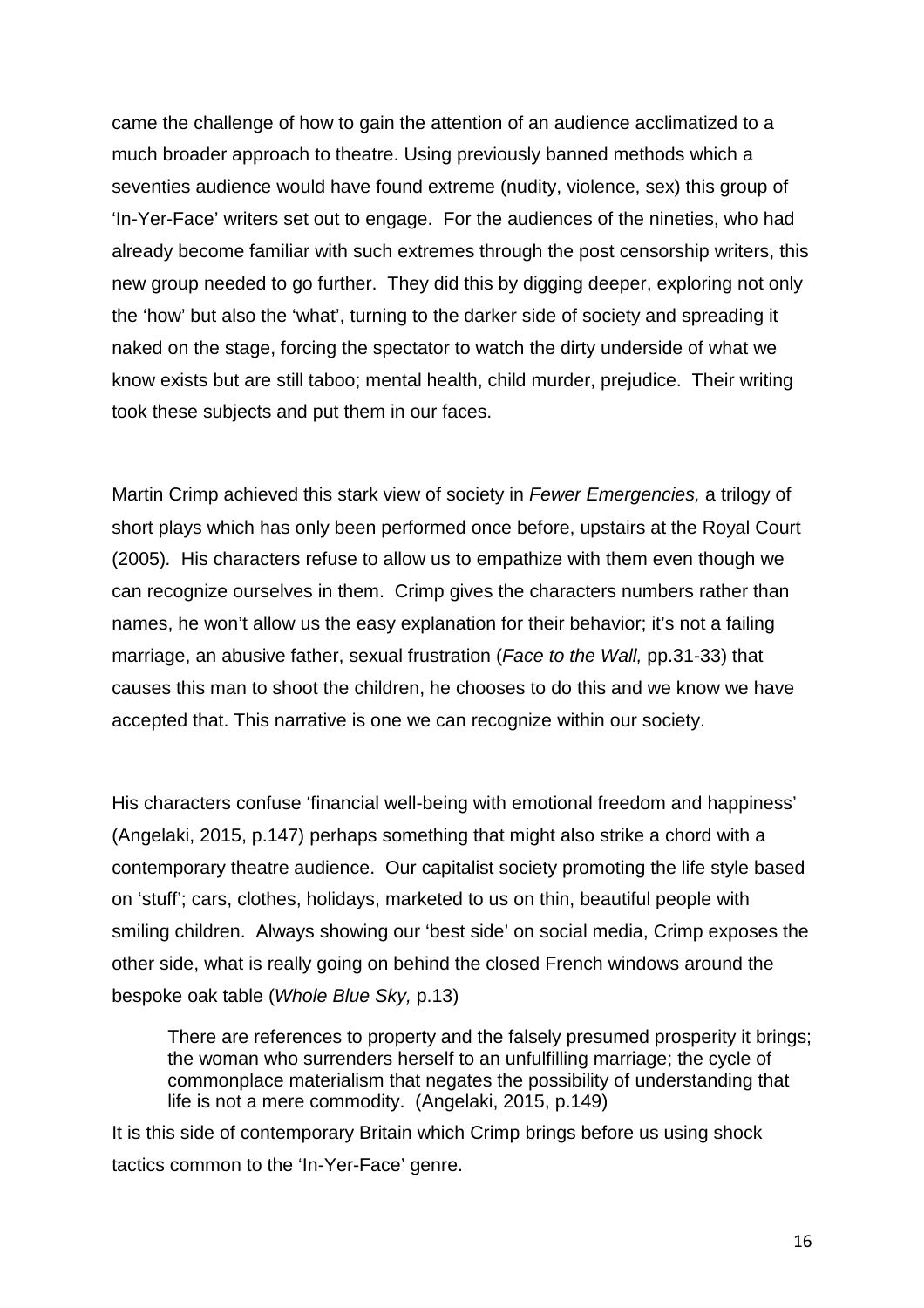There are some parallels to be drawn between Crimp and Meyerhold, both striving to make 'audiences feel and respond', transforming 'the language of theatre' (Sierz, 2001, p.xiii). Although worlds apart in terms of their cultural background, Crimp and Meyerhold share this theatrical purpose. Angelaki argues that Crimp has an understanding 'of how history is conceptualized as an active process in contemporary performance making' (2015, p.143) which acts to further ease the time span hanging between Crimp's writing and Meyerhold theatrical style.

Angelaki also sees Crimp's work as favoring the female which suits a predominantly female cast.

[Crimp] tends to privilege a female perspective. Crimp's writing has delivered precise photo frames of women's roles historically, as female characters have come to envision their own position as subjects and agents of their destinies in so-called 'herstories'. (2015, p.144)

Fitting that, although himself a man, the female perspective is held at the forefront, something seen particularly in *Whole Blue Sky*, the first in the *Fewer Emergencies*  trilogy. With four of the five cast members and the director all female I was able to come to this perspective from a position of experience, confidently telling the 'herstories'.

Crimp's characters described only as numbers, 'Female' or 'Male' offer a beautifully blank canvas on which to develop the biomechanics of the actor. To be able to begin with the physical exterior, the physiological clutter of the human mind stripped away to the simple lines. The chance to build the characters through the prism of Biomechanics, without the constraints of the writer's presupposed ideas. We must understand them through the context of the play, in line with Leach's reference to Meyerhold's 'refusal to 'identify' the actor with the part' (1989, p.170) This simplicity was a gift in respect to the research into the use Biomechanics in contemporary theatre.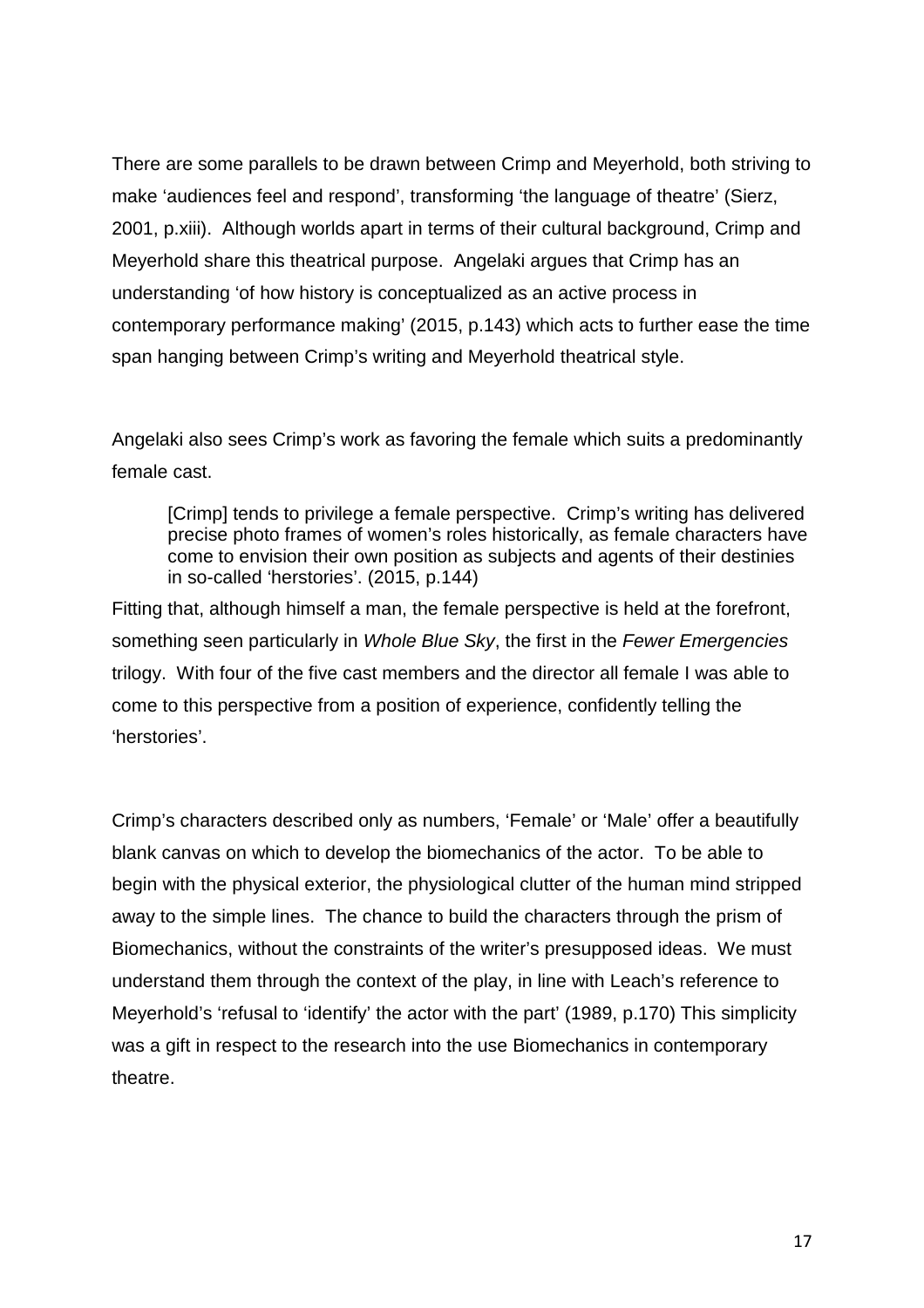Considering Crimp's play, his use of character, his view of contemporary society, his methods by which to look at that society, his lean towards the female perspective all give reason for the suitability of his work to be placed together with Meyerhold's Biomechanics and referred to as 'Contemporary British Theatre'. Placing Crimp's work within the wave of writers categorized by Sierz as 'In-Yer-Face', it is probable that Crimp would agree with Meyerhold's notion to grab the audience by the lapels (Leach, 1989, p.174).

#### **Literature and Practice Review**

Having considered the choice of play and methodology for this practice as research I will now move to review the wider literary context surrounding Meyerhold and his work. Our understanding of Meyerhold's theatre can be charted by the political and physical fact of the Berlin wall. Before the destruction of the wall writers such as Schmidt (1967), Hoover (1974), Worrall (1977), Braun (1979), Rudnitsky (1981) and Leach (1989) were only able to place Meyerhold within a theatrical and historical context. They give us very detailed accounts of Meyerhold's productions which lead us to the understanding of the devices employed and allow us a closeness to his theatre despite the fact that it existed in a pre-digital age. Schmidt, who worked alongside Meyerhold recording a number of rehearsal processes, offers a very intimate account of the rehearsal space inhabited by Meyerhold. Schmidt creates greater depth by pulling together first-hand accounts from colleagues who knew and worked with Meyerhold which gives us an idea of his personality, allowing us to appreciate the respect he drew from his associates, his vitality and his admirable work ethic.

Braun pulls together the actual writings of Meyerhold, so nearly lost after his death. These give us a glimpse of the beginnings of the system of Biomechanics and the rigour of training expected from the actors in Meyerhold's company. He provides us with a valuable translation of Meyerhold's own words. Braun places the words of Meyerhold within the context of his wider work giving detailed insights into his productions.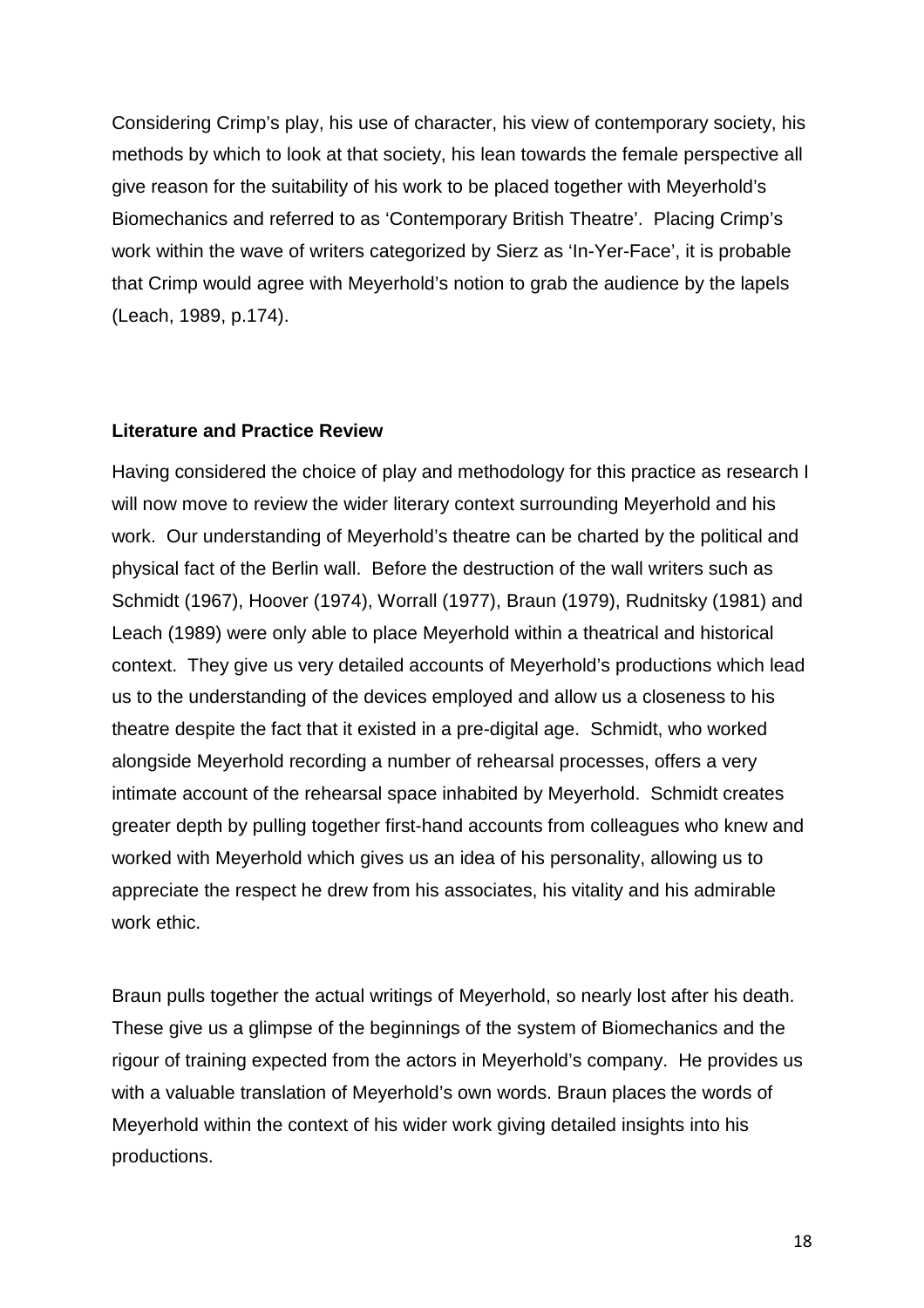Leach offers us the rounder historical context, the full life of Meyerhold from his German family to his assassination, with each production chronologically located. Backed up with photographic evidence, this work is invaluable for placing Meyerhold's productions within a historical context.

However, what these writers cannot do, purely as a result of when they were writing, is give us an accurate, first-hand account of the experience of learning Biomechanics. It is, therefore, not surprising that the usefulness of this material in this particular context is limited. Until the fall of the Berlin wall on 9 November 1989, Russia, and Biomechanics, was largely shut off from the rest of the world. In respect of Biomechanics these authors relied on photographs of Nikolai Kustov, one of Meyerhold's collaborators and a teacher of Biomechanics, brought back by Lee Strasberg in 1934. Attempts were made by The Living Theatre to construct an étude from these photographs. Viewing the work of The Living Theatre from our current position it is possible to understand the distance between this and our now accepted knowledge of the études. The photographs alone cannot show the intensity of the physical training required by Biomechanical actors.

Post -1989 writers have emerged for the first time who describe actual contact with Meyerhold's technique of Biomechanics. This, combined with the development of Practice as Research, gives way to a different kind of connection with Meyerhold, one rooted in his technique and his practical approach. Baldwin (1995), Law and Gordon (1996), Pitches and Shrubsall (1997), Pitches (2003, 2006, 2007, 2011 and 2014), Normington (2005) and Skinner (2011 and 2013), all write as a result of experiencing a Biomechanics workshop first hand and, with the exception of Skinner, apply their learning to theatre production. Perhaps we should take Law, Gordon and Skinner to be transitional practitioners without the depth of knowledge gained by the development of productions found within the other writers' work. It is with these writers that we hear, for the first time, some of the Russian words that define the technique of Biomechanics. The specifics of the language are referring to details from the training in the workshop. Until this time, this level of specification could not exist.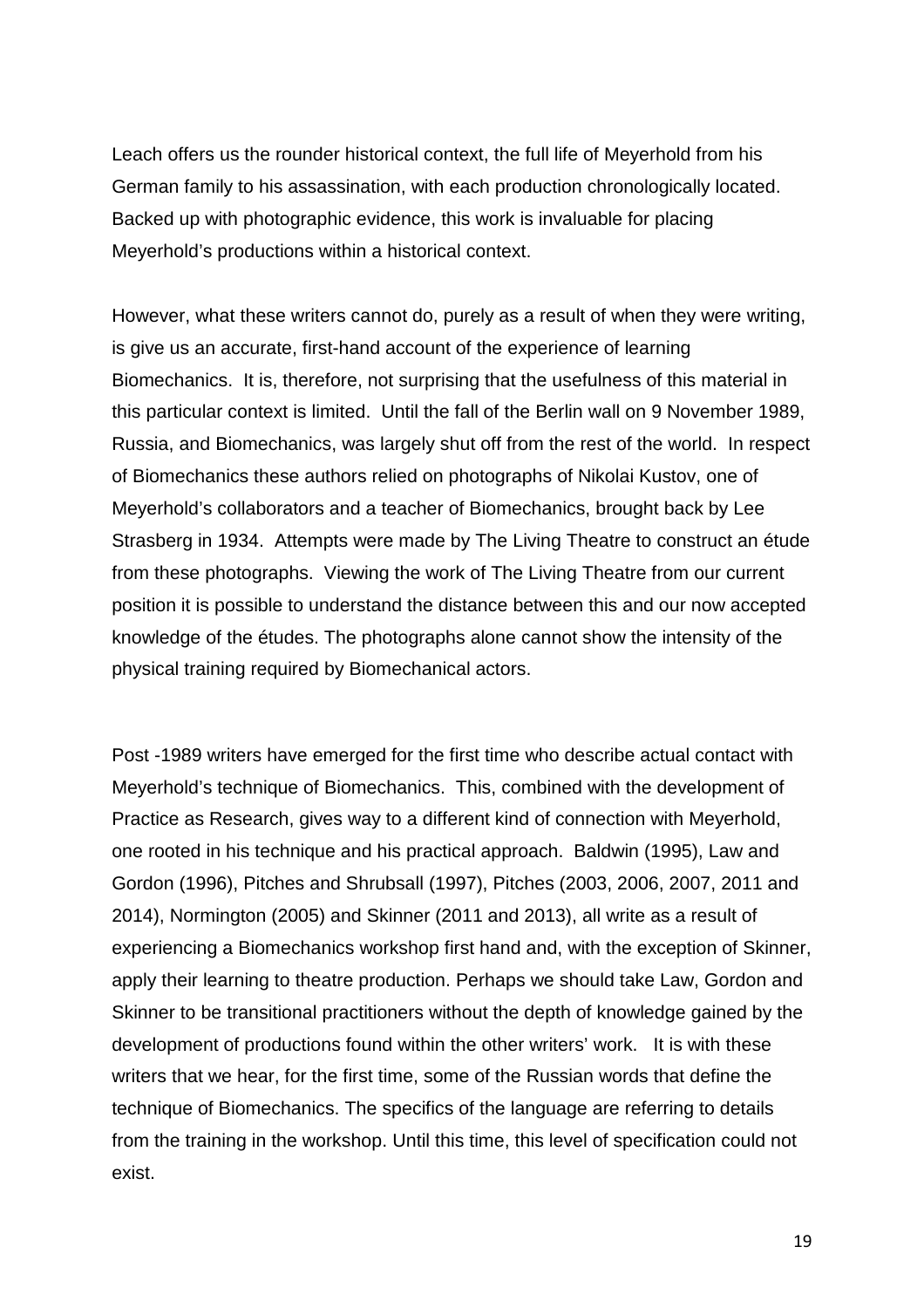Jonathan Pitches, Professor of Theatre and Performance at the University of Leeds and also in attendance at the first UK workshop in 1995, was the first to use his practical knowledge in Biomechanics to produce a piece of theatre in the U.K. In 1997, in his then role as lecturer at the University of Northampton, he took the lead role, Khlestakov, in Gogol's *The Government Inspector,* under the direction of Anthony Shrubsall*.* Pitches co-authors a documentation of the process (Pitches and Shrubsall, 1997) where he talks about the structure being that of training followed by rehearsals, with the structure of the training being '1) Footwork; 2) Work with sticks; 3) Work on the etude' (p.103). He also goes into some detail of the études. He comes tantalizingly close to the vocabulary with 'i) intention, ii) execution and iii) reaction, counted 'i', 'ras', 'dva' - 'and', 'one', 'two'.' (p.106).

Jane Baldwin, an instructor of Theatre at the Boston Conservatory and the College of Holy Cross, trained with Bogdanov and Nikolai Karpov. Karpov had attended some of the training with Kustov as an observer. He was not allowed to take part as he was not an actor in The Moscow Theatre of Satire. Baldwin's training led into a production of Mayakovsky's *The Bathhouse*, adapted by Schmidt. Baldwin gives us the first description of what Pitches has hinted at:

Otkaz: (The refusal) a counterpoint, a preparation for the action which also signals the partner that the actor is ready to interact. M believed that all movement has a countermovement, no matter how minute, which initiates it.

Pacil: (the sending) both the commitment to and the doing of the action.

Tormos: (the brake) the restraint which must be applied simultaneously with the forward momentum of the pacil to maintain control.

Tochka (a point in space, a period at the end of the sentence) or Stoika (a stance) These terms are often used interchangeably. Both refer to the completion of the action at a specific point in space and time. (Baldwin, 1995, p.188).

Baldwin's description is the first published discussion in English of the fundamental principles of Biomechanics in reference to, albeit, American contemporary theatre.

Pitches then returns with a comprehensive book, *Vsevolod Meyerhold,* first published in 2003, where he brings together both the historical context offered by the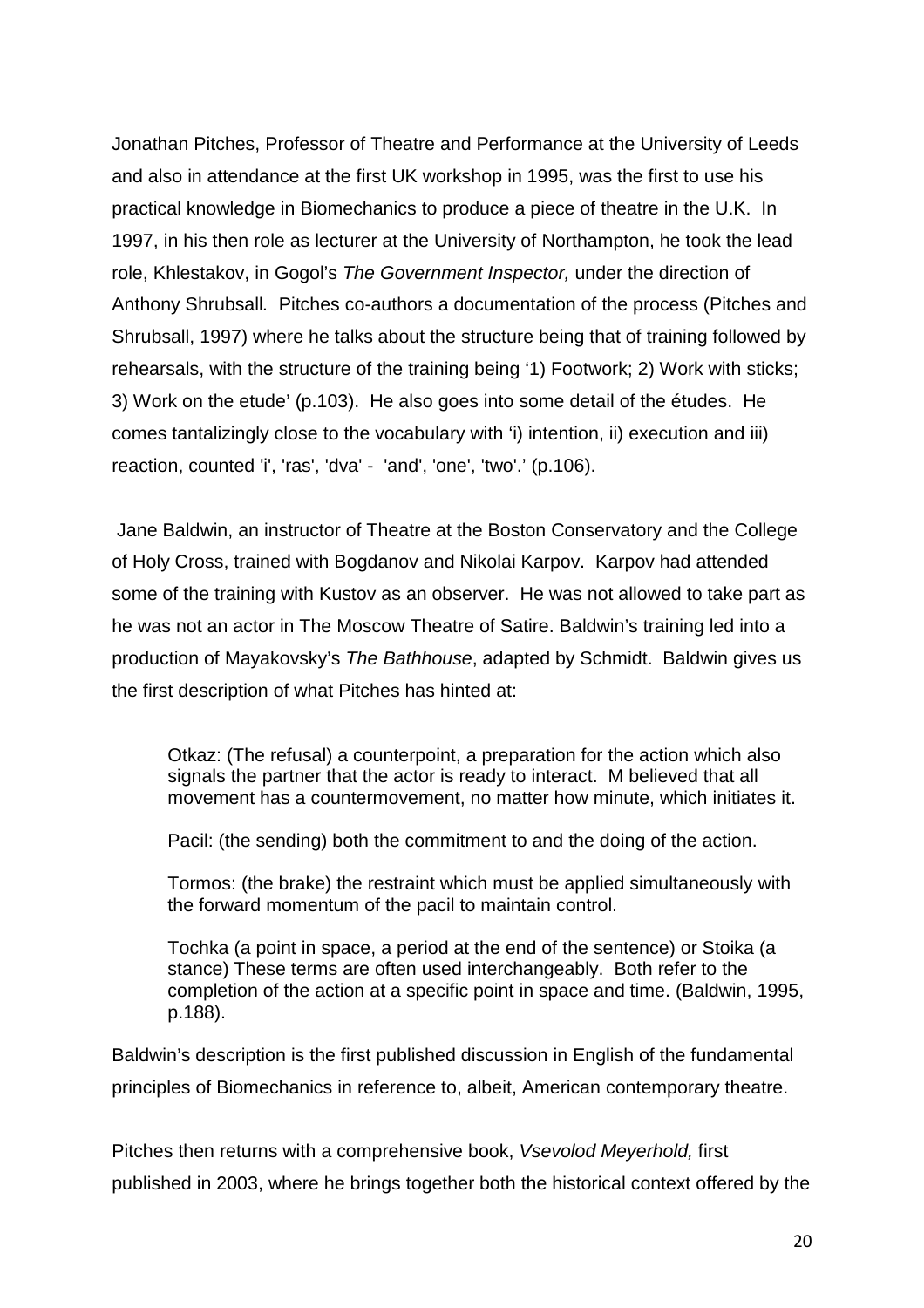earlier publications and his own experience of directing and performing using Biomechanics. He now offers a fuller explanation of the basic principles of

Biomechanics:

*Otkaz* is the Russian for 'refusal' and describes the preparation an actor makes before any actual action – crouching down before jumping or reaching back before throwing. It's a kind of gestural prologue if you like. *Posil* (the verb 'to send' in Russian) is the action itself. Sometimes known as the 'realisation', the *posil* is the actual expression of what was suggested in the prologue, the jump or the throw itself. *Tochka* marks the end point of a cycle of action. It is as a kind of frozen

epilogue, but an epilogue which always suggests a new start. (p.55)

And he goes on to say, 'These three parts are the very building blocks of biomechanical theatre …. Otkaz, posil and tochka determine everything' (p.115).

Katie Normington, Professor at the Royal Holloway, University of London published an article (2005) following her practical research as movement director on Red Shift Theatre Company's production of Herman Melville's *Bartleby* (2004). Having trained with Bogdanov in a workshop in 1998 she applied her knowledge to a group of Stanislavskian trained actors. She also offers a description of the fundamental principles:

*Otkaz,* which is the preparation stage – in effect a type of refusal or antimovement that precedes the actual movement; *posil,* the sending or the passage/pathway to the action; and *tochka* a point in space, or *stoika* a stance or position – the last two terms are used interchangeably. (2005, p.120)

Through these authors we begin to understand the practical principles of Biomechanics, those which, as a workshop participant, one would begin to embody. Skinner would argue that there is a difference between these practitioners' depth of practical knowledge, labelling some as 'adaptive' and others as 'purist' and explaining that:

The purist approach is the less common, in which workshop training is provided over an extended period of time. The purity is one of form, pure biomechanics attempts to recreate the formal construction of Meyerhold's system as it was envisaged by Meyerhold.

In contrast, practitioners whose work takes an adaptive approach emphasise aspects of Meyerhold's system, resulting in a wide scope of practice, ranging from that which broadly preserves key philosophical or formal elements of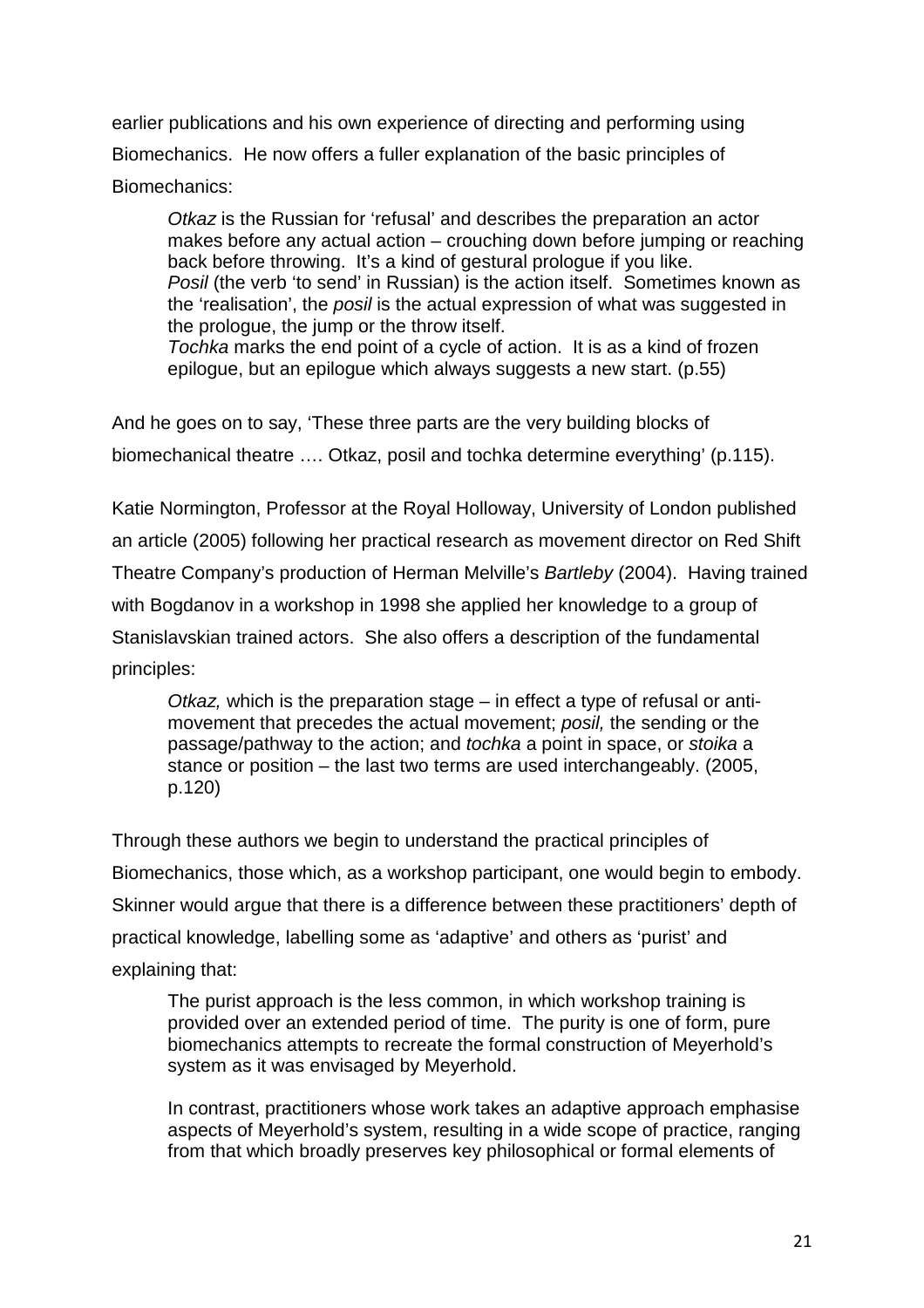Meyerhold's work, to that which makes significant alterations. (Skinner, 2012, p.95)

Skinner places the work of Proper Job Theatre Company in the 'purist' camp and that of Normington in the 'adaptive'. Interestingly she does not place Pitches' work in either.

The fall of the Iron Curtain didn't impact on the study of Biomechanics in the U.K. until 1995. It was in October of that year that the Centre for Performance Research (CPR), at that time based in Cardiff, held the first in a long line of *Past Masters [3](#page-22-0)*symposia, simply called 'Vsevolod Meyerhold' (Ley, 1996, pp.192-3). It was at this symposium that Gennadi Bogdanov and Alexey Levinsky first taught in the UK. In 1972 Bogdanov and Levinsky, as actors in The Moscow Theatre of Satire, were invited to join an actor training class taught by Nicolai Kustov. Kustov, by this time an old man and smoking heavily, had been part of Meyerhold's group of actors (Law and Gordon, 1996, p.99, pp.205-6, p.219) and later 'a teacher of Biomechanics at Meyerhold's theatre' (Law and Gordon, 1996, p.236). Kustov is also the actor famously documented in the photographs bought to the West by Lee Strasberg (Law and Gordon, 1996, p.186). Kustov did not immediately reveal to his students the significance of what he was teaching, no doubt still in fear of the reverberating Stalinist regime, but over the six years that Bogdanov and Levinsky worked with Kustov the direct link to Meyerhold became clear.

It was at this symposium that I first experienced Biomechanics. Along with my colleague, James Beale, I took part in the 'Biomechanics for Actors' workshop taught by Gennadi Bogdanov. The course was five days, six hours per day, culminating in the three-day symposium. I was inspired by the technique and by my teacher but if I took away anything from that workshop it was that I had only touched the tip of the iceberg, and so a period of further training ensued.

<span id="page-22-0"></span> <sup>3</sup> Artaud 1996, Decroux 1997, Brecht and Eisenstein 1998, Chekhov 1999, Kantor 2000, Tanz Theater 2001, Craig and Appia 2003.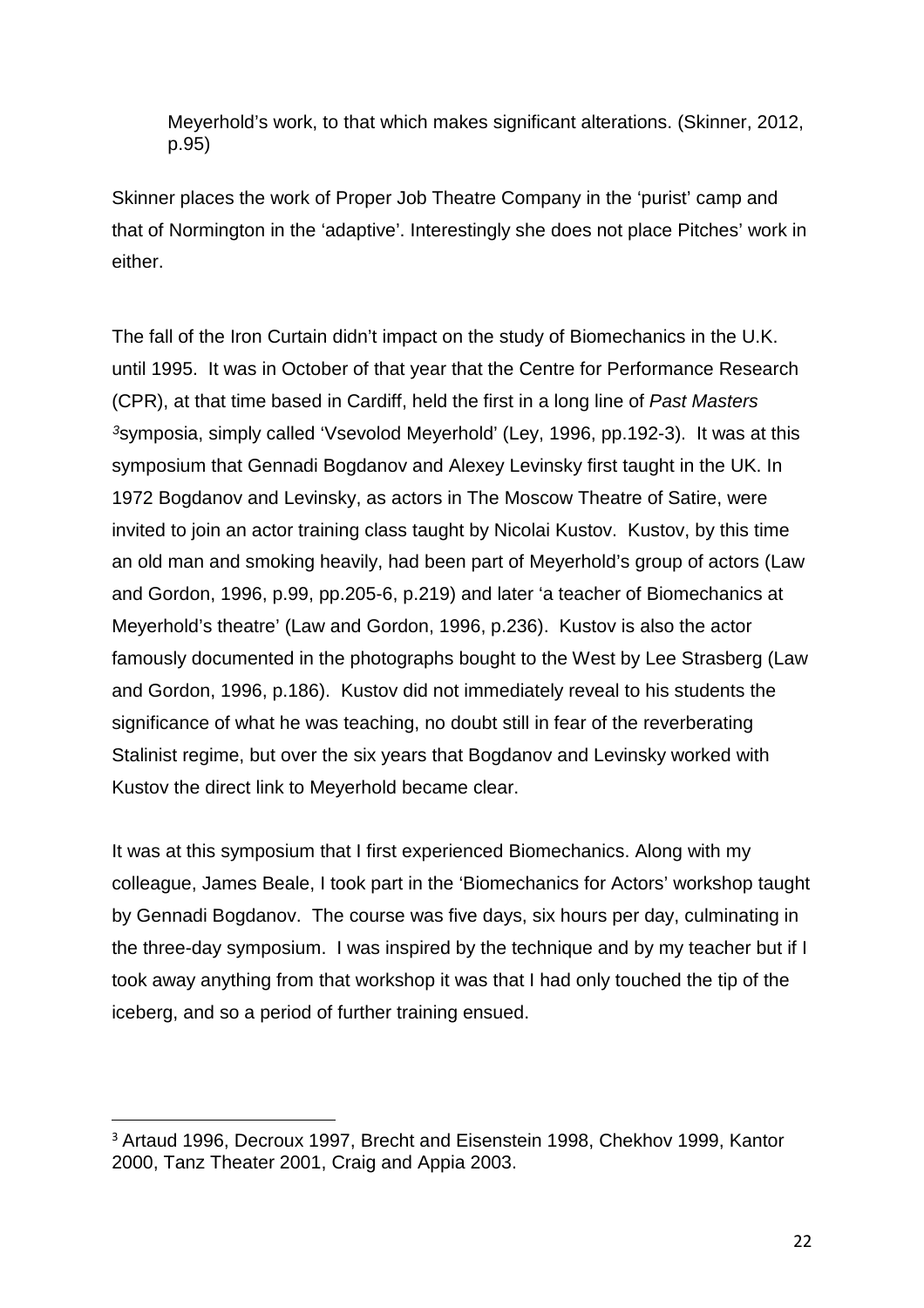It is appropriate to acknowledge that at this time Alexey Levinski was also teaching Biomechanics under the title 'Biomechanics for Directors'. Although Levinsky and Bogdanov learnt together in the same class under Kustov it is possible to see differences in their style, perhaps suggesting that there can be no such thing as a pure form as it will always be influenced by the teacher. Levinsky's 'style' of Biomechanics could be described as more fluid, less harsh than Bogdanov's, perhaps, less attention to the precision.

Following this first workshop I decided I needed to continue my training with Bogdanov. Then, as now, there was no permanent home for Biomechanics outside of Moscow. Therefore, Bogdanov taught wherever fellow practitioners understood the value of his work and invited him to their institutions. At that time, the most forward-thinking of these practitioners were based in Berlin. Bogdanov was soon to be teaching at Ernst Busch Academy of Dramatic Arts and Mime Centrum Berlin.

Researching the subject of Biomechanics, I took the following words of Meyerhold on the street performer very seriously:

The cabotin is a strolling player; ……the cabotin can work miracles with his technical mastery; the cabotin keeps alive the true art of acting. (Braun, 1969, p.122)

and

In order to rescue the Russian theatre from its own desire to become the servant of literature, we must spare nothing to restore to the stage the cult of cabotinage in its broadest sense. (Braun, 1969, p.123)

As a result, with my equally inspired colleague, James Beale, I set off for Berlin (February, 1996) with two street theatre shows to generate income, a camper van and with the firm intention of being trained in Meyerhold's system of Biomechanics. This harebrained scheme resulted in eight weeks of full-time training with Bogdanov in Berlin, five days in Lausanne and an International School of Theatre Anthropology (ISTA) in Copenhagen. During this period, again inspired by another quotation from Meyerhold: 'It was necessary to have an actor who could do everything, an all-round actor' (Rudnitsky, 1981, p.295), James and I also trained for six- weeks with Gardzienice Theatre Association (Poland) and three months with Antonio Fava (Italy) learning the Commedia dell'Arte before returning to the UK.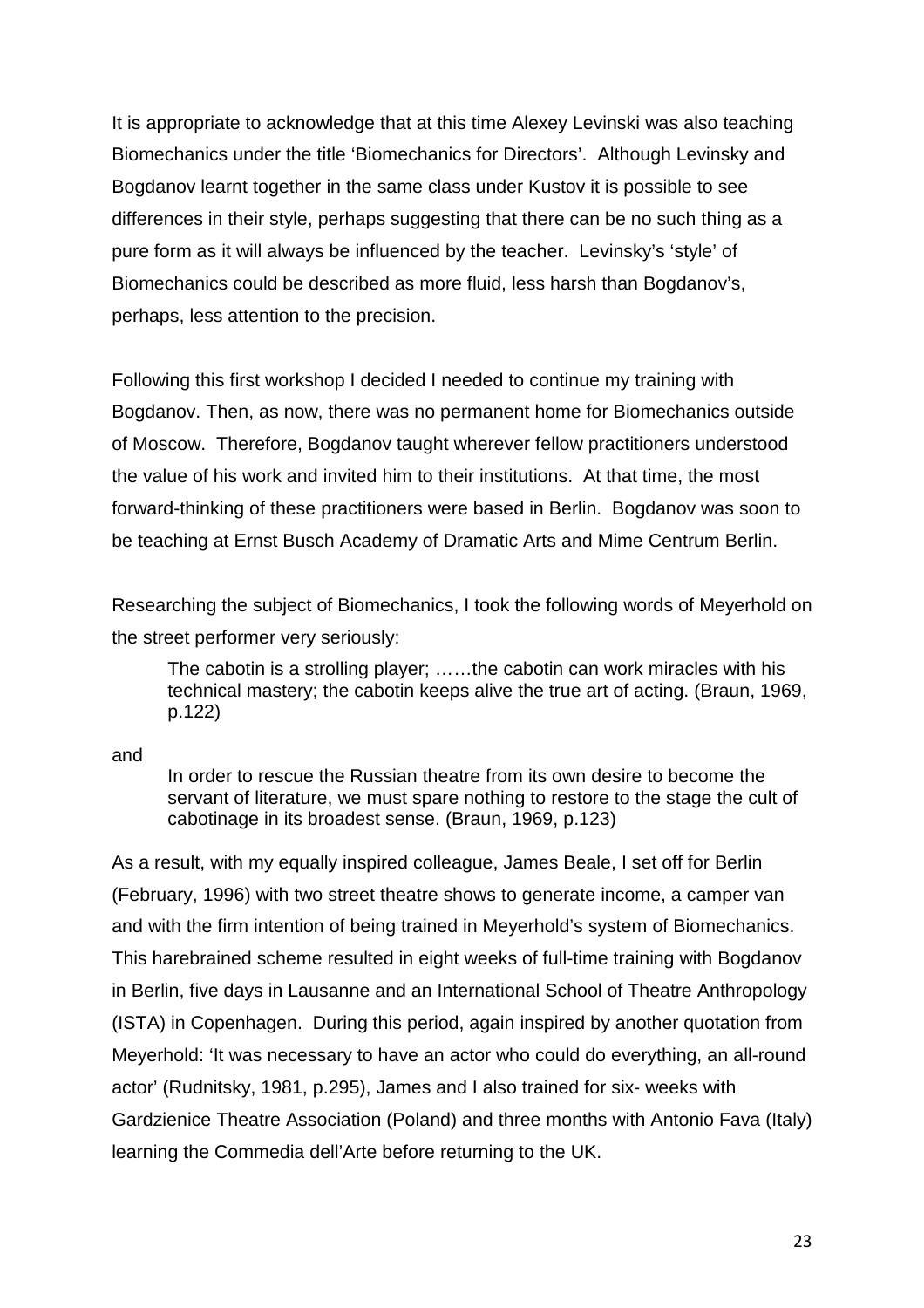Talia Theatre was established in 1997 with the intention of using this Biomechanics training to create and tour contemporary theatre. With the formation of the company we were able to invite Bogdanov to us, which we did annually from 1998 to 2005. These visits of four-weeks at a time were split into rehearsals for our production and training for actors. Working at the Zion Centre, Manchester, (now Z-Arts) we would rehearse from 10am till 4pm followed by actor training, which was open to all actors, from 5pm till 10pm. Each intensive four-week process resulted in a new touring production: *Alice in Wonderland* (1998), *The Duel* (1999)*, Home* (2000)*, 7 Assilon Place* (2001), *The Vaudevilles* (2003) and *Moliere* (2005).

This was the time it took for our seemingly firm commitment to Biomechanics to waver. In 2004 Talia Theatre merged with Proper Job Theatre Company where we continued to produce theatre but we ceased to brand the work as Biomechanics. Proper Job Theatre company hosted Bogdanov twice more in 2009 and 2010 but unfortunately these visits were for workshops alone, without resulting in a production. It was unfortunate that, aside from a few short films, this work with Bogdanov is largely undocumented.

Since 2008 I have often been invited to teach Biomechanics at various Higher Educational Institutes and it is through this work that I have recently become aware of the uniqueness of my training. In the process of researching for this thesis I have become aware of the influence that Biomechanics has had on the work of Proper Job Theatre Company. What I see in our productions is not the 'brick walls, electric lights, and so on - the snapping on and off of the house lights, the bright stage lighting' (Leach, 1993, p.170), these productions now have sophisticated lighting designs, identifiable characters cast in line with the writer's intentions. There is no politics, no uniforms (Rudnitsky, 1981, p.269) and yet the Biomechanics can still be seen, which made me question the use of Biomechanics in contemporary production. How do the details of the technique of Biomechanics grow into the recognisable performance style? As Bogdanov would so often say "What is this?"

Having considered the journey from the arrival of Biomechanics in a practical form to the UK, let us now turn to the specifics of the actor. In Skinner's chapter, she brings together both the 'adaptive' and 'purist' in regard to time in which to train the actors: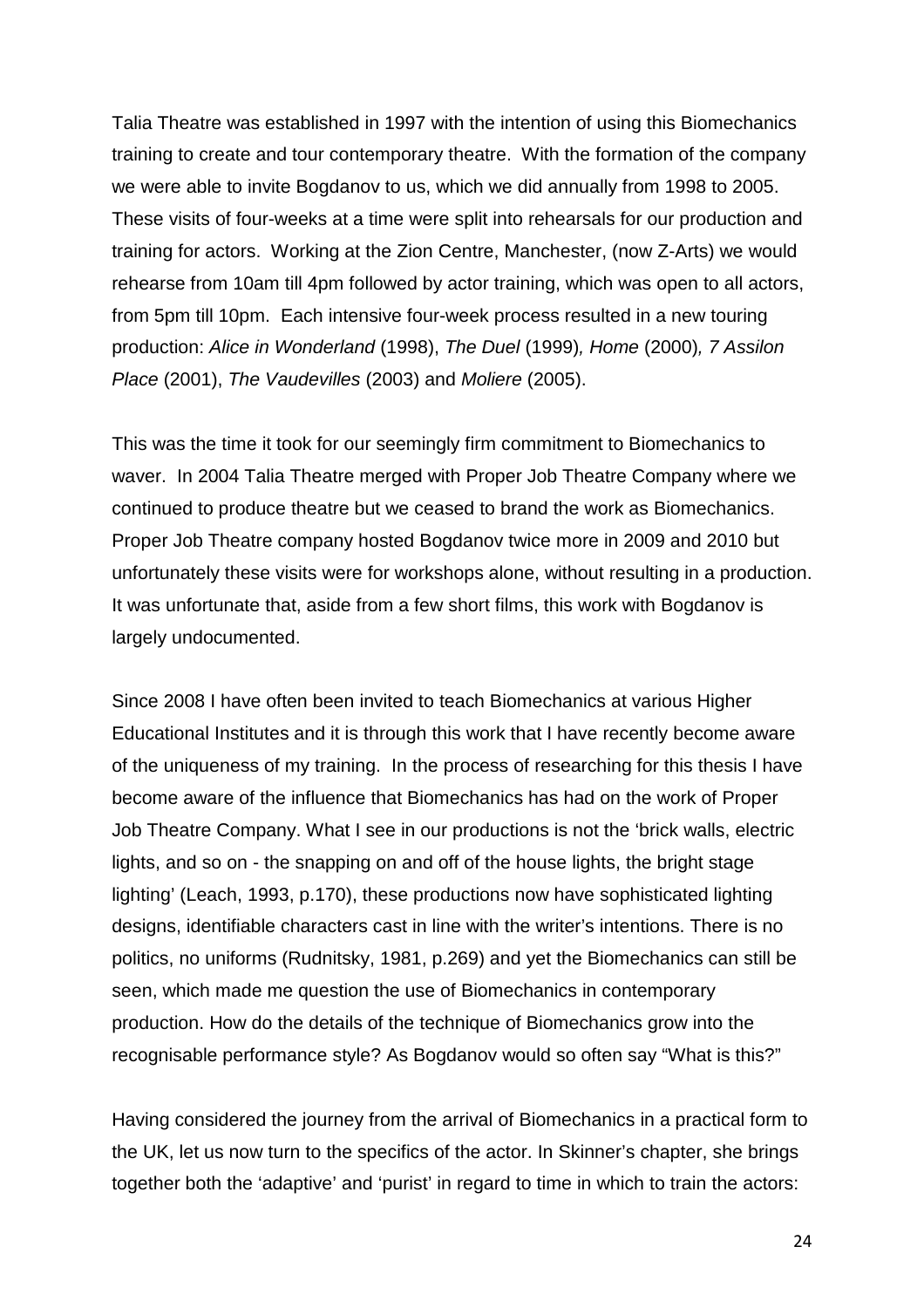Beale [James] notes the need for extensive training to establish a biomechanical ensemble……Normington echoes the same issues of time constraints by concluding her reflections on the four-weeks of rehearsals for *Bartleby.* (2012, p.99-100)

Skinner goes on to identify these constraints within 'professional theatre practice' as a reason why there is a 'shift to HE as a preferred arena for biomechanical experimentation' (p.100).

Knowing that Meyerhold worked within 'professional theatre' and placing myself within the same sphere I wanted to achieve the training preferred by Beale (J. and co-founder of Talia Theatre) and Normington in settings outside of Higher Education. I also wanted to work with actors with some experience and knowledge of performance, again outside of HE. To achieve this, I held auditions for what was to be a weekly, twelve-month training period held at Proper Job Theatre Company. The initial group was made up of twenty actors, varying in age from twenty-five to fifty- two with varying professional experience, wanting to take the opportunity of regular actor training. The rigour of Biomechanics inevitably saw the initial group shrink in size. However, I established a core group of twelve actors committed to the training. During the year we studied the key principles of *otkaz, pocil, stoika, tormos, racurs* and some études*,* which demonstrate the application of all the principles of Biomechanics*.* We also trained with sets, objects, rhythm and musicality. With the vision that this training was ultimately to end in a production I consciously moved the group in this direction completing the year with presentations of short scenes taken from Neilson's *The Wonderful World of Dissocia* (2007)*.* (work in progress, Clip 4, Appendix One).

The culmination of the year- long process of training was more auditions, this time for the five parts required for *Fewer Emergencies.* This smaller group embarked on a nine-month rehearsal process of two weekends per month with an intensive block of three weeks towards the end of the process. The training of these actors would now be tested as there was a noticeable shift from training to rehearsals which I will examine later.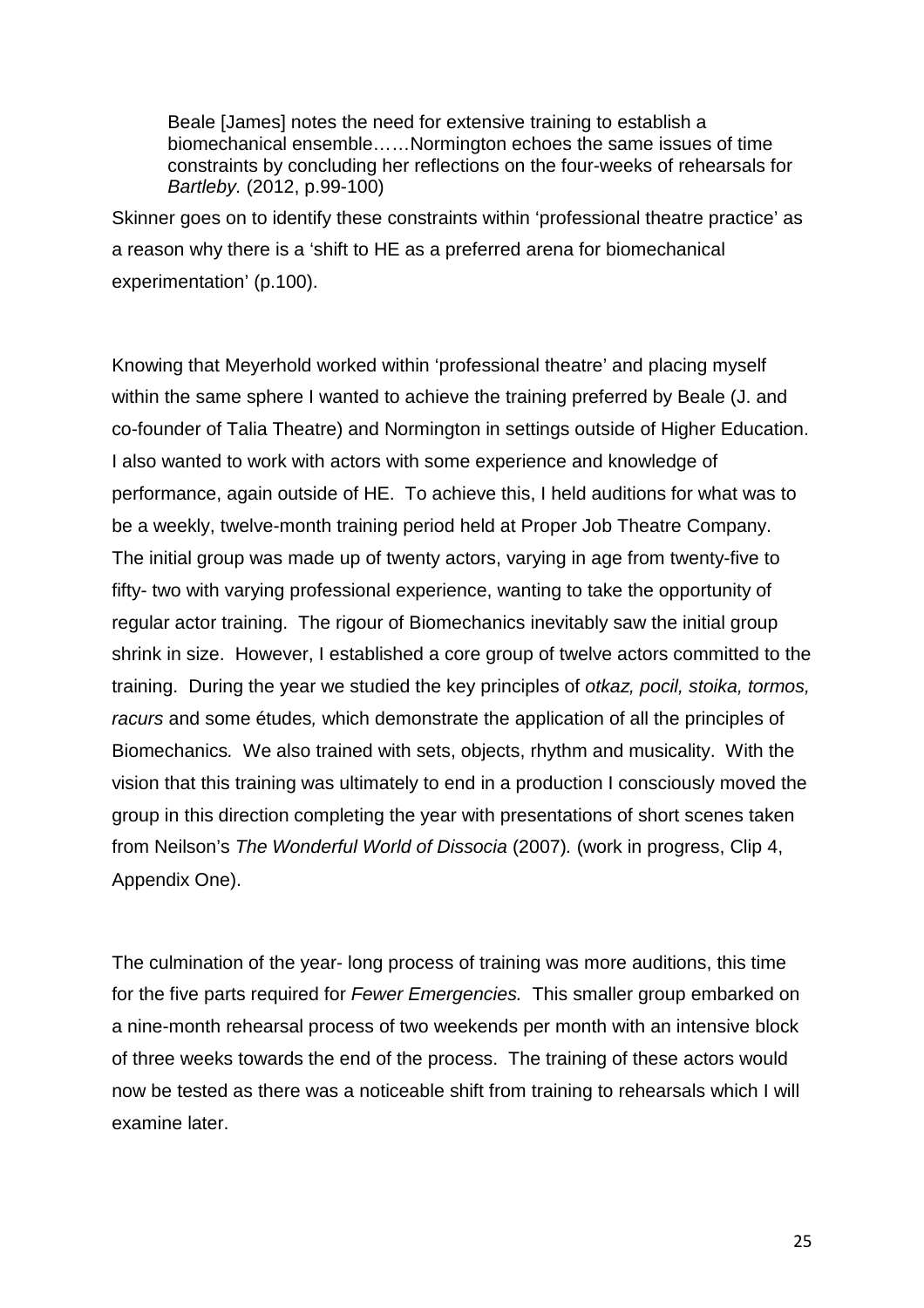Taking only the principles of *otkaz, pocil, stoika* and *tormos,* the first principles learnt by an actor training in Biomechanics, I will now analyze, through the process of (a) my own training, (b) the training of the actors, (c) the rehearsal process and into (d) the final production, how these specific parts of Meyerhold's system of Biomechanics contribute to the Meyerholdian approach.

#### **Otkaz**

I first heard the term *otkaz* in the workshop at CPR (1995). We were in a small, rather run down studio, somewhat tucked away and there were about ten people in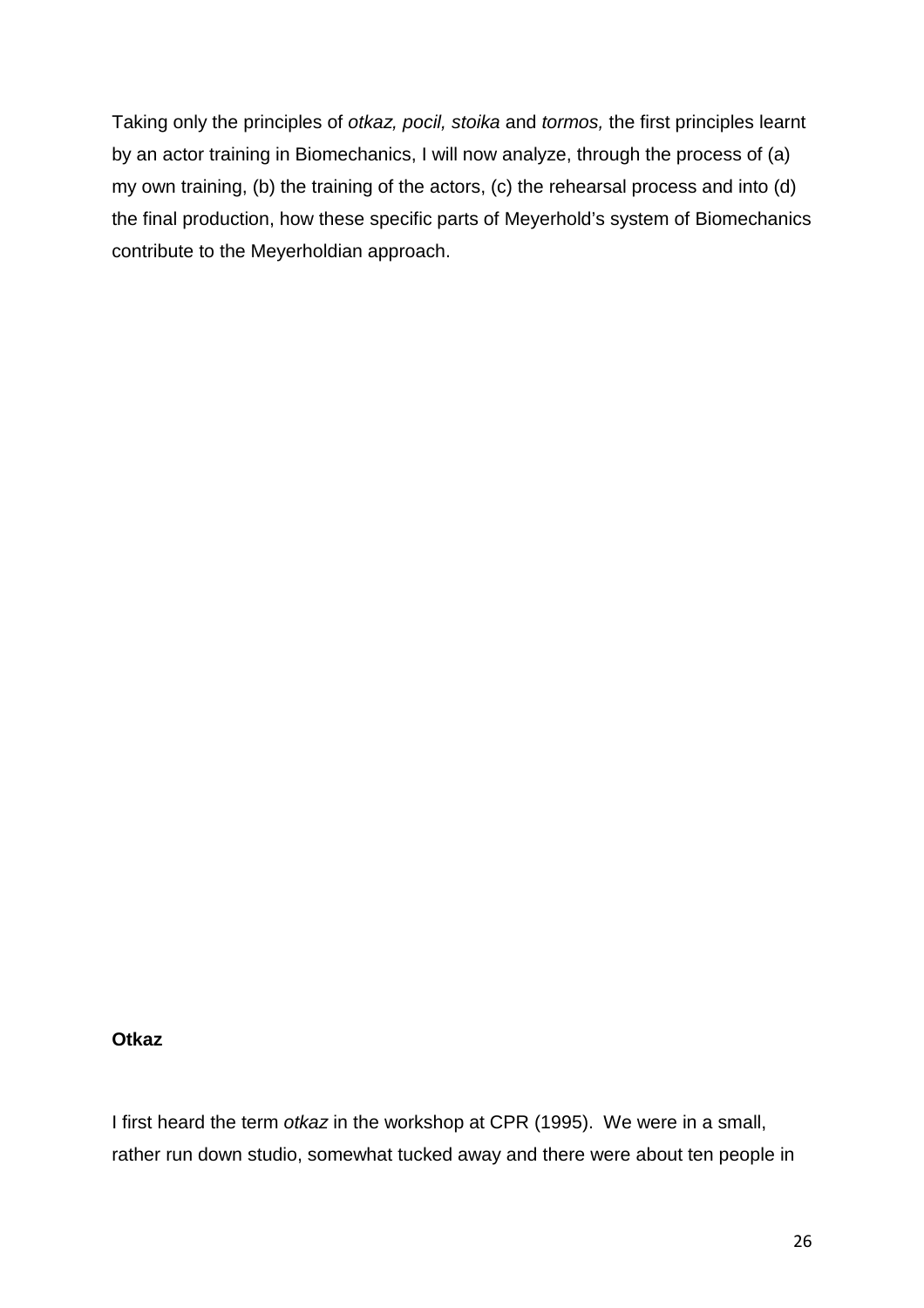the group. I unfortunately don't remember everyone in the group by name, just a few. Twenty-one years later I remember Linda Kerr-Scott from the Royal Shakespeare Company, Tulius who had come from a theatre company in Japan, a clown from Switzerland, a writer for *Total Theatre*, David Bower, best known for his role as Hugh Grant's deaf brother in the1994 film *Four Weddings and a Funeral* and another actor who had travelled from Copenhagen. At twenty years old and attending only my second theatre workshop, the first being a clowning workshop in London, I thought this make up of participants was, perhaps, usual.

The presence of Gennadi Bogdanov was immediately felt. Small, stocky in stature but commanding, he was quietly spoken, controlled, measured, perhaps the personification of Biomechanics. He commanded respect which gave him the ability to drive the group to a physically high level. This is the first aspect of Biomechanics that each participant feels: it is physically demanding.

Working through a translator, we tackled a number of Russian words that started to become familiar; *Brava stapa,* right foot, which was where we always began our training, *ruki,* arms, which always seemed to be the part of the body I left hanging and *rabota,* work, a word he repeated often. Moving through the initial pain barrier of the first few days Bogdanov led us through the physical training towards the principles, the first of which was *otkaz.* Bogdanov was not content with a one-word translation, the word was a concept which we needed to embody and the way we did this was through physical training.

For example, to take a jump. In order to lift my body from the floor I must first bend my knees. I throw a ball. I must first pull my arm back in order to throw the ball forward. If I pull my arm back further I am able to give more force to the ball and throw it further. Similarly, with the bending of my knees, the deeper the bend the more force I am able to give to the jump. The direction is also important. A hundredmeter runner pulls back in the opposite direction from which she intends to run. An arrow is pulled back in the bow in the opposite direction from which the arrow will fly. This is the essence of *otkaz.*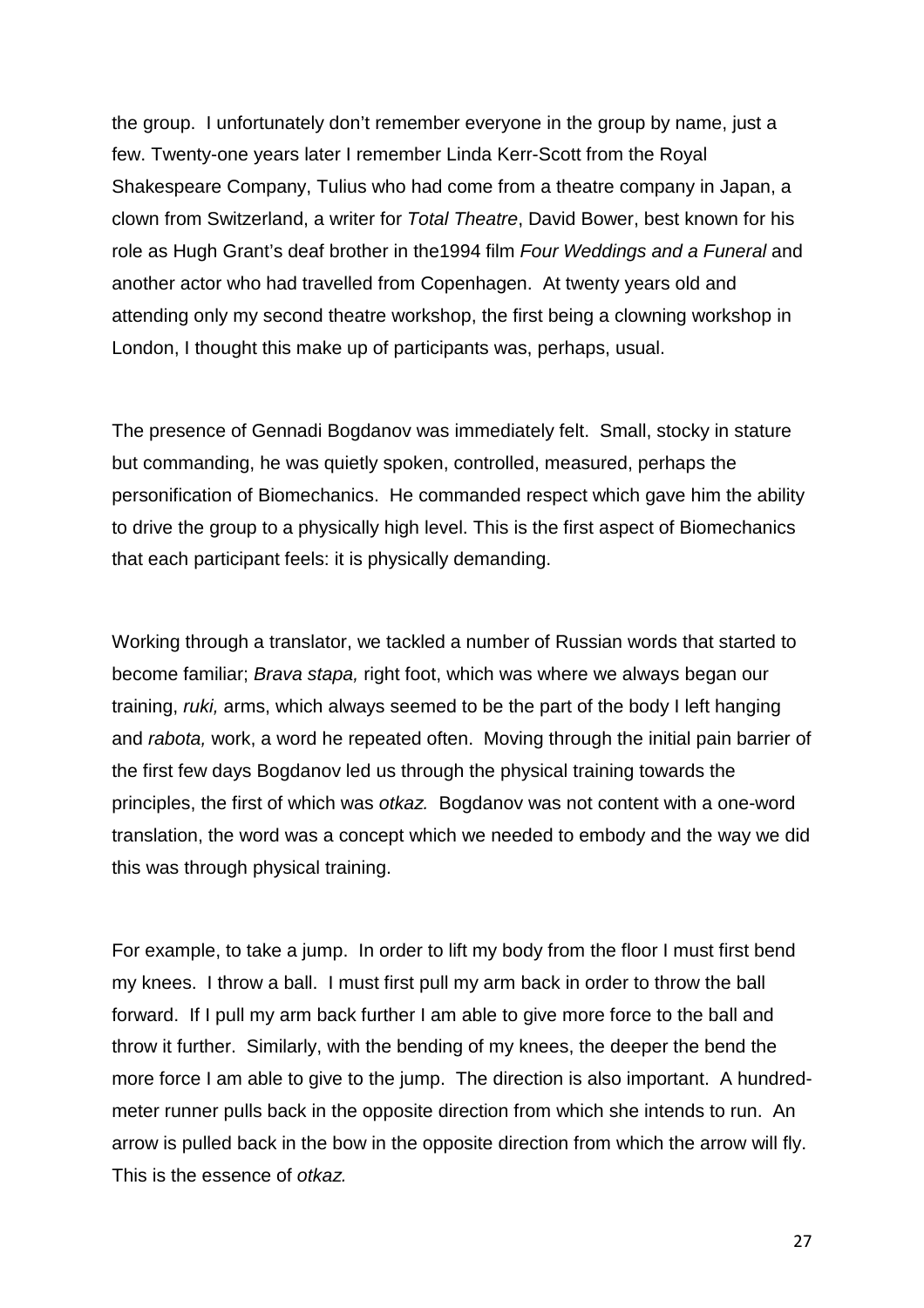To put this with the other descriptions we have:

Otkaz: (The refusal) a counterpoint, a preparation for the action which also signals the partner that the actor is ready to interact. Meyerhold believed that all movement has a countermovement, no matter how minute, which initiates it. (Baldwin, 1995, p.187)

*Otkaz* is the Russian for 'refusal' and describes the preparation an actor makes before any actual action – crouching down before jumping or reaching back before throwing. It's a kind of gestural prologue if you like. (Pitches, 2003, p.55)

They refer to 'any actual action' or 'all movement'. With a ball, a jump or an arrow the *otkaz* is clear but when I start to walk? It appears that I move forward immediately. However, if we break this movement down further from standing with equal weight on two feet it is necessary to transfer my weight from two feet to one and slightly lean backwards in order to walk forwards. Of course it is not usual for us to make this transfer of weight consciously, but it is nevertheless there. In Biomechanics, we strive to make all movements conscious, even the smallest gesture. (Bogdanov gives a full explanation of *otkaz* in Clip 5, Appendix One).

I thought I understood the concept and yet when I practiced the *otkaz* of my walk I leant backwards and bent my knees. I was producing a separate action, one unconnected to the walk. My lean backwards had no effect on the walk forward, it was not connected as the pulling back of the arrow is connected to its flight. The *otkaz* must be connected to the action as it is the *otkaz* which gives the power. Sergei Eisenstein, the film director and student of Meyerhold, offers an explanation of this connection:

This is one of the basic laws of movement, and as soon as you must make a movement with a genuine expenditure of energy, you immediately feel, instinctively and correctly, that organic law; without observing it, you simply are unable to carry out the desired movement – to jump over an obstacle or to drive a nail into a wall. (Law and Gordon, 1996, p.193)

The idea of *otkaz* is not unique to Biomechanics although the phase is. Grotowski describes something similar which Barba calls *sats:*

What one would call anti-impulse, anti–movement which Barba describes with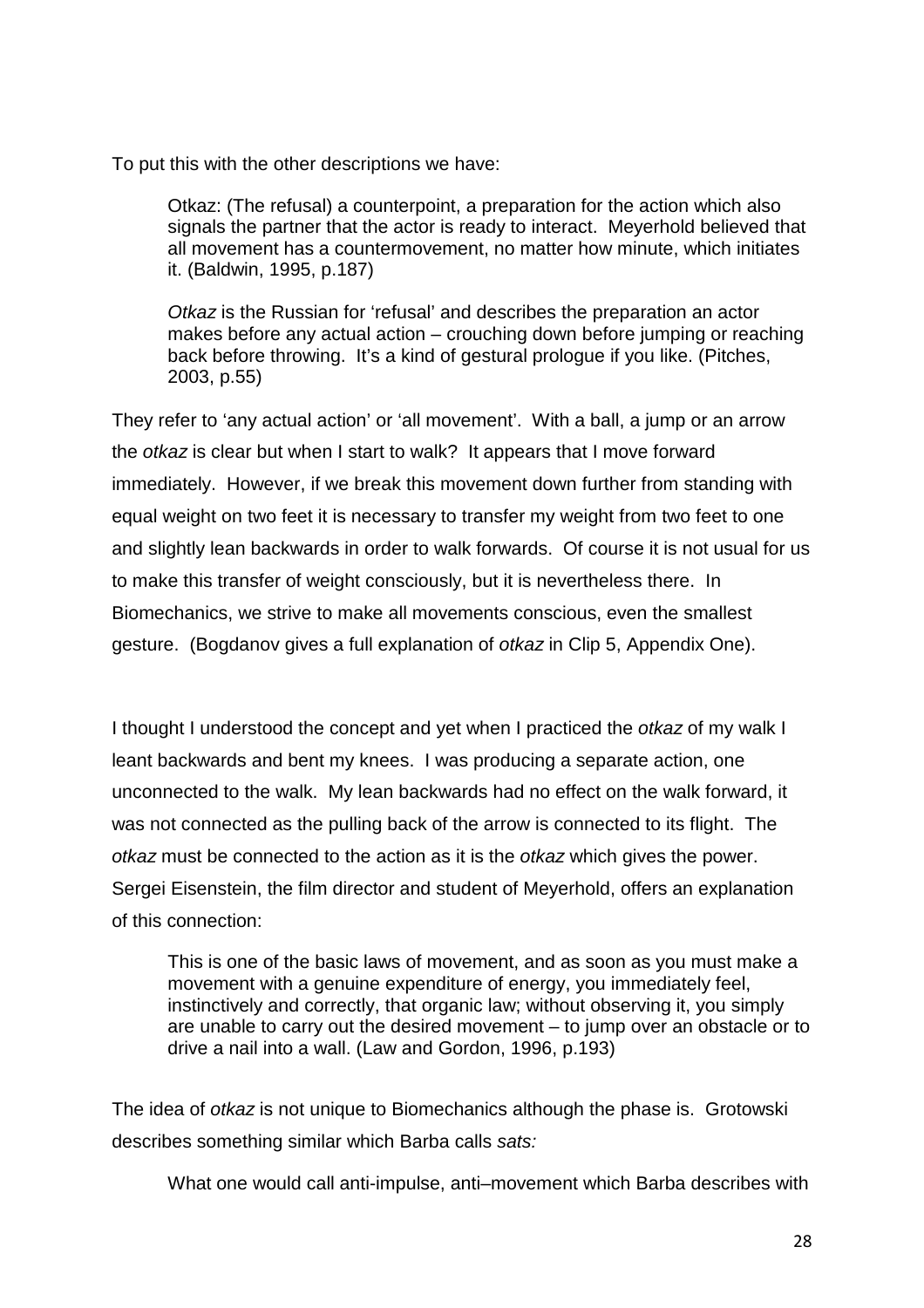the Scandinavian term *sats.* And it is very concrete, it exists. It can occur at different levels, as a kind of silence before a movement, a silence filled with potential, or it can occur as the suspension of an action at a given moment. (Grotowski, 1991, p.236)

Although Grotowski's description is beginning to stray from that of *otkaz* he goes on to make the point that it is the universal existence of what he calls *sats* which can be found in varying forms across many oriental art forms. He offers 'Japanese performers, Balinese performers and the different forms of Indian theatre' (p.236). In a chapter on 'Opposition' in the same book Barba describes how the 'Chinese performer always begins an action with its opposite':

According to the opposition principle, if one wants to go to the left, one begins by going to the right…. If one wants to crouch down one first rises up on tip toe and then crouches down. (Barba, 1991, p.176)

Finding similar versions of what Meyerhold named *otkaz* in other theatrical forms suggests that it could be widely understood within a theatrical context. In Biomechanics, it is to give a clear and conscious start to any movement. Through the *otkaz* an actor is fully engaging the body and the mind. The *otkaz* is linked to the action itself giving direction and force. With this clarity before the action takes place the communication between the actor and the spectator can become more precise, something Barba finds when he explores the reason for opposition:

The performer develops resistance by creating oppositions, this resistance increases the density of each movement, gives the movement altered intensity and muscular tone (1991, p.184)

Barba also suggests that the opposition gives the movement 'amplification' which 'dilates' the movement:

By means of dilation in space, the spectator's attention is directed and focused; at the same time, the performer's dynamic action becomes comprehensible (1991, p.184)

*Otkaz* can be found in other theatre forms described by different terminology but this principle does not only apply to the physical action of the actor. *Otkaz* can perhaps be more concretely understood through training with objects. In Biomechanics training with sticks and balls, is done in order to prepare the actor for work with props. In our workshop in Cardiff we began with sticks. The initial task was to hold the stick at one end, approximately ten centimeters from the end, throw the stick through 180º and catch it at the other end. To begin with my attention was on the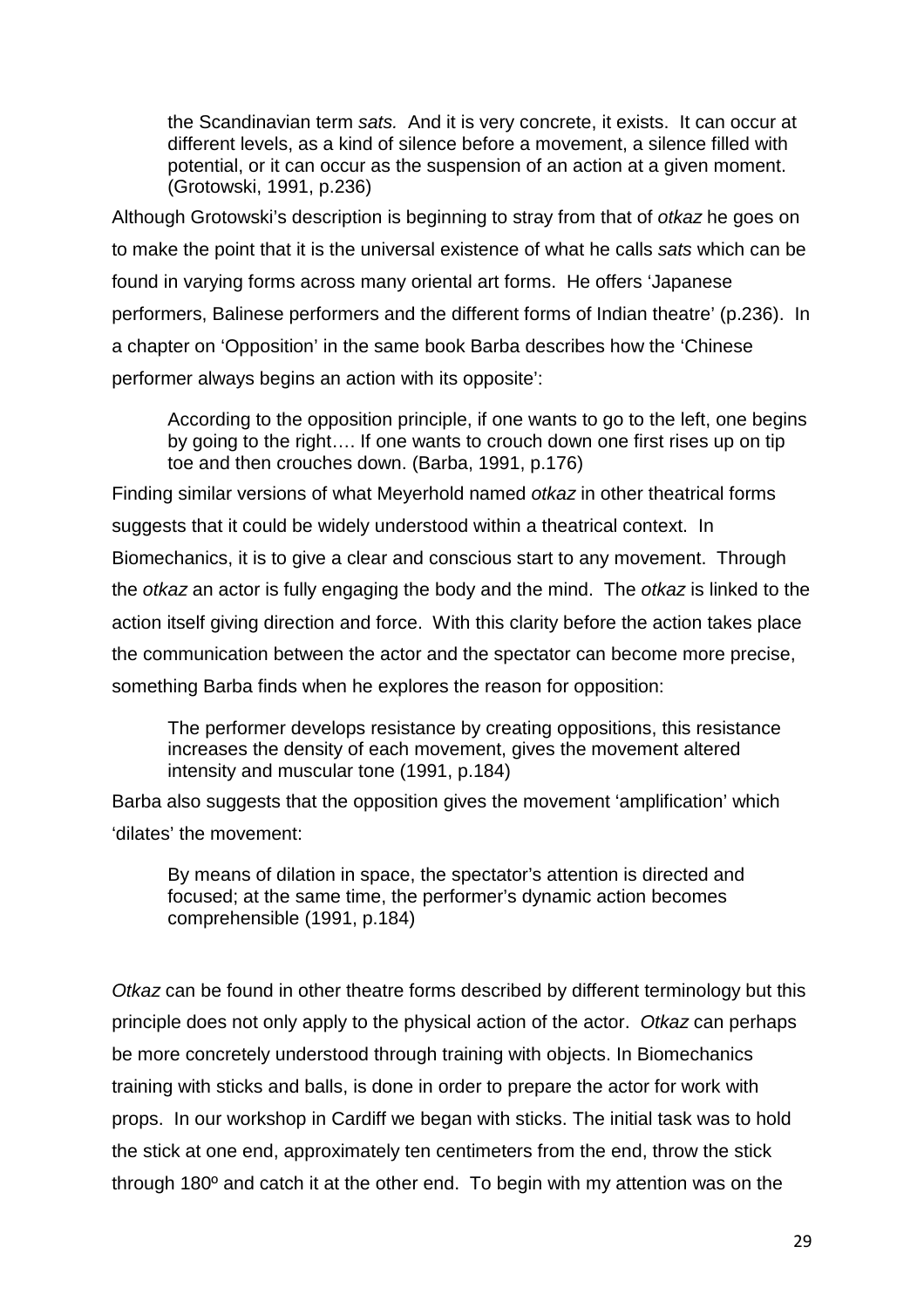throw and the catch. Bogdanov explained that my focus must be on the *otkaz,* the pulling back of the stick and the bending of the legs, in order to send the stick in the intended direction. The more controlled the *otkaz,* the more controlled the throw and the easier the stick was to catch.

This exercise with sticks progressed into partner work which is where I began to understand *otkaz* on a new level: as a signal to partners. The pulling back of my arm and the bending of my legs is now a signal to my partner that I am about to throw the stick. From reading my *otkaz* my partner can also see in what direction I will be throwing the stick and with how much force. This is an interesting exercise to teach to students. Throwing and catching a stick is not that difficult and it is the tendency of the students to lose focus on the *otkaz* and rely on the rhythm of the backward and forward motion to successfully sustain the task. This lack of concentration is revealed when the pairs move into a bigger group of five or six. Now with no pattern and as many sticks as there are members of the group, the students only have the *otkaz* to know when the stick is coming. Another common mistake at this stage is to give a clear *otkaz* but the person receiving the stick has not read it. The communication must be two-way, one partner to give a signal and the other to receive. The partners cannot work in isolation. In this situation, despite the clarity of *otkaz*, the stick will fall. Your partner must understand your signal.

In Cardiff in 1995 I began to understand the *otkaz* as pre-movement which gives the action its direction and power. I understood how *otkaz* could be used to signal and read signals of your partner to understand their actions and intentions. I understood that *otkaz,* as with everything in Biomechanics, needed to take place with the whole body. Despite my level of understanding and the physical training of tasks to help me embody *otkaz*, I still found with movements where the refusal was not so 'organic', such as walking, difficult. My *otkaz* still felt clunky and disconnected to the action. At this stage Bogdanov moved to teach us about the 'central point' or 'command point'.

It is not unusual for a technique to have a central point, a point from which all moves

30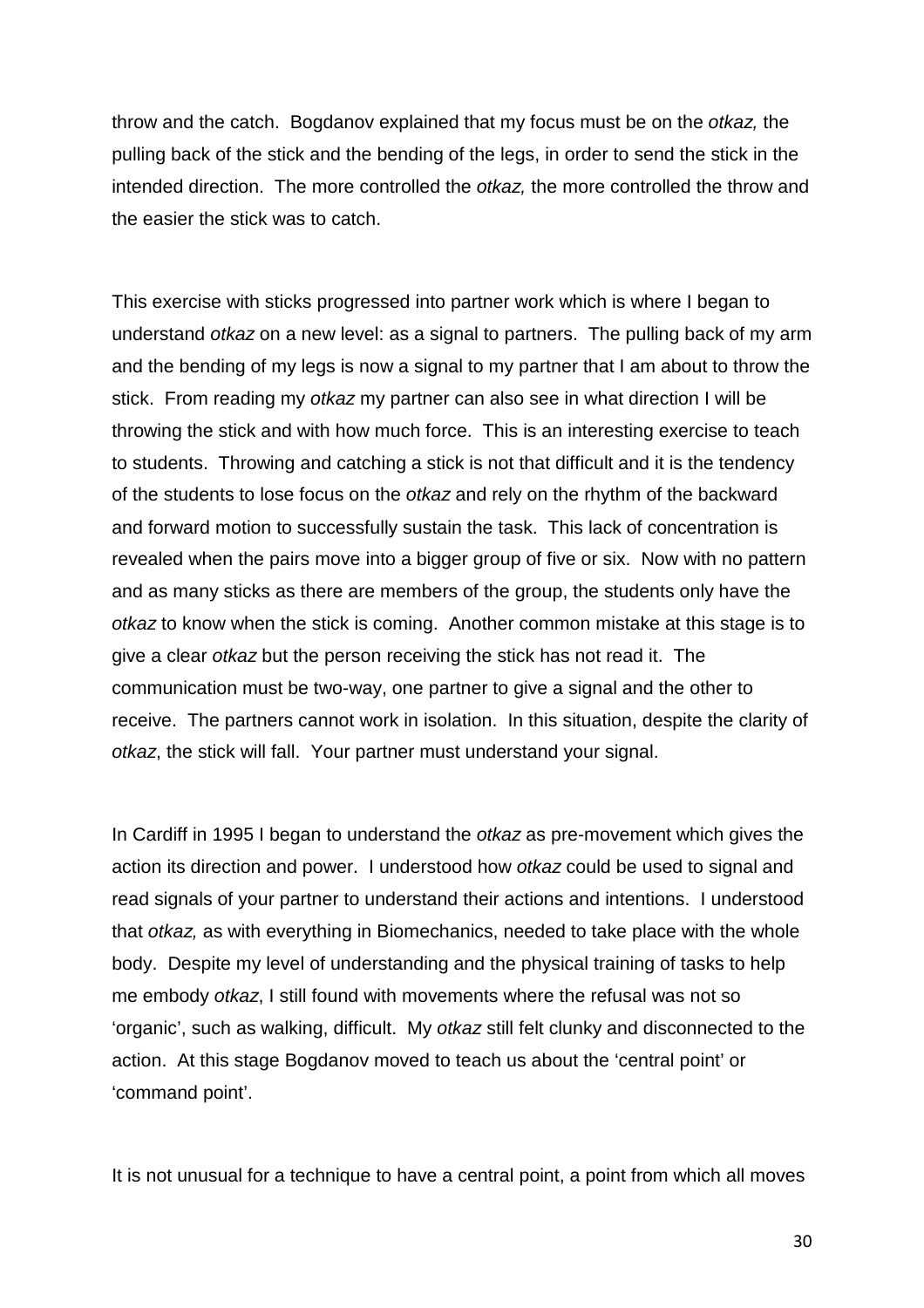are organized. In Capoeira it is located in the pelvis giving a low centre of gravity, and the same with Judo, Kung Fu and some other Oriental martial arts. Biomechanics calls its central point the 'commanding point' and it is located in the solar plexus, in the centre of the body, where the rib cage joins the sternum. This high central point lifts the actor giving a stature similar to a ballet dancer rather than a martial artist. Bogdanov taught me to be able to isolate this commanding point and at the same time to understand how it connected all the other parts of my body. By moving the commanding point back, as if pulling out through my back I noticed how my shoulders and arms were now in front of me and my head started to look down. My legs also bent, creating a concaved effect to my whole body. In the reverse, when I moved my commanding point forward my arms and shoulders moved back, my head looked up, my hips moved back. This exercise helped me to locate my commanding point and to understand how it connects all parts of my body. 'It's all in relation to the commanding point which is the point of orientation which makes all your moves precise' (Bogdanov workshop, Clip 6, Appendix One). Bogdanov gives a fuller explanation of the commanding point in Clip 7, Appendix One.

Once this learning had been established, Bogdanov now told me to use my commanding point as the start of each *otkaz.* It was this understanding of my commanding point and how that connected my body that allowed me to connect the *otkaz* of a movement that appeared to have no organic *otkaz.* This is my internal spring which must be pulled back in order to release the movement. By following these physical tasks, it is possible to understand how my *otkaz* connected to each action.

I now move forward in time to the performances of *Fewer Emergencies* and to answer my previously posed question: How does *otkaz* contribute to the final performance? It was commented on several times in the audience feedback about the strength of the ensemble and 'rhythmical element'. To give a flavour:

1. Great juxtaposition of humour and horror within the play itself and brought home by great ensemble physical theatre. (Audience member, LBT, Huddersfield, 23/5/16)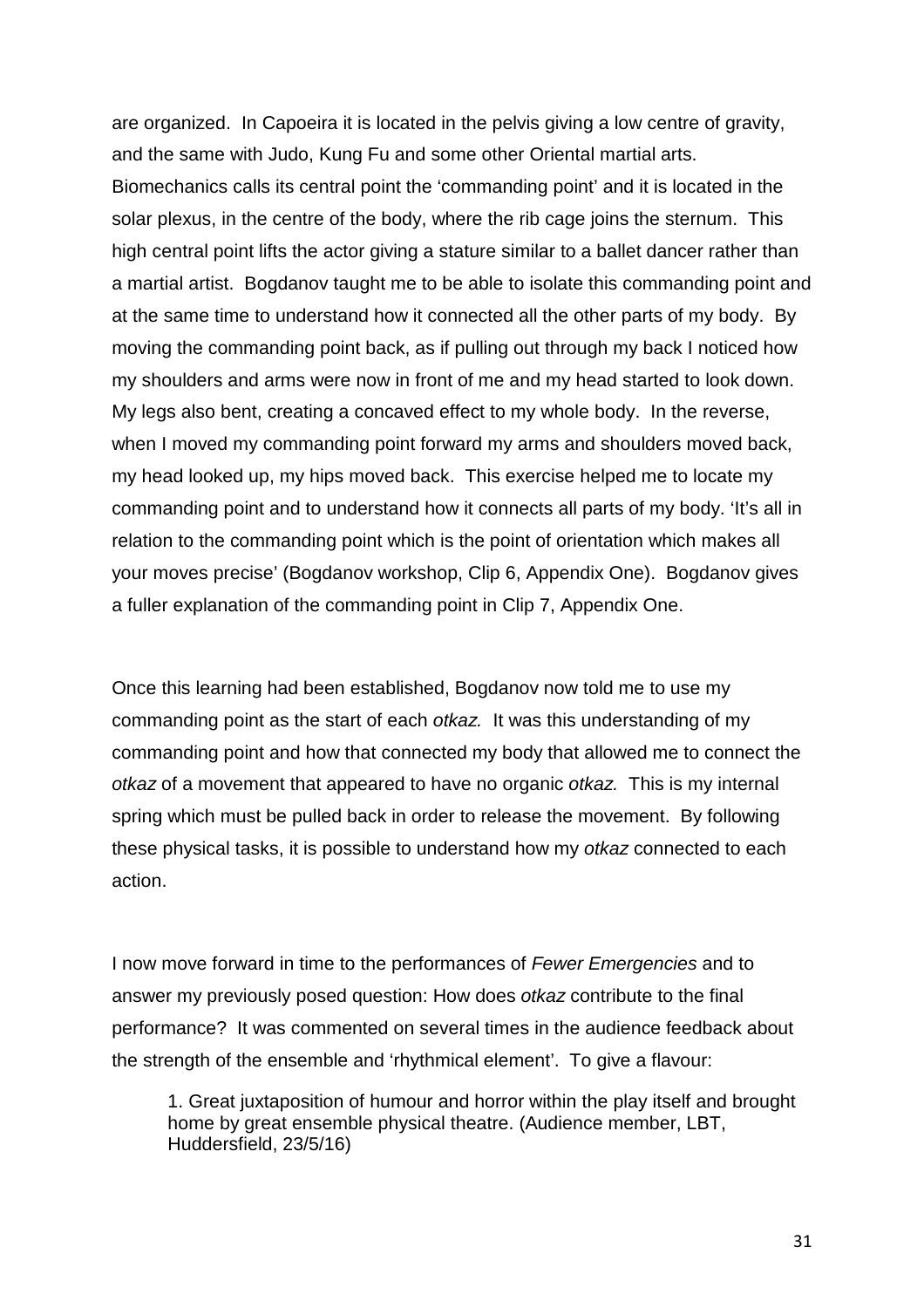2. All the actors in command of the nuances of their individual and collective expression – lovely synchronicity between them. (Audience member, Square Chapel, Halifax, 26/5/16)

3. Fluidly moving as one unit whilst conveying meaning. Making us think. (Audience member, Square Chapel, Halifax, 26/5/16)

It is *otkaz* which is the basis of this ensemble movement. The actors learn to constantly read where the actions of their partners will be taking them next, they are able to predict each movement. This creates the foundation to build a shared rhythm between the actors. Pitches explains it well when he says:

'And' [or otkaz] is the upbeat before any phrase of music. It's the sign a conductor gives you to get ready for the beginning of the music. In biomechanics this upbeat is visible in the physical frame of the actor as he prepares for the action itself. (2003, p.123)

It is this upbeat which allows a continual physical communication between the actors, building their individual scores with each other, creating one score which is like a piece of music:

Like the instruments of the orchestra, Meyerhold's performers function not as isolated individuals, but as part of a larger artistic enterprise; the production. It also, however, shows an appreciation of the role of the individual within the performance process: it is the unique sounds of the individual instruments which work together to create the orchestral voice. (Skinner, 2013, p.57)

The smallness of the *otkaz* allows the actors their clear individual scores, allows these to read and be read by their partners, which builds to the larger artistic enterprise of the orchestral voice. It is this first idea of the refusal of a movement that builds to form that is recognized as ensemble.

The concept of *otkaz* can also be used in a broader sense than the physical action. One might think in terms of the *otkaz* of the play, or the *otkaz* of a character. Within the frame of this research I played with this idea in the production of *Fewer Emergencies,* using *otkaz* as a directorial approach to the whole piece, something I might not have chosen to do outside of the research. Once the audience was seated the actors entered to a white back drop, four metres square with an equal sized white floor. The actors, as themselves, set their props at the side of the floor, where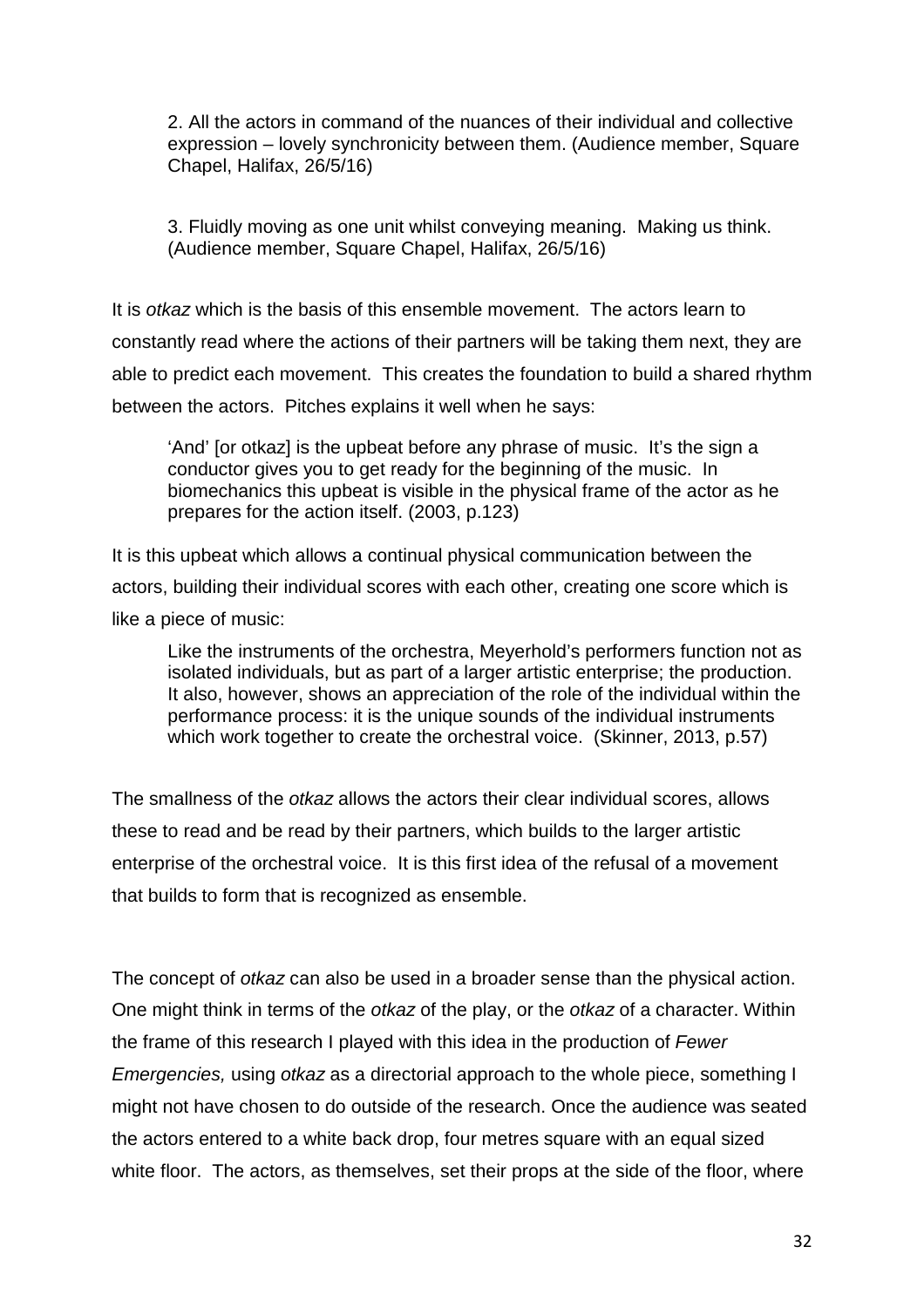the audience could see them. Once all the props were set and the actors were ready they took up the 'neutral position' at the edges of the white floor. (*Whole Blue Sky,* Clip 8, Appendix One). The neutral position in biomechanics is: *feet in parallel shoulder width apart, weight ever so slightly forward, so that you could fit one piece of paper under your heels. Hands held in parallel to the sides of your legs with your fingers pointing towards the floor, hands held, not left to hang. Pulled up through your central point. Shoulders back, chest open. Head placed on top of your spine. Eyes look calmly on a fixed point straight ahead. The face is calm.* Bogdanov offers a full description in clip 9, Appendix One. The neutral position is a position of readiness, an active position. From this position, it looks like something is going to happen. '..the position suggests that there is a perspective to action' (Bogdanov workshop, Clip 10, Appendix One). The actors held the neutral position before beginning the action to communicate this perspective to the audience.

By taking the audience through this beginning we were showing them the *otkaz* for the play. By showing them the setting of the props it was saying "Can you see, we are nearly ready to start?" We were inviting them to get ready with us, we were starting to engage them before the play started. By holding the neutral position, a position of potential, we were encouraging them to ask questions, "When are they going to start? Who starts? Has it gone wrong?". Before the play begins we have engaged a thinking audience through the technique of *otkaz.* This is an idea that can be often seen in productions today but rarely attributed to Meyerhold.

This is the cornerstone of Meyerhold's theatre. The ability of the theatre to 'start the spectator's brain working,' to 'stimulate' his 'feelings' and to 'steer him through a complex labyrinth of emotions' was important. (Leach, 1993, p.30)

The idea of the thinking audience is a concept Meyerhold continues to return to. Through an understanding of *otkaz* it is possible to see observe how Meyerhold stimulated this active connection with the audience. This first building block in the principles of Biomechanics is the refusal, the opposite of an action. My first understanding came in the workshop, developed through training, I then took the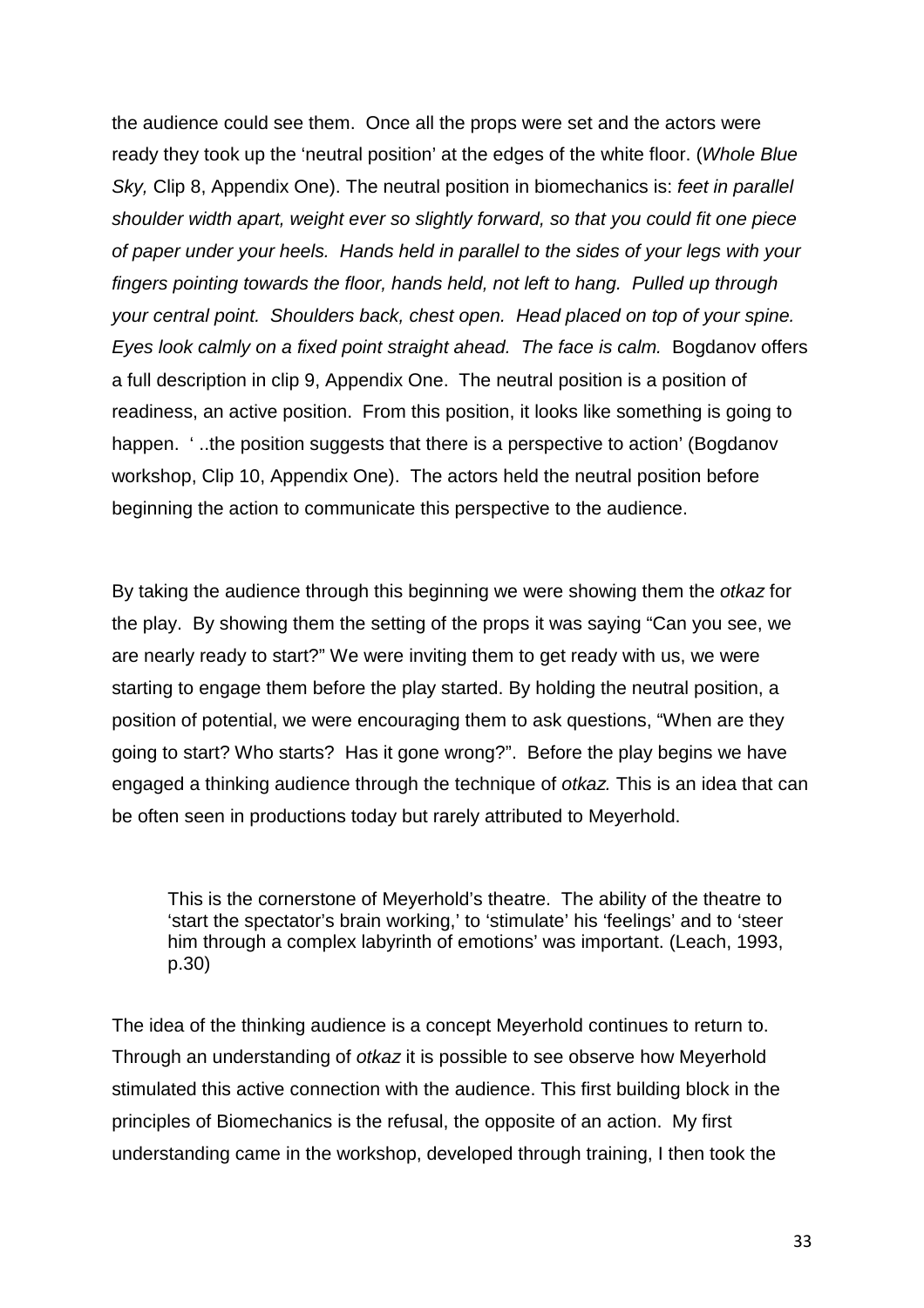principle into rehearsal and finally performance. By following this journey, it is possible to understand how this small, precise principle begins to build towards the bold theatre of Meyerhold. To continue on the same journey, moving from the preparation for the action to the action itself, the second principle in the tripartite is *pocil.*

## *Pocil (***also referred to as** *Pacil* **or** *Posil)*

*Pocil* is the action itself. Even more, it is the way in which the action is carried out by the actor. Bogdanov talked at great length about *pocil.* Phases which he often repeated were 'sending the action', 'moving with intention' and 'giving an action purpose.' (workshops, 1995 – 2010). Baldwin gives us a simple but concise description of what she refers to as *pacil: '*(the sending) both the commitment to and the doing of the action.' (Baldwin, 1995, p.187). Pitches further adds to this definition:

*Posil* (the verb 'to send' in Russian) is the action itself. Sometimes known as the 'realisation', the *posil* is the actual expression of what was suggested in the prologue, the jump or the throw itself. (Pitches, 2003, p.55)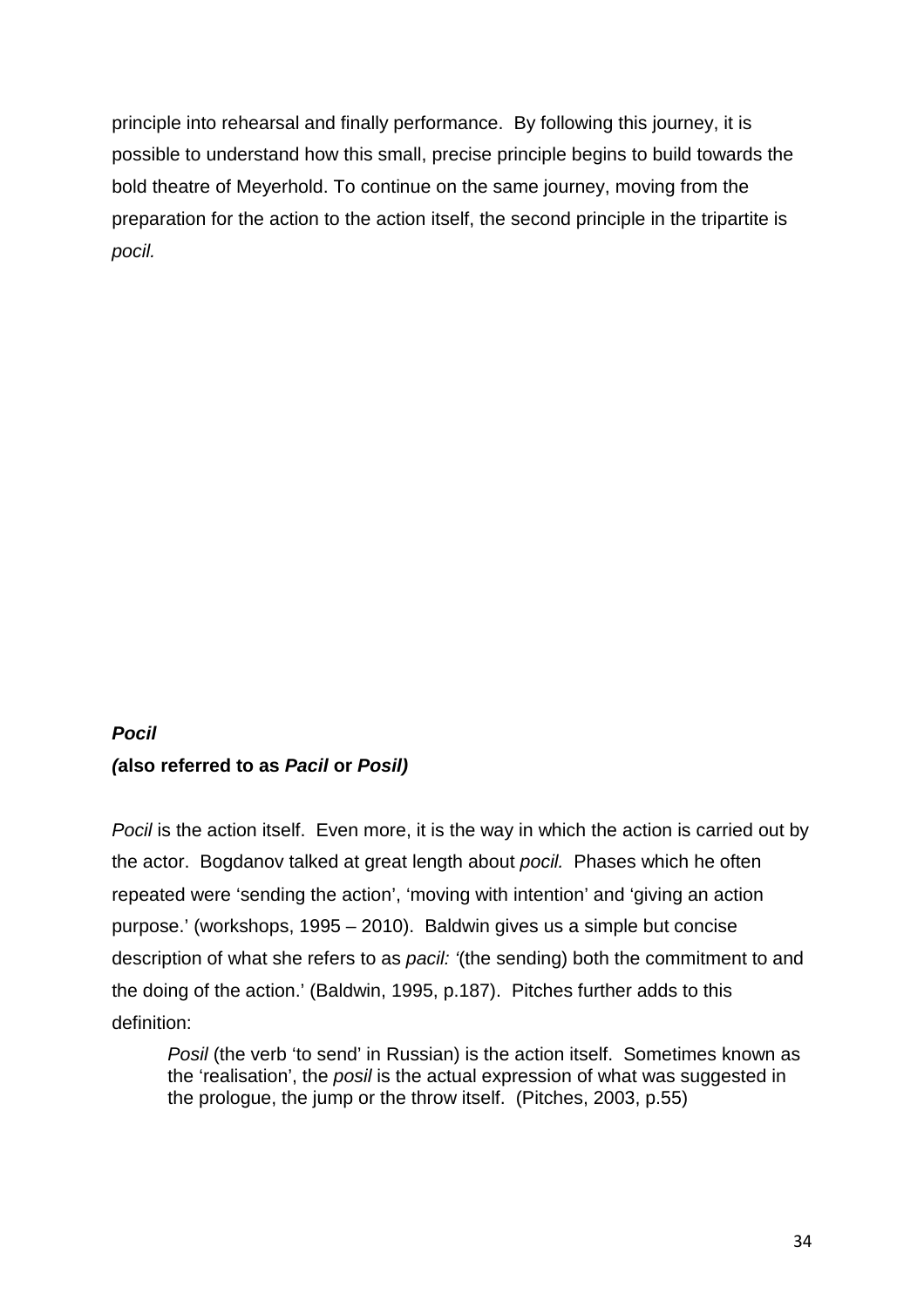An understanding of the preparation for the movement through the bending of the legs or the drawing back of the arm with the *otkaz* now moves into the action itself, the *pocil.*

As is true of everything I understand about Biomechanics, my knowledge is rooted in the practice, of repeating physical exercises which result in an embodied knowledge. I began my understanding of *pocil* by moving from one point to another in the space. This exercise is so often the starting point for Bogdanov's teaching. All the principles of Biomechanics can be taught and understood in this way. To return to the Cardiff workshop of 1995, Bogdanov asked us to move from one point in the room to another but wanted us to 'fill' our movement. He told us to 'move with intention'. He wanted to see the difference between us moving with *pocil* and without. Bogdanov saw nothing, we had not understood, so he moved to the next exercise.

To better explain his point, Bogdanov asked us to move from one end of the room to the other, usually in pairs. He chose the furthest distance that could be achieved within the space whilst travelling in one straight line, in this case a diagonal. To help the actors understand that *pocil* is applied to all actions he asked us to move along this distance is a variety of ways, beginning with simple actions: running forwards, backwards and leading with each shoulder. We then progressed to ways of moving that felt less natural: on all fours with our stomachs facing the floor, on all fours with our stomachs facing the ceiling, rolling with our arms and legs out stretched keeping connection with the floor, cartwheeling and a variety of other extra- daily ways of crossing the floor. Each of the passages across the room at this early stage in our understanding was carried out with the maximum speed which the action allowed.

This exercise helped me to understand the first lesson in *pocil*; the conscious continuation of the action. With the physically more demanding methods of moving across the space the temptation of the actor was to stop and re start the action several times during the passage. For example, when I was told to cartwheel across the space I cartwheeled, stopped, readjusted my feet, looked around at the other participants and then re-started with the second cartwheel. What Bogdanov wanted from me was an initial *otkaz* in the opposite direction and then *continuous* cartwheels across the space, without any pauses or breaks, until I arrived at the furthest point.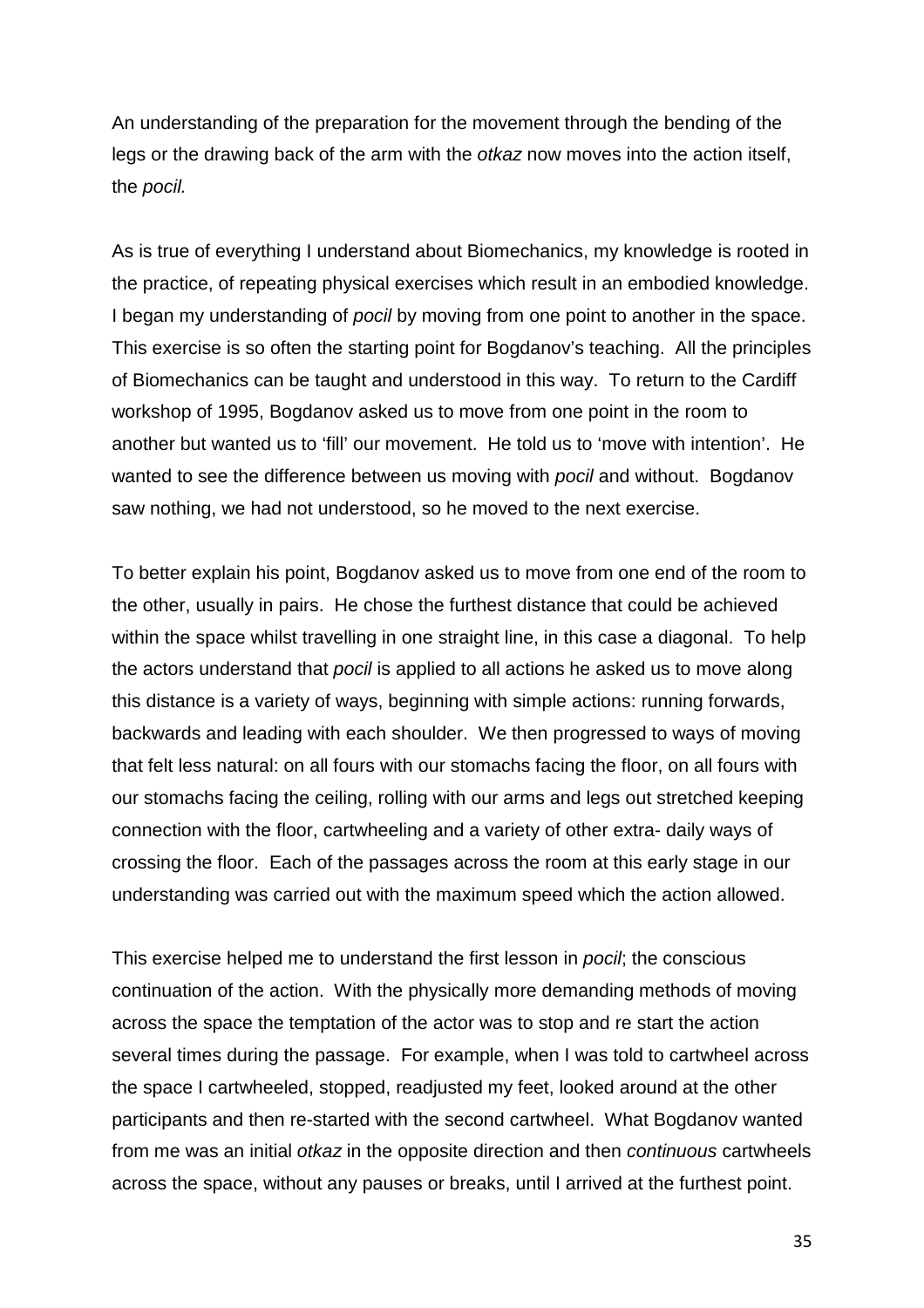Bogdanov was developing this same idea through all action, first the *otkaz* and then the smooth, flowing *pocil* across the room.

With these physically demanding actions it is easier to understand the continuation of the *pocil* because the natural urge is to stop. It is the *pocil* that gives the continuation. The conscious decision to continue the movement when naturally the body wants to stop provides the actor with a level of control. The same principle applies to the speed. When I am moving quickly in a straight line my *pocil* is clearer, easier to see. The pushing forward of the action is more obvious. Consider a runner. We can see the direction and intention of a hundred-metre runner, there is a definition with which she moves. When an arrow flies through the sky, it is easy to see the direction in which the arrow will fly from the moment it sets off, even before, from the moment of the *otkaz.* 

You have to show the trajectory of your movement, I have to be able to read your action. Don't wander around. It has to be clear that you are moving to a specific point. (Bogdanov workshop, Clip 11, Appendix One)

This clear direction of travel is *pocil.* A more detailed description given by Bogdanov can be found in Clip 12, Appendix One.

This first exercise was carried out at speed as a way of making the *pocil* more obvious to us and once we had understood *pocil* at this level Bogdanov introduced *pocil* at other speeds. *Pocil* applies to all action in Biomechanics. The speed was helping us at students begin to understand this complex idea. The same intention and direction of the action can be achieved at any speed. Imagine an arrow flying through the sky in slow motion. The *pocil,* the direction of travel, would still be clear.

Bogdanov then took us back to the exercise of moving from point to point in the space. This time he wanted us to engage mentally as well as physically with the exercise. Before beginning the action, that is before the *otkas,* we must decide where we are going to move, consciously see a point in the space and imagine the action we are about to take before taking it. Preconceiving the action gives it a clearer purpose. The actor has decided what to do and this decision can be seen in the action.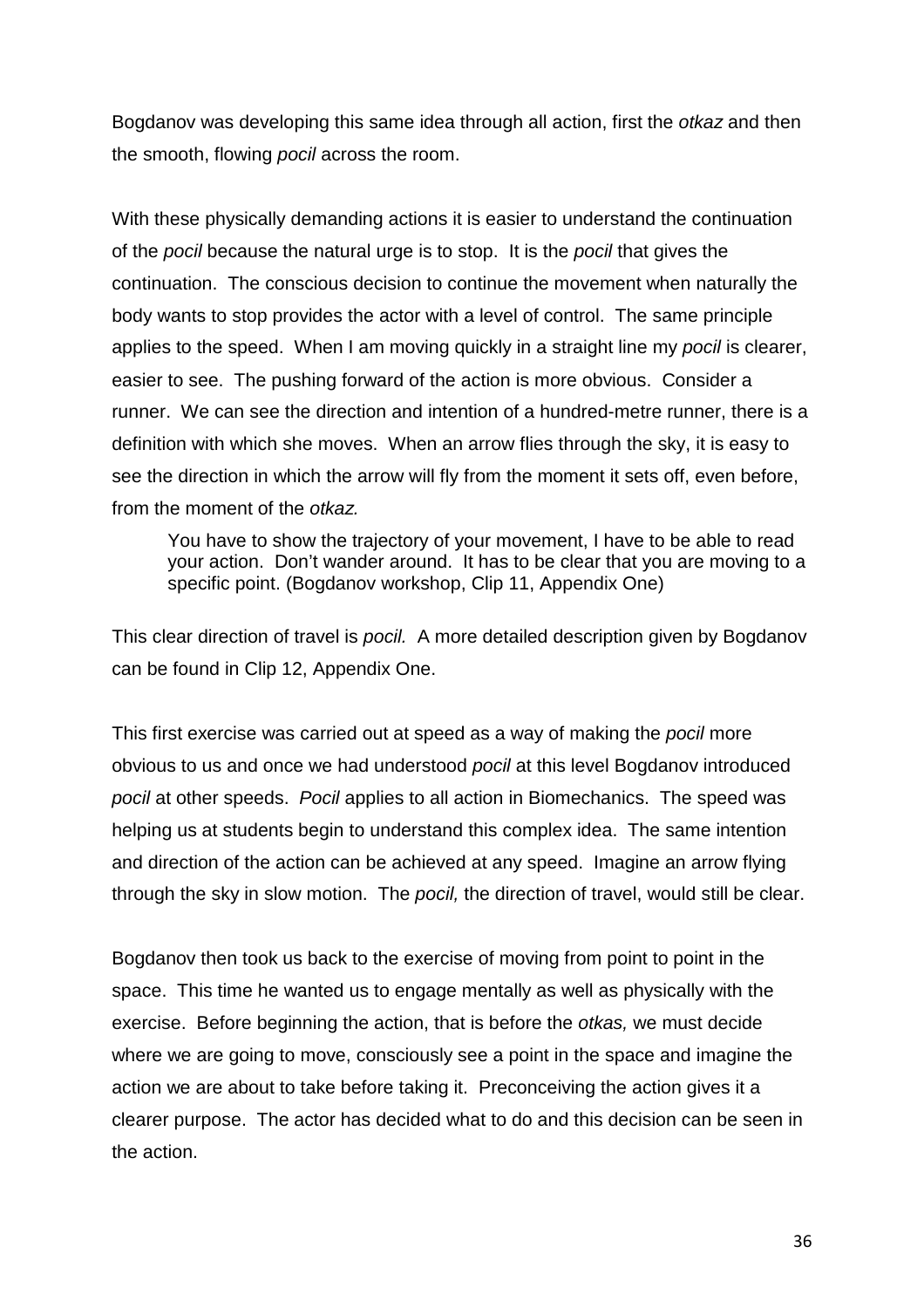I found this easier to understand by analysing my mistakes. When I began my move across the space without choosing a point to which to move I found myself ambling. The end point was unclear, my passage across the space lacked definition. There was no connection between what I was thinking and the actions I was taking. This disconnect between the thought and the action can be seen by the spectator. It is something I often notice when teaching students. The teacher is also in the role of the spectator and I can easily point out the students who are engaged and thinking about their passage across the space compared with those who are physically completing the exercise without connecting their thoughts. Some teachers might refer to it as 'switching off'.

It is these two exercises which build a tangible understanding of *pocil;* continuing the movement, pushing it forward with direction and purpose and consciously connecting the movement with the thought process of the actor, pre-deciding the action and consciously continuing to engage cognitively with the action. By mastering these two tasks I was able to 'send my action', 'move with intention' and 'give my action purpose.' (workshops, 1995 – 2010). I had developed a way of moving that was more engaging for the spectator.

The idea of *pocil* is not exclusive to Biomechanics. There is much research on what draws the eye of the audience to one actor above another, what fills the actor's actions, what gives her *presence*. Barba refers to this as the actor 'functioning for the spectator' and sees this functionality across many art forms:

Every theatrical tradition has its own way of saying whether or not the performer functions as such for the spectator. This functioning has many names: in the Occident, the most common is *energy, life,* or more simply, the performer's *presence.* In Oriental traditions, other concepts are used …and one finds expressions like *prana* or *shakti* in India; *koshi, ki-hai* and *yugen* in Japan; *chikara, taxu* and *bayu* in Bali; *kung-fu* in China. (Barba, 1991, p.74)

Barba sees the similarity of the idea widely used across many art forms. Meyerhold gives us the practical tools with which to achieve the idea, which in other art forms can sometimes feel elusive. A similar concept can be found in Stanislavsky's 'system'. Ruffini uses Barba's term 'the pre-expressive level' to aid his description: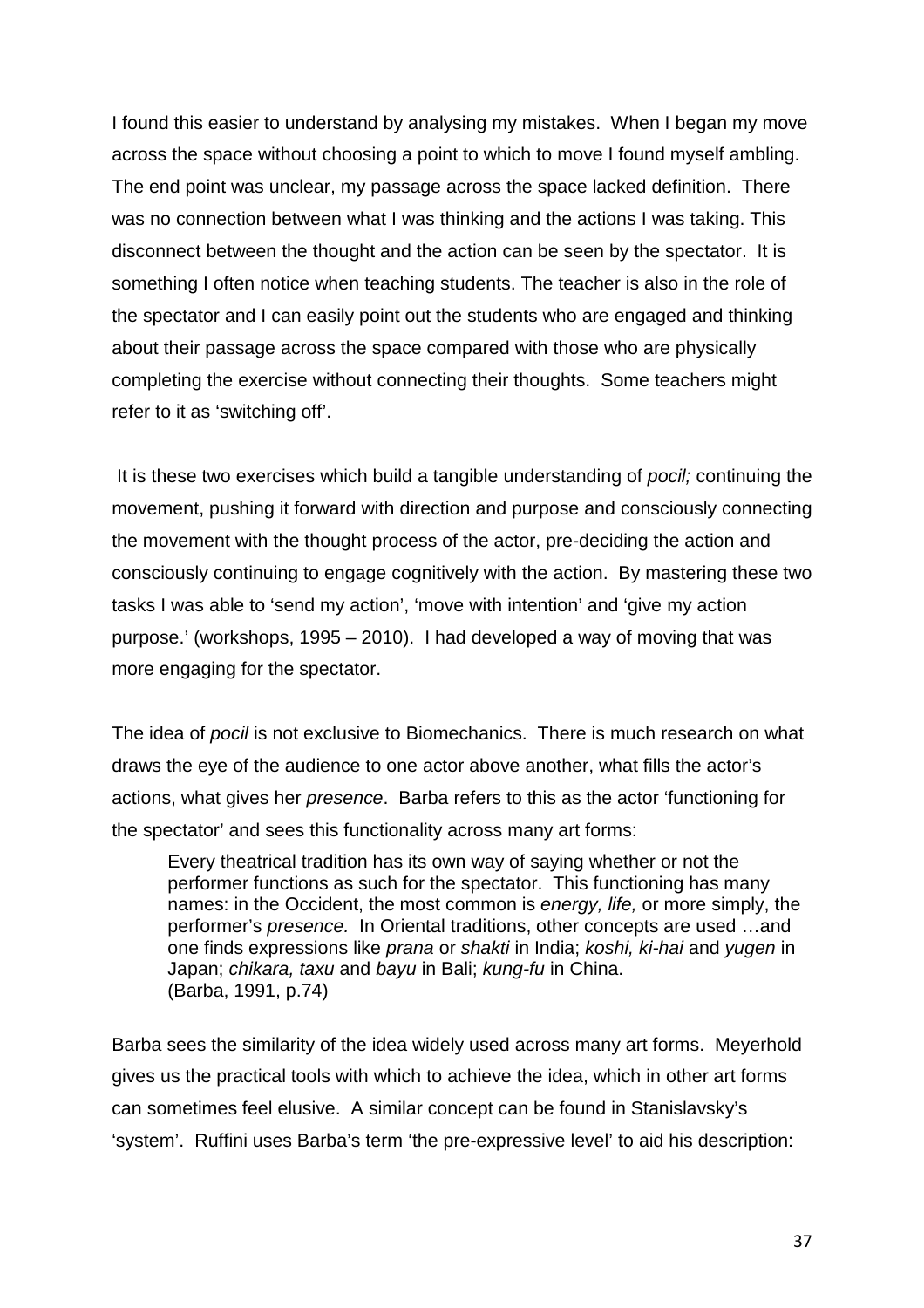the pre-expressive level could be generally defined as the level at which the conditions for meaning are constructed. In Stanislavsky's 'system' the actor's work is work at the pre-expressive level, and is independent of the director's poetic and/or aesthetic choices. (Ruffini, 1991, p.153)

Although this description differs from Bogdanov's teachings of *pocil,* the similarity is in the work of the actor. The pre-expressive level, as with *pocil,* gives the actor a way in which to fulfil the tasks set by the director independent of the 'director's poetic and/or aesthetic choices'. *Pocil* (indeed the same applies to *otkaz* and *stoika*) work on the pre-expressive level. Ruffini speaks about 'conditions for meaning', a phrase which could be used to describe *pocil*. By training *pocil* the actor is preparing her actions to allow them to be filled with meaning. This becomes clearer once the actor moves into rehearsals.

Another way to describe the conscious link between the thoughts and the actions of the actor is *to be present* on stage, a phrase used in many different acting contexts,<sup>[4](#page-38-0)</sup> and referred to previously by Barba. Here I refer to what Ruffini is describing when he summarizes Stanislavsky's 'system':

This was the aim of the 'system' in its infinite variations: to create a way for the actor, *before* performing and in order to *give meaning* to his performing, to be really and truly seated or standing, organically present on the stage. (Ruffini, 1991, p.153)

By consciously connecting the action, such as standing or sitting, with the thought process of the actor she can achieve presence on the stage. Barba refers to both 'presence' and 'energy' when describing the work of the occidental actor, something we can again liken to our understanding of *pocil.* The way in which *pocil* is used to push an action forward and to move with intention can be likened to what Taviani refers to as energy:

Performer's energy is a readily identifiable quality: it is the performer's nervous and muscular power…..What is interesting is the way this power is moulded in a very special context: the theatre. (Taviani, 1991, p.74)

As with *pocil,* Taviani refers to the energy of the performer as real and tangible, as something that exists that is used in a specific way by the performer. What

<span id="page-38-0"></span> <sup>4</sup> Chaikin, J. (1991) *The Presence of the Actor,* Goodall, J. (2008) *Stage Presence: The Actor as Mesmerist,* States, B. (2002), *The Actor's Presence: Three Phenomenal Modes.*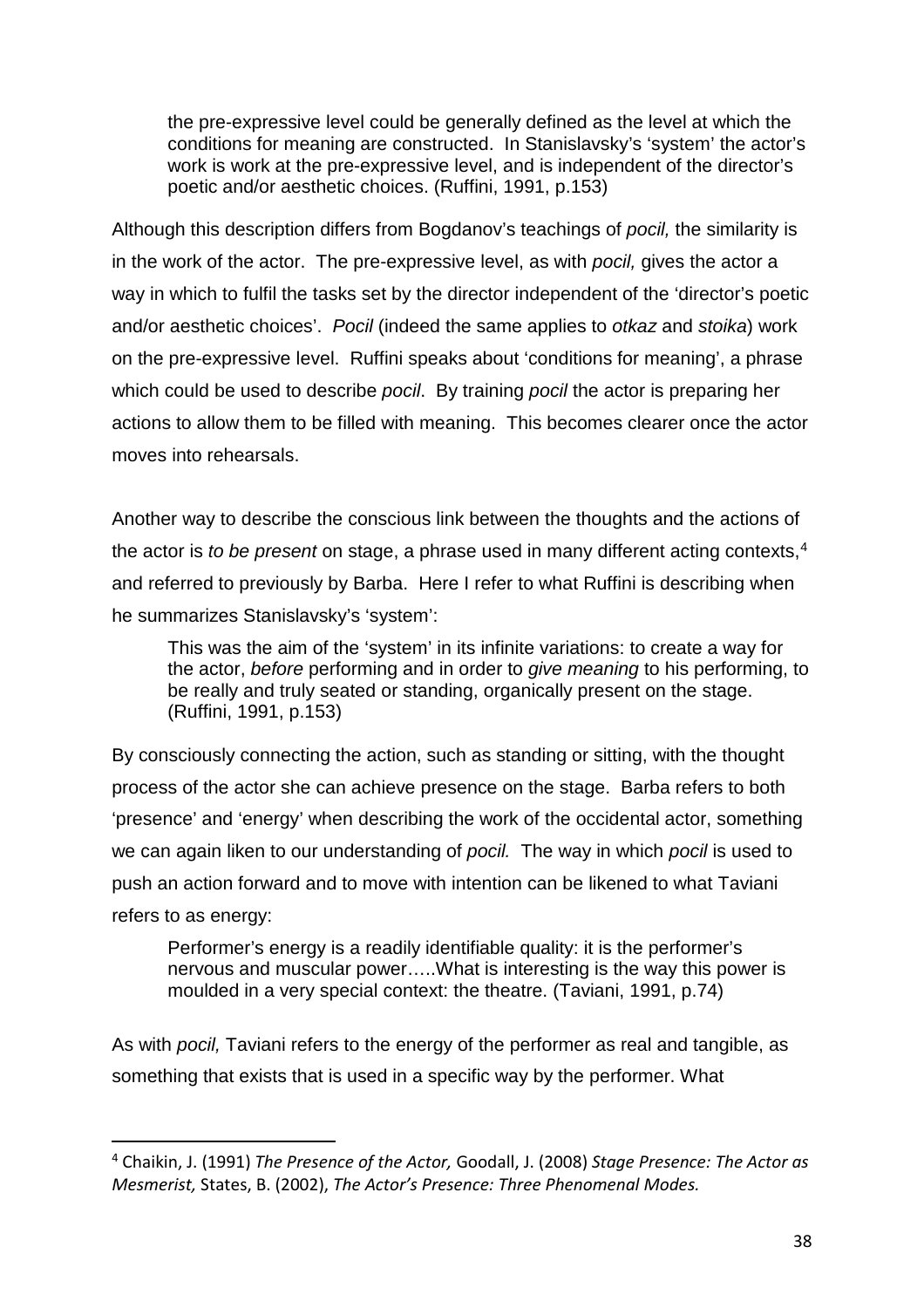Meyerhold has given us, through the teachings of Bogdanov, is a concrete, achievable way of moulding this power.

As a result of practicing these exercises with Bogdanov in a number of Biomechanic workshops between 1995 and 1998 I developed an embodied understanding of what Barba refers to as 'presence' or 'energy'. I understood it as *pocil.* However, this understanding was to develop further when I stepped into the rehearsal space with Bogdanov. In rehearsals, we began to work with a script which contained the intentions of the writer. These intentions could be discussed, interpreted but also agreed upon between the director and the actor. This is an approach I would have taken outside the frame of this research, however, within this context I applied a disciplined search for the *pocil* of each of the writer's intentions to start the directorial construction. This gave each *pocil* a context in which to be played, a character on which to hang, a range of other intentions before, after and from other characters to give the *pocil* richness. It is down to the individual actor within a training scenario to find an individual *pocil.* Once she has been handed a script the responsibility is now shared. The writer offers the actor more material to work with, to give intention to her *pocil.* 

There are certain performers who attract the spectator with an elementary energy which 'seduces' without mediation. This occurs before the spectator has either deciphered individual actions or understood their meanings…..But neither seduction nor comprehension can last very long without one another: the seduction would be brief, the comprehension would lack interest. (Barba, 1991, p.54)

*Pocil* within a workshop situation can 'seduce' the actor, the writer can offer the 'comprehension'. Once working with a text the meaning is given through the lines, from the writer and the writer offers the actor *pocil.* It is far easier in this context to bring together, through *pocil,* the seduction and the comprehension talked about by Barba.

Once in rehearsals, layers of meaning begin to emerge as the director and the actors interpret the initial intentions presented by the writer. I came across many examples of this during our rehearsals for *Fewer Emergencies.* To expand on one: in the first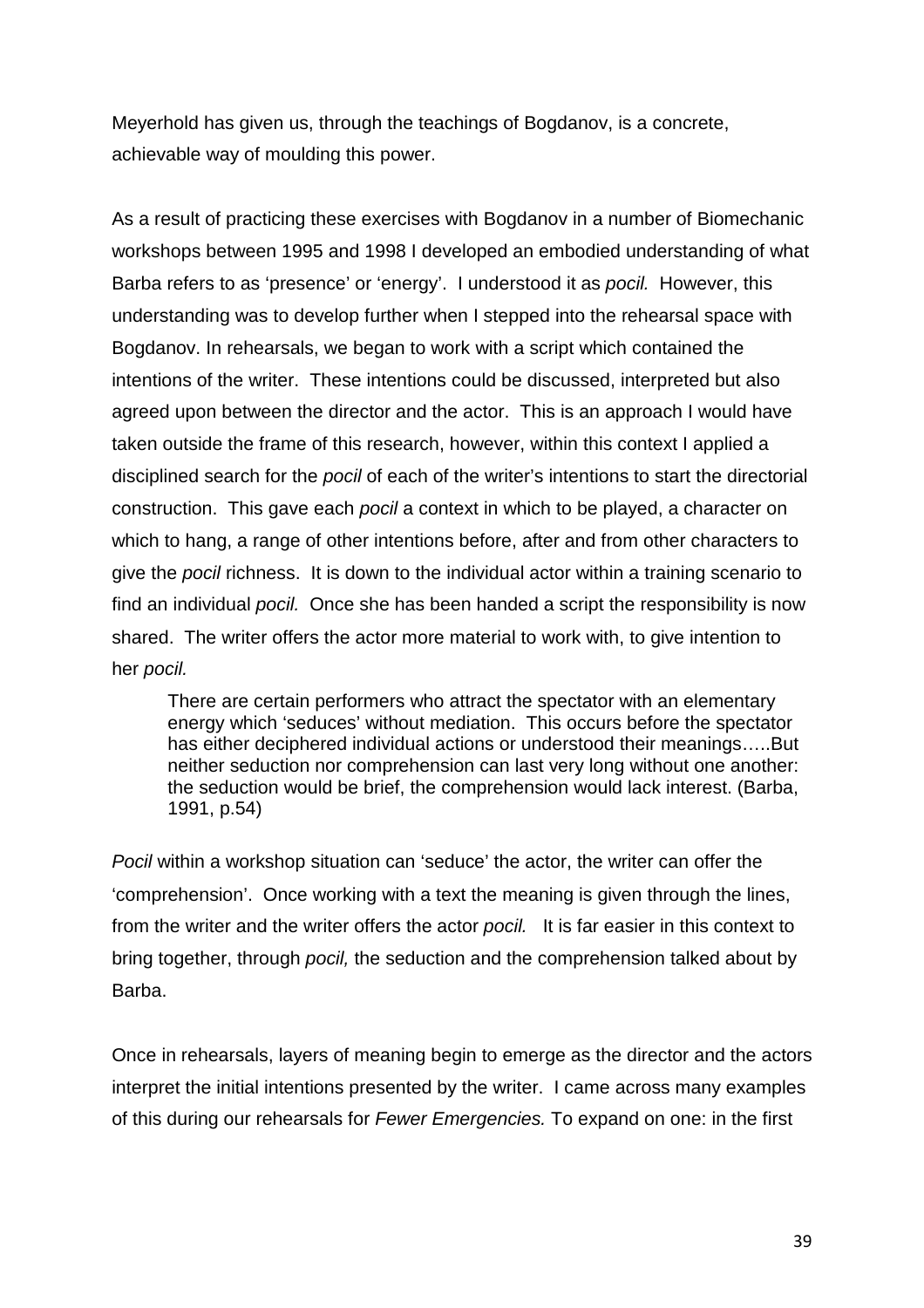play in the trilogy, *Whole Blue Sky,* the character 1,[5](#page-40-0) had a baby, I chose to have a plastic toy to represent this. Character 1 was central to the piece and claimed the highest status, the other characters, 2 and 3, vied with each other for the attention and recognition of character 1. Towards the end of the play character 1 begins to lose interest in the baby and is about to drop it. The direction I gave to character 3 was:

'Move across the stage to catch the baby as character 1 drops it, you must arrive at the baby before it hits the floor but after it has left the hands of character 1'.

This is a very technical *pocil*. It has a close relationship with the action of the other actor. The speed of the action will also be defined by the dropping of the baby. Technically the actors must work as one, reading each other's *otkaz* in order for their *pocil* to come together. They need to read when the baby will be dropped and once the baby is dropped gravity will dictate the speed of the fall. Once the physical action of the *pocil* had been achieved I enriched the *pocil* using the context of the play and background of the characters:

'Repeat the *pocil* to catch the baby but now be aware of character 2. She also wants the baby, but you want to get to the baby before her, not because you want the baby but because you don't want her to have it. You hope this will endear you to character 1'

Now the *pocil* has much more emotional content. Character 2 has been brought into the *pocil* and character 3 will alter the *pocil* to add the new level of meaning. In this case she looked only at character 2 as she moved to catch the baby and held the stare while she squeezed the baby rather too tightly, then gave a small show of the baby to character 2. The initial connection between 1 and 3 was still there through the *pocil* but more nuance was added by the director's interpretation of the play.

*Pocil* allows the actor a clear method to play out these details through action, not relying on only a thought process but having the ability to connect the thought process directly with the physical action, through the whole body. The audience is better able to read the meaning as it is communicated through the *pocil* of the whole body rather than just the thoughts of the actor or perhaps a facial expression which

<span id="page-40-0"></span> <sup>5</sup> The characters in *Fewer Emergencies* are all referred to as numbers. On two occasions it is specified whether the character is male or female.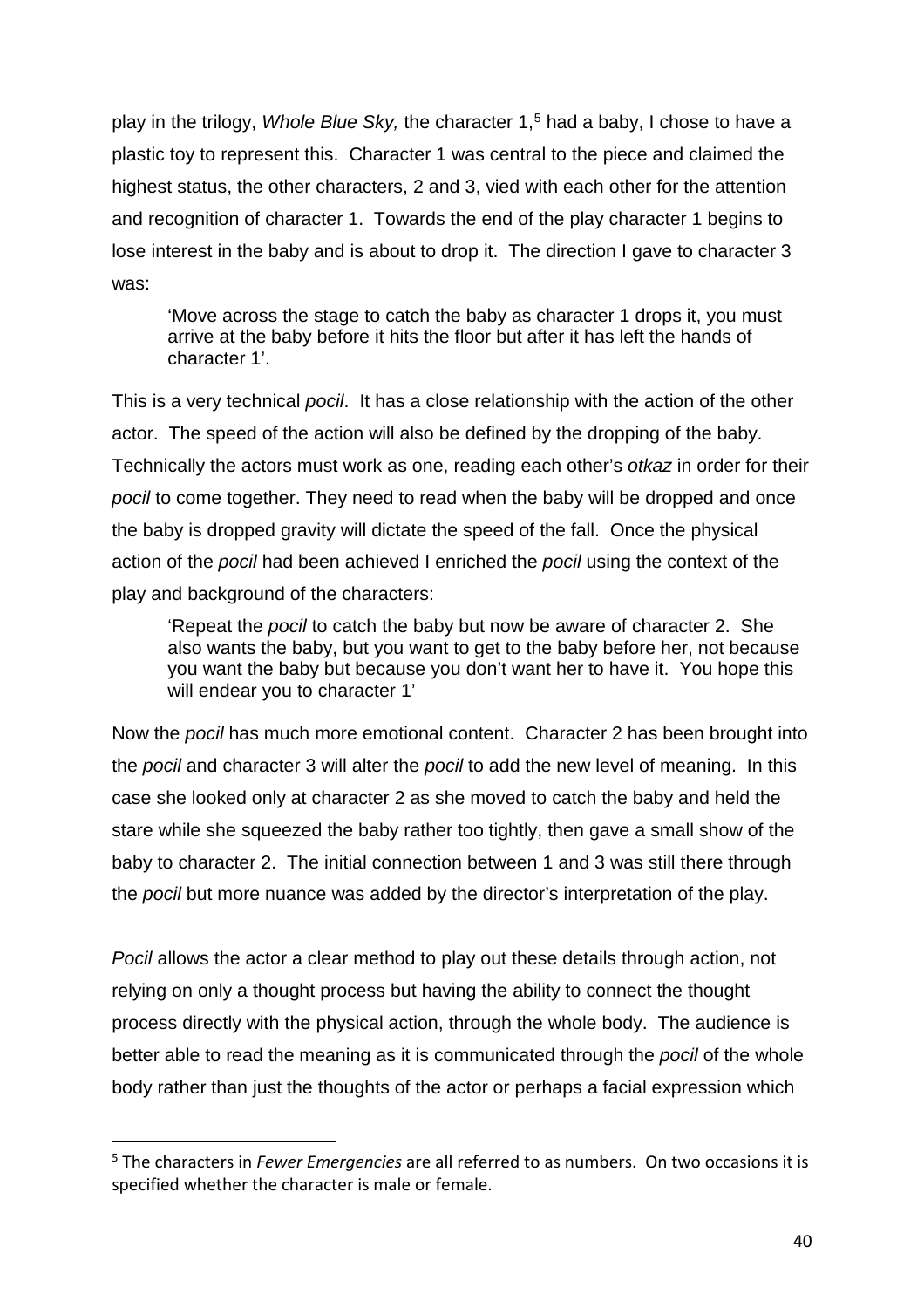comes from an actor only *thinking* the direction. In Biomechanics, the meaning without the action is not enough. *Pocil* provides a way for the details of the play to be grown physically through the actor and for the intentions of the writer, the director and the actor to be layered on the action and for the audience to be able to read these intentions through what the actor is doing rather than what she is thinking.

Providing each action of the play with its own individual *pocil* helps to develop an extraordinary level of detail, greater than is found in the script alone. It is up to the director and the actor to define an action, and with that, the *pocil* of the action. Usually a script offers one line at a time. In *Fewer Emergencies* there were five actors on stage throughout who each needed to know their *pocil* at every moment, whichever character was speaking the line. Biomechanics offers a clean way of giving each character purpose at all times because each of their *pocils* has a relation to the *pocils* of the other characters. It becomes like a musical score. Each character has their own actions to be played out but they are in relation to and in harmony with the other actors. This level of detail gives the actors security and confidence; at any moment, they know what they are doing. Perhaps, ironically, this is strangely freeing. Once the actor knows the score well she is free to play within it. Is there another way to play out the direction given whilst still catching the baby? Perhaps by turning away from character 2 rather than showing her the baby, perhaps a look to the audience, perhaps a smile to character 1? The actor can play the *pocil* within the score. It can be likened to when a musician learns a piece and is able to play it without the music. The musician, whilst playing the exact notes, is able to interpret the piece. The physical exactness of the score is likened to the notes and the *pocil* allows for the interpretation within that score. This is when the creativity of the actor or musician comes through.

To look more closely at the role of *pocil* with the director:

'Before the director can start work' Meyerhold told Boris Zakhava in 1924 'he must first comprehend the play's key idea. It is the thought contained in the play which must hold first place in our plan' (Leach, 1989, p.126)

There are many different ways for a director to approach a script. Mine is influenced by Biomechanics. Before learning Biomechanics my directing experience had largely been as a student. Since working with Bogdanov I have directed a number of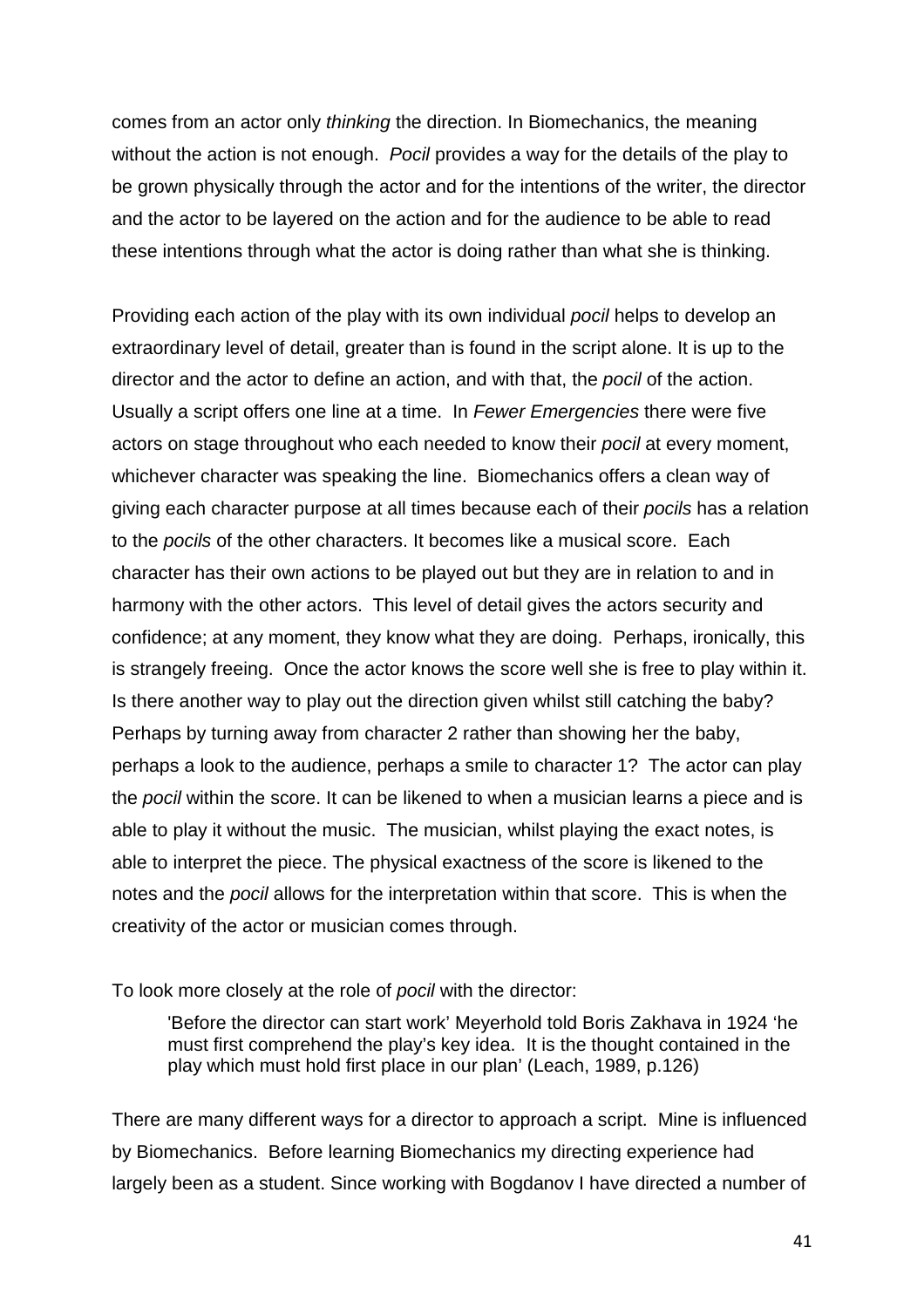street theatre, theatre in Education and touring performances. The process I now follow is to take the principles of Biomechanics and apply them to the play, long before I enter the rehearsal space. The first question I need to answer is: 'What is the *pocil* of this play?' This is an important starting point and, as a director, I need an answer which has clarity and strength of conviction. It may be an interpretation of the writer's intention, as long as it can be justified and made sense of through the script. This initial question is so important because every other *pocil* must then feed into this overarching *pocil* of the play. This can be likened to Stanislavsky's 'super objective' of the play.

There then begins the process of breaking down the play into smaller sections or *pocils.* With *Fewer Emergencies* what is the *pocil* of each part of the trilogy? What is the *pocil* of the act or, in this case, section? What is the *pocil* of each scene, each line? What is the *pocil* of each character, throughout the whole play and then within each section, scene and line? Each decision made must feedback to the overarching *pocil* of the whole play. Securely defining the *pocil* of the play and then allowing this to feed into every smaller *pocil* means there won't be any superfluous moves and every action, however small, will be contributing to the overall meaning.

Just as it supports the actor, this level of detail imbues confidence in the director. The director's assertions are always being questioned, firstly by herself, then by the actors and finally by the spectator. Personally, I find it helpful to be able to answer with conviction the justification for each decision whether it is why an actor would move away from the table at that precise moment or why this new interpretation of the text is relevant in contemporary society. By approaching the text with *pocil* the director has searched for meaning at every level and can be confident in the *raison d'etre* of the production.

I approached *Fewer Emergencies* in the manner described above. One week before the first night I watched the performance and saw a dance piece, perfectly choreographed with very precise movements and good rhythm between the actors. The movements were exaggerated, some acrobatic but I did not choose to praise the actors' dexterity. This is only a by-product of a well-trained actor. The piece lacked meaning and I was reminded of Bogdanov's frequent question: 'What is this?' The

42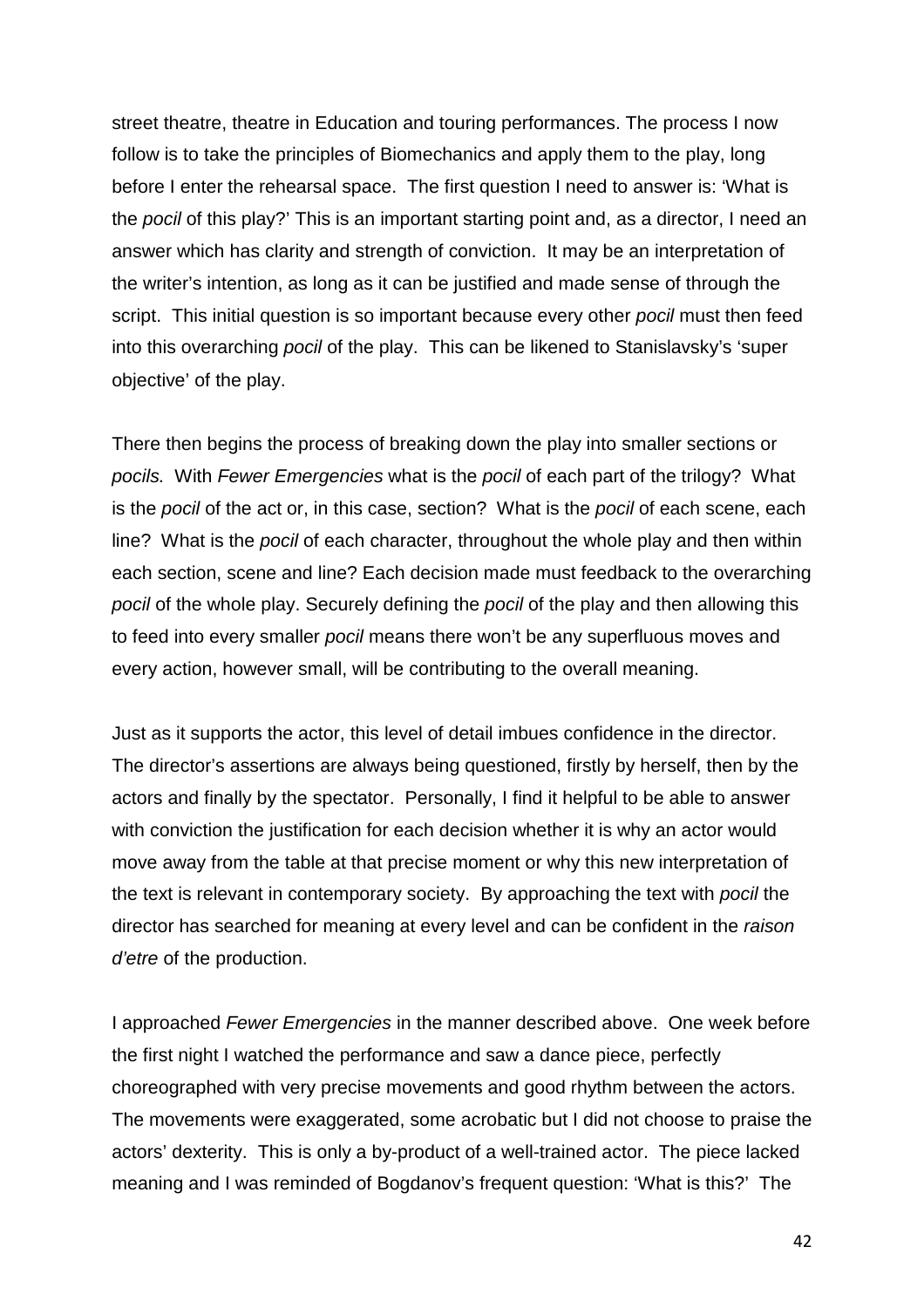actors had mastered the actions but they were empty of meaning, they had no *pocil.*  In Biomechanics, the action without the meaning is not enough. The lack of meaning and the consideration of the research sent me back to the start of the beginning.

We went back to the start and began breaking the piece down again into its now very precise actions and we discussed why each particular action happened, how did it lead to the next, how did it relate to the other characters, how did it fit with the bigger *pocil* of the play? I used metaphor, real life examples, previous experiences, anything that could help the actor comprehend the precision of the meaning. I tried to communicate this to the actor in a number of different ways so that they might place it within the action. (Rehearsals, Clip 13, Appendix One). It is at this point the director is relying on the intelligence and creativity of the actor and their ability to take on complex ideas and translate them into a single action.

All Meyerhold's work was based on the primary necessity that every action and every speech had to be 'justified' in the Stanislavsky sense. Nothing, no matter how fantastic or grotesque, could proceed without that. (Leach, 1989, p.74)

We worked to combine the action and meaning to create the *pocil.* After a week of re focusing on each *pocil* of the play, discussing, re trying, re thinking, we filled the shell of choreographed movements. Each action now had a purpose which built towards the purpose of the whole and results in a production which, I hope, encouraged the audience to think.

The next step was to place our work before an audience:

For Meyerhold, the audience was the vital fourth dimension without which there was no theatre. The other three 'dimensions'- the playwright, the director and the actor – worked to no avail if they had no audience, for it was somewhere between them and their audience that theatre 'happened'. (Leach, 1989, p.30)

By applying *pocil*, the actors are communicating to the audience the key idea of the play through meaningful action. Each intention is presented to the audience through speech and physical action, which are precise and clear. The actions of the actor's weave together to create more complex meanings and subtle underplays. The communication of ideas with the audience is sophisticated and nuanced with a richness and depth found in the attention to detail. By offering the spectator such a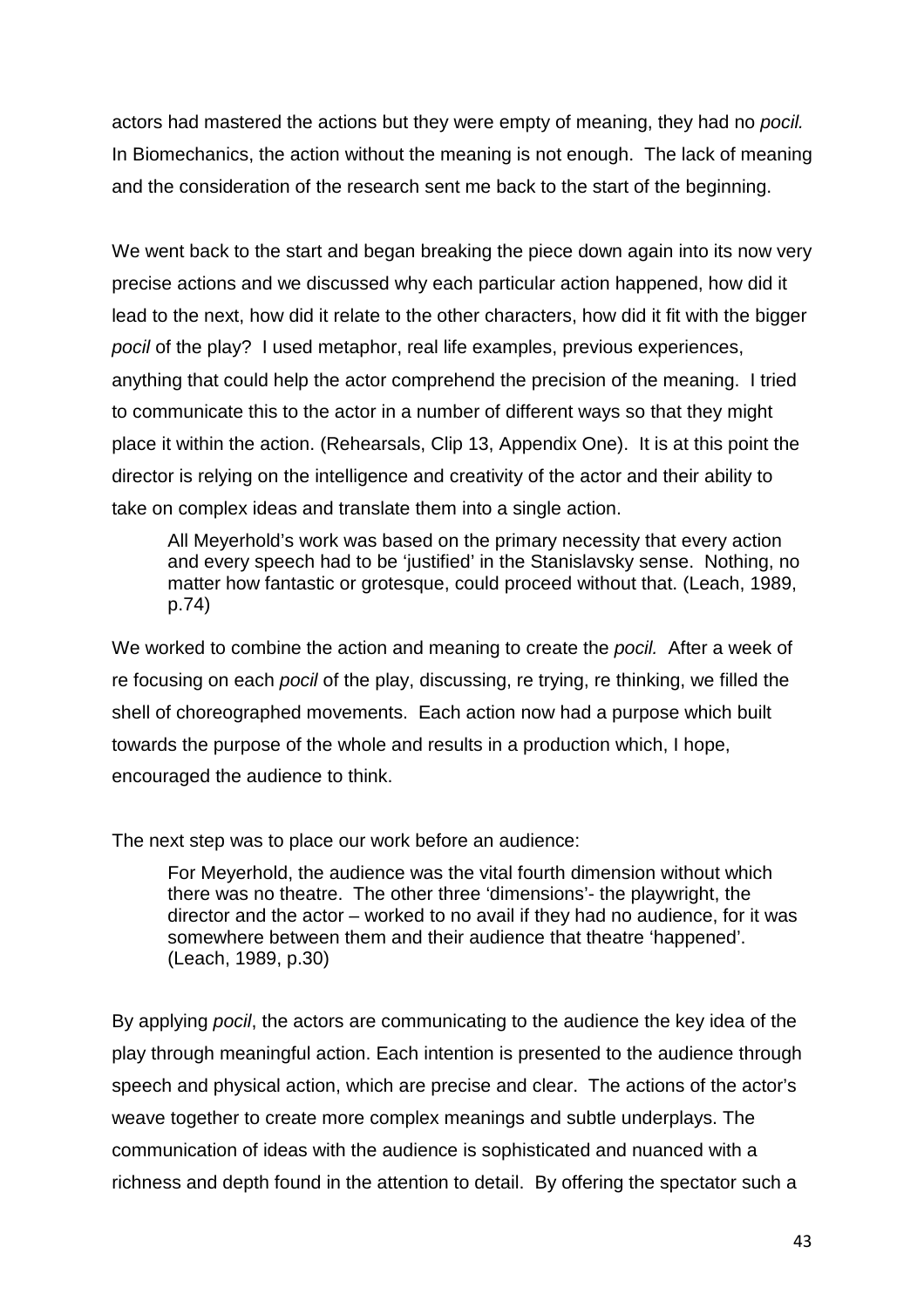wealth of ideas the hope is to inspire a thinking audience. This was borne out in the audience response to *Fewer Emergencies:*

1.Thought provoking and a rollercoaster of what I describe as a 'pleasant discomfort' (Audience member, The Met, Bury, 17/5/16)

2. Very absorbing and engaging. Visually stunning and left me feeling confused and partly wanting more. Food for thought. (Audience member, LBT, Huddersfield, 23/5/16)

3. This was a very interesting sociological perspective on the middle-class family, brought out particularly by the style of theatre used. (Audience member, Square Chapel, Halifax, 26/5/16)

The first two audience comments demonstrate that the piece provoked an uncomfortable engagement with the play. They don't mention the individual building blocks, which is what I intended. The audience shouldn't be aware of the component parts but they should be able to understand the *pocil* of the play. The key ideas are being picked up and thought through as they watch in their 'pleasant discomfort'.

*Pocil* and *otkas* are the first two parts in the tripartite structure which together form the fundamental principles of Meyerhold's actor training technique. They create precision and clarity of movement and build a meaningful engagement with an audience. However, the first two cannot successfully exist without the third part: *stoika.*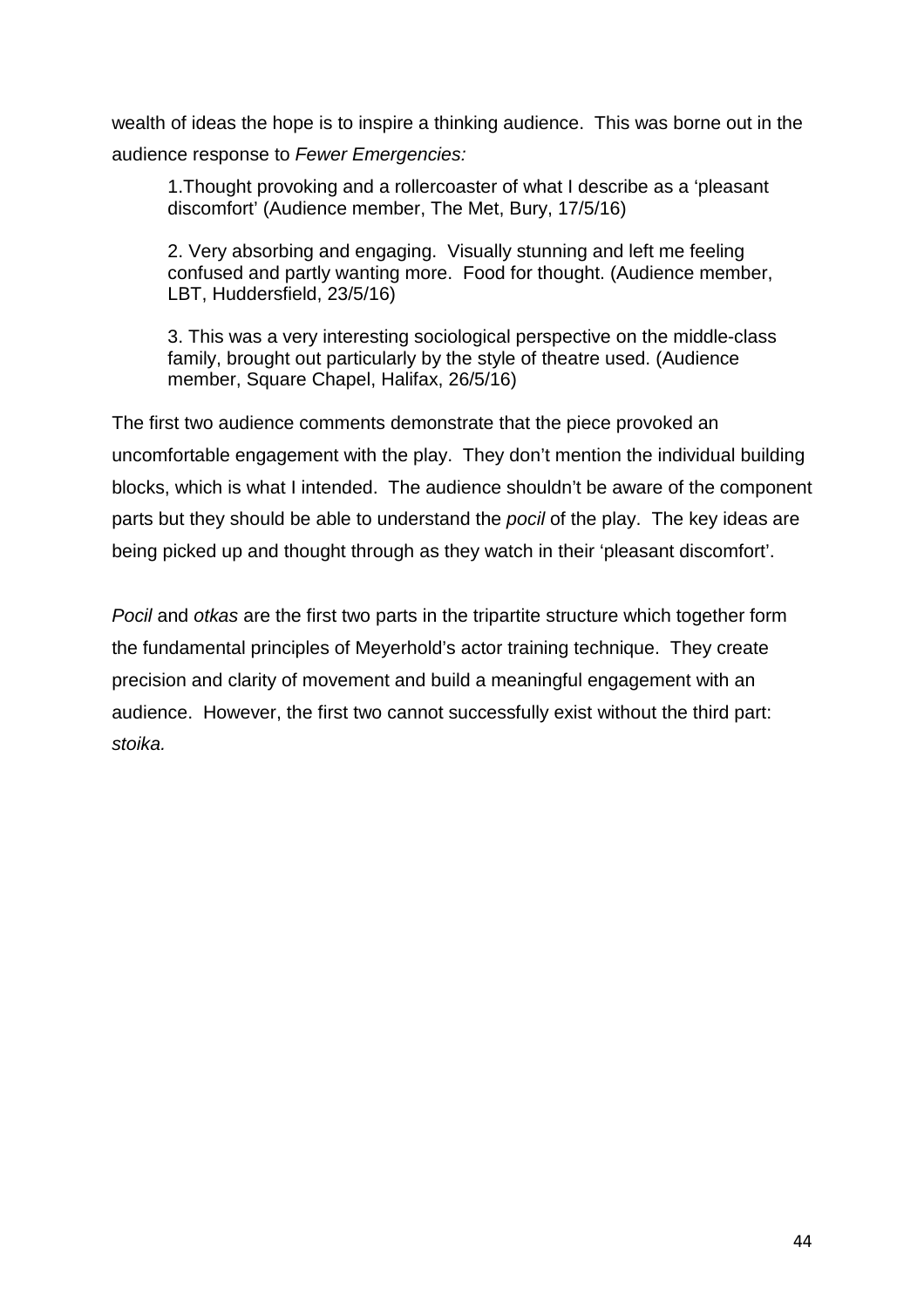# *Stoika*

# *(***also referred to as** *Tochka)*

In its simplest form *stoika* is the full stop at the end of the phase of movement, where *otkaz* is the preparation and *pocil* the action. As with *otkaz* and *pocil*, *stoika* is carried out with the whole body, a complete stop. *Stoika* is sometimes referred to as *tochka.* In Bogdanov's workshops these two terms were interchangeable. Here I will be using *stoika.* Baldwin gives us an explanation of both:

*Tochka:* (a point in space, a period at the end of the sentence) or *Stoika:* (a stance) These two terms are often used interchangeably. Both refer to the completion of the action at a specific point in space and time. (1995, p.188)

Pitches also offers a description but here he suggests a stop with continuation:

*Tochka* marks the end point of a cycle of action. It is as a kind of frozen epilogue, but an epilogue which always suggests a new start. (Pitches, 2003, p.55)

The *stoika (*or *tochka)* is the end of the phase of movement, the end of the *pocil*, but each *stoika* comes before the following *otkaz,* or the preparation for the next *pocil.*  Therefore, the stop is not a complete end. The next action is about to happen. It is important to keep this theme of continuation whilst acknowledging the end of the phase.

The phase is part of a continuous movement, we have to keep the dynamic at the end of the *tochka*, we have to see that there is a possibility for a new action, a new *pocil….*an intention, to see an intention in the still pose. (Bogdanov workshop, Clip 14, Appendix One)

Each phase of action needs a *stoika* to give it clarity of meaning and form.

However, without the possibility to continue the *pocil,* a performance would quickly

become a jarring, incoherent set of individual movements. The *stoika* should not

break up the action. The *pocil* must flow but the *stoika* and *otkaz* offer an outline to

the *pocil* so it can be easily read by the audience.

A moment of stillness, an elegant counterpoint to the physical activity. However, the body, even in stillness, is never in repose. It continues to radiate the dynamic energy of readiness for the next action'. (Baldwin, 1995, p.188).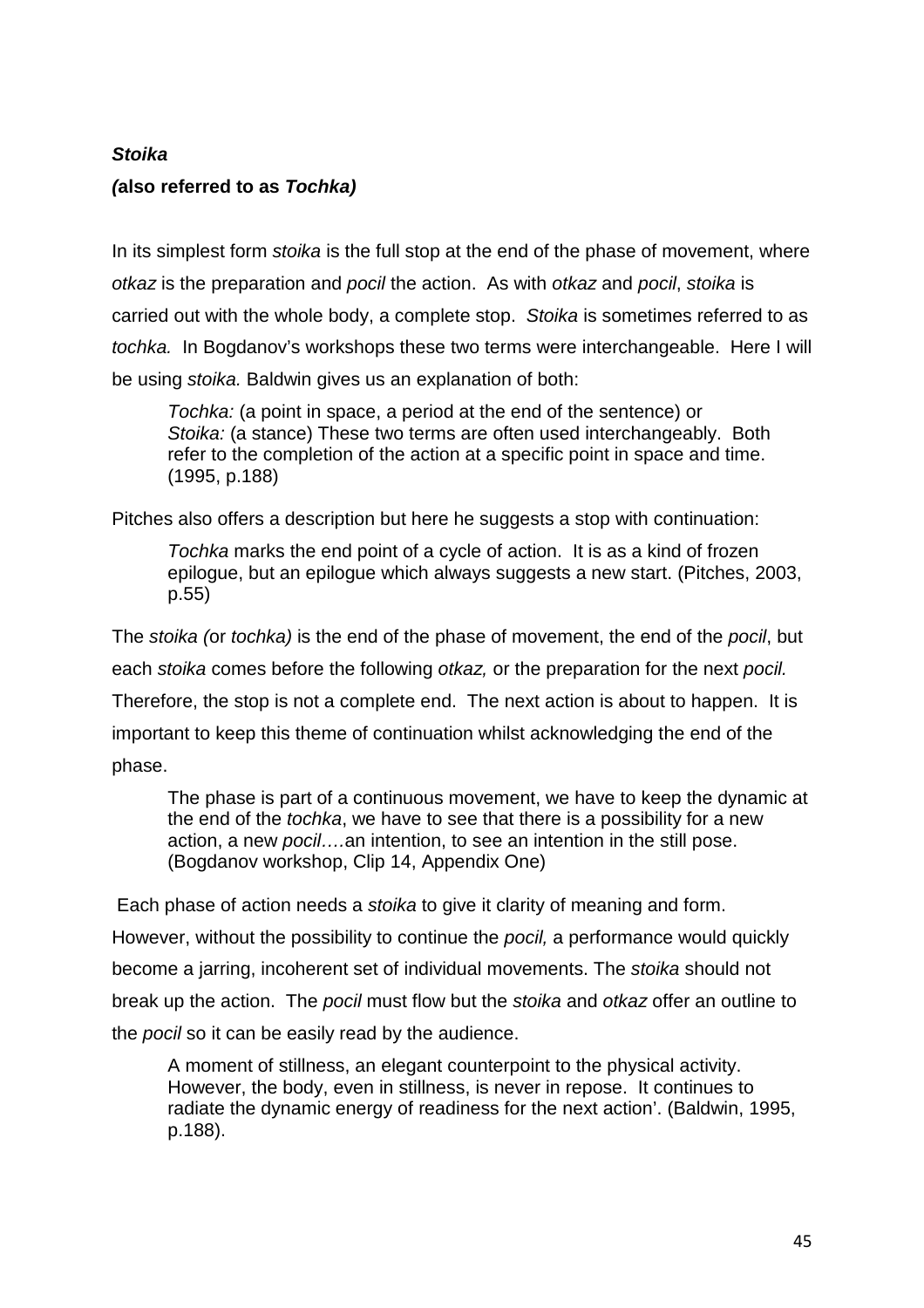My understanding of *stoika* began in Cardiff. Bogdanov began by asking us to walk from point to point in the room. He told the group to have a clear stop, with the whole body, once we reach our chosen point in space. He asked us to notice everything about our bodies. What I remember from this time and what I see when I teach my students is that a complete stop is actually quite hard to achieve. I found my arms had a small swing, particularly my fingers, they wanted to fidget, whilst I was in what I thought was my moment of stillness. For instance, I adjusted my top and moved my hair out of my face. What I noticed was a lot of movement while I was trying to be still. A examples can be found in Clip 15, Appendix One, where Bogdanov is beginning his teaching of *stoika* through a different exercise but the outcome is the same.

Bogdanov asked us to extend the moment of stillness to our faces, including the eyes. The eyes are a prime way for the actor to communicate with the audience. She must therefore have full control, as with every other part of the body. When I teach this exercise I see the eyes of my students' flit around many parts of the room, anxious to find the next point in the space to which they will move. A total level of control is difficult to achieve.

The *stoika* must come after every *pocil* and before each *otkaz* in order to complete the phase and prepare for the next. To further our understanding Bogdanov asks us to take up the neutral position and hold the *stoika*.

the knees must be soft (that is unlocked), the legs shoulder-width apart and the body erect. Arms are left relaxed by the sides of the body but under control, not swinging… the stance is further activated by the actor leaning forward slightly, bringing the weight off the heels. All additional movements beyond those demanded by the exercise must be eradicated (Pitches, 2006, p.75).

Although it shouldn't be visible to the spectator, to hold this position for a length of time can be uncomfortable, primarily because the weight of the body is very slightly forward and the imbalance forces the muscles in the calves and thighs to work harder to hold the body. I often ask my students to hold this position of neutral. It is interesting to watch as a spectator. I observe a series of micro movements, each individually very small but when a group of twenty students are all making one small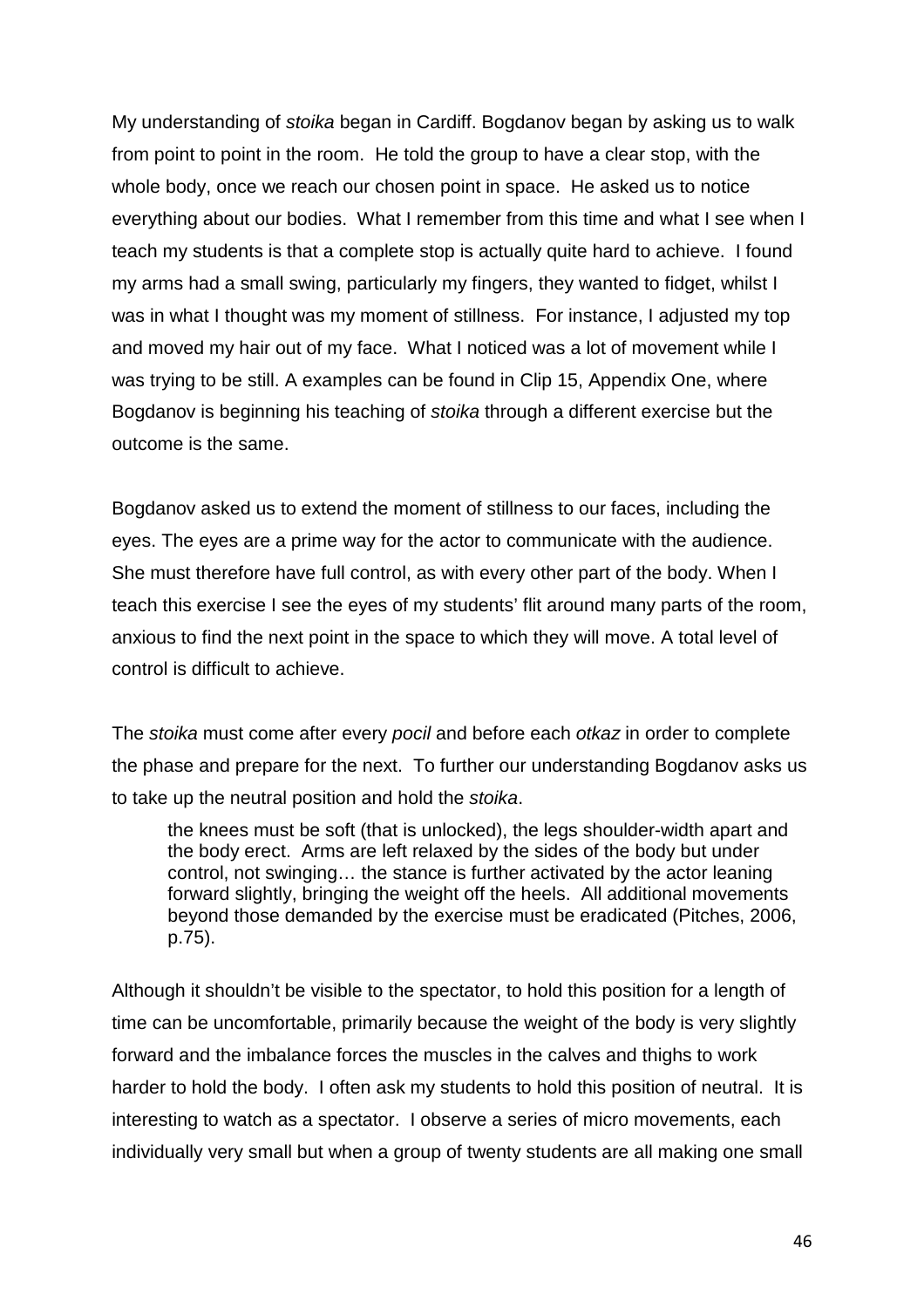movement every few seconds the audience sees an array of unintended, superfluous movements; unintended, distracting communication with the audience.

Once I began to 'notice' as Bogdanov asked, I realized there are very few moments in life when we achieve complete control over every part of our body. When an actor is able to consciously achieve *stoika* then she has greater control and awareness of her physicality, which is fundamental to Biomechanics. Once this is mastered, the performer must then achieve the same quality of stillness with a fast *pocil*, moving from point to point*.* Bogdanov trained this by simply telling us to increase the rhythm as we moved around the space, until we were running at full capacity. The action, or the *pocil,* was easy enough to complete at speed but both the *otkaz* and the *stoika*  began to get lost. The *stoika* became untidy again; arms swayed, heads turned. The actor must work to obtain complete control over her body and hold it in stillness for this small moment at the end of the phrase of movement. It is this working at speed which allows us to understand how the *stoika* leads to the next *otkaz.* The *stoika* still exists but it is momentary, like the spaces between words on a page. The pause is not on its own noticeable but without it the sense of the words would be lost.

As *otkaz* gives a clear start to the phrase, *stoika* gives a clear end. It is like drawing a line around the action, ensuring each movement is distinct and therefore each action can have a distinct meaning. The director, with the actor, can create clear actions with which to build a scene. The same is true for the audience. Each action has a clear beginning and end which frame the *pocil*, offering a clear communication with the audience. The transaction between the actor and audience is without superfluity. The spectator is receiving the intended predetermined *pocil.*

It is, however, important that the *stoika* is not a dead stop. As Pitches and Baldwin suggested, the end point must have the potential for continuation.

During the action of a piece of theatre there must not be dead stops …. just pauses at the end of phases…. And these tochka's occur when we move onto the otkaz of the following movement. (Bogdanov workshop, Clip 16, Appendix One)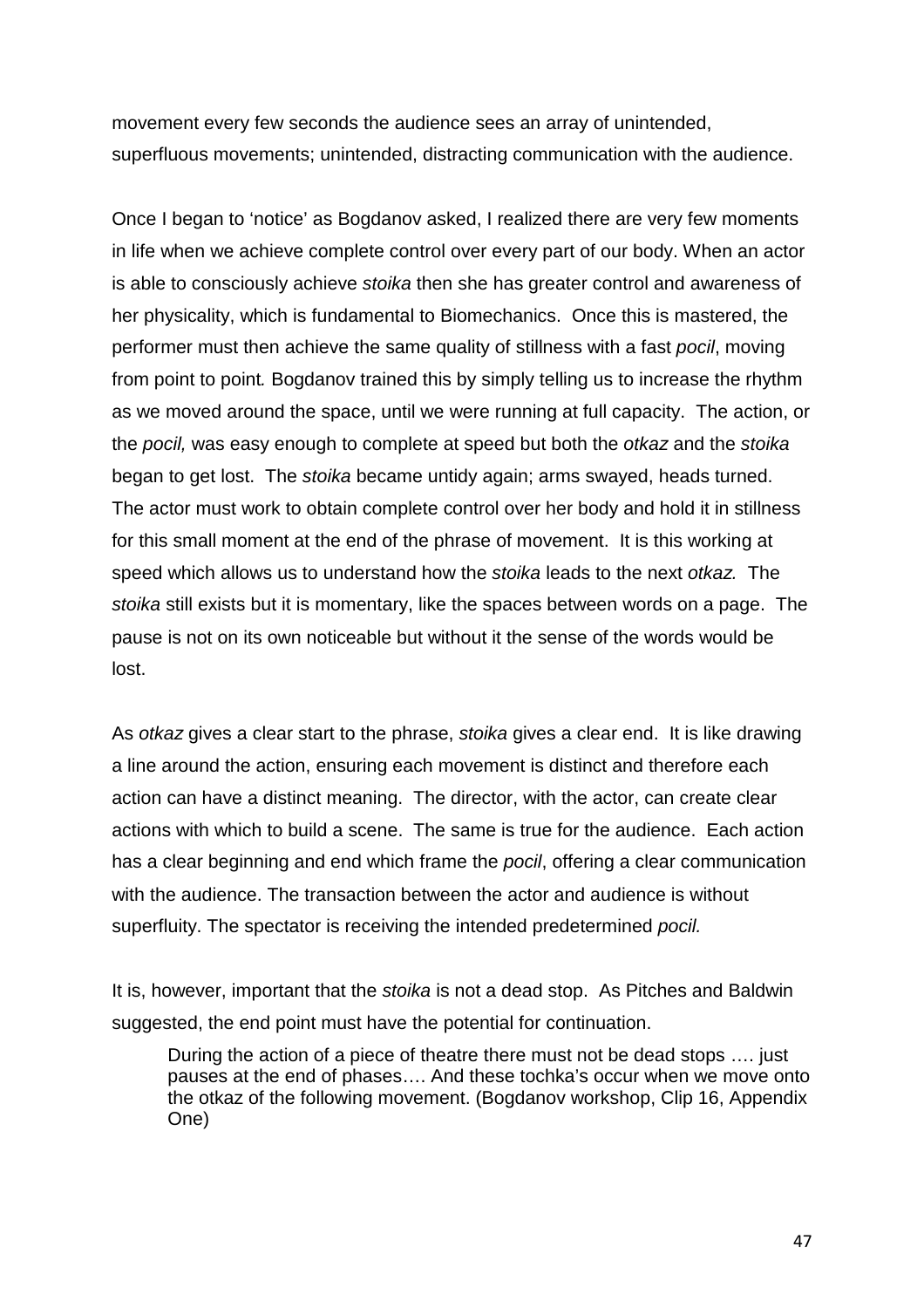Bogdanov also gives a physical demonstration of what he means by this in Clip 17, Appendix One. It feeds into the preparation for the next phase of movement. It is a dynamic pause.

As with so much of Biomechanics, the idea of *stoika* can be found in other techniques.

Peking Opera performers suddenly stop in certain positions, interrupting an action at the height of tension and retaining this tension in an immobility which is neither static or inert but dynamic. As a Chinese actor expressed it in his broken English: 'movement stop, inside no stop' (Barba, 1991, p.88)

The *stoika* is not used, as described here, to interrupt an action. On the contrary, the actor, through training, must find a way to have these moments of stillness whilst continuing the *pocil* of the play, to *continue* the action through the stillness. The actor must keep the larger *pocil* of the line, the act, the play. For example, character 3 in the moment of *stoika* when she has caught the baby is continuing to develop the *pocil* of trying to achieve higher status than character 2, whilst continuing to be afraid of character 1. These emotions, or larger *pocils,* must continue to run through the *stoika.* In this way the way the stop, which the Peking Opera performer describes as 'dynamic' can also be attributed to *stoika.*

As is true of *otkaz* and *pocil, stoika* can also operate at the large scale in terms of the whole play, as well as maintaining its essential role in the detail of each action. In *Fewer Emergencies* I used *stoika* as a means of communicating with the audience. It was my intention to clearly finish each short play before beginning the next part in the trilogy. I didn't want them to run together and confuse the stories. To do this at the end of each piece the actors slowly constructed an ensemble *stoika.* Perhaps the best example of this was at the end of *Whole Blue Sky* when character 1 slowly took each of the other characters and arranged them into a 'picture of happiness' on the table. One by one they were placed on the table and in turn they each took up a position of *stoika.* We rehearsed the control of the finding of the *stoika,* taking particular care to strike the same rhythm between all the actors, meaning that the moment of *stoika*, although a stop, felt part of the musical continuation. The slowness with which the picture was constructed signaled to the audience that the play was coming to an end. Although each of the characters remained still, they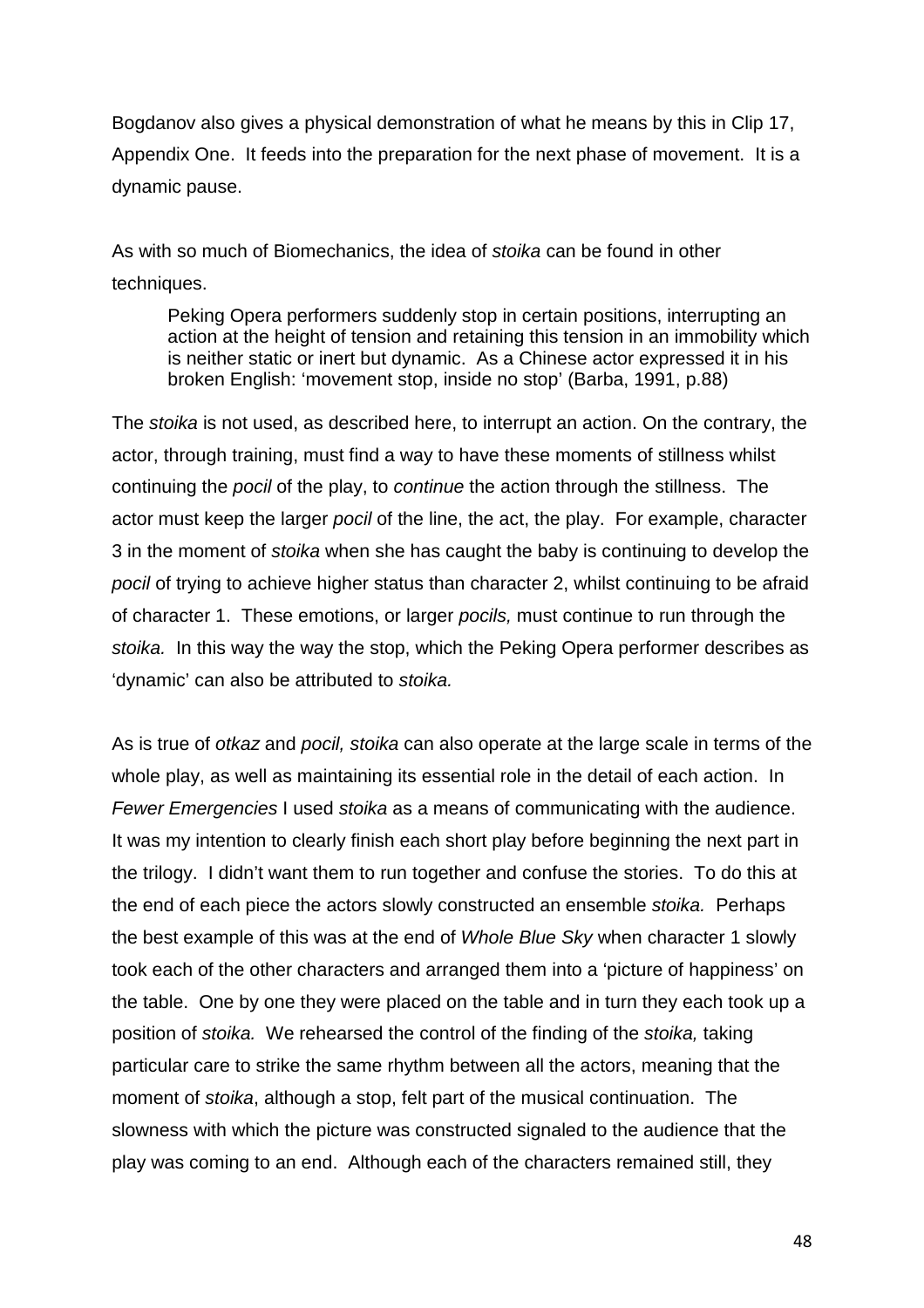were scared and the audience could read their fear. The *pocil* of fear was continuing through the stillness. One more layer; the *pocil* of fear was in counterpoint to the 'picture of happiness' they had created. (*Whole Blue Sky,* Clip 18, Appendix One).

Meyerhold created a similar, but far more effective *stoika* at the end of *The Government Inspector* (1926). Whilst the mayor is taken off in a straitjacket, the town's officials dance through the audience to the police whistles and a Jewish band. A screen across the stage states; 'The Government Inspector from Saint Petersburg has arrived with instructions from the Tsar. He demands your immediate attendance at the Inn'. The screen rises to display the town's bureaucrats in grotesque positions. They are all waxworks. 'This might be seen as the final *tochka* of the production, which in its grotesque and static theatricality nonetheless invited the audience to anticipate further action' (Pitches, 2006, p.78). Did the audience know they were looking at waxworks? Were they waiting for someone to move? There was stillness, but the uncertainty of what was on stage combined with the statement on the screen made it a particular kind of stillness, filled with the question, what happens next? These examples show how *stoika* offers the potential for continuation, how it can be employed on the macro level and how it can be used to tidy up the details of smaller sections of a play.

*Stoika* was the tool I used in rehearsals when working with one of the actors in *Fewer Emergencies* on a short dance. I had initially asked the actor, who had a trained in contemporary dance for seven years, to choreograph the dance. What she presented appeared untidy and without focus, a stark contrast to the precise movement surrounding the dance. Rather than starting from scratch I asked the actor to place a *stoika* at the end of each dance step. The dance immediately had more structure. It continued to flow as a whole piece but the audience could now identify the individual steps because they were prevented from blurring into each other. Within the context of the research this is a clear example of how a Biomechanical principle can be used to improve the clarity of meaning to a non-Biomechanical technique.

The use of *stoika* to improve the dance also demonstrates its effect on rhythm. It is easy for rhythms to speed up, slow down or merge together. For actors to hold the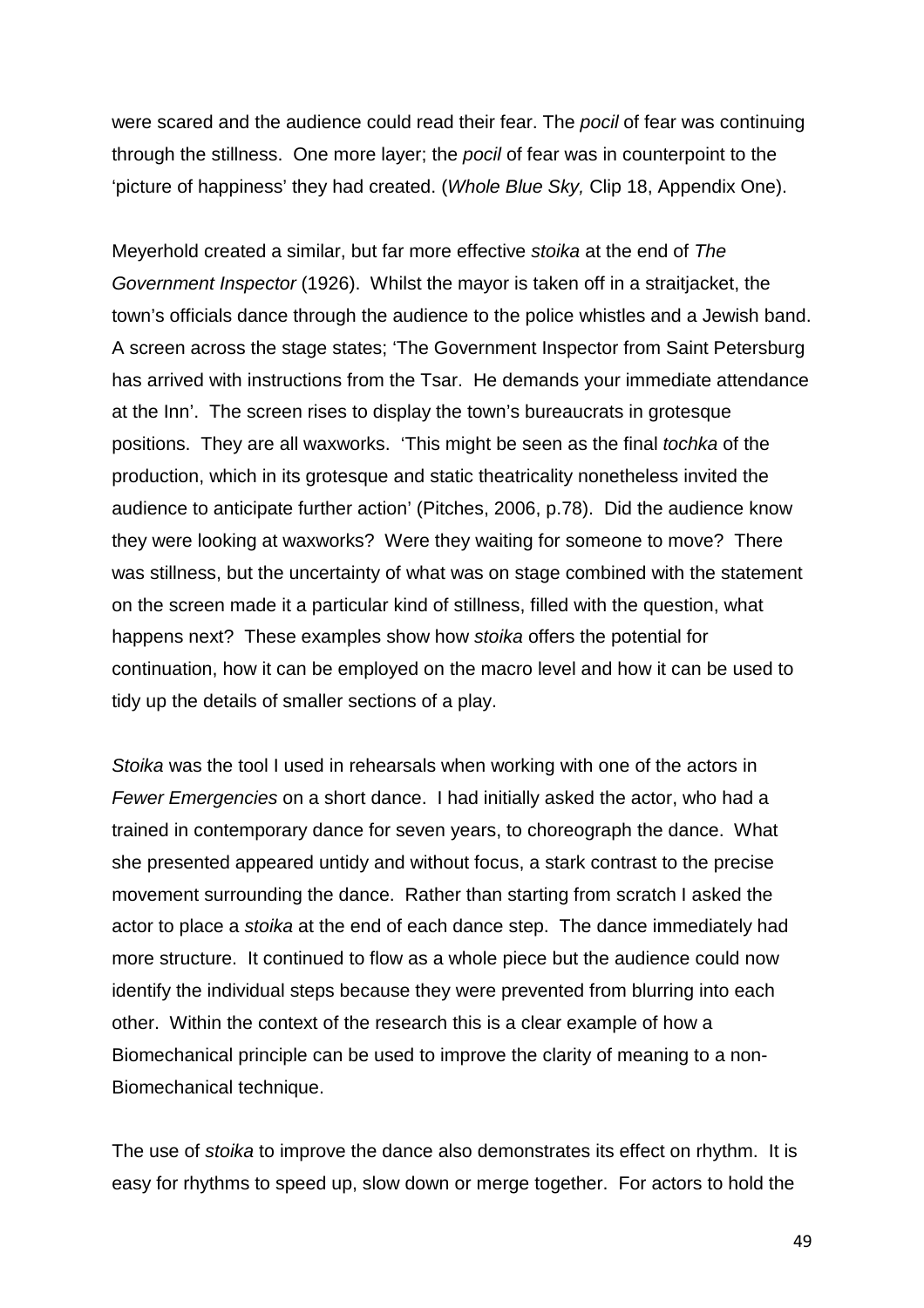rhythm between them, each beat must be clear. I am not referring to an actual audible beat, rather the physical score of the actor creating a rhythm. The harmonized rhythms of the actors are the basis of the ensemble, something we paid particular attention to during rehearsals. The clarity of the *otkaz, pocil* and *stoika* lays down the foundation for the rhythm but it is the *stoika* which offers the essential clarity, the end to each beat, as when each individual note must be played in order to create the whole piece of music.

*Stoika* is the final part of the tripartite. It gives a clear end to each action whilst allowing for a new beginning. *Stoika* applies to each small gesture and to the whole play. It is a stillness but it is dynamic, allowing for the continuation of *pocil* and the development of rhythm. *Stoika* is the vital final part to the three-part structure. 'These three parts are the very building blocks of biomechanical theatre …. Otkaz, pocil and tochka determine everything.' (Pitches, 2003, p.115). Meyerhold broke everything down (from the tiniest gesture to the overall structure of the play) into a tripartite rhythm. He then gave each part a name. These three parts are the foundation on which biomechanical theatre is built, from the work of an individual actor to the orchestration of large ensembles, from a line in a small scene to the formal analysis of the whole play.

### *Tormos*

The principles of *otkaz, pocil* and *stoika* are understandably talked about as three parts of a whole. A principle which stands apart from these three and yet affects them all is *tormos.* It is more difficult to find a description of *tormos.* Baldwin from her work leading up to *The Bathhouse* offers this: 'Tormos: (the brake) the restraint which must be applied simultaneously with the forward momentum of the pacil to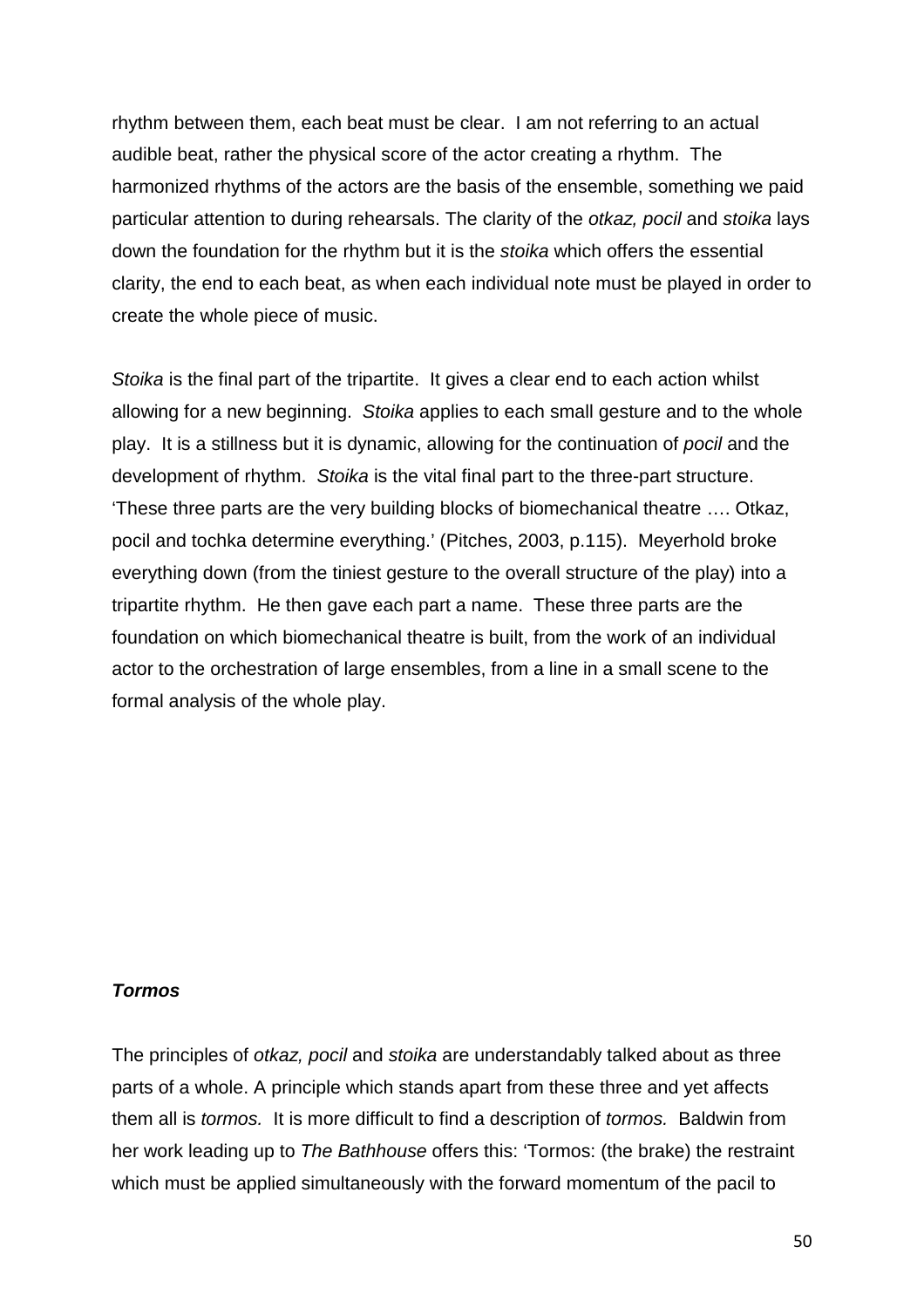maintain control' (1995, p.187). A good, basic description to begin with. Pitches extends this:

In mechanical terms *tormos* is the brake (its literal meaning in Russian), slowing the action of the machine by offering a resisting counter force…. As the action itself is carried out, so the restraining force of *tormos* holds it back. Thus, *tormos* provides a controlling influence over the action that can be measured and adjusted by the performer during the very act of performance (2006, p.79)

Pitches suggests a counter-force to the action, a way of controlling the *pocil. Tormos* is applied to the action.

At the CPR in 1995 Bogdanov told the group to run as fast as possible towards the wall of the studio then abruptly stop as close to the wall as possible. An example of a slightly different version of this exercise can be found in Clip 19, Appendix One**.** The task was to keep the speed of the action all the way up to the wall and to stop without touching it. The 'stop' or *stoika* needed to be with the whole body, that is to say the entire body needs to abruptly change from extreme speed to complete stillness within one moment. When I attempted this, initially I was able to stop my feet with the rest of my body catching up in canon, creating a ripple effect with my head finally coming to a stop a fraction of a second after my feet had started the process. Sometimes my hands would be the last to find the stillness. We were asked to repeat the exercise many times, each time stopping closer to the wall whilst avoiding contact with it, all the time developing our understanding of completing the task with our 'entire body'. Here the exercise is used to impart the first and perhaps the most basic level of understanding of the complex idea of *tormos.* This first definition of *tormos* was translated in the 1995 workshop as 'using our brakes', developing the skill of total physical control using *stoika* as a tool for training.

Through this initial exercise we were training our own personal *tormos.* The first few times we carried out the task there were accidents and failures: the workshop participants slowed down as they approached the wall, stopped at a distance from the wall or sometimes hit the wall, demonstrating that the exercise was hard to achieve and there was risk involved. Through repetition the actors gain physical

51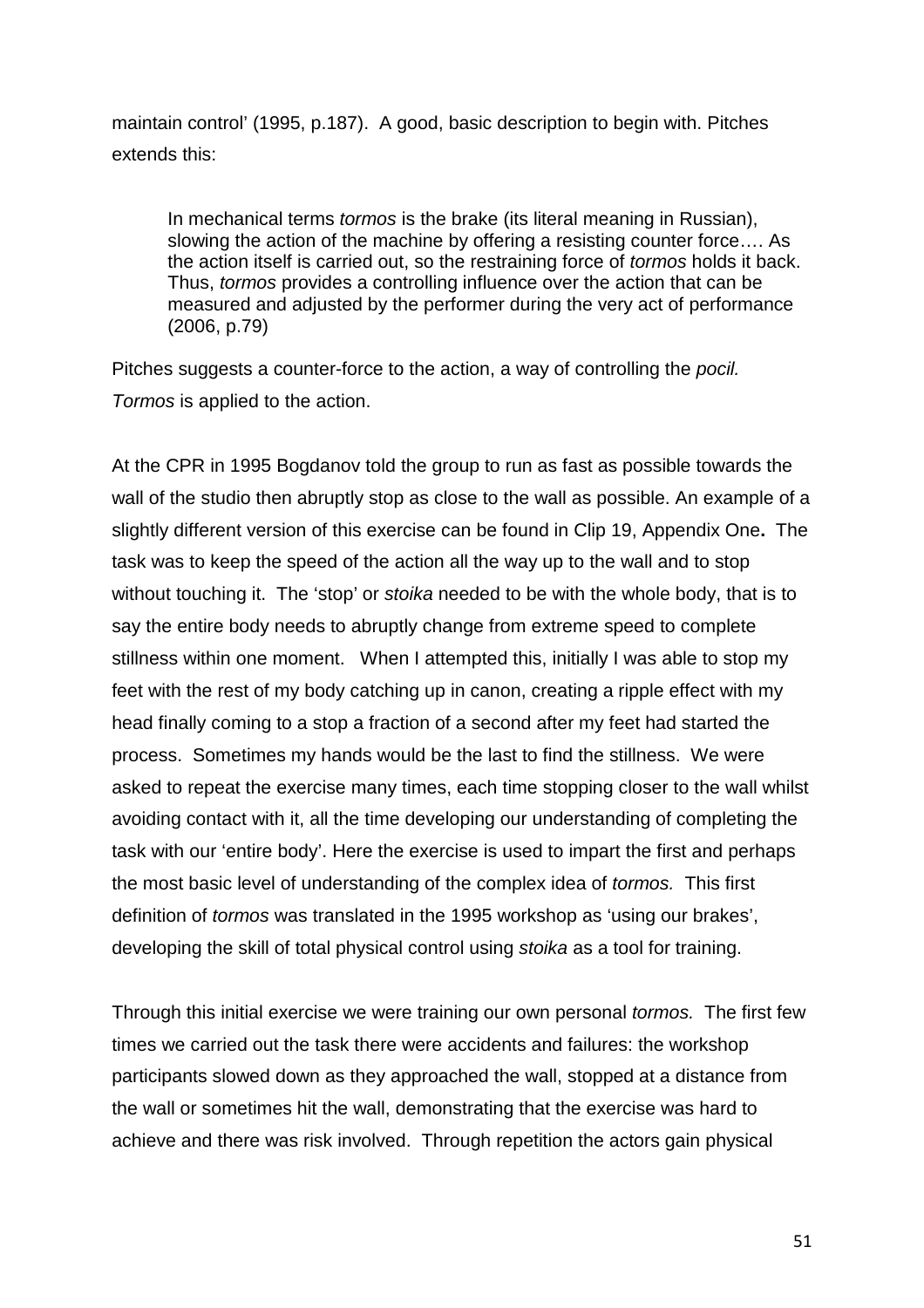control, becoming less likely to hit the wall and less likely to stumble; the actors are developing their *stoika* and *tormos*.

Bogdanov used every opportunity within the workshop to emphasize the actor's awareness of the spectator's position, this first exercise in *tormos* being one such opportunity*.* Within the workshop situation there is no audience unless we count the other participants. However, the actor is thinking and practicing through physical exercises how to engage the possible audience. She is developing her control of moving at speed towards a wall; an audience is likely to engage with this element of risk. The audience's attention is engaged by their perception of the risk in a manner similar to that of a circus audience observing the feats of an aerialist. Through *tormos* we were able to control our movements to keep the appearance of this risk whilst simultaneously reducing it.

When teaching my students this first idea of *tormos* I try and remain faithful to the way I was taught by Bogdanov. The first instinct is to slow down as they approach the wall, the sudden and immediate stop being difficult to achieve. It is the repetition which embeds the practical understanding. The exercise, which develops the students' embodiment of *tormos,* helps them become aware of their physical control. For the students to place themselves in the position of the spectator whilst doing this first exercise adds a new perspective for them to consider, and another level of complexity to the exercise.

My initial understanding of *tormos* arose from working with fast movement. As with *pocil,* the difference between moving quickly and abrupt stillness is easy to comprehend. Once I had an embedded understanding of this first idea of *tormos*  using our brakes to stop us from hitting the wall - Bogdanov moved the learning forward. He introduced subtlety to my comprehension as I began to apply *tormos* to other actions.

*Tormos* can be applied as equally to a slow movement to allow the actor to maintain a consistent tempo as it can to fast actions in order to create a sudden and complete stop. The same control used to stop a fast action can be applied to a slow phrase of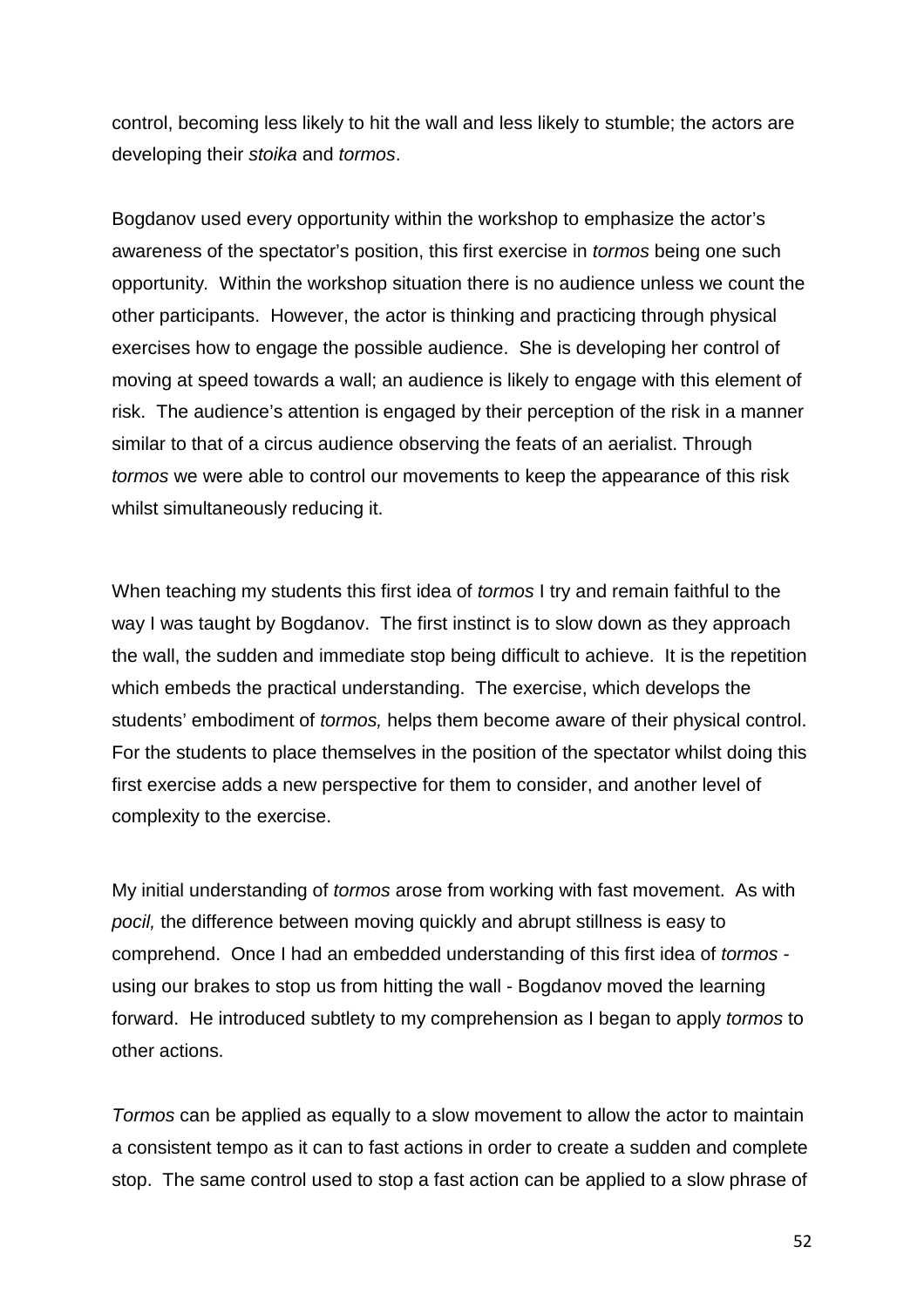movement. 'We use *tormos* every second, it means braking or the moment of restraint….*Tormos* is very important, it helps you execute any action precisely' (Bogdanov workshop, Clip 20, Appendix One)

Bogdanov used this idea in training by telling us to walk consistently and steadily from one end of the room to a chair in the centre. Our task was to arrive at the chair after precisely one minute whilst walking continuously and keeping a steady rhythm. With my initial attempt I tried walking in a straight line which resulted in what Bogdanov remarked was a tedious 37 seconds. Bogdanov pointed out that if the actor is always keeping the perspective of the spectator at the forefront of her mind then she should try and create something of more interest. Also 37 seconds or even 59 seconds was not 60 seconds. As Bogdanov often said, an actor must be precise. Once I began to move more creatively across the space I lost the consistency of rhythm, speeding up, slowing down and still arriving at the chair after 47 seconds. It was through the application of *tormos,* which I had begun to understand when moving at speed, that I began to maintain a consistency of rhythm, consciously arriving at the chosen point within a precise timeframe.

This consistency and control is not to be confused with the separate skill of rhythm. *Tormos* is applied to rhythm in order to achieve the control. For example, when working with theatre students I often teach them the rhythmical exercise of placing their toe followed by their heel, moving from the left foot to the right. This is a common exercise in Biomechanics and is the starting point for the development of rhythm. An easy physical action to learn, the students quickly pick it up and immediately start to increase the rhythm, repeating the action faster with each step. The group find a collective rhythm but they don't have control of the rhythm. The rhythm is running away with the group. This is when the students must apply *tormos*  to control the rhythm, keep the consistency and not allow the rhythm to dictate the speed. It is the understanding and application of *tormos* which allows the group to hold the rhythm and remain steady.

I now had an understanding of how I could use *tormos* as brakes, bringing myself to a stop using my whole body. I also had an understanding of how to use *tormos* in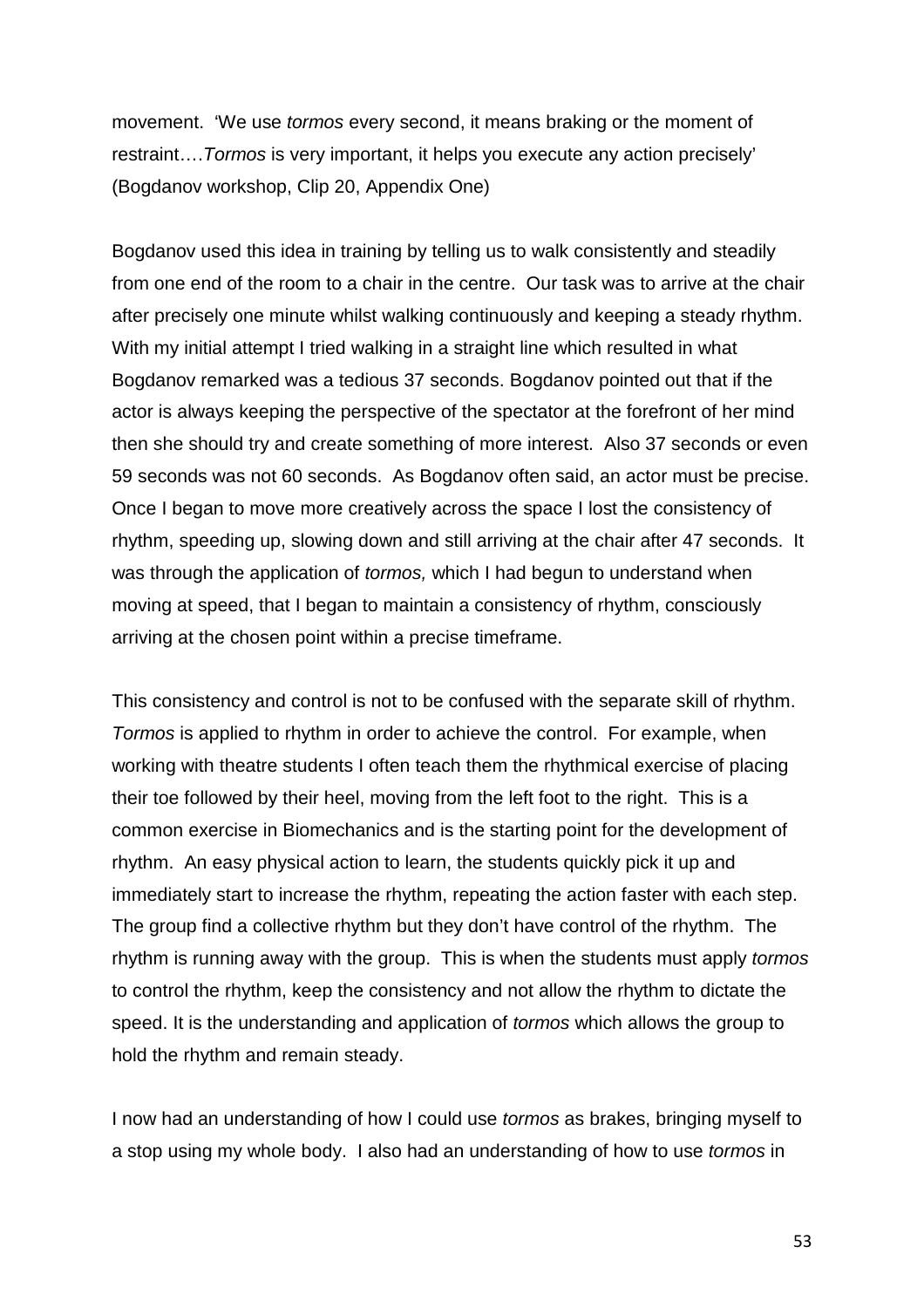relation to the consistency, rhythm and control of my actions. I now moved to apply this learning to my actions in relation to other objects, such as props or set.

In the same way we trained to stop ourselves as close to the wall as possible we now transferred this training to choose a precise position in relation to other objects. This does not necessarily need to happen from a fast action. It is the choice of how we place our bodies and the control we use to do this which is important. *Tormos* helps an actor to move with control through the space, towards, around and away from objects. The mastering of an actor's physical control results in clear and conscious actions which exclude superfluous movements with the intention of clearly communicating with the audience.

Pitches notes that post-revolutionary Meyerholdian productions, such as *Magnanimous Cuckold* (1922), were influenced by the Constructivist movement<sup>[6](#page-54-0)</sup> (2007 p.98). This can be seen more directly in the sets he used at this time, most strikingly in those of Lyubov Popova. Nick Worrall's description of *The Government Inspector* (1926) talks of the director's use of stage objects 'rebelling against their environment and their own fixed meaning' (Worrall, 2002, p.62). He also speaks of the actors ''conjuring' the objects' (Worrall, 2002, p.62). Pitches goes on to ask how the actors achieved this and offers examples of the biomechanical training with sticks referring back to the fundamental formula of *otkaz*, *pocil,* and *stoika.*

When I was working with Bogdanov on the stick exercises detailed by Pitches (2007, pp. 99-101) Bogdanov said that an actor should be able to use a prop as if it was an extension of her own body, to have the same control as one would have over one's own hand (personal communication, Berlin, 1997). While it is *otkaz, pocil* and *stoika*  that gives the basis of achieving this objective, it is *tormos* which gives an overarching control of these three fundamentals and therefore of the object or prop. Pitches notes that Meyerhold enlarged objects in order to 'defamiliarize them from their immediate context.' (2007, p.98). And in agreement with Bogdanov, goes on to say:

<span id="page-54-0"></span> <sup>6</sup> 'Constructivism brought industrial materials and sensibilities into the cultural sphere, and as such it was absolutely in tune with Meyerhold's post- revolutionary philosophy of theatre' (2007, p.98)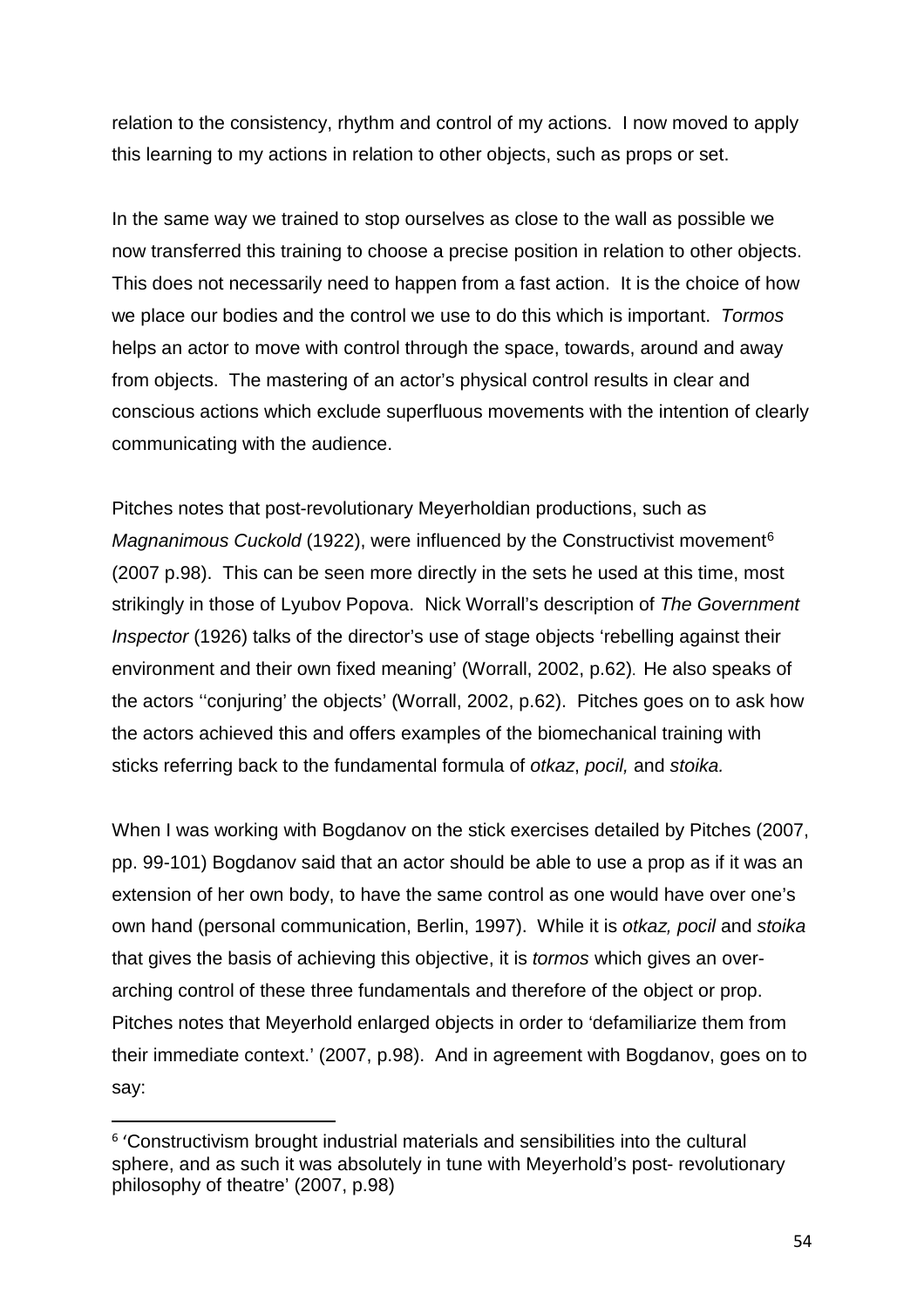Whilst this enlargement of the stage properties added to a sense of grotesque exaggeration and enhanced the childlike aesthetic, it did not, of itself, constitute a liberating of the objects' potential meanings. Instead, it was the manner in which these objects were manipulated that constituted the real magic – and that, it shall be argued, related to the way the performers had been trained. (Pitches, 2007, p.98)

Bogdanov adopted the enlargement of props in our production *7 Assilon Place*  (2003). This piece, written by Nathan Osgood, explored the difficulties of the process that asylum seekers are put through when entering this country. The choice here was to enlarge the character's pen to fifty centimetres long and to have the paper attached together to create a continuous sheet of over thirty metres. This choice was taken to emphasize the amount of paper work and the difficulty with writing, following Worrall's assertion of the theatre props being 'half way between function and symbol' (2002 [1973] p.62).

As actors working with these oversized objects we still needed to use them as 'extensions of our own bodies'. The studio training with sticks and balls gave us this basis. We needed the extra control we learnt through *tormos* to be able to control these objects and prevent them from appearing unwieldy and clown like. *Tormos*  gives the extra control, an ease in the relationship between the actor and the object, something above the rhythmical precision found through *otkaz, pocil* and *stoika.* The accentuation of the props in *7 Assilon Place* made a point, they did not distract or appear comic.

Through *tormos* the actor is choosing how and what to communicate to the audience, for example to give the impression that a fifty centimetre pen is usual rather than amusing. Developing the principle of *tormos* gives the actor choice, choice in *how* to perform the action.

*Tormos* is of specific use when an actor works with partners. The wider value of Biomechanics' contribution to partner work has been noted. Amy Skinner refers to Biomechanics and working with partners, or perhaps more appropriately put, theatrical ensemble, in *Encountering Ensemble* (Britton, 2013). Skinner concurs with Britton that ensemble is difficult to define referring to 'it-ness'.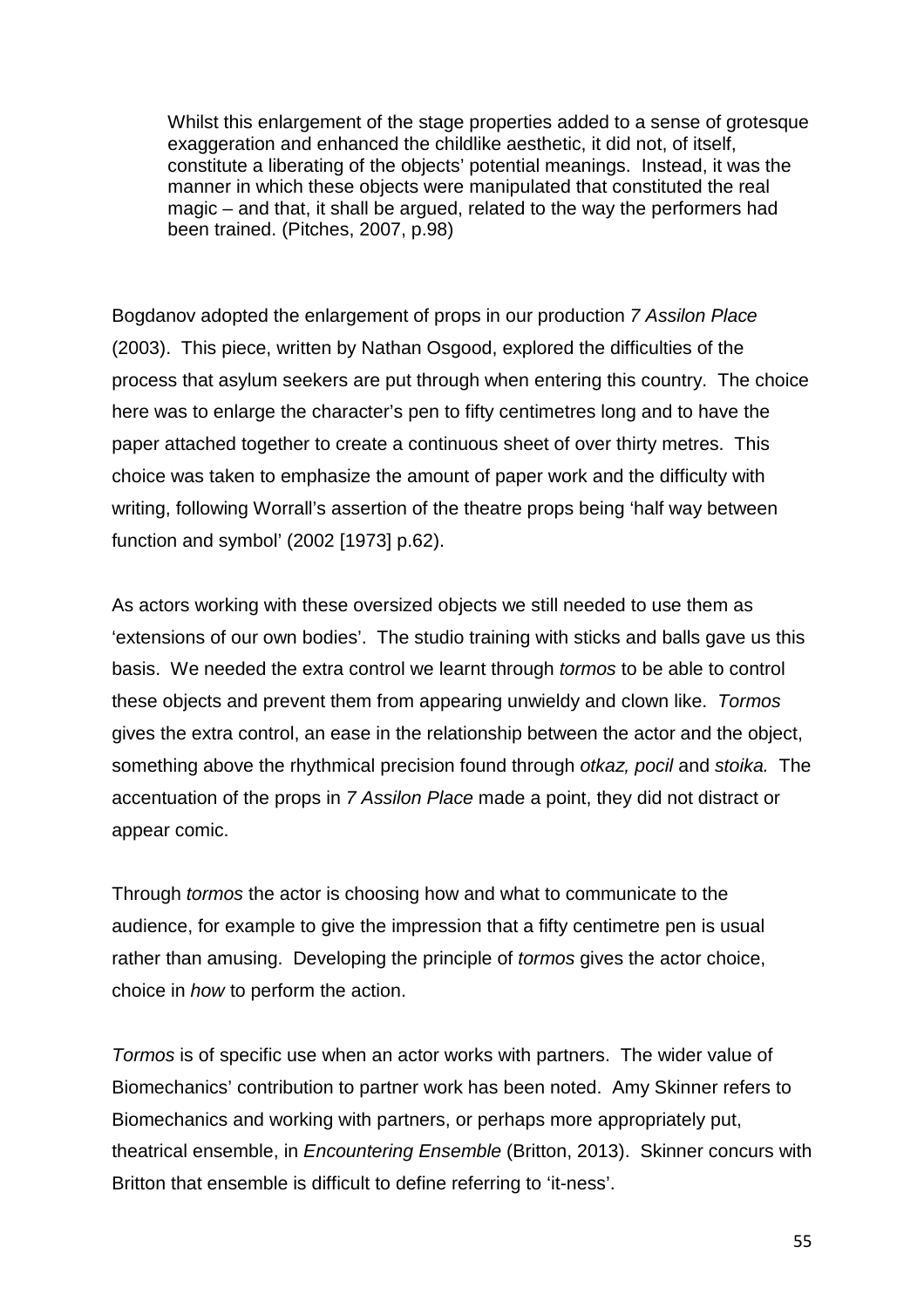[C]learly there is such a thing as "ensemble" performance which those who participate in it and those who observe it recognise as qualitatively different from non-ensemble performance. The problem is knowing what "it" is. (2013, p.57)

Through *tormos* the actor is given a definable tool with which to bring her closer to understanding this "it-ness".

Skinner uses Meyerhold as an example of a director/auteur who took total control of his productions 'from the composition of the stage set, through the delivery of lines, to the intricate detail of actor's work' (Skinner, 2013, p 58). She then goes on to discuss how Meyerhold, whilst taking this control was able to place importance on both the individual actor and the ensemble:

Meyerhold reconciles the potential paradox of a central individual within an ensemble framework by using his position to develop a unified approach to performance, creating a theatrical model where the auteur /director and the practice of ensemble function side by side. (Skinner, 2013, p.58)

Braun (1998), Pitches (2003) and Worrall (2002) also refer to the ensemble playing of Meyerhold's actors in the analysis of *The Government Inspector* (1926), one of the most influential productions in terms of ensemble working according to Braun (1998, p.236). Meyerhold had the ability to keep the discipline of the overall artistic composition above the individual status of the actor. The company would prioritize the ensemble for the greater good of the production.

How is this ensemble created by Meyerhold? Of course, there is not a one-word answer to this question. Skinner makes the connection between Meyerhold's musicality and his work with ensemble:

Like the instruments of the orchestra, Meyerhold's performers function not as isolated individuals, but as part of the larger artistic enterprise, the production…..an appreciation of the role of the individual within the performance process…the unique sounds of the individual instruments which work together to create the orchestral voice…..the integration of many individual parts into a complex theatrical whole. (Skinner, 2013 p.57)

This gives us a clear and, in my opinion, apposite metaphor of how Biomechanics brings together the individual actors to create a piece (to quote Skinner's title) 'more than the sum of its parts'. However, for an actor in a rehearsal space there is still a gap between the concept and how it is to be achieved. Both Pitches and Skinner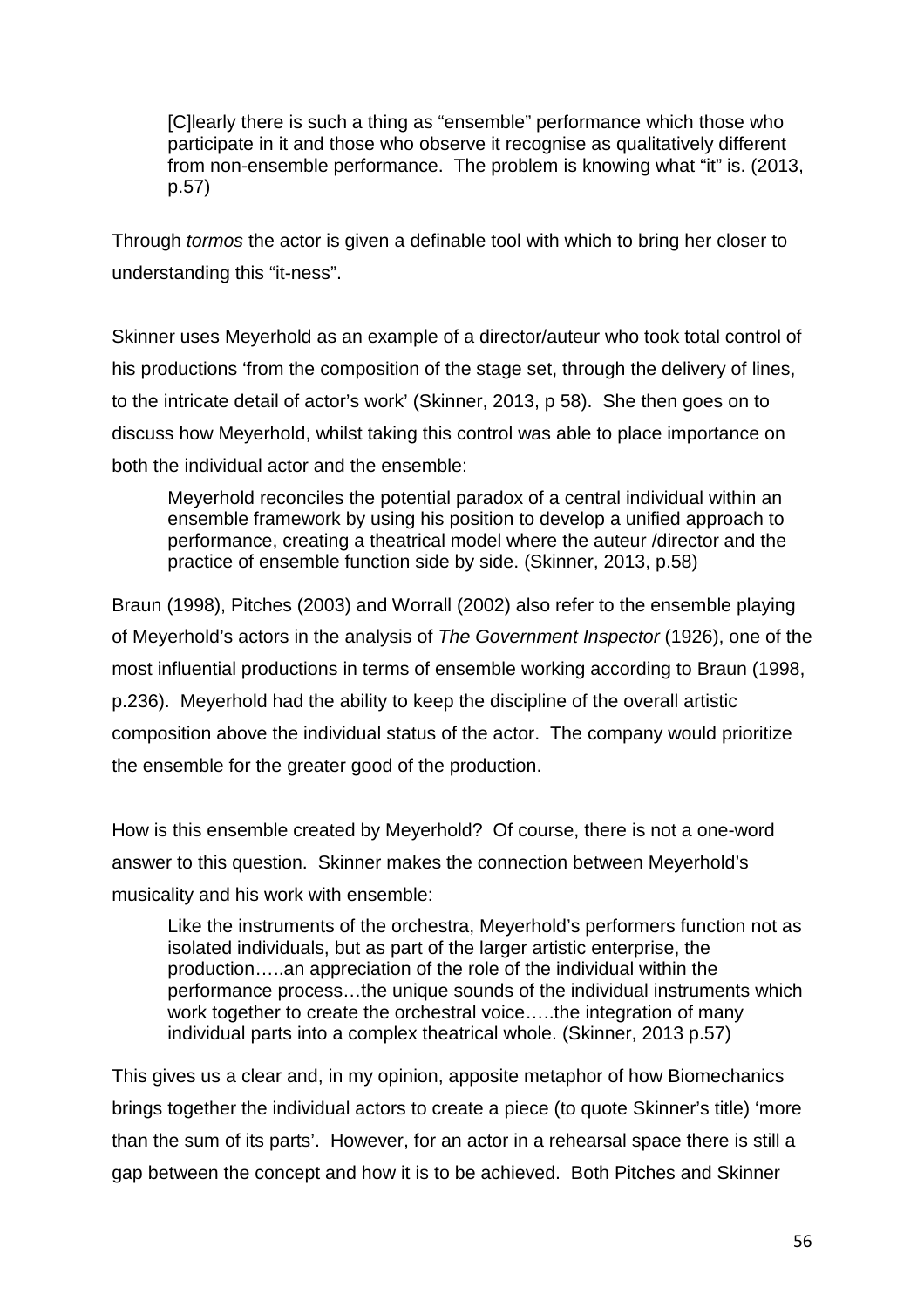refer to the etudes and the tripartite rhythmic structure of *otkaz, pocil* and *tochka (stoika)* as training for an actor to bring them closer to achieving ensemble, I would argue that *tormos* should be added to this list of basic biomechanical skills.

To return to the CPR workshop in Cardiff with Bogdanov, one particular exercise involved moving from one point to another point within the space, continuously increasing our speed. We did not need to stop at the same time but we did have to find a shared rhythm and increase this simultaneously so the speed of each individual was always the same. Each individual could stop at any point in the space and the distance between points was chosen by the individual and did not need to be the same as the distance chosen by her partners. Maintaining the rhythm with all the partners even during the *stoika* or moment of stillness, was the primary learning of the task. When the group was moving in this shared rhythm, continually increasing the pace, Bogdanov reduced the amount of space the group had to move within. He did this by holding out his arms to create a horizontal line and slowly moving towards the group. His arms created a line which the actors did not cross. It was as if he had created a moving wall. The actors had to maintain the speed of movement within a confined space without touching each other. I applied the learning of the first exercise, running towards a wall, although now, rather than a fixed, visible wall, the limits were set by the members of the group and we were all continually moving, changing direction, stopping and starting, creating a staccato rhythm. Now the concept had developed from a start/ stop exercise to something that occurred whilst in movement. Through repetition of this exercise I developed a more complex embodied understanding of *tormos* within an ensemble setting. Through learning to read the movements of my partners I became able to use my *tormos* to control my physicality in relation to my partners. I could speed up, slow down and move any part of my body to allow for a partner to move past me. The eventual result was a group moving at speed within a confined space without any collisions. Again, the movement is precise and conscious. I learnt how to control every part of my body in relation to my partners; I consciously moved my body in space.

Similarly, as with individual *tormos,* this group control at speed can be translated to other group actions. For example, it can be used to enable an ensemble to move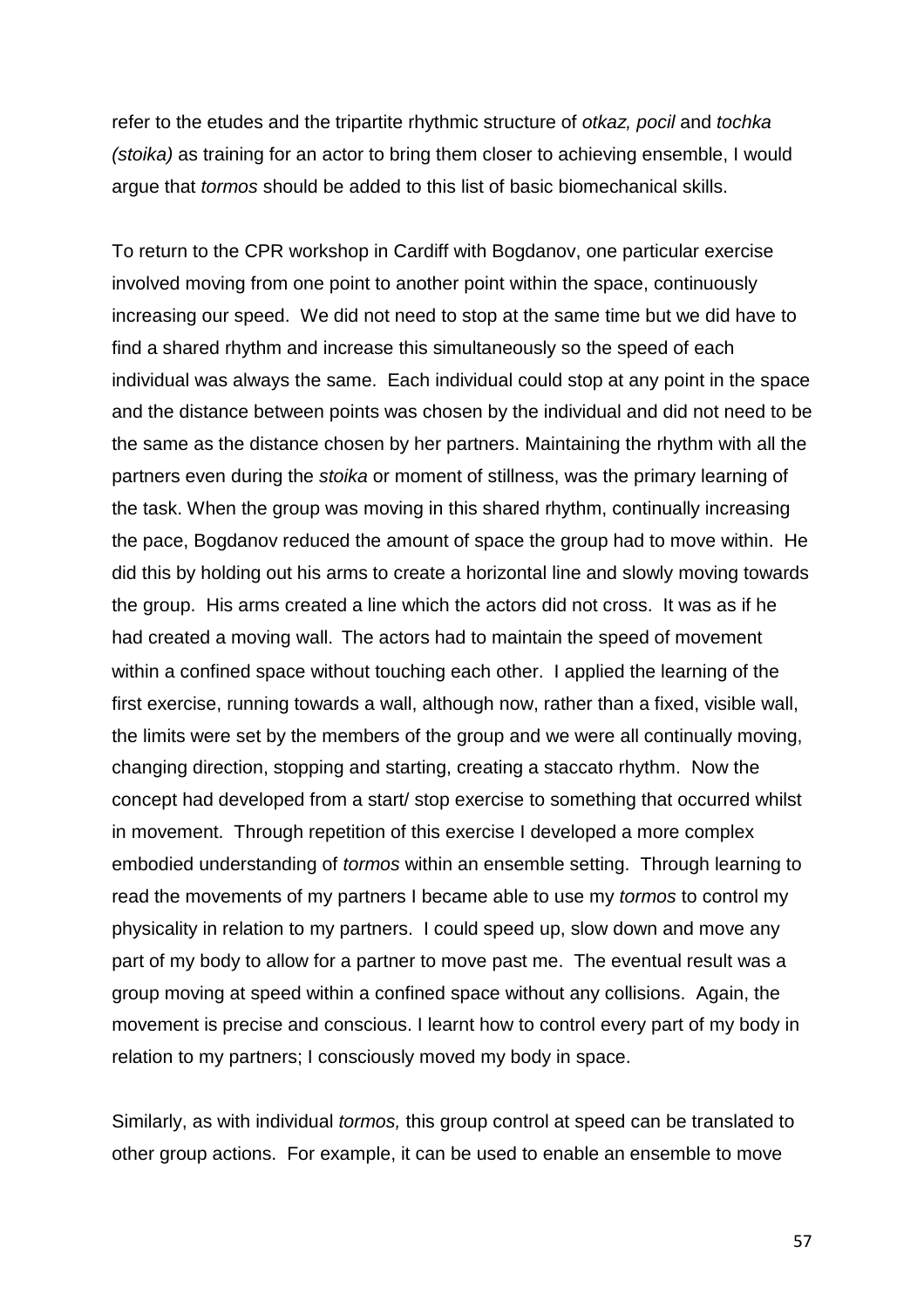together as one, allowing the group to arrive at a certain point at the same time and to avoid untidiness. An example of this occurred in the rehearsals for *Fewer Emergencies*. There was a group of four actors standing on a table at the back of the stage. One actor stood downstage, close to the audience and spoke the text. The space between the table and the front of the stage was approximately three metres and the lines delivered by the actor at the front took thirty-five seconds. The task was for the group of actors to maintain a connection between each other. They must maintain and continue their *pocil* as one unit across this short distance through their application of *tormos*, moving together continually towards the down stage actor to arrive behind him precisely as the lines end: thirty-five seconds. This must include a soft and continuous descent from the table. (*Face to the Wall,* Clip 21, Appendix One). To hold this connection between the partners within a specific timeframe whilst moving across the set requires *tormos.* An actor's ability to read her partners physicality and control her own actions in relation to the group demonstrates her understanding of *tormos* within an ensemble*. Tormos* is a definable tool for both the director and actor to create ensemble, the research element of the project gave space for this development.

After this sequence of exercises, the members of the Cardiff workshop shared a common definition of *tormos.* Bogdanov was able to use the term in a number of different training situations. Most Biomechanic workshops with Bogdanov began with the same exercise; walking from one point to another. During this exercise he would often say '*tormos'* and we would become more conscious of the control we had over our bodies and of any superfluous movements. We would think about our pace: were we rushing in comparison to our partners? Where were our partners and how should we move in relation to them? In another exercise of jumping onto and from a table the word *tormos* would apply to how we used the control of our bodies to land softly, through our feet. Moving across the floor the word *tormos* could apply to the way in which we connect our feet with the floor, controlling the roll of the foot from the heel to the toe, creating a softness and soundlessness whilst choosing the tempo. Extending this control, we could now use *tormos* consciously to position each part of our bodies in relation to other objects (chairs, tables, etc.) and then progress towards working with a set within a rehearsal context. Following

58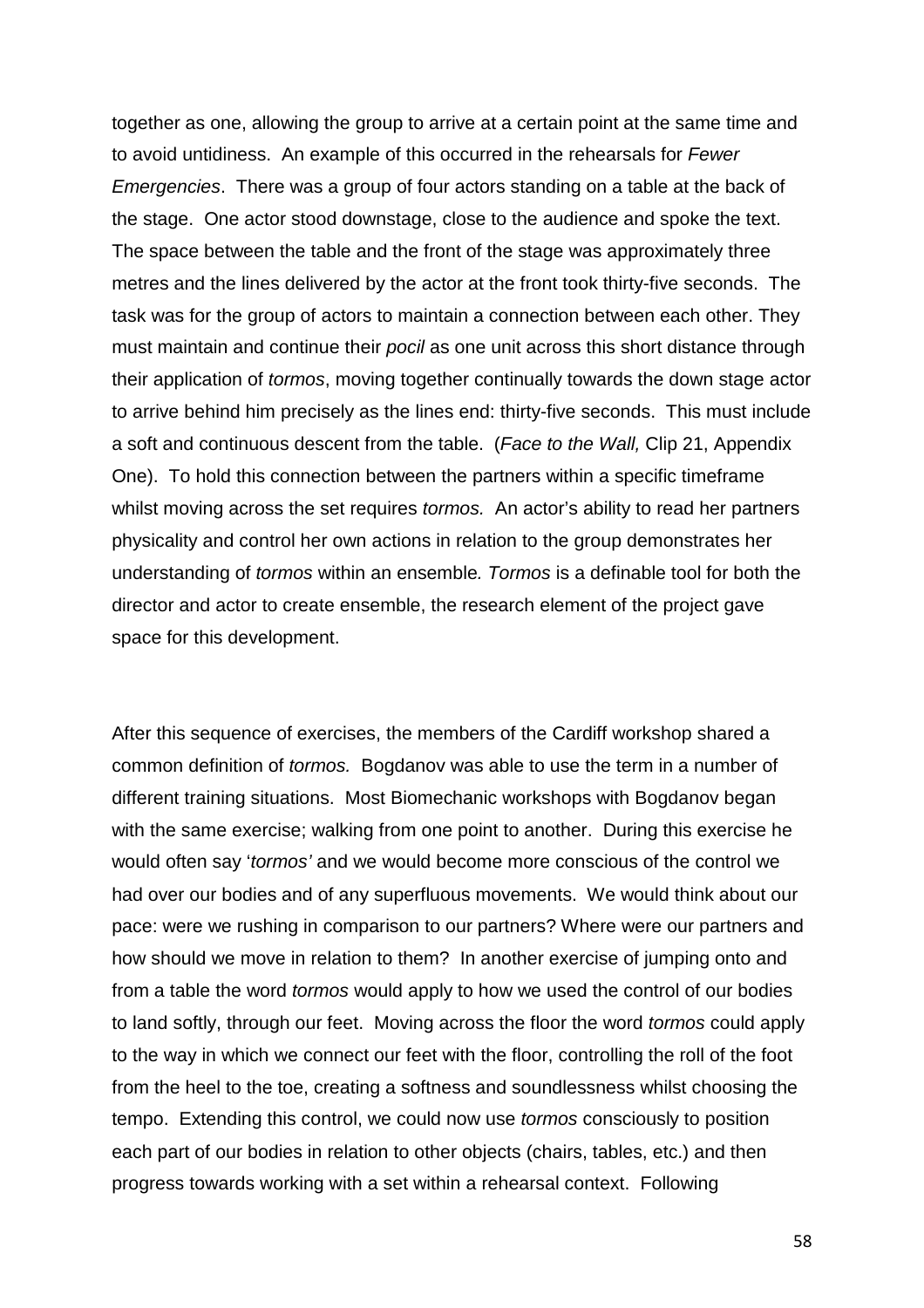Meyerhold's dictum that the training of actors should be for performance this would be the next necessary step.

During Bogdanov's annual visits to the U.K. our ensemble of actors was small and this required us to play multiple roles. Our production of Chekhov's *Vaudevilles* (produced by Talia Theatre, 2004) saw me cast as the male, comic character of Lucca. Bogdanov was not happy with this casting but with only three actors in the company there were few alternatives. In an attempt to prove to Bogdanov that I could play this role I learnt the lines, worked out a dynamic physical score using the principles of *otkas*, *pocil* and *stoika* and awaited the opportunity to demonstrate my skill. Bogdanov would often complain of actors not 'proposing' ideas during the rehearsal process so surely he would be impressed with my preparation. My cue came and I sprang through a window in the set whilst saying my first lines and began darting around the stage in a display of physical comedy. From Bogdanov just one word: *tormos*. In this situation the character of Lucca had been thrown into the faces of the audience. Everything about the character was given in the first few moments, there was no opportunity to develop subtly and the intrigue for the audience was lost.

By the time of this rehearsal I had been working with Bogdanov for nine years. My understanding of *tormos* had developed from the initial 'using the brakes'. In this situation that same principle needed to be applied to the whole character of Lucca and the manner in which he was presented to the audience. By applying *tormos* to the way in which the character is revealed the actor has the opportunity to create intrigue for the spectator. Here *tormos* applied both to the physical action of the character as I had learnt in the aforementioned exercises, and to the script. This is not to say that lines cannot be delivered quickly, but *tormos,* again, allows the actor a conscious choice of which speed to use and when to contrast this with pauses in order to create interest and variety in the rhythm. The similarity can be seen with the previously described exercise where the actors moved from one point to another within a confined space, learning to speed up, slow down and ultimately control their movements. The same control applies to the delivery of the lines. With Lucca, although not playing at this point within an ensemble, Bogdanov wanted me to find variety in the delivery, to allow the spectator time to understand the character and for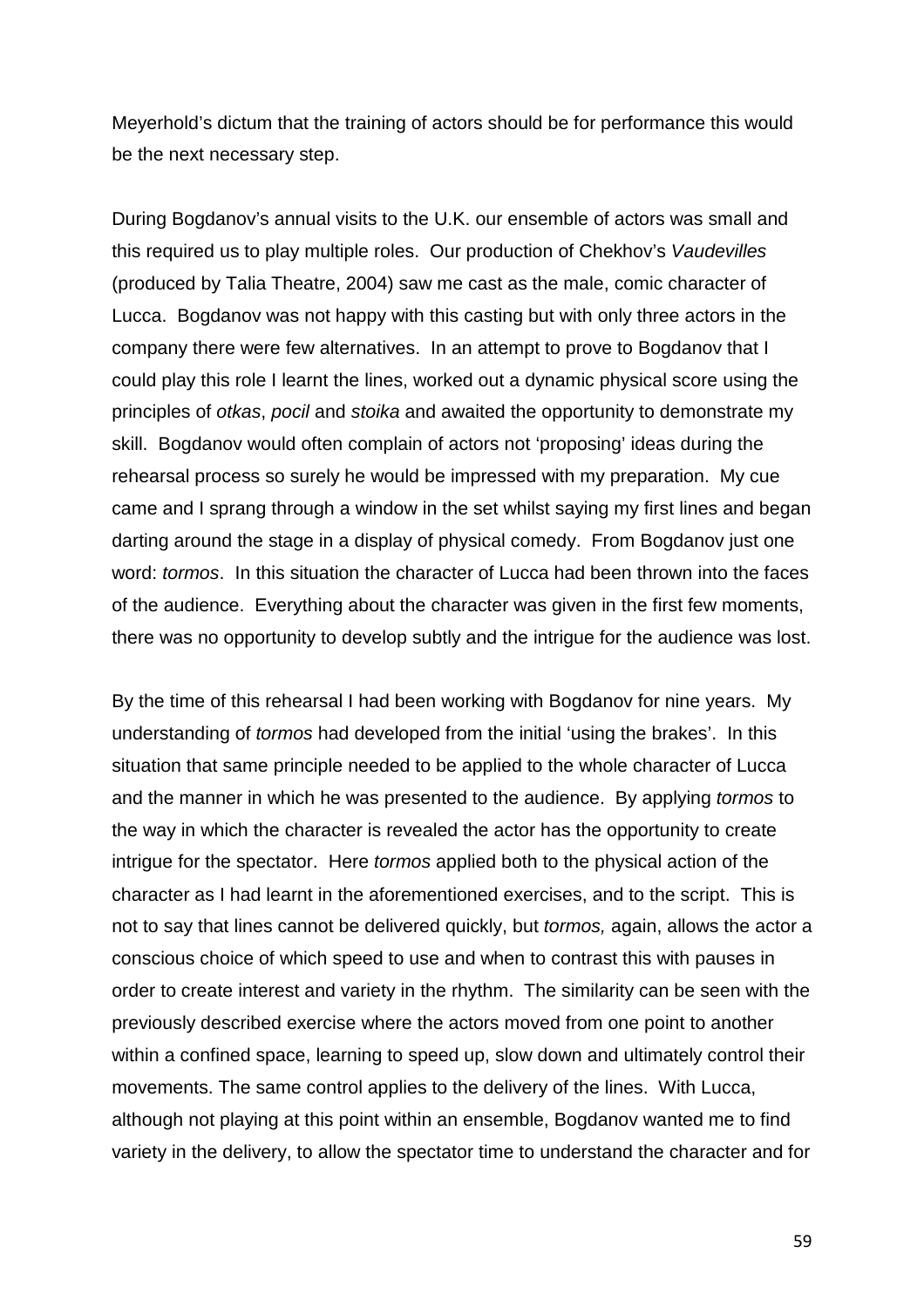the character to be revealed through a series of conscious decisions on the part of the actor rather than thrusting the character at the audience.

We re-worked the entrance of Lucca. First the audience heard him from a long way off, as far away in the theatre as was possible, an orchestra of nonsensical sounds that built the imagination of the audience; what was coming? As this cacophony of sound grew so did the expectation until finally – counterpoint - a head popped into the window diagonally from the top. Then began a play of climbing through the window, engaging the spectator through physical comedy. The audience could understand Lucca's intention to climb through the window, and humour came from the roundabout way of achieving this end. Once Lucca finally arrived on the stage the audience had become curious to learn more, first through sound, then through the physical comedy. Now they wanted to hear what he would say. In this example Bogdanov used *tormos* to reveal a character and build engagement with the audience, to allow the character the possibility of development. The actor needs to create a desire in the audience to want to know more in order to hold their interest. In allowing this pause or by slowly revealing a character the audience is given space to develop their own interpretation. Their part in the unfolding of the production becomes more active, they themselves have more of a role, a role in making decisions about this character. The actor does not feed them the information they need. They are actively encouraged to engage and to think. Such engagement lays the foundation for a more sophisticated, two-way relationship with the audience, a philosophy in which Meyerhold believed. 'We intend the audience not merely to observe' he wrote in 1907, 'but to participate in a *corporate* creative act' (Leach, 1989, p45).

By applying *tormos* the actors, and indeed the director, can choose how the characters, the plot or any other aspect of the play are revealed. This includes choosing the timing of a revelation. Holding back certain aspects as others are revealed, hooking the audience in, feeding their desire to want to learn what will happen next. Information is given to the audience in a controlled flow allowing the spectators space to think for themselves, inviting intrigue, encouraging participation in the creative process. Meyerhold argues for this intellectual engagement of the audience (Leach, 1989, p.46).

60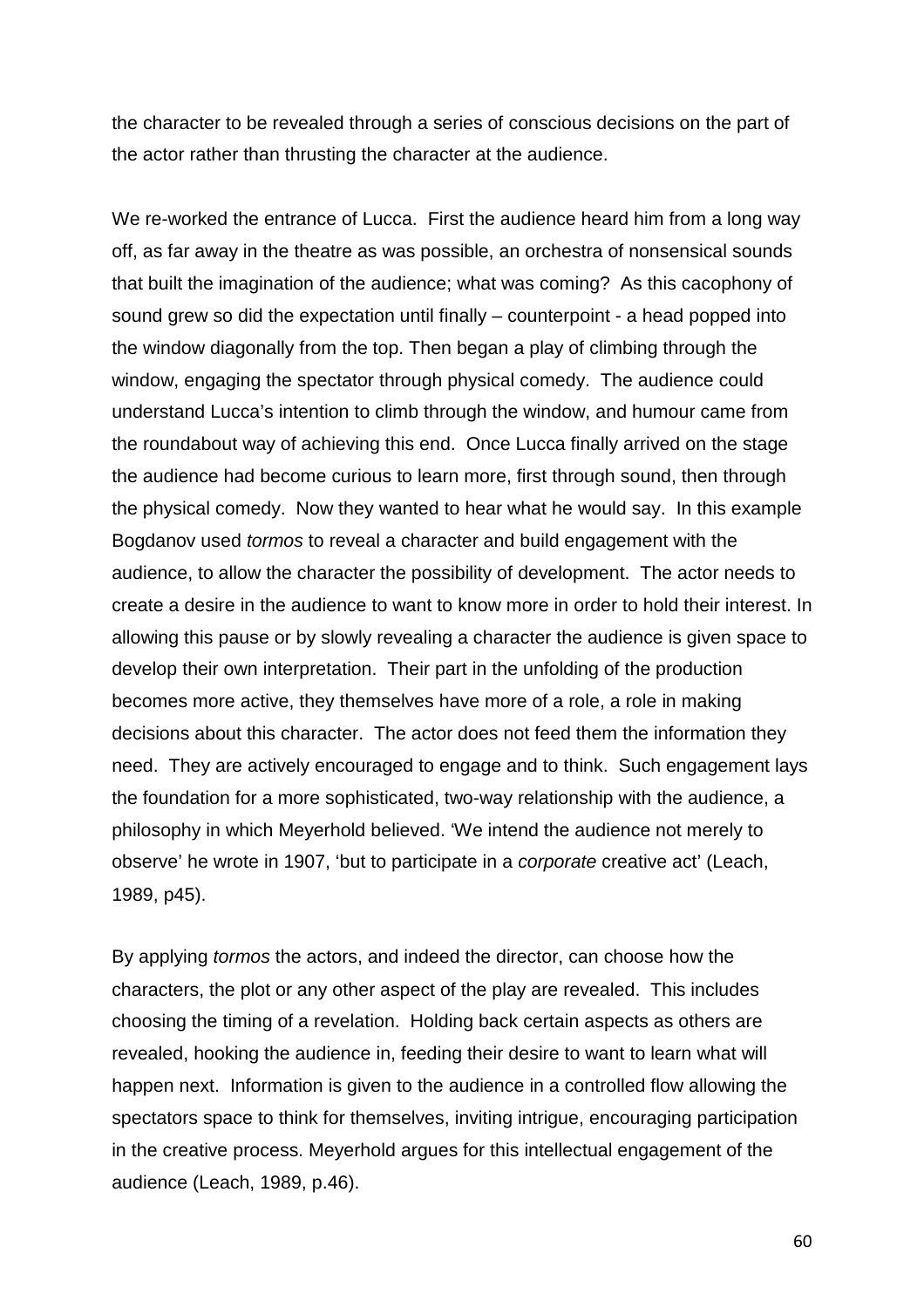Whilst Bogdanov's instructions to the actors were made in a Biomechanical context it can be argued that there is a blurred line here between a principle of Biomechanics and a wider theatrical concept found in other approaches to theatre. My entrance was out of control and rushed. However, the word *tormos* gives the Biomechanically trained actor a very precise understanding of what the director wants, a definition which has come from a layering of knowledge, an embodied knowledge, building from a basic to an intricate understanding. Now within this rehearsal situation the one word of direction refers holistically and yet precisely to how the director wants the actor to change. What we are given in the one word, *tormos,* is clarity of definition developed through training, applied and tested to ensure a specific understanding within a company. James Beale, who followed the same training with Bogdanov since 1995 and is now artistic director of Proper Job Theatre Company, explains:

Biomechanics gives us a language through which we can talk about the principles of acting. It allows us to refer to ideas which can otherwise be impenetrable or misunderstood. (pers. comm. April 2014)

The layering process through which an actor develops an understanding of the term *tormos* gives it definition, precision and accuracy minimizing the possibility for misinterpretation. One word communicates a complex and intricate idea.

What we find in Biomechanics is Meyerhold bringing together, in one system, what he perceived to be the essence of good theatre practice. He brought together what he thought 'worked' in theatre through both studying the work of others and creating his own vast body of work. He divided this approach to theatre into small and precise teachable principles. If we take this as the premise for Biomechanics it is therefore unsurprising that we can find Biomechanical principles in other art forms. For example, it is possible to identify *tormos* within a musical frame.

It is instructive to compare two interpretations of J.S. Bach's *Goldberg Variations*, one interpretation by Andras Schiff and another by Glenn Gould. Both are accomplished pianists, both are admired and respected in their field, both play Bach's composition, yet each interprets the music differently. It is not hard to hear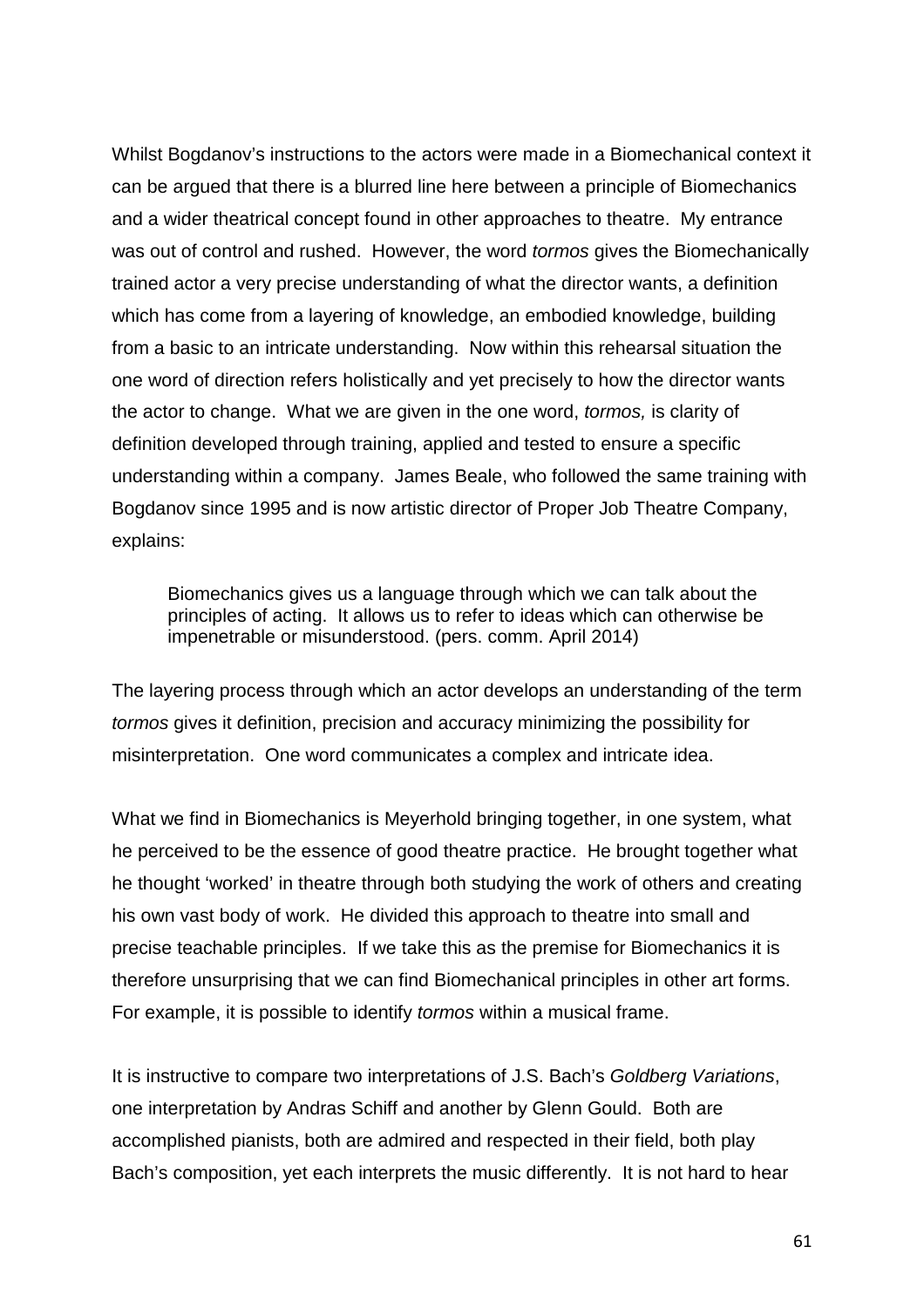the difference in their choices. Gould's playing of the piece is intentionally controlled*.*  He 'holds' the music, and this engages the listener, building anticipation about what is to come next. This is not to be confused with simply playing the piece more slowly. In the Gould version we do not have the impression that he could not play the piece at a quicker tempo. He is not playing slowly because he is unsure of what comes next, he has chosen to control the rhythm, and with this the music. It is not only the rhythm of the piece but also the emotion, as when a child is holding back tears. We can see the emotion even though the fullness of the emotion is not being shown. In some ways, we can feel the emotion more strongly because it is being held back. Gould plays the piece with greater *tormos.*

*Tormos* is the actor's control over her physical actions, allowing for the precise placing of all or any part of the body in space giving the individual precision of movement and a choice of how actions can be played. *Tormos* also gives the possibility for lightness and softness in an actor's movement. This precise and conscious control of the body is then extended to build the shared control of an ensemble. Within a group, *tormos* develops awareness of partners' contribution to ensemble playing. Through training, actors can come to share a multi-layered understanding of control both from an individual perspective and as an ensemble. This shared understanding can be captured in one word: *tormos.* The company can then move forward into rehearsal with this shared definition of a complex principle. Once working on a production the layering of understanding continues. It is now possible to speak about playing a scene, a character, an entire play through *tormos*. The word gives clarity of definition. In a production *tormos* can refer to the overall pace or the way the actors carry the play. It is possible to see *tormos* being played by actors today, actors who have never come across the term. It is an existing acting concept. What Meyerhold did (as with *otkaz, pocil* and *stoika),* was recognise the concept, understand the effect on the audience, develop a physical understanding through actor training, define it, name it and make it possible to teach to actors.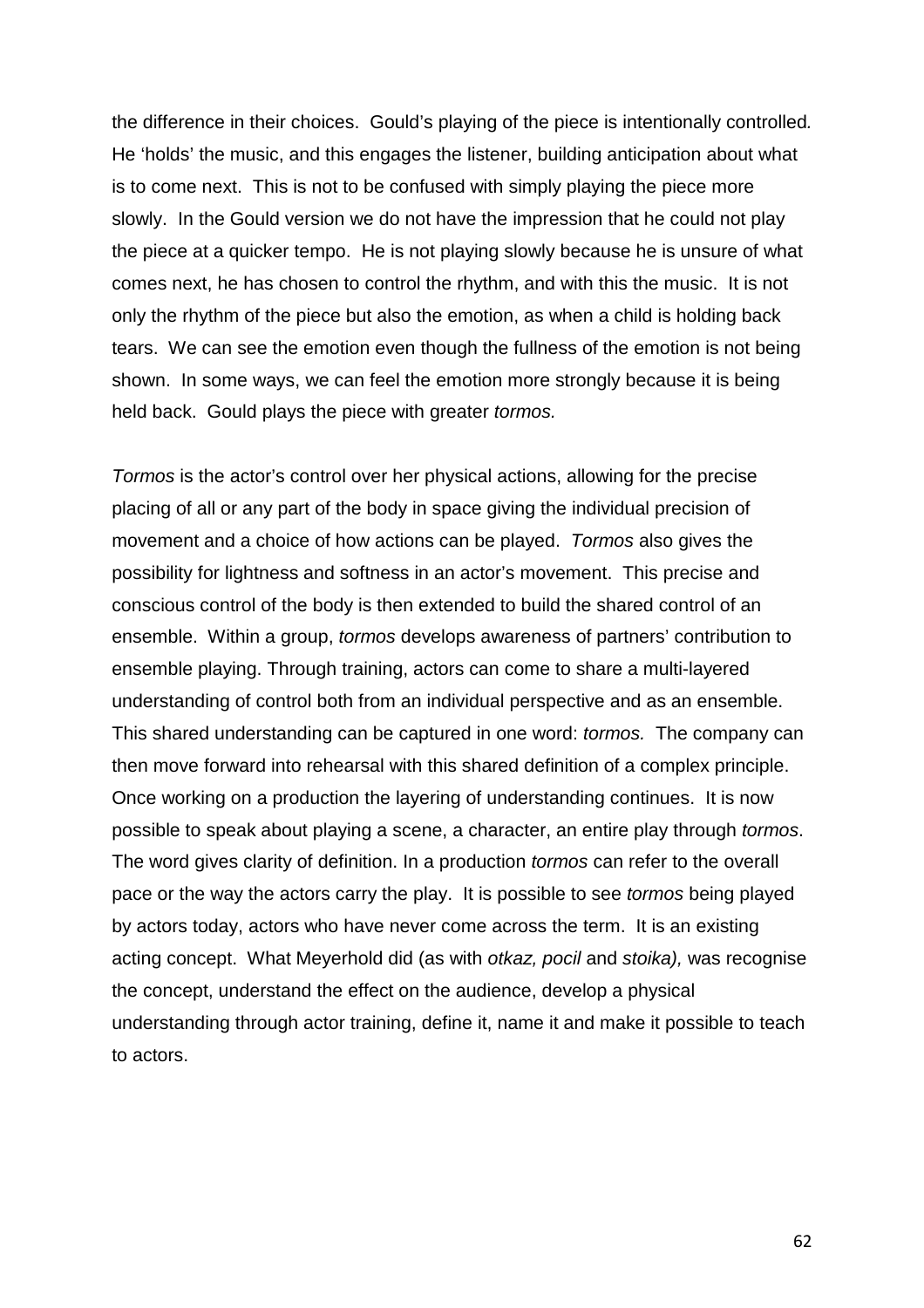# **The Études**

The études are a precise group of actions which bring together all the principles of Biomechanics. In training the actor will have spent time learning, through physical training, the principles of Biomechanics. The études require an actor to understand the principles and be able execute them in one continuous form. It is through the études that the actor begins to be able to layer the principles within a group of actions, rather than thinking about each principle individually. For example, each gesture of the étude requires *otkaz, pocil* and *stoika* and each gesture precedes and follows another gesture. The actor must be able to demonstrate the *otkaz, pocil* and *stoika* of each gesture whilst holding the rhythm which links all the gestures together with a control offered by the actor's understanding of *tormos.* It is a lot for the actor to internalise, both physically and cognitively. By being able to present an étude correctly an actor must, therefore, have a certain depth of understanding of Biomechanics, an idea confirmed by Bogdanov when asked when he discovered that Biomechanics was more than a system for training actors:

I can tell you that exactly now. I have thought about it a lot, when, finally, I really internalised the principles of Biomechanics, and I can now say that this happened when I truly came to a deep understanding of the essence of the Biomechanical études.' (Bogdanov in interview, 1995**,** Clip 22, Appendix One)

The études are very definitely part of the actor's training but through pulling all the principles together in the continuous movements of the études the actor comes closer to using biomechanics in performance.

Meyerhold, assisted by his instructors Valery Inkizhinov, Mikhail Korenev and later Nikolai Kustov and Meyerhold's daughter Irina, (Law and Gordon, 1996, p.99) developed twenty-two études (Law and Gordon, 1996, p.105) of which five where passed down to Bogdanov by Kustov: *The Throwing of the Stone, The Slap, The Stab to the Chest, The Shooting of the Bow* and *The Jump to the Chest*. Whilst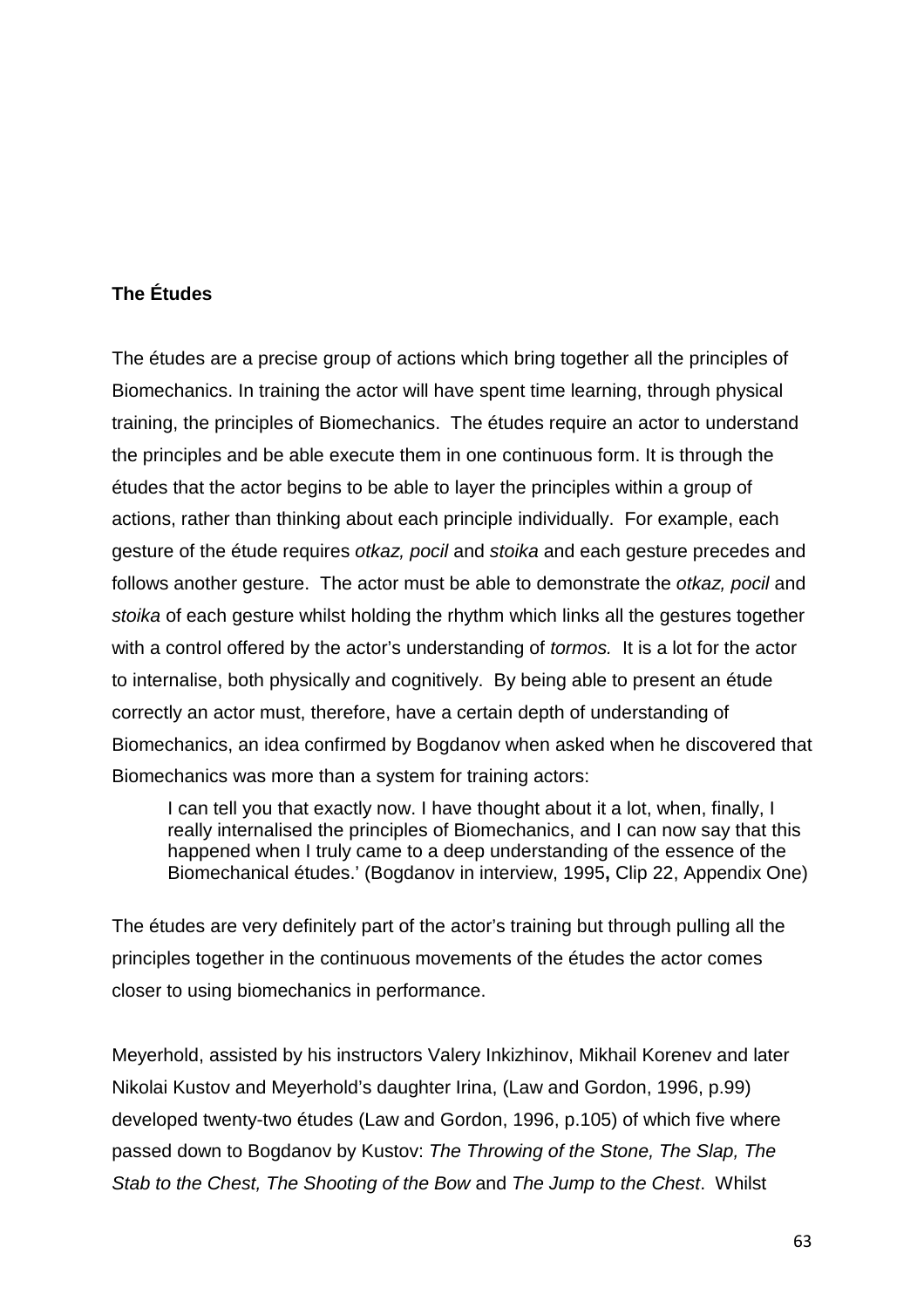some written descriptions exist of the fragments of other études, these five are now the only complete forms left.

As the names suggest, each étude tells a short story. For example, in the *Throwing of the Stone* the story is simply that someone sees a stone, picks it up and throws it at a target. The story of *The Throwing of the Stone* is told by Bogdanov in Clip 23, Appendix One**.** Through the études the actor is starting to tell a story through physical action, with each action broken down into *otkaz, pocil and stoika.* It is the placing of these actions within the sequence of the étude which tells the story.

The first etude I learnt was *The Throwing of the Stone*. This is an individual étude, although once learnt it is carried out as a group. Other than *The Shooting of the Bow* all the other etudes are partner etudes. The études are learnt action by action, ensuring that the actor understands the *otkaz, pocil* and *stoika* of each move. Each action is learnt in the correct sequence to slowly build the étude. It is this placing in sequence which sparked my awareness of how each *stoika* leads into the following *otkaz.* The *stoika* is not a complete stop. Pitches describes it as 'a kind of frozen epilogue, but an epilogue which suggests a new start' (Pitches, 2003, p.55). The stop is the link between the individual parts bringing them into a continuous flow. The idea of linking all the principles into a continuous form was an essential lesson I took from the études, the bringing together of the individual points of learning to create a seamless form. This continuity also informed my understanding of rhythm. Once I had mastered the ability to present the étude in a continuous form I could feel the rhythm beginning to be expressed physically.

Each étude begins and ends with a *dactyl.* This rather strange construction signals the precise beginning of the étude and also signifies when the play has finished (Bogdanov demonstration, Clip 24, Appendix One). The *dactyl,* which is carried out by all the partners taking part in the étude simultaneously, is made up of two handclaps in quick repetition. These claps serve to set the rhythm of the étude, like a metronome setting the beat of the piece for all the musicians, or in this case the actors. I have performed the *dactyl* in a group when the actors have not hit the two claps precisely together and Bogdanov has told us to repeat the *dactyl* until we are able to hear the two claps as if carried out by one person. This clarity in the very first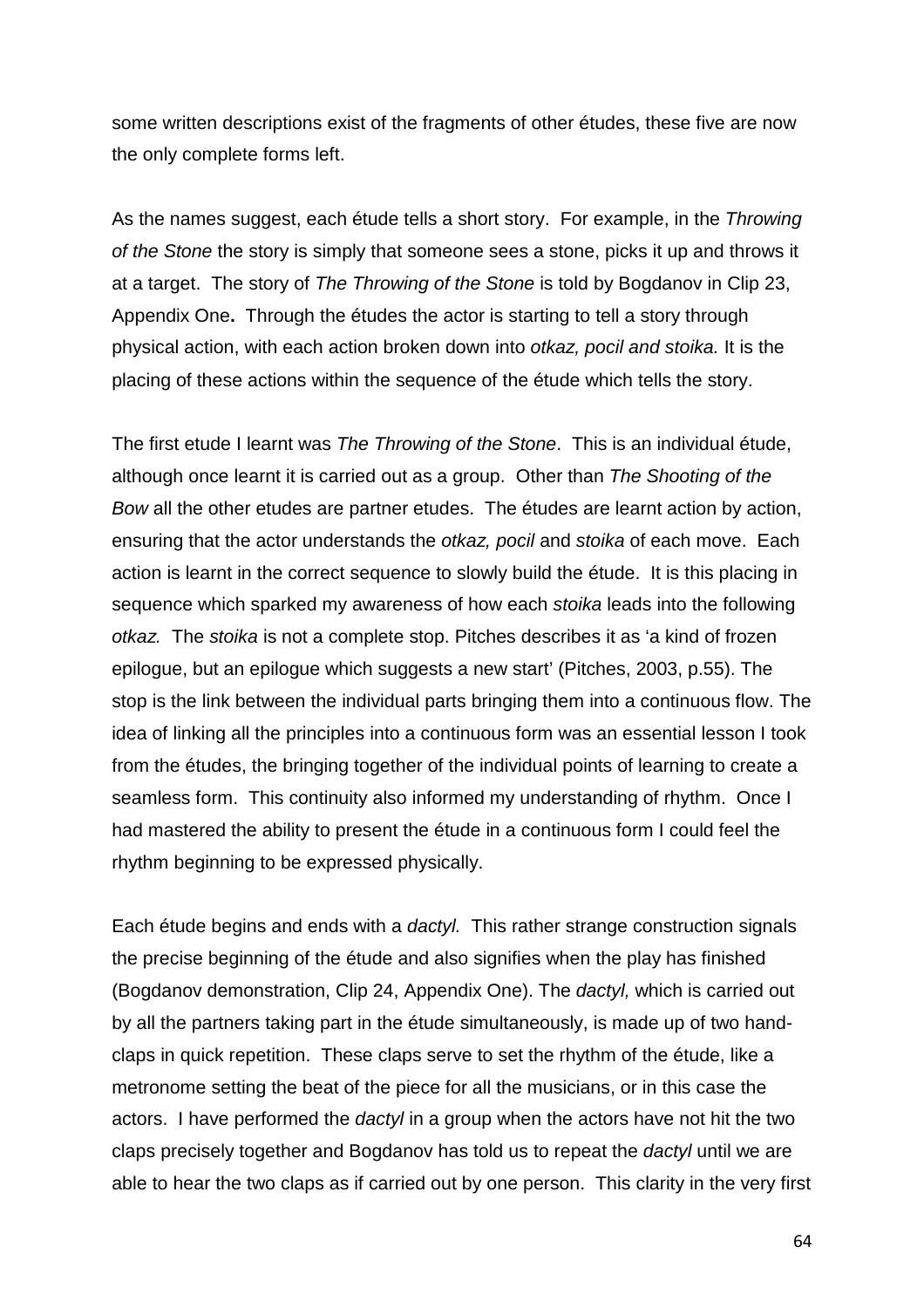action of the étude, the setting of the precise rhythm determines the shape of the then whole étude. 'The *dactyl* is there to show you what the rhythm is of the action you are about to perform' (Bogdanov workshop, Clip 25, Appendix One)

The *dactyl* also has other purposes. Law and Gordon list two main objectives of the *dactyl:*

First, concentration – to focus the attention of the performer; and second, balance – to establish coordination of the body in space and in relation to the other participants before the execution of the exercise. (1996, p.103)

They also proceed to describe the physical action of the *dactyl.* The concentration described here serves as a group concentration, which becomes a signal to the whole group of when to begin, in much the same way as the *otkaz* can be used. The whole group, perhaps as many as twenty actors, heighten their concentration to become aware of all their partners in an attempt to execute the *dactyl* together, clapping twice at precisely the same moment. This group concentration, awareness of all the partners, is a useful skill for the actor and can be taken into rehearsal and performance to help establish an ensemble, developing the actor's ability to play for her partners. Bogdanov gives a full explanation of the *dactyl* including how he teaches the phase in a workshop in Clip 26, Appendix One.

I will now describe one action from the étude, *Throwing of the Stone,* in the hope that the description will help to illustrate how all the principles of Biomechanics are contained within each individual gesture.

The 'Jump to the Left' is the first action of the étude once the first *dactyl* has been completed. The purpose of the action is for the actor to face to the left so that she can prepare for and then run around in a circle. Of course, the action must begin with an *otkaz* and the legs play a significant part in this. The legs bend at the knee lowering the whole body whilst the heels remain on the floor. Simultaneously the central point or command point, located at the point of the solar plexus, is pulled back. In pulling this point back a grouping of all the connecting parts of the body occurs. During the grouping of the body and bending of the knees the torso begins to bend over the knees, taking the forehead closer to the knees. At the same time the arms are bent and move in a small circular motion first away from the body and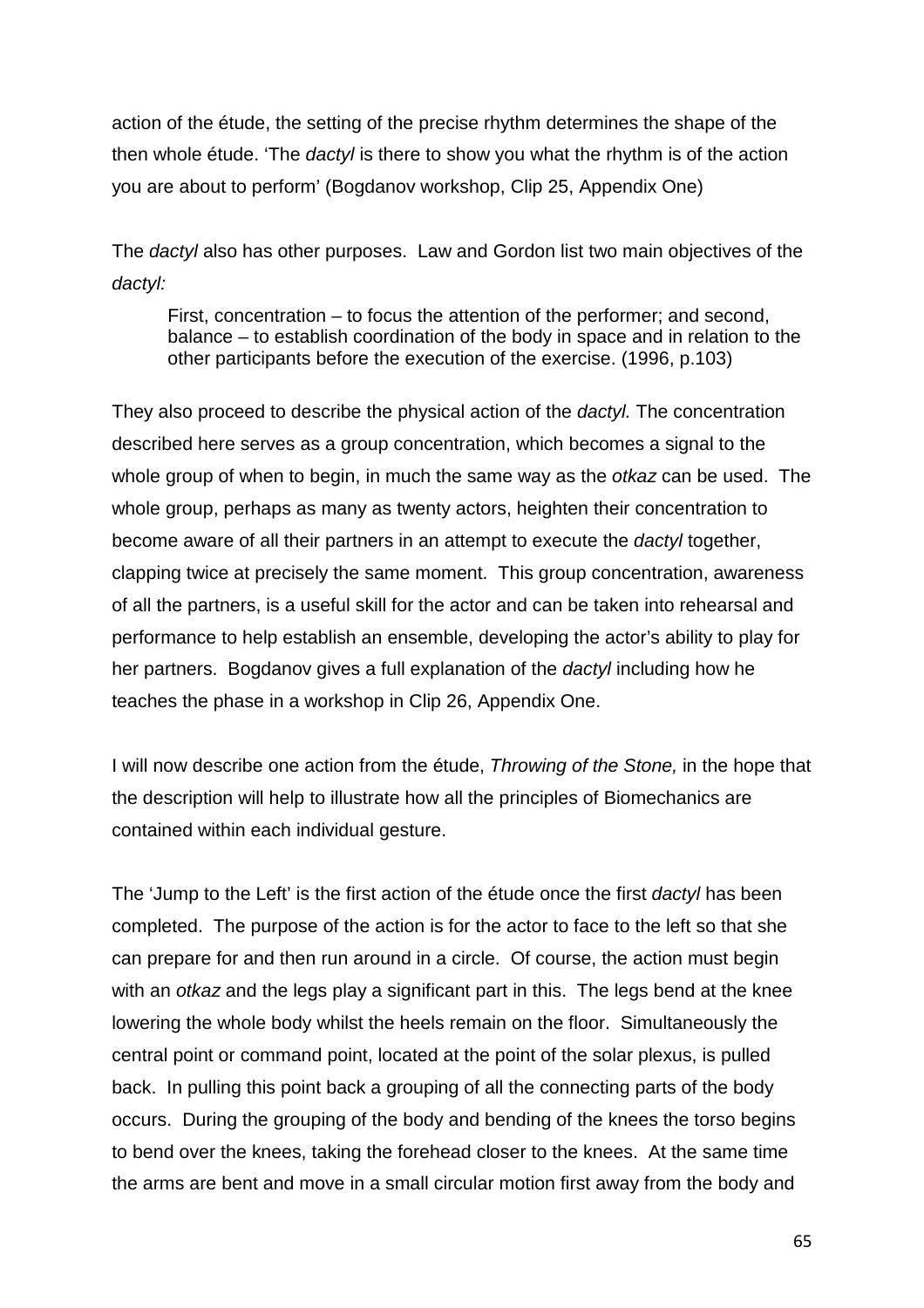then in towards the head, with the palms completing the circle near the side of the face. This is the *otkaz* for the action of the *pocil,* which in this case is the jump to the left.

The *pocil* begins in the opposite direction from the *otkaz.* The *otkaz* is down and curled over, the *pocil* is a jump up, straightening out the body. The legs and arms straighten quickly to lift the body from the floor. Once in the air the arms must be held in parallel to the sides of the legs with a small gap between the palms and the legs. The toes must point straight to the floor. The whole body is held straight in the air. While in this position in the air the body moves 45º to the left.

The landing must see the feet placed in parallel with the left foot in front of the right and the two feet hip-width apart. *Tormos* must be applied to the landing to ensure a softness and preventing the actor from thudding to the floor. By applying *tormos* the actor should land lightly and with grace. The weight of the body is placed on the left foot with the right foot stabilising the weight on the ball. On landing the grouping which took place during the *otkaz* is re-established with the pulling back of the central point and the bending of the legs. The difference now is the position of the feet and the body facing the left. From this position, a slow uncurl begins through each part of the body at the same time; the legs, arms, back, neck. As this uncurling takes place the weight is transferred to be evenly placed between each foot ending with both feet being flat on the floor. The uncurling must take place using *tormos,*  controlling each part of the body to move with the same rhythm, finding the final point of *stoika* in the same moment. This moment of *stoika* is when the body reaches a position of neutral (as described earlier) but facing the left. The parallel nature of the arms, hands, feet and legs contributes to the *racurs* of the position, the way the action is viewed by the audience, giving a clarity to the form of the actor's body, meaning the spectator can see the position of each part clearly. I will later describe *racurs* in more detail.

This description illustrates how the principles of *otkaz, pocil, stoika, tormos* and *racurs* all play a part within this one action. At the same time the actor must be thinking about his partners to move with the same rhythm, as established in the previous *dactyl*. There will also be attention to balance as the actor leaves the floor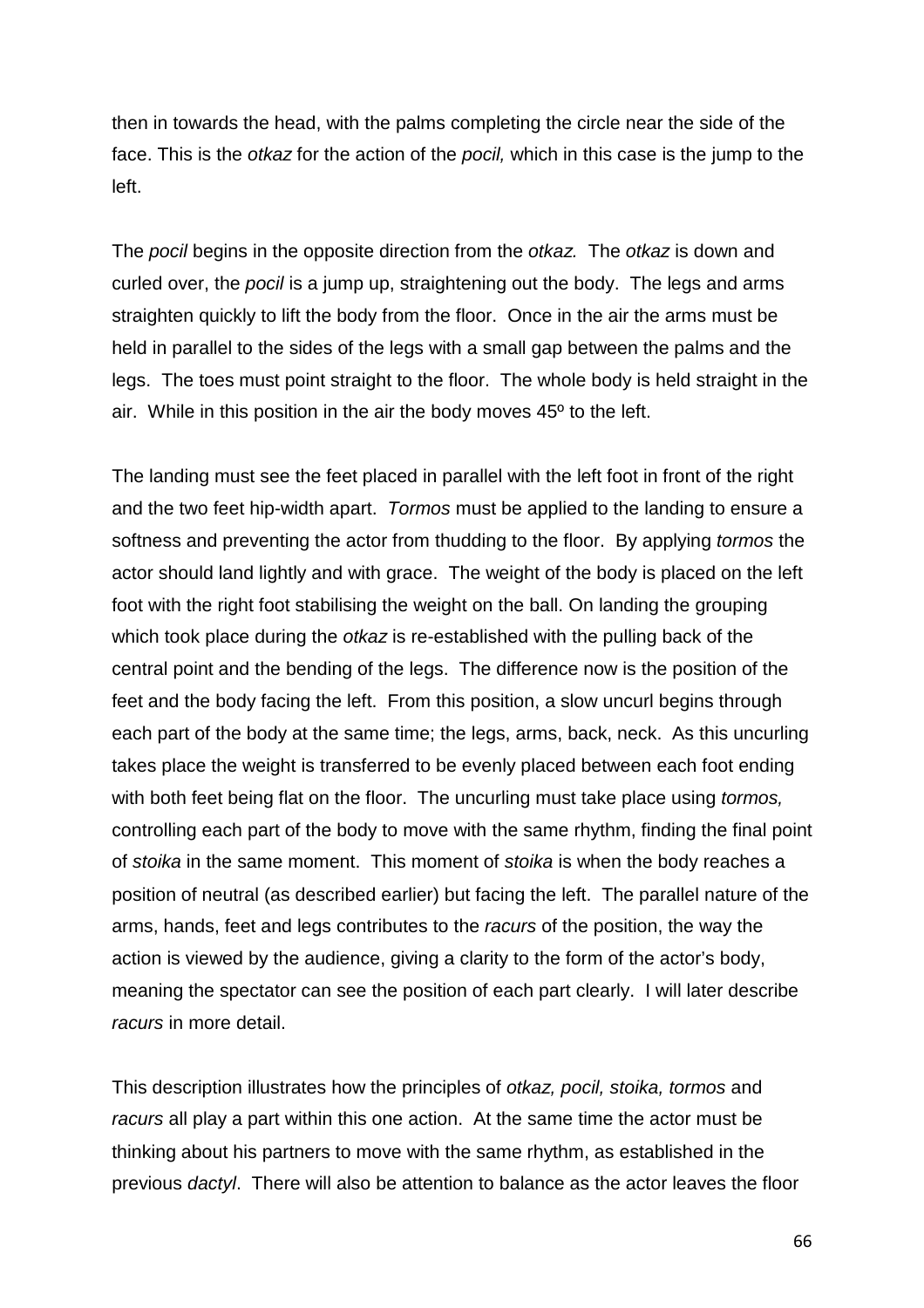and then re-connects without the natural use of the arms to stabilise, because the movement of the arms is fixed within the form. Once this has all been achieved the actor must begin the next action from the *stoika* of this action, and the whole process begins again with the next move; the preparation for the run. There are eighteen actions in the étude of the *Throwing of the Stone,* each with a similar cognitive and physical intensity. All the actions move continuously from one to the next with each *otkaz* linking to the previous *stoika.* (Bogdanov demonstration, Clip 27, Appendix One)

The building of the principles within each action, held together by a continuous form, begins to allow for the telling of a story: how someone is running, sees a stone, picks it up, throws it at a target and hits. This very simple scenario is told purely through action, without words and yet it is not mime. The flow of action the actor is trying to achieve within the étude allows the spectator to follow this simple story. Through the continuity of the actions the spectator begins to shift their focus from the individual action and understand the story created by the sum of the individual gestures, the overarching *pocil.*

While the études are a training method for the actor they provide an important step between training and rehearsal. In rehearsal, the actor will become concerned with communicating the *pocil* of the writer and director through her actions whilst these actions must remain firmly rooted in the underlying principles. The actor's ability to maintain this as part of her approach to acting will be the difference between an actor and a Biomechanical actor.

The études also give an actor access to emotion from the outside in. All études are performed with a neutral face. That is to say, the face is held in a calm position without any gesture attached, for example raising the eyebrows, smiling or biting of the lip. The actor must be in control of holding the neutrality of her face throughout the physical difficulty of the étude. By taking the emotion away from the face the spectator must now 'read' the body. The face naturally gives a lot away, particularly the eyes, but without this easy reference point focus is directed to the body and the actor communicates through this tool.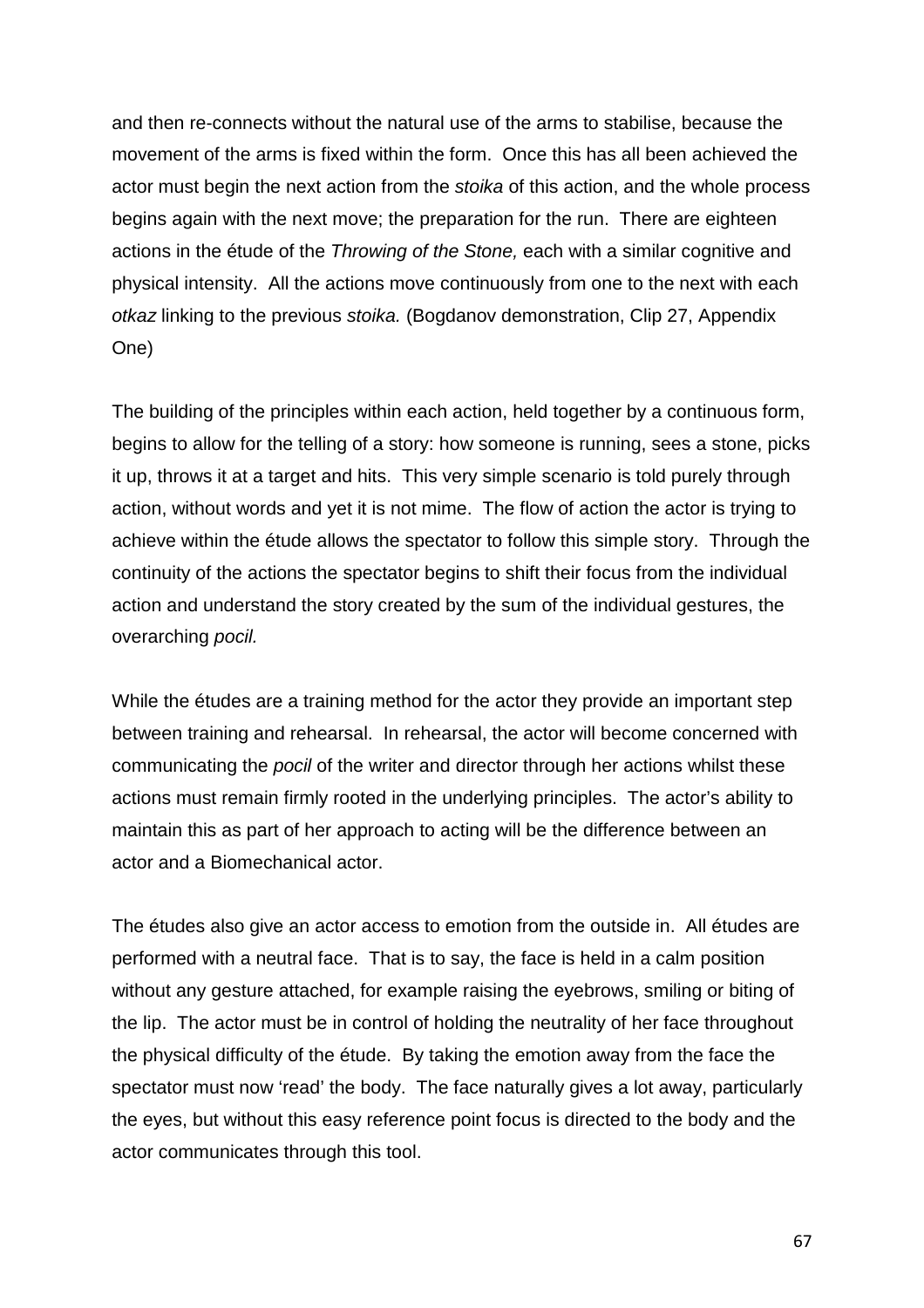*The Stab to the Chest* is an example of this. The story of this étude is one partner stabbing and killing the other. There is a tension as the partner displays the dagger clearly, held high above her head. She moves, through *tormos,* slowly towards her partner, rolling through each foot. The spectator knows the stab will happen because the partner is carefully presenting her chest. The actors are not feeling emotion; they are presenting an emotion through a series of actions. The spectator is then able to attach an emotion to this action if they choose to do so. The spectator has an active, conscious role.

Similarly, the actor can access emotion through the physical form rather than through the feelings which originate within her and are allowed to influence her physicality. By starting with the form there is a certainty of what will be presented to the audience, a continuity of performance. It is not that the actor does not access emotion, rather that the emotion is placed within the same physical action, as with the notes on the musical score remaining the same whilst the musician provides the emotional content.

The études are sometimes presented to music. Bogdanov would often use Chopin's revolutionary étude, no.12. However, different pieces of music can be used to connect different emotions through the étude. As well as offering emotional content, presenting an étude to music provides another method for training the actor. The actor is not required to 'hit the beat' as a dancer might do, 'You don't have to demonstrate it' (Bogdanov workshop, Clip 28, Appendix One), and the actions of the études are not required to be synchronised with the music. Rather the actor must feel the music and allow the music to inform *the way* the étude is presented.

Try switching the music on inside you, any music you like, music that will help you fulfil the movement….music is rhythm, rhythm is music….Any action the actor does in the space of the stage has to be a musical movement. (Bogdanov workshop, Clip 29, Appendix One)

Through this understanding the actor develops rhythm and tempo, particularly when maintaining an awareness of the synchronicity between partners which the *dactyl*  sets at the start of the étude. The actor can use the tempo offered by the music to enhance the connection between her partners, which is again a useful tool when beginning to work as an ensemble. Another task set by Bogdanov was to take the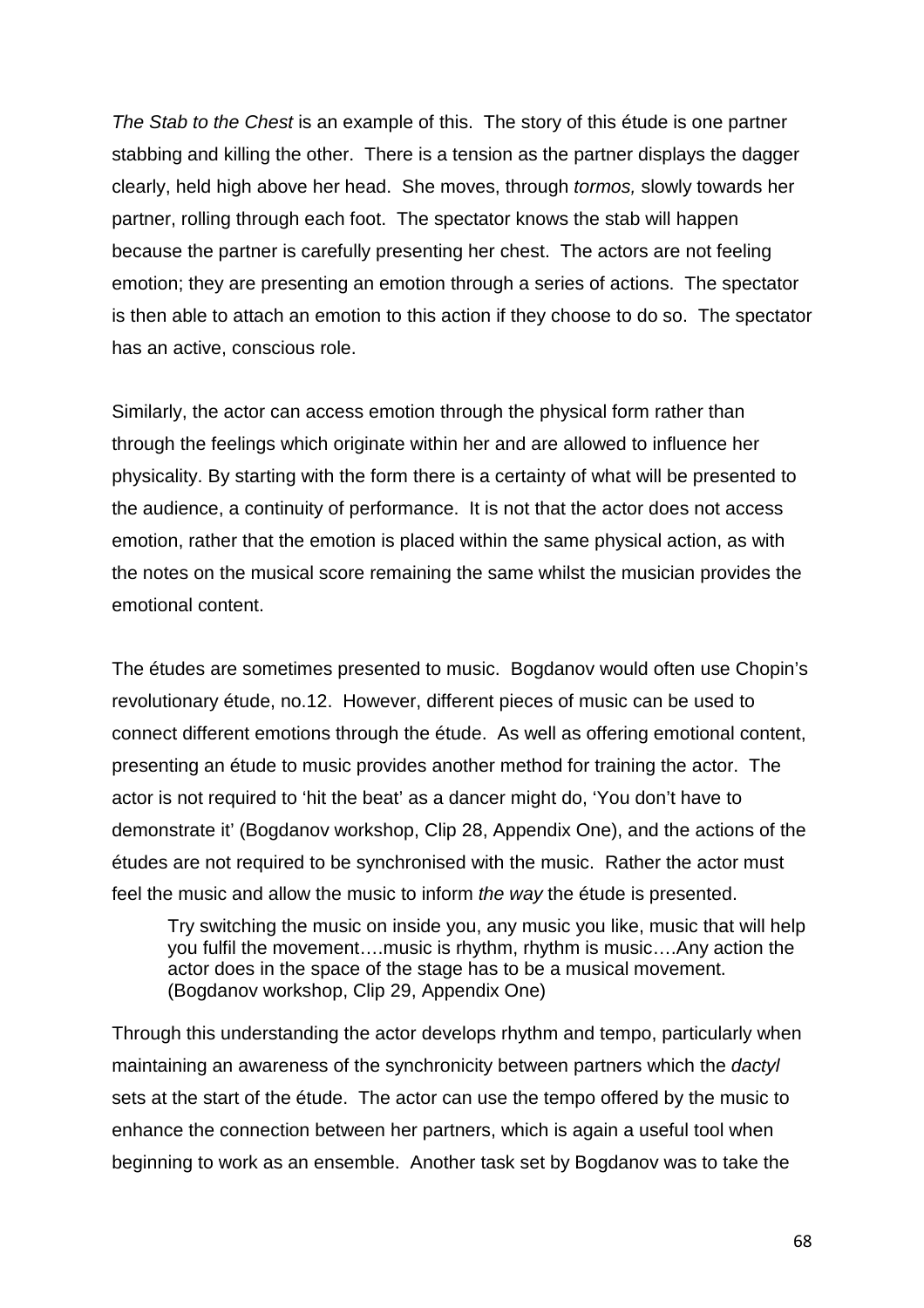music away but ask the actors to hold the presence the music gave to the étude, to feel the étude in the same way without the music as with the music. This exercise nurtured a musicality within the actions of the actor and allowed the actions to flow more gently from one to another. Law and Gordon describe this when referring to the études to music: 'The objective is to develop in the actor the ability to translate rhythm and tempo into the language of movement' (1996, p.102).

The études, which encompass all the Biomechanical principles, offer the actor the step between training and rehearsal and so to performance. The sum of all these parts - the internalising of the principles within each action, the ability to move between actions quickly and with flow, the use of actions to tell a story - is greater than the individual parts. The études work on the building of the ensemble by setting a rhythm between the actors and using music to inform the shared movements and develop tempo throughout the étude. Once the actor is able to focus her attention on these fundamental principles and move away from concentrating on what action happens next, as when a musician is able to take away the sheet music, then she will be starting to understand Biomechanics and ready to take these principles into rehearsals.

### **Other Principles**

There is now an explanation of *otkaz, pocil, stoika* and *tormos*, the building blocks of Biomechanics but this does not explain Biomechanics in its entirety. There are other principles developed by Meyerhold which are important to the understanding of his system. I will not discuss them all at such length but provide just a flavour of a few.

### **Counterpoint**

I have found counterpoint extremely useful in a creative sense. On a very literal level it is to "play the opposite". Often the first idea that arrives in an actor's mind is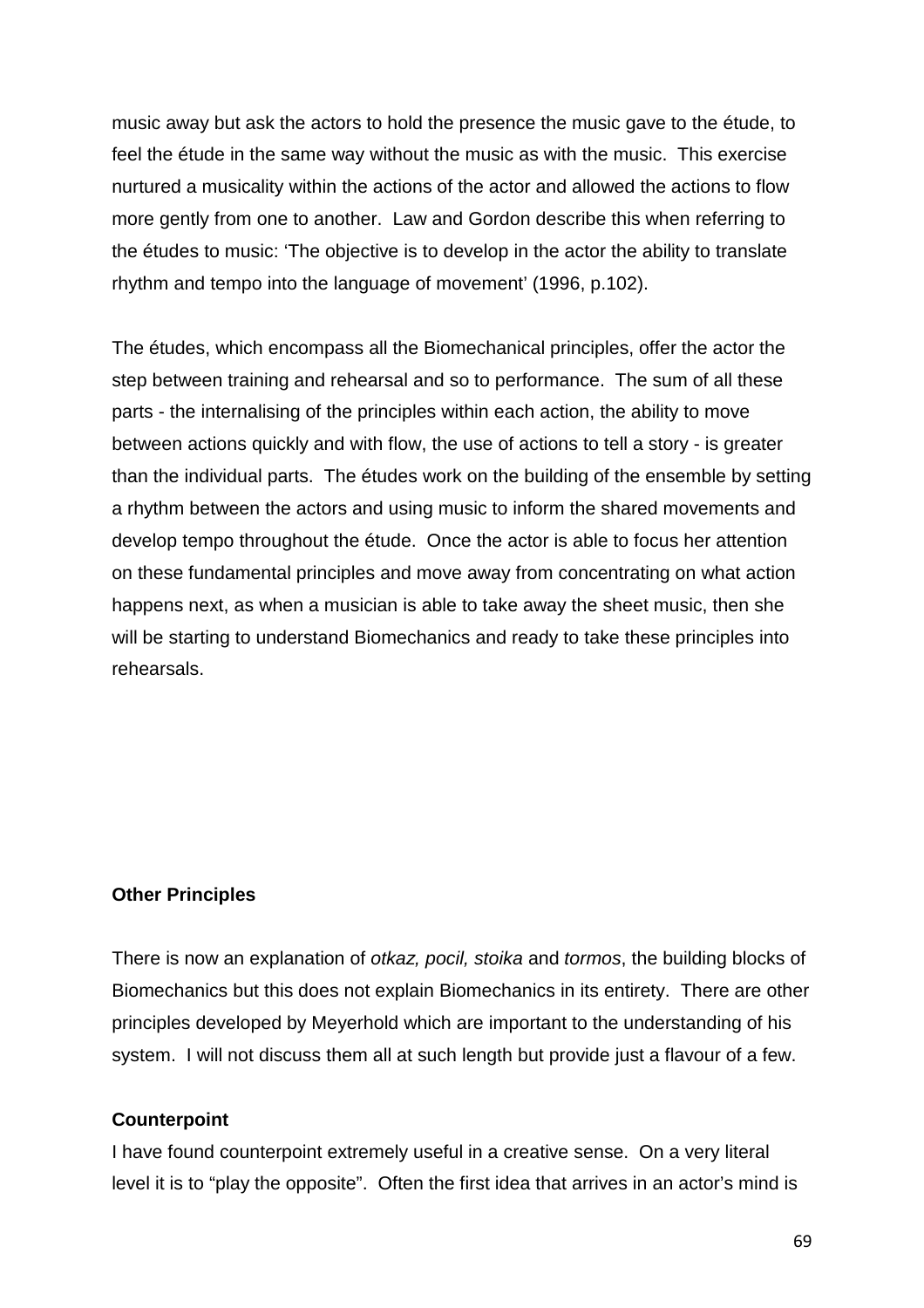the most obvious, so play the opposite, play the counterpoint. Hoover describes it as 'contrary to nature or to tradition of a classic scene' and she goes on to give an example of 'madness always delivered in full heat, so deliver it motionless, seated at a table' (1974, pp175-8).

Within the context of this research I used this idea of counterpoint in *Fewer Emergencies. Whole Blue Sky* told the story of character 1's descent into madness. She gradually became more frantic, erratic and unpredictable as the play developed. Towards the end of the play she reached the peak of her madness and at this point I chose to turn everything on its head. The actor slowed her pace and started a steady rhythm. Her moves became slow and controlled, her voice became monotone. Everything about her was slow, rhythmical and controlled. (*Whole Blue Sky,* Clip 30, Appendix One). A member of the audience commented on this: 'Very controlled, in fact the control for me was the scariest aspect of the piece' (LBT, 23/5/16).

Counterpoint provides the possibility of seeing a known subject or attitude in a starkly different light, surprising us to consciously know something afresh, observing it from a new perspective. Meyerhold used counterpoint in the *Cherry Orchard* as early as 1904 in a scene which contained 'merry making in which were heard the sounds of death' (Leach, 1989, p.120). Again, I used this same idea of counterpoint in *Fewer Emergencies. Face to the Wall* is the story of a man who enters a school and starts shooting the children. Already shocking but how to play this on stage? I chose to play it as a game show with smiling children stepping forward to be shot, walking towards what appeared to be a game show host, with cheesy American game show background music. (*Face to the Wall,* Clip 31, Appendix One**).** The children were still being shot but the audience didn't know whether to laugh. They were not allowed to compartmentalize this story in their usual way and they were not experiencing the right emotions to go with the subject. 'Great juxtaposition of humour and horror within the play. Food for thought' (audience member, Square Chapel, Halifax 26/5/16). This audience member was experiencing both horror and humour, two contrasting feelings, and as a result of this a thought process was set in motion.

### *Rakurs*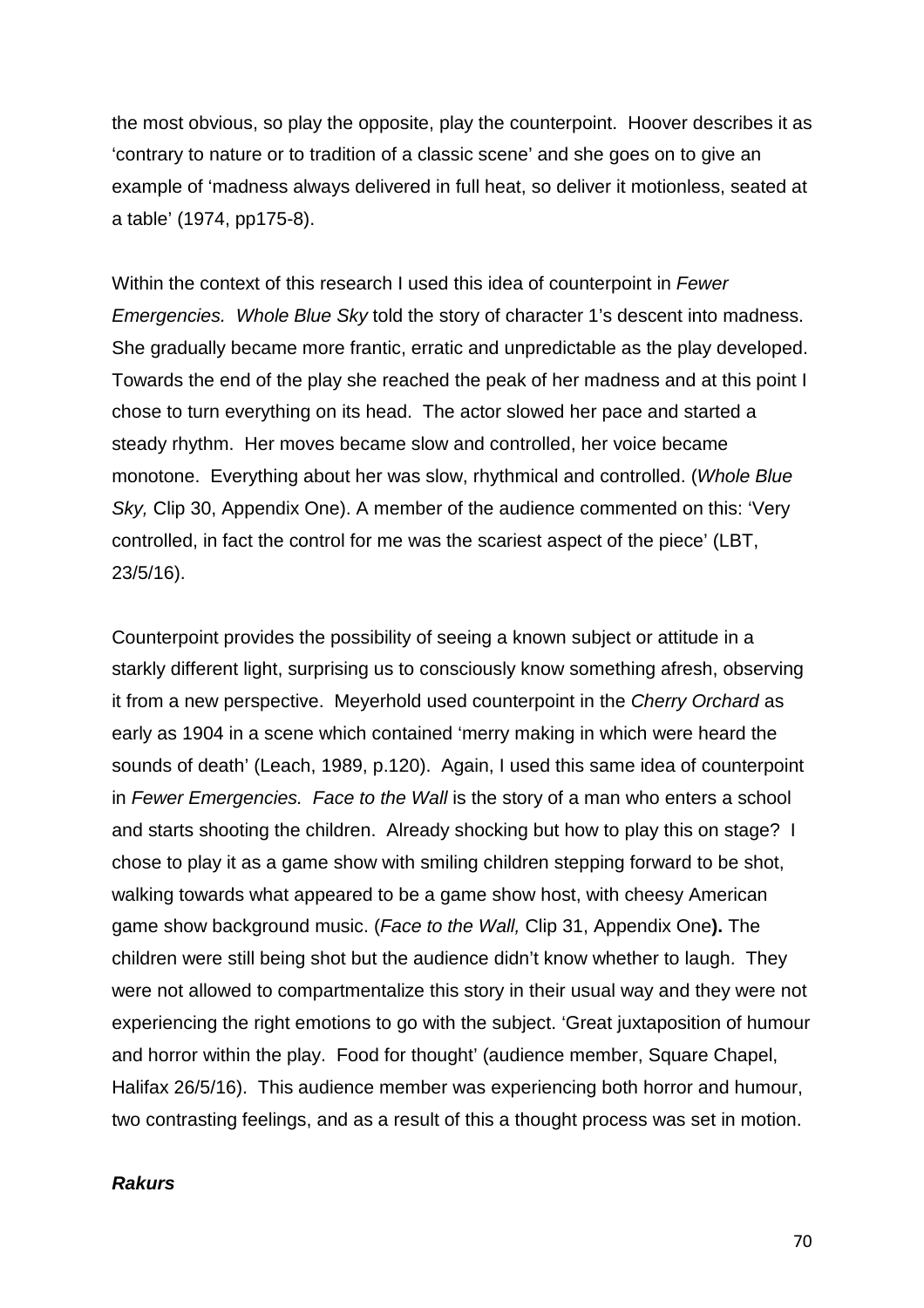*Rakurs* is another important principle of Biomechanics rarely written about. Not all students of Biomechanics will be familiar with it as it is generally taught after the foundation of *otkaz, pocil* and *stoika.* Katie Normington offers a concise description: '*Rakurs* …. is concerned with placing the body on a plane or angle, making it appear three dimensional rather than two dimensional'. (2005, p.120). The Russian term is taken from the French word 'raccourci', a term used in painting to mean foreshortening. However, *racurs,* as with most terms in Biomechanics, has its own precise meaning which I will try to explain here. It does not mean the same as the French word 'raccourci'.

Bogdanov first spoke to our group about *rakurs* in the 1995 workshop. He stood an actor in the centre of the room and asked her to take up a position of *stoika.* He then moved around the actor, himself taking moments of *stoika.* He explained that from each position he observed the actor from a different *rakurs.* The same is true of a statue in a museum. We see it from one angle and it is different from any other. The actor has to picture what their body looks like from the perspective of the spectator: 'All the time we must imagine what our body looks like as if we were watching from the outside. All the time we have to think of every part of our body' (Bogdanov workshop**,** Clip 32, Appendix One).

This is, again, not unique to Biomechanics. Barba talks about 'the shadow test'. An animator will fill her drawing in black, as if a shadow or silhouette, 'a rule with which cartoon and comic strip artists are very familiar. They use it to verify that their drawings are comprehensible and effective' (1991, p.184). The animator is checking the *rakurs* of the drawing. In the same way an actor must be aware of the *rakurs* she is showing to the audience*.* Small changes in *rakurs* can change the relationship with the audience.

An example of this occurred in *Face to the Wall.* The central character chased one of the children across the stage and she fell diagonally to the floor, upstage right. Character 1 held the gun to her head and delivered the line. The action had found a *stoika* at the furthest point from the audience. The image was hard to comprehend for a large section of the audience and so the power of the situation was lost. An adjustment of the *rakurs* was required to open out character 1's arm, (which included

71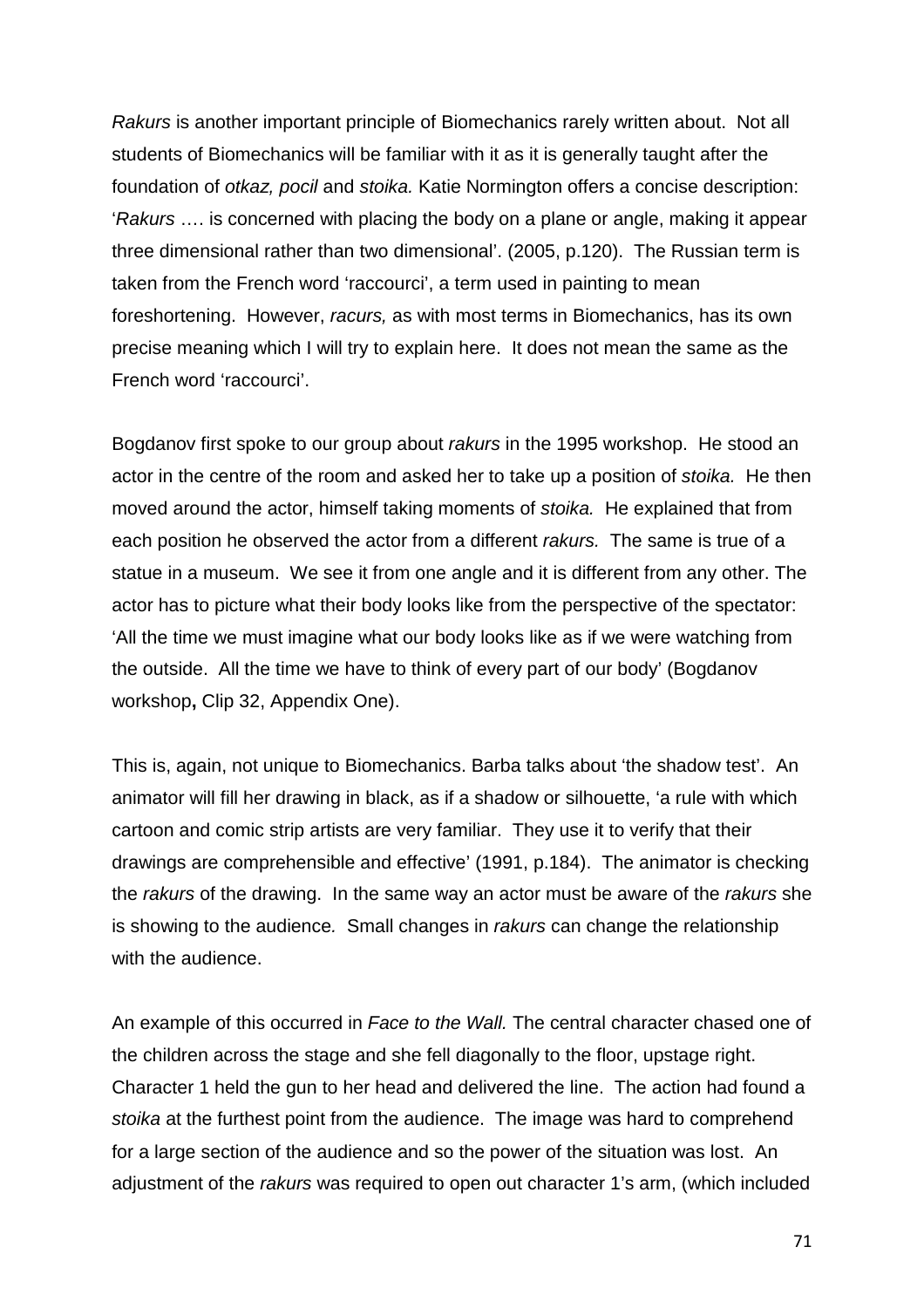the right-handed actor holding the gun in his left hand) and to lift his shoulder and create an oblique line with his body rather than (what might be a more natural position) covering the girl. (*Face to the Wall,* Clip 33, Appendix One). This allowed for the full horror of the situation to be seen by all the audience.

As well as *rakurs* and counterpoint Bogdanov would often speak about rhythm. The idea of rhythm would permeate most exercises and became essential to the ensemble play of the actors. Balance too featured heavily as a way of drawing the eye of the spectator, creating interest and curiosity. However, these terms can be found in many acting forms where their meaning may alter slightly for different practitioners. The theatrical concept held within the word changes from technique to technique. For this reason, I will not explore these terms here. Instead, I will concentrate on the solidity of the terminology of Biomechanics.

## **Language**

On perhaps an obvious level, the language of Biomechanics is useful within the rehearsal space. It is a very specific terminology which uses singular words to communicate complex and often intangible theatrical ideas. Other artistic techniques have developed a similar use of a shared language: 'The terminology of Theatrical Biomechanics offers actors a universal language of the body, functioning in much the same way as Italian for musicians or French for Ballet dancers'. (Baldwin, 1995, p.187). It is possible to challenge Baldwin: Italian is not a universal language for all music and ballet is only one form of dance. However, it is possible to accept the essence of her argument. A language created within a common group allows for efficient communication of complex ideas. Perhaps this shared language and shared knowledge creates something deeper between Biomechanic actors. When Levinsky was asked if it was easier to work with actors trained in Biomechanics he said: 'It is not possible to say that it is easier to work with actors who have experience of Biomechanics. But, for those who have, there is an open language, more trust, less trickery' (Levinsky, 1997). Again this cannot be unique to Biomechanics.

#### **Staging (set, costume, props etc)**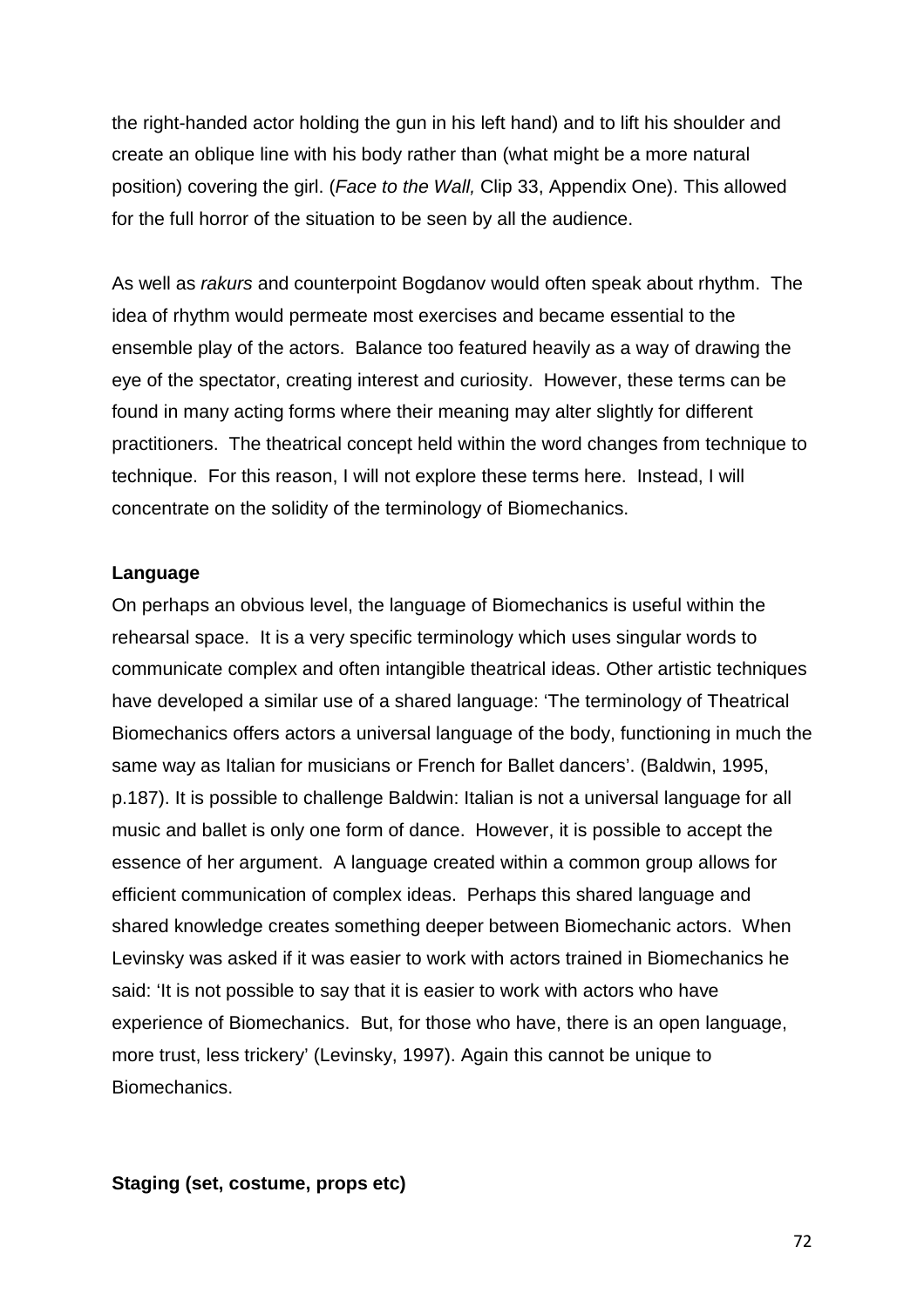The staging of *Fewer Emergencies,* whilst not directly contributing to our understanding of *otkaz, pocil, stoika* or *tormos,* is worth mentioning, as the concepts were attributed to Meyerhold. To go back to Leach's earlier observation:

By the early 1920's M had utilized virtually every device in the theatre. The half curtain , the use of projections, the refusal to hide the artefacts of the theatre – brick walls, electric lights and so on- the snapping on and off of the house lights, the bright stage lighting, the use of music and song, the striving for few but telling properties, the refusal to 'identify' the actor with the part, the formal grouping of actors on the stage, the breaking down of the drama into episodes, the willingness to adapt a given text, 'montage' not 'growth', each scene for itself in a narrative, not one scene making another in a plot..(1989, p.170).

This could be a description of *Fewer Emergencies,* excluding the half curtain (there was no curtain). In the same way counterpoint can offer the unexpected, some audiences might find it similarly unexpected when the lights do not slowly fade out at the end of the piece and instead we see the actors, in full light, prepare for the next scene. The set was stark and minimal offering the actors only that which they needed for the piece. The bright whiteness offered a way of outlining the actors, as if their actions were being drawn on a blank piece of paper, uncluttered by a complicated background or superfluous dressing to give an impression of a situation or period. The actors were what the audience engaged with, making their performance paramount, which takes us back to the training of the actor and Biomechanics.

## **Structure**

These principles offer a structure from which an actor can build, a way for the actor to organize her material, a solid basis on which to develop an approach to acting. 'The art of the actor consists of him organizing his material; that is, in his capacity to utilize correctly his body's means of expression' (Pitches, 2006, p.53). These concepts give the actor the means to create her art. The building blocks for each movement divide into three distinct parts, each part learnt separately and physically, then placed together to create the tripartite of *otkaz, pocil* and *stoika.* They provide a solid foundation upon which to build performance.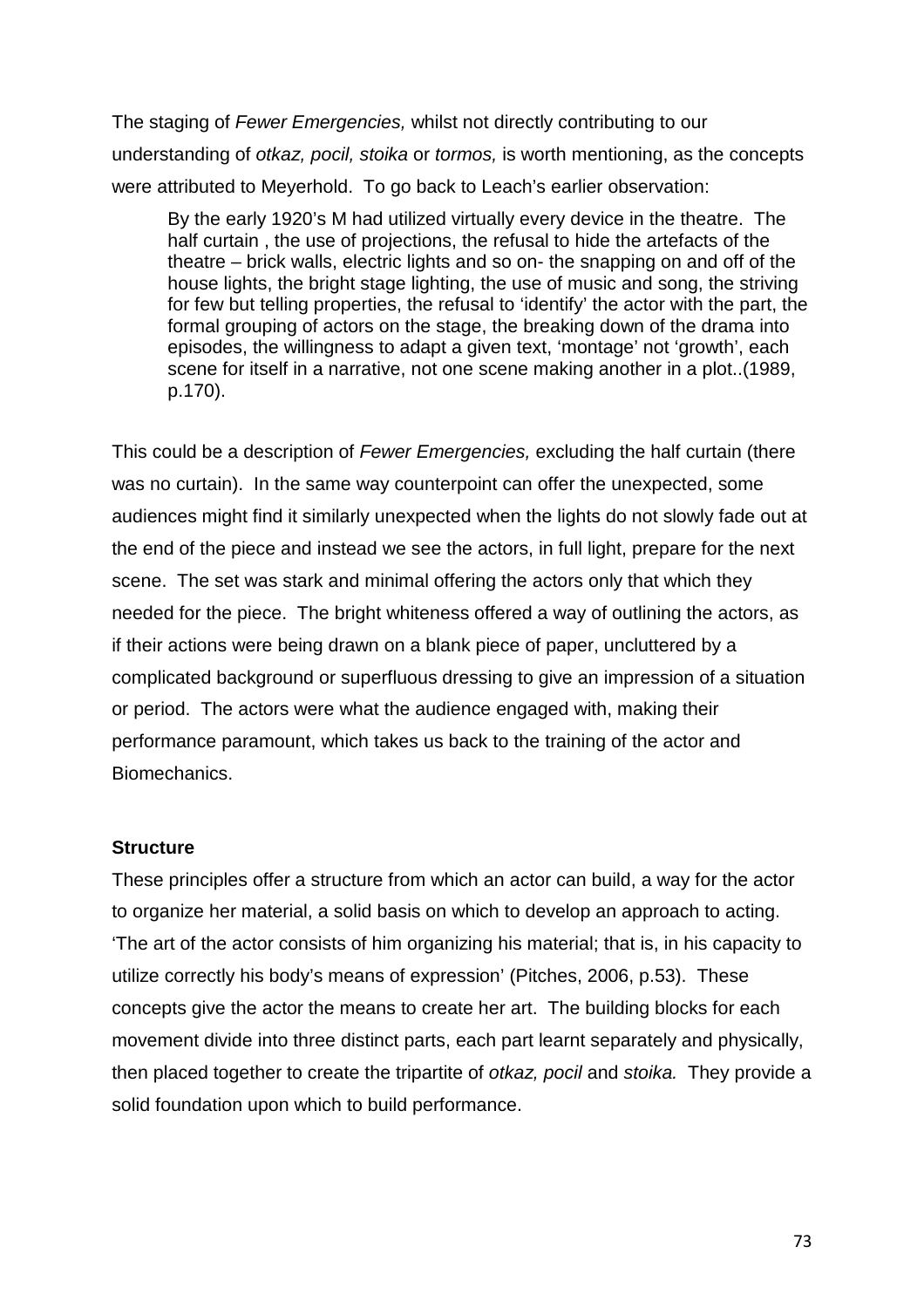It has been argued that this rigidity of form can stifle the emotion and creativity of the actor. David Allen held such a view after seeing Meyerhold's production of *The Proposal:*

The style of the performance was created by the director, and imposed on the actors…the production in some ways demonstrated the limitations of Meyerhold's approach to acting…In his enthusiasm for theatrical truth, Meyerhold did away with emotional truth. (2000, p.83)

I also created an extremely tight physical score which I expected my actors to fulfil exactly, but it is at the moment when the actors know the score that the director absolutely relies on the creativity and emotional depth of the actor to bring that score alive, to fill the *pocil* of each and every action with meaning, to combine their intellect and their feeling to create meaning for the whole piece and have the strength and stamina to continue this throughout the play: '[the actor has] to be able to hold the *pocil* for two and a half hours… not to switch off'. (Bogdanov workshop, clip 34, appendix 1)**.** Pitches offers us an understanding of how a certain predetermined form can facilitate creativity: 'It is not that a clear and predetermined formal vision of a scene eliminates its emotional truth, but that 'theatrical' form precedes emotional content in Meyerhold's thinking' (2006, p.69). Pitches is echoing Meyerhold's sentiments that first the external structure must be built before the emotional content can flourish.

# **Micro and Macro**

The tripartite structure offers more than the function of building the external score. The learning of the principles begins in the workshop, with the actor concentrating on the smallest gesture; a simple walk from one point to another, sitting on a chair, the placing of the hand on the floor.

What is this structure for? It's there so it's easier for you to *build* your movements. Like in music, we count the notes. And it's the same for an actor's movements. (Bogdanov, 1999)

Bogdanov is suggesting the path towards the macro, the idea of building to something greater than the sum of its parts. From these small beginnings and by remaining true to the same structure, an actor can build an entire score, knowing that each move has purpose, that nothing is superfluous, that each action moves the performance towards the predetermined overarching *pocil* of the play in its entirety.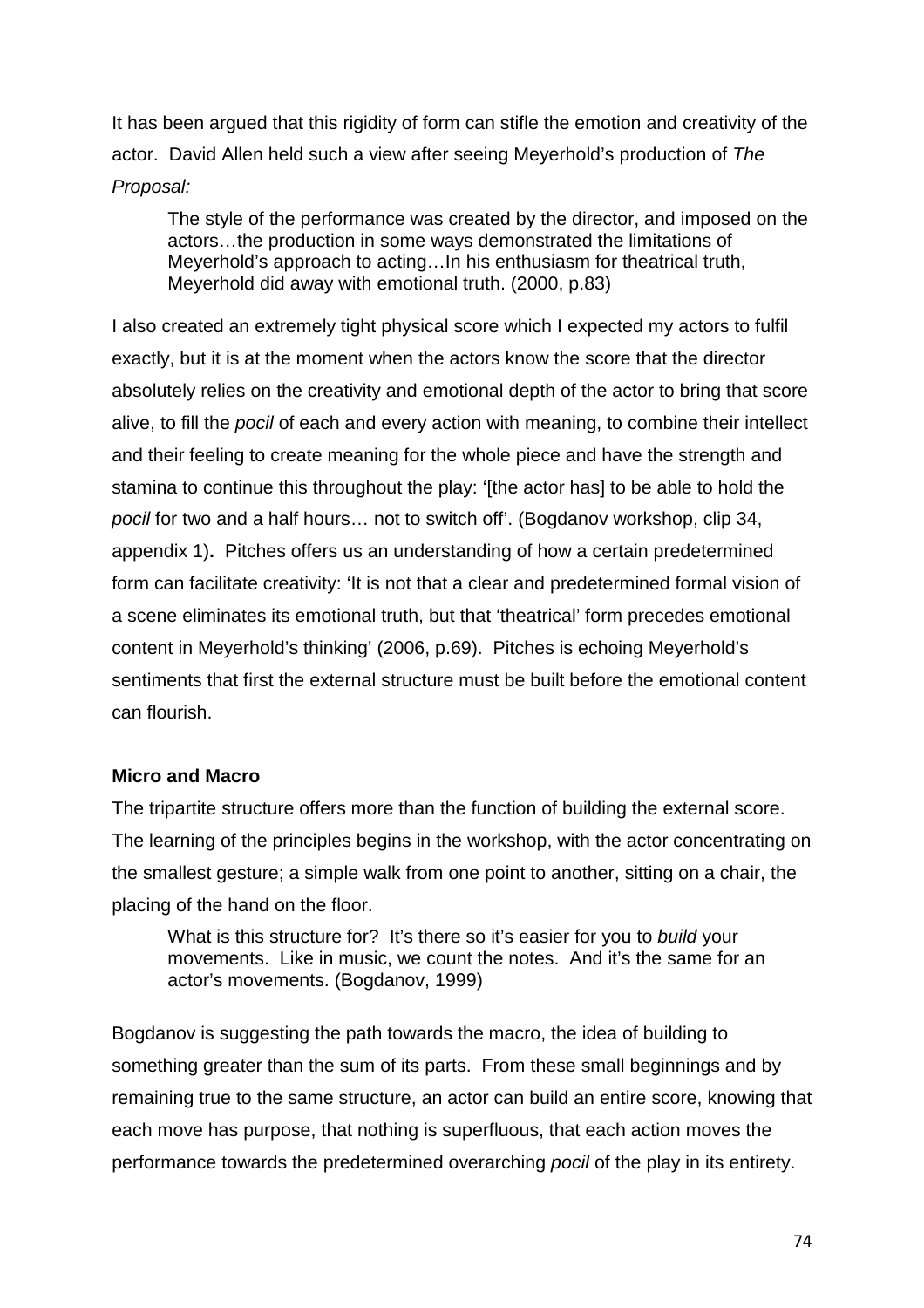At the same time the director can use these concepts to approach the play, from the very first reading, to help answer the key questions: What is this play about? What does the writer mean? What are we telling the audience? By searching for the *pocil*  of the play a director finds a strong through-line which will serve to carry a strength of purpose that can filter into each character, each scene, each line. By considering the *otkaz* for the play the director can find a clear beginning to the play. In a fairly naturalistic sense questions can be addressed, such as: What is the background to the characters? What has happened to them before the start of the play? What brings about the situation which starts the play? In a broader sense of understanding the motivation of the writer similar questions could be asked, such as: What has been written previously? What bought the writer to this subject matter? How relevant is it to a contemporary audience? Perhaps these appear to be ordinary questions for a director to be asking but there is clarity in the structure. It is not the asking of the questions or indeed the answers which is relevant here, rather that there is a clear framework within which the director or actor asks these questions. I understand the *otkaz* for the play. I am searching for the *pocil* of the play. I am now finding a *stoika* for the play.

Finding the *stoika* is important. Before embarking on the performance, it is helpful for the director to know how it will end. The whole *pocil* of the play can be lost if it is left to fade out, to continue vaguely to an unprecise point. The final *stoika* is the image the audience is left with. Like the final word, it is held in the mind for longer and gives a finality to the whole piece. Just as the *stoika* provides the end of the single action it also provides the end of the total action of the play. Micro to macro. 'What is true at the microcosmic scale is also true at the macrocosmic scale – *otkaz, pocil* and *tochka* still prevail' (Pitches, 2006, p.77). The knowledge an actor or director gains within the workshop when her focus is on one particular gesture can be transposed to the macro level.

Separate from and yet relevant to each principle is *tormos.* It determines the quality of movement formed by the tripartite. *Tormos* is like the baton of the conductor, providing the ability to speed up, slow down, keep the harmony of the ensemble and react to the live situation presented by the audience. Equally, the use of *tormos* at

75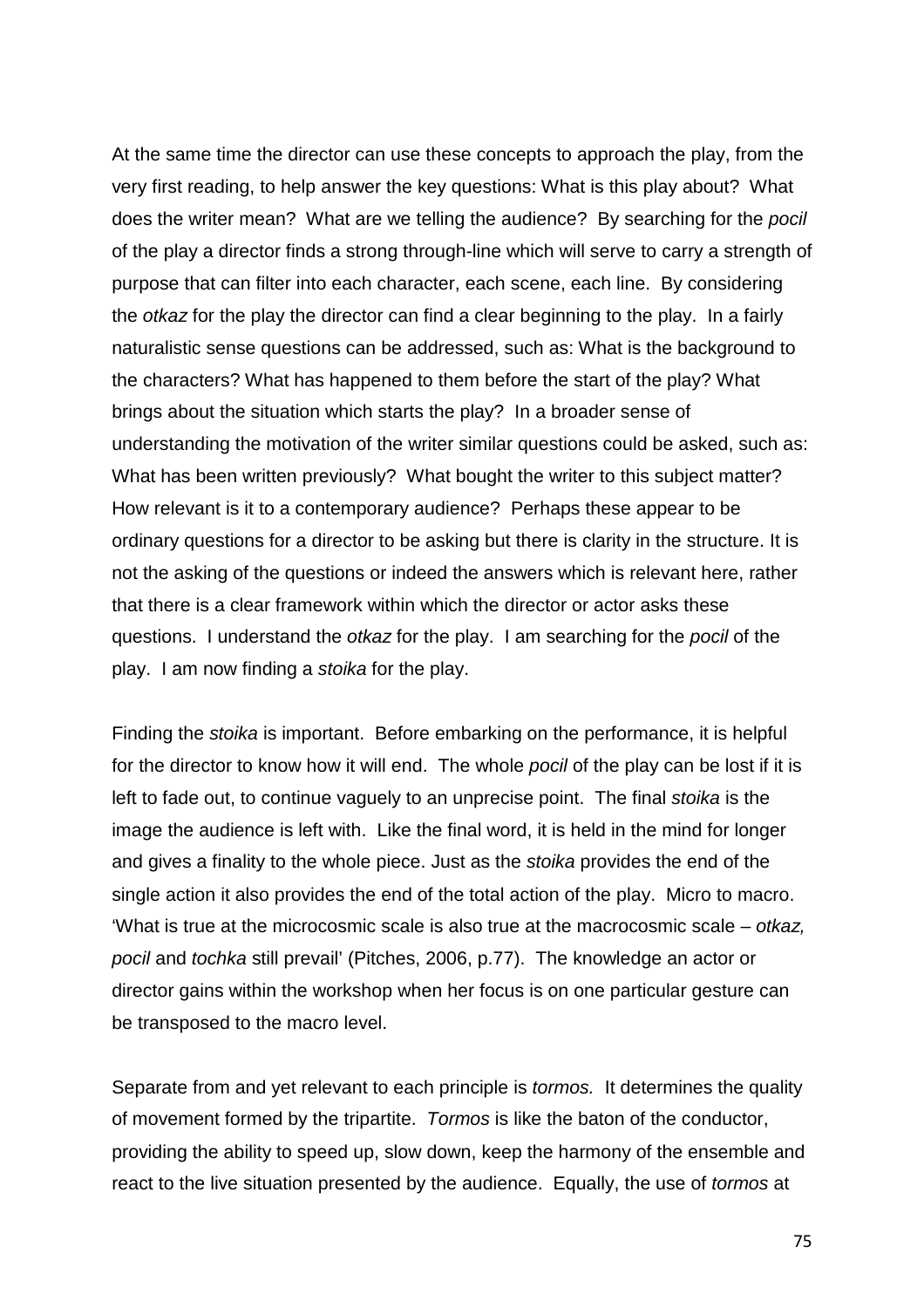both the micro level and the macro level is consistent. An actor can use *tormos* in one step to cause a foot to fall precisely with her partners, arriving at a certain point in beautiful synchronicity, or a director can ask for *tormos* to be applied to the whole ensemble as they nervously rush through the first night.

The clear structure, understood by actors and director, allows for a disciplined approach to a performance which ultimately leads to a clarity of communication with the audience. Yet the audience does not see each individual action in three parts, they do not understand how all five actors have arrived at the same point on the same beat, the micro is not obvious to the spectator. It is this attention to the micro that enables the actors to present the macro as intended.

# **Conclusion**

How can Meyerhold's Biomechanics be used in contemporary British theatre? To answer this, I have subdivided this into two further questions: 1. What are the fundamental principles of Biomechanics? 2. How can these principles be used to create contemporary British theatre?

The purpose here has been to set Biomechanics within a contemporary British theatre context, to pull the training process out of the workshop and onto the stage (but not the Russian stage of the 1920's) and to question whether Biomechanics can be used by today's actors, directors and be appreciated by a contemporary audience.

The fundamental principles of Biomechanics are *otkaz, pocil, stoika* and *tormos.*  These are not the only principles of Biomechanics, there are others; *counterpoint, rakurs,* and the *etudes*, all of which build towards a Meyerholdian theatre. Biomechanics also influences the staging, set, costumes, indeed the overall design by placing the actor at the centre of the theatre making process. Therefore, the set must be designed to serve the needs of the actor, not as decoration. The lights must light the movements of the actor, the creation of atmosphere is secondary to this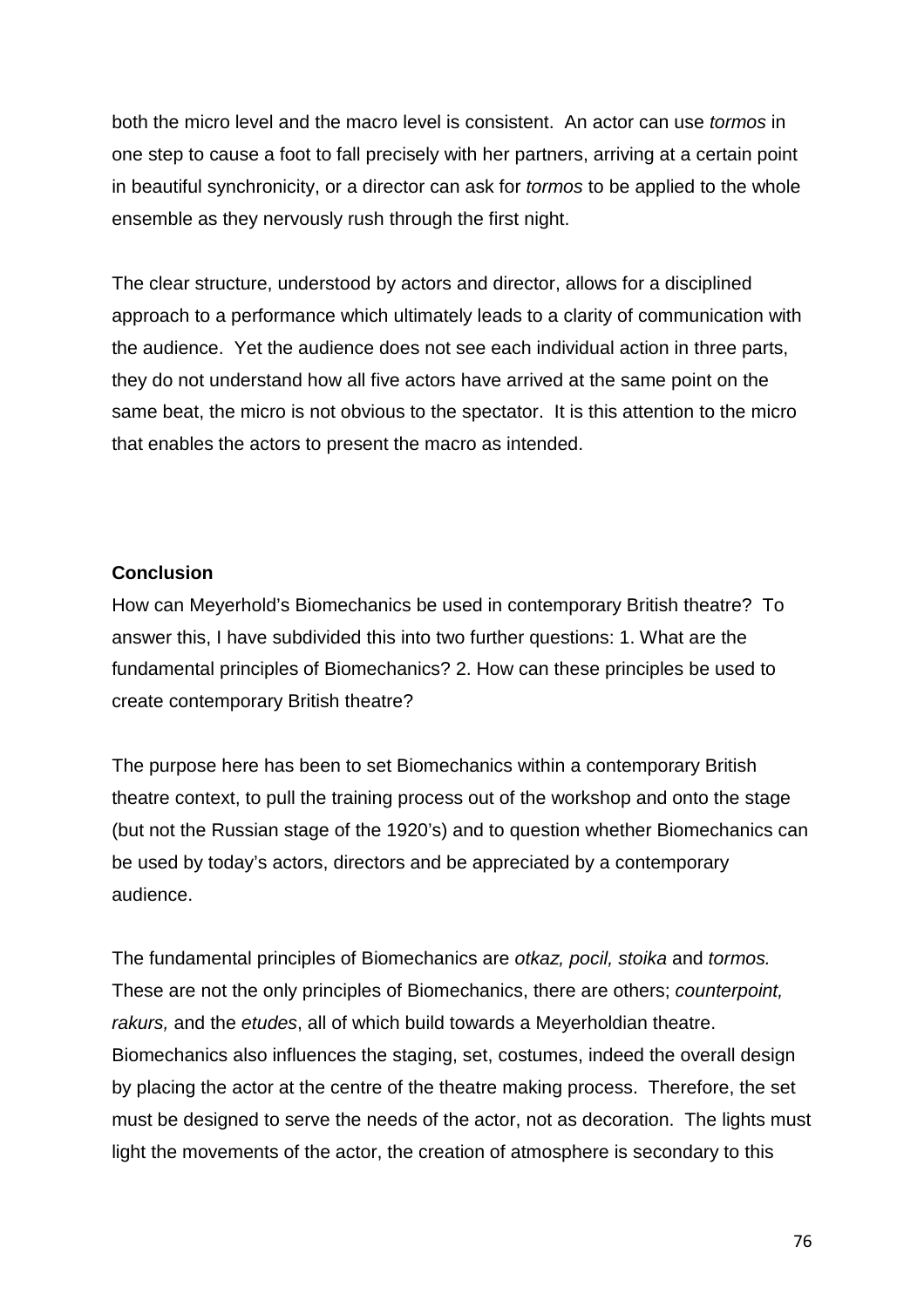primary purpose. The costumes must be comfortable and easy to move in rather than telling the audience the history of the character.

These principles allow the director and the actor to break down the process of creating theatre into definable pieces. By precisely forming each movement the actor can build to a more clearly constructed physical whole. Applying the principles to each aspect of the process, lighting, set etc., gives consistency, building to a production with a clarity of form and meaning.

Using measures of appraisal applied to contemporary theatre the project has been a success. The performances sold to an overall 83% capacity (despite very minimal marketing), the audience feedback demonstrated a level of intellectual engagement; 1. 'An enjoyable way to challenge thought', 2. 'An excellent way to provoke thought' (audience members, Square Chapel, Halifax, 26/5/16) which was also echoed in the after-show discussions: 'I saw a really beautiful clarity in space, an embodied awareness in everyone, a directionality in space' (Hilary Elliott, Clip 35, Appendix One). The actors stayed with the project for two and a half years without any pay which perhaps demonstrates they felt they were benefiting from the process. As their director, I have seen a marked improvement in their ability over the period. Do these measures demonstrate success?

As a director, and perhaps this is the only stance I can take with real authority, I have found that by applying the four principles to each part of the theatre making process, I have been able to strip back the production to its essence. The process began in training, with the actors understanding how to break each action into a precise tripartite of *otkaz, pocil, stoika* and then apply *tormos* to control each action. I then moved to apply these same principles to the text, asking the question; 'What is it about? What is the *pocil*? If that is what the play is for, then what needs to happen in the first part, the first scene, the first line, the first action?' These principles offer a method by which to locate the central meaning within a play which can then be broken down to the individual actions of the actor. The goal has been to find the core meaning within the play and then actively build each moment towards this end, something Rudnitsky echoes: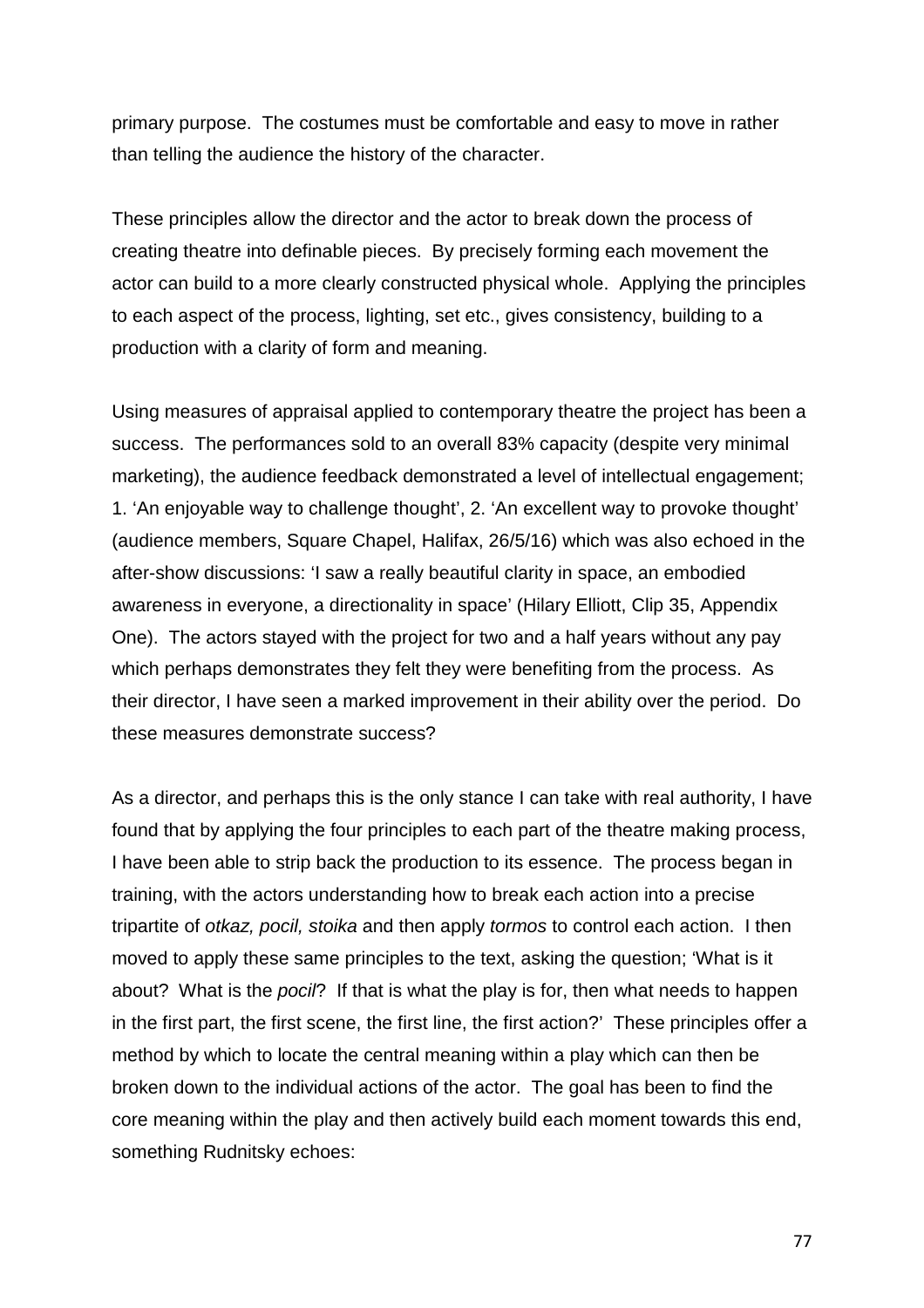[Meyerhold] creates his means of expression on the basis of the inner meaning of the work; he removes the skin from the fruit, eliminates everything that is extra, goes straight to the core (1981, p.541).

Of course, all plays offer different challenges. Each play will be different. Biomechanics give an actor and a director a set of tools with which she can approach any of these challenges, whether it be a Russian play from 1920 or a British trilogy from 2016. Biomechanics gives us a system through which to construct the actors score and an actors quality of movement. It also offers a way to find the meaning in a play. Once purpose has been found it can be clearly communicated to the spectator.

The spectator was of paramount importance to Meyerhold. Without the audience, the theatre would not exist. (Leach, 1989, p.30) However, he did not want an audience sitting passively, he wished to affect an audience:

The production does not show characters or a conventional story line in which we can and should believe, it presents us with an essential theatricality which grabs us by the lapels, teases us to know more, allures us, startles us, but above all shares with us a delight in the theatricality of theatre (Leach, 1989, p.174).

Biomechanics gives us the building blocks with which to attempt to create such theatre. Ultimately each piece of theatre is a live form existing only in the moment in which it is played. The audience is made up of each spectator's subjective view, although there might well be a majority opinion. Meyerhold's view was that his theatre had, at its heart, the purpose of disrupting the status quo, the received way of thinking:

If everyone praises your production, almost certainly it is rubbish. If everyone abuses it, then perhaps there is something in it. But if some praise and others abuse, if you can split the audience in half, then for sure it is a good production (Gladkov, 1974, p.108).

In which case, we are looking for a variety of responses, or responses that we cannot guess: 'Your play nearly gave me a panic attack. Well Done', 'Well that was totally unexpected,' 'Made me uncomfortable.' (audience members, Square Chapel, Halifax, 26/5/16). I do not profess to have achieved theatre of the standard of Meyerhold, I am in many ways repeating what he innovated, but in doing this I have discovered, or rather re- discovered, an approach to theatre which engages the audience and grabs them by the lapels.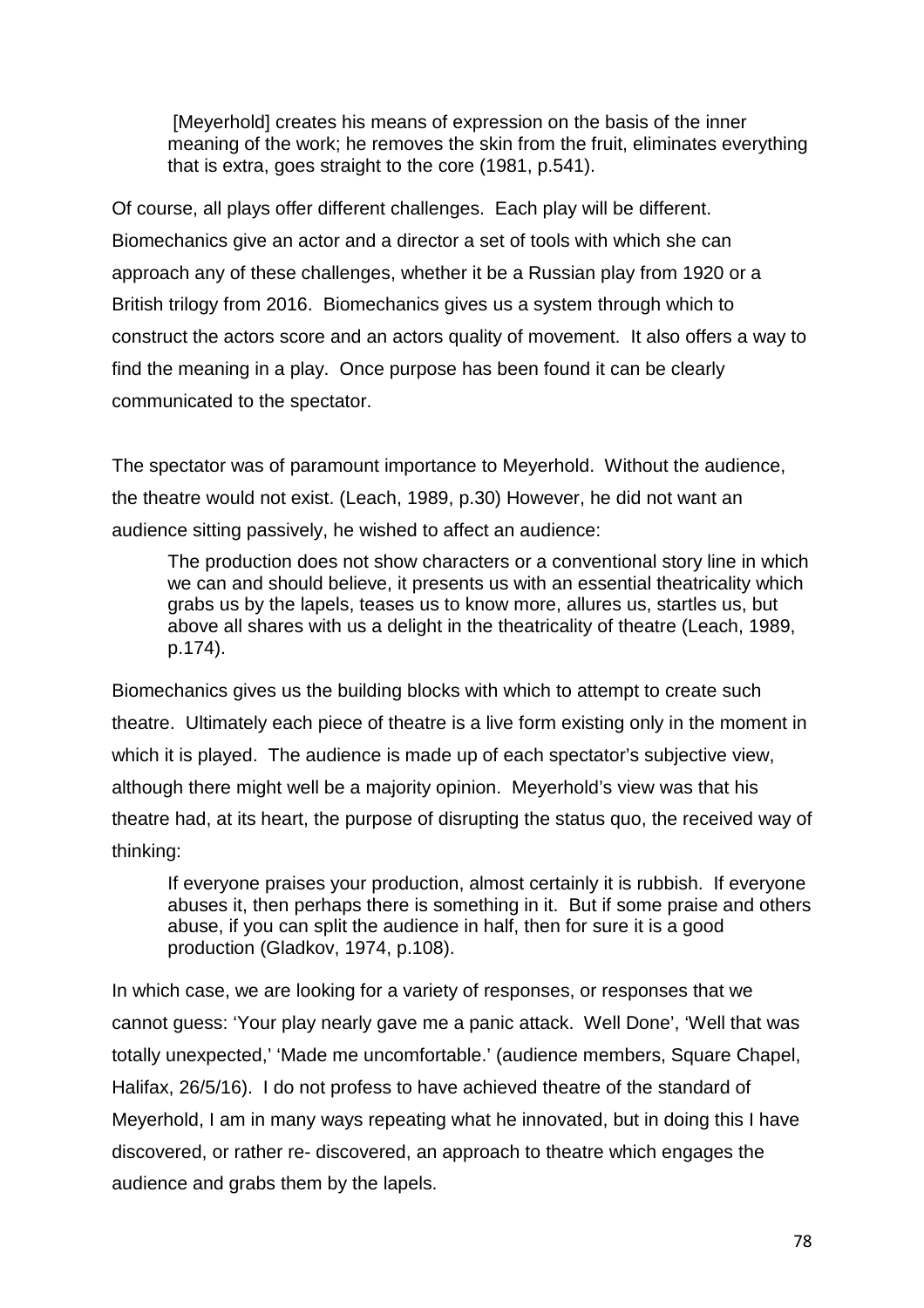By placing this technique on the contemporary stage, it has necessarily become contemporary British theatre, but is this useful or needed by today's theatre makers? The 'In-Yer-Face' genre of writers are asking for something that will shock the audience, that will force them to take notice. Crimp is doing this through simplicity of character and taboo subjects. Biomechanics offers an approach which doesn't let these numbered characters become two dimensional and merely narrators. The physicality of Biomechanics adds layers to Crimp's characters whilst not cluttering them with internal psychology. The taboo subjects of mental illness and child killing are given a stark outline by the clarity of movement, the bright lights and the plain set. The spectator is unlikely to misunderstand what is being said, the horror of the truth Crimp is telling us about contemporary society cannot be covered up. It is in this respect that Biomechanics can be of use to the British contemporary Theatre, to those theatre makers who wish to awaken the audience to a new angle of what they see within our society.

Contemporary theatre is always keen to move forward, to find the next 'new thing', to innovate. Ironically, Biomechanics was precisely this 'new thing' for some years after 1995 when it first arrived in the U.K. I believe theatre *should* do this; push forward, break boundaries, take risks. Was this not exactly what Meyerhold was trying to do, fight against safe theatre where the audience sat comfortably in the dark with their minds wandering? Like Meyerhold, I believe that theatre should present challenges. I want the theatre to surprise the audience, to make them sit up, to stimulate them into talking about the production days later. Often the way to achieve this is through trying something that no one else has ever tried before, but the artist should not forget the craft underlying any great innovation. Biomechanics offers the actor and the director the structure through which to innovate, a solid base on which to build new ideas. Biomechanics clearly defines aspects of theatre art which almost defy definition; ideas about energy and meaning can be communicated precisely by the word *pocil*, trying to describe a certain quality of movement can be summed up with the word *tormos.* This system, with all its precision and rigour, with the actors' and director's ability to apply the principles to each stage of the process, ultimately gives the company a quality to their work which is more than the physical components of lighting, set and costumes. Biomechanics gives the actor and the

79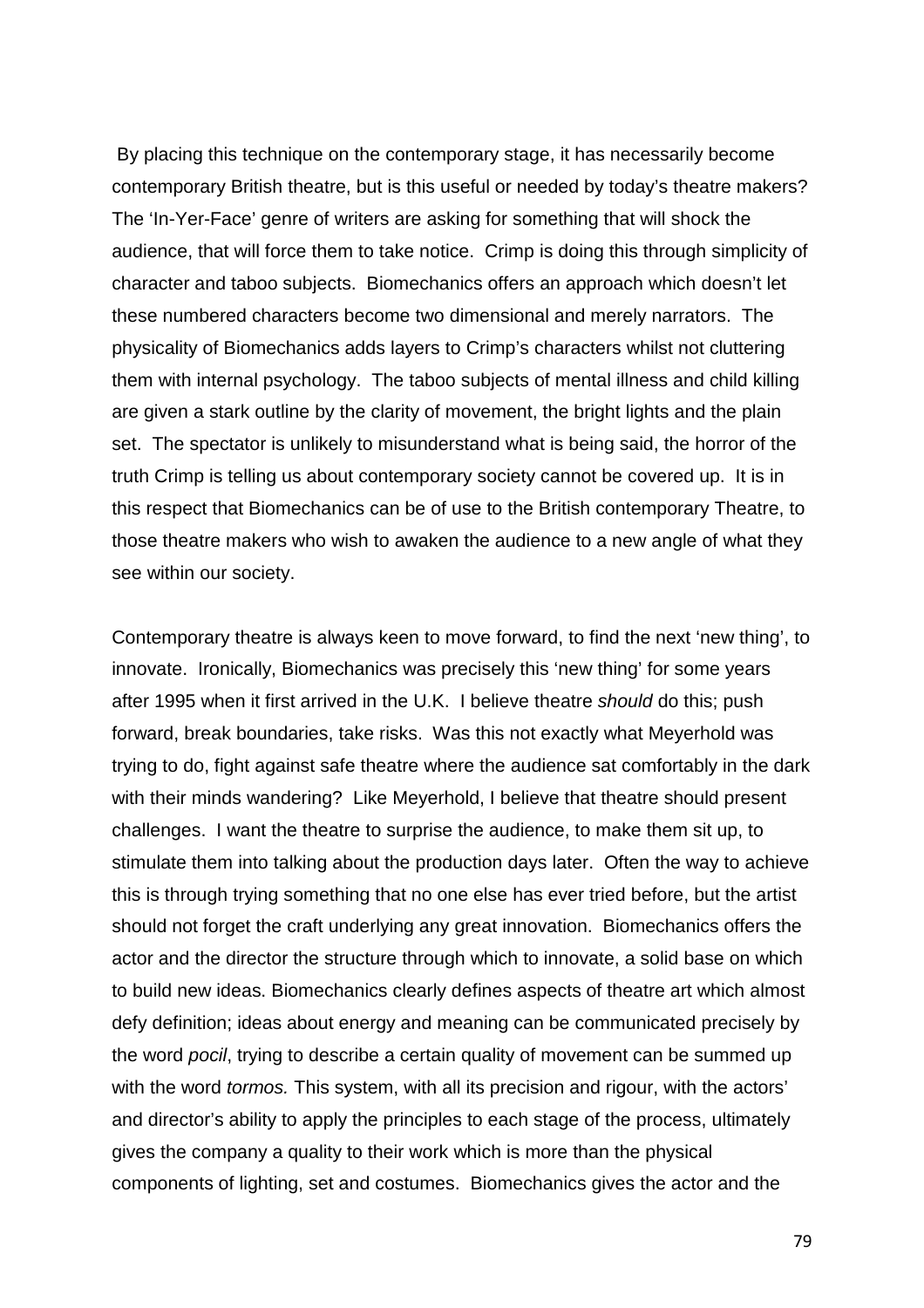director a craft which can be used to create theatre. And this is why it is relevant to contemporary British theatre.

# **List of References**

Allen, D. (2000) *Performing Chekhov,* London, Routledge.

Angelaki, V. (2015) 'From History to 'Ourstories' in Martin Crimp's Metanarratives',

*Journal of Contemporary Drama in English*, De Gruyter, Vol.3, No.1, 142-155.

Angelaki, V. (2014) 'Introduction: Dealing with Martin Crimp', *Contemporary Theatre* 

*Review,* Vol. 24, No. 3, 309-314.

Baldwin, J. (1995) 'Meyerhold's Theatrical Biomechanics: An Acting Technique for Today', *Theatre Topics,* Vol. 5, No. 2, 181- 201.

Barba, E. & Savarese, N. (1991) *A Dictionary of Theatre Anthropology: The Secret Art of the Performer,* Routledge, London and New York.

Britton, J. (ed.) (2013) *Encountering Ensemble,* Bloomsbury Publishing.

Bogdanov, G. (1995) *Meyerhold's Biomechanics for Actors,* Workshop, Cardiff, Centre for Performance Research.

Bogdanov, G. (1999) *Meyerhold's Biomechanics and Rhythm* (6 volumes), Exeter: Arts Documentation Unit (Video).

Braun, E. (1998) *Meyerhold A Revolution in Theatre (Studies, Theatre History and Culture),* London, Methuen Drama.

Braun, E. (trans. and ed.) (1969) *Meyerhold on Theatre,* Chatham, Methuen.

Beale, W.J. (April 2014) Personal Communication.

Crimp, M. (2005) *Fewer Emergencies,* London, Faber and Faber.

Freeman, J. (2010) *Blood, Sweat and Theory,* Farringdon, Libri Publishing.

Gladkov, A. (1974) 'Meyerhold Speaks', *The Drama Review,* vol. 18, no. 3.

Gladkov, A. (1997) *Meyerhold Speaks/ Meyerhold Rehearses,* Abingdon, Routledge.

Gould, G. [https://www.youtube.com/watch?v=Gv94m\\_S3QDo](https://www.youtube.com/watch?v=Gv94m_S3QDo) (accessed August 2015).

Grotowski, J. (1991) 'Sats' in Barba & Savarese, *A Dictionary of Theatre Anthropology: The Secret Art of the Perform, er,* Routledge, London and New York.

Hoover, M.L. (1974) *Meyerhold: the Art of Conscious Theatre,* Amherst, University of Massachusetts Press.

Law, A. & Gordon, M. (1996) *Meyerhold, Eisenstein and Biomechanics. Actor*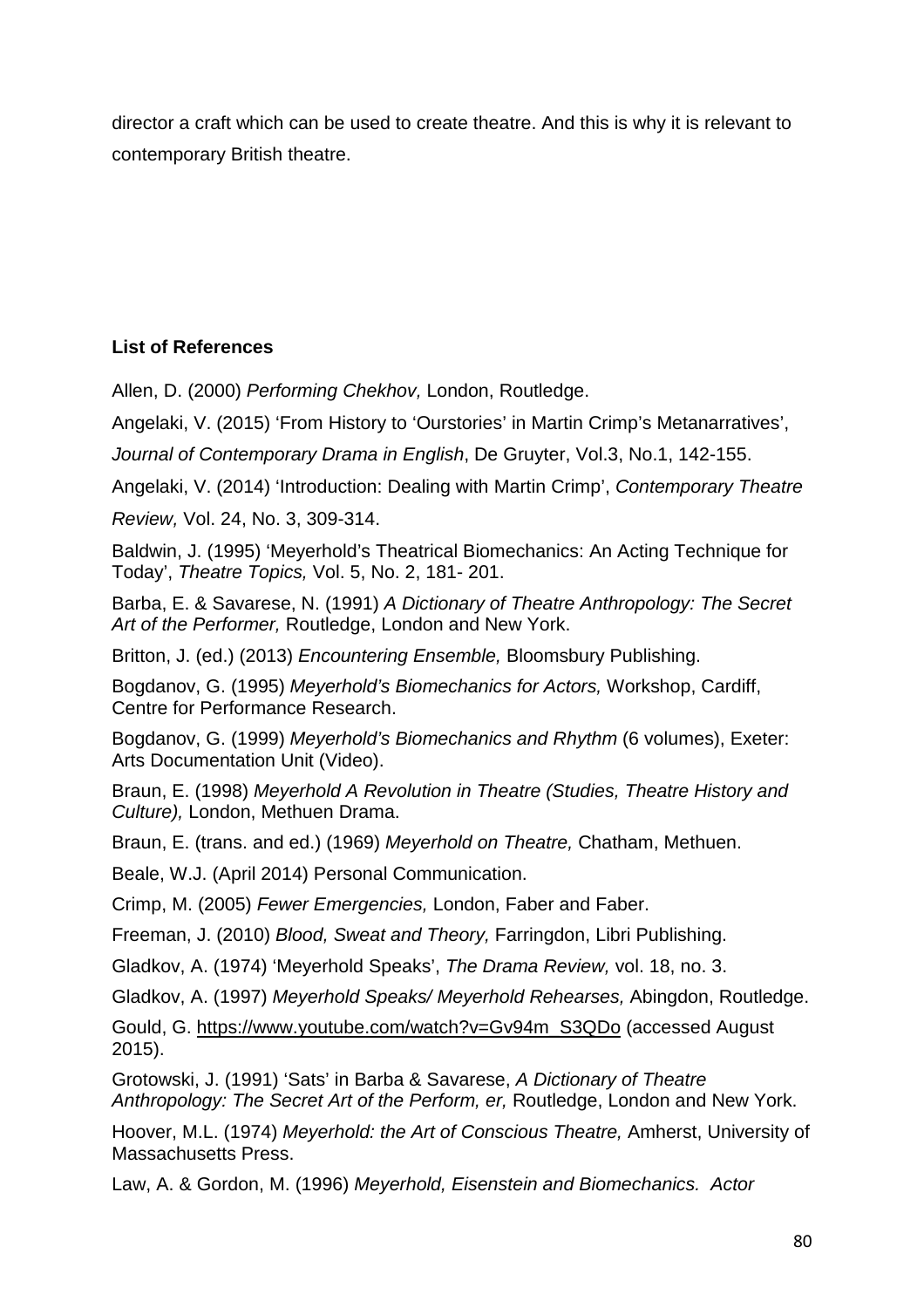*Training in Revolutionary Russia,* Jefferson, NC, McFarland and Company.

Leach, R. (1989) *Vsevolod Meyerhold, Directors in Perspective,* Cambridge, C.U.P.

Leach, R. (2003) *Stanislavsky and Meyerhold,* Bern, Peter Lang AG.

Levinsky, A. (1997) *Meyerhold's Biomechanics: A Workshop,* Exeter: Arts Documentation Unit (Video).

Ley, G. (1996) *Past Masters: A Meyerhold Symposium*, New Theatre Quarterly, 12:46 192-3.

Normington, K. (2005) *Meyerhold and the New Millennium,* New Theatre Quarterly, 21:82 118-26.

Neilson, A. (2007) *The Wonderful World of Dissocia,* Methuen Drama.

Nelson, R. (2013) *Practice as Research in the Arts; Principles, protocols, Pedagogies, Resistances,* Palgrave, MacMillan.

Pitches, J. & Shrubsall, A. (1997) Two Perspectives on the Phenomenon of Biomechanics in Contemporary Performance: An account of Gogol's 'The Government Inspector' in Production*, Studies in Theatre Production, 16:93 – 128*

Pitches, J. (2003) *Vsevolod Meyerhold,* London, Routledge.

Pitches, J. (2006) *Science and the Stanislavsky Tradition of Acting,* Abingdon, Routledge.

Pitches, J. (2007) 'Tracing/Training Rebellion: Object work in Meyerhold's biomechanics' in *Performance Research,* 12:4, 97-103, <http://dx.doi.org/10.1080/13528160701822692> (accessed January 2016)

Pitches, J. (ed.) (2011) *Russians in Britain,* Routledge.

Pitches, J. (2014)<https://www.futurelearn.com/courses/physical-theatre> (accessed March 2014)

Rudnitsky, K. (1981) *Meyerhold the Director,* trans. Petrov, G. Ann Arbor: Ardis.

Ruffini, F. (1991) 'Stanislavski's 'System'' in *A Dictionary of Theatre Anthropology: The Secret Art of the Performer,* Routledge, London and New York.

Schiff, A. <https://www.youtube.com/watch?v=LBIWMg7wyQM> (accessed August 2015)

Schmidt, P. (1967) *Meyerhold at Work,* Manchester, Carcanet New Press Ltd.

Sierz, A. (2001) *In-Yer-Face Theatre, British Drama Today,* London*,* Faber and Faber.

Skinner, A. (2011) 'Riding the Waves: Uncovering Biomechanics in Britain' in *Russians in Britain,* Routledge.

Skinner, A. (2013) 'More Than a Sum of Their Parts: Reflections on Vsevolod Meyerhold's Theatrical Ensemble' in *Encountering Ensemble,* Bloomsbury Methuen Drama.

Shank, T. (ed.) (1994) *Contemporary British Theatre,* London, MacMillan Press Ltd.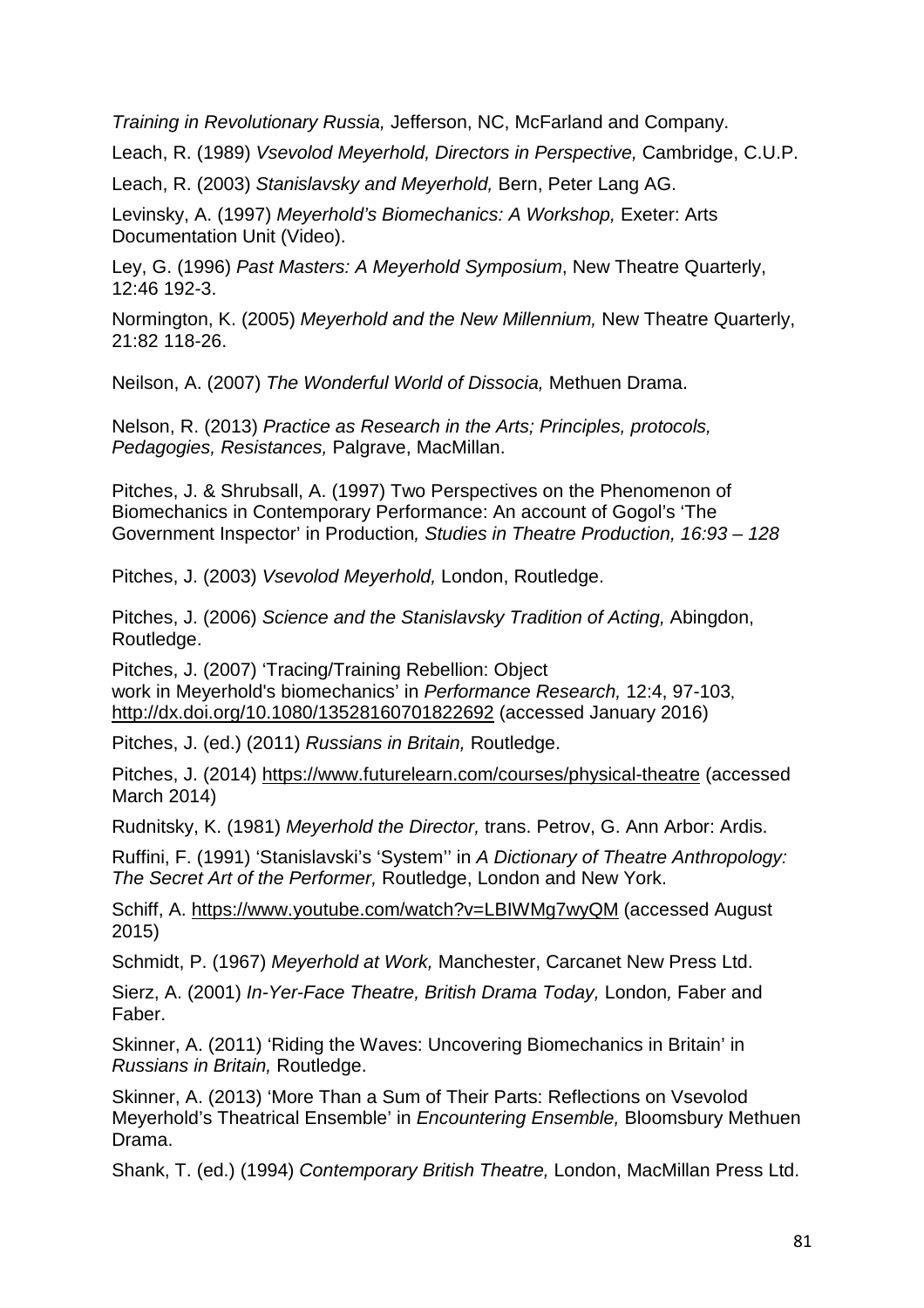Taviani, F. (1991) 'Energy' in *A Dictionary of Theatre Anthropology: The Secret Art of the Performer,* Routledge, London and New York.

Trimingham, M. (2002) A Methodology for Practice as Research, *Studies in Theatre and Performance*, 22:1, 54-60

Worrall, N. (2002) 'Meyerhold's "Magnanimous Cuckold", in Rebecca Schneider and Gabrielle Cody (eds) *Re:direction: A Theoretical and Practical Guide*, London, Routledge.

Zeami, (1984) *On the Art of the No Drama: the Major Treatises of Zeami,* trans. J. Thomas Rimer and Yamazaki Masakazu, Princeton, Princeton University Press.

## **Productions**

Bogdanov, G. (Co-dir.1998) *Alice in Wonderland*, Talia Theatre.

Bogdanov, G. (Co-dir.1999) *The Duel,* Talia Theatre.

Bogdanov, G. (co-dir.2000) *Home,* Talia Theatre.

Bogdanov, G. (Co-dir. 2001) *Assilon Place,* Talia Theatre.

Bogdanov, G. (Co-dir. 2003) *The Vaudevilles,* Talia Theatre.

Bogdanov, G. (Co-dir. 2005) *Moliere,* Talia Theatre.

Beale, C. (Dir. 2016) *Fewer Emergencies,* Proper Job Theatre Company.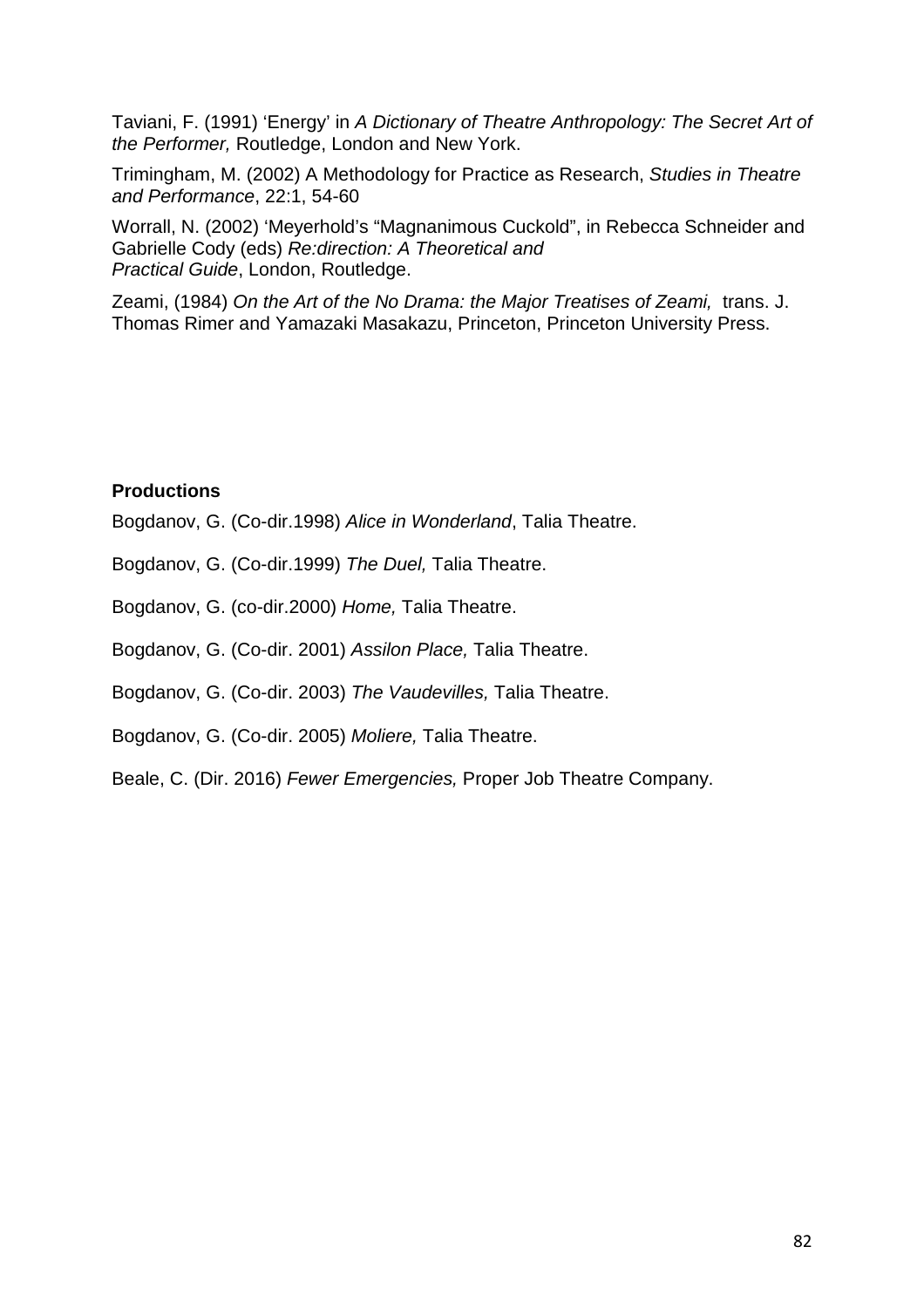#### **Appendix 1**

You can view these clips online at:

## <http://www.properjob.org.uk/appendix1>

- Clip 1 Whole Blue Sky, *Fewer Emergencies.* (Crimp, 2005).
- Clip 2 Face to the Wall, *Fewer Emergencies.* (Crimp, 2005).
- Clip 3 Fewer Emergencies, *Fewer Emergencies.* (Crimp, 2005).
- Clip 4 Work in Progress, Scene from *The Wonderful World of Dissocia* (Neilson, 2007).
- Clip 5 Bogdanov workshop, Full description of *otkaz.*
- Clip 6 Bogdanov workshop, Bogdanov quote on the commanding point.
- Clip 7 Bogdanov workshop, Bogdanov's full description of the commanding point.
- Clip 8 *Whole Blue Sky, Otkaz* in performance.
- Clip 9 Bogdanov workshop, Bogdanov's description of the neutral position.
- Clip 10 Bogdanov workshop, Quote from Bogdanov on the neutral position.
- Clip 11 Bogdanov workshop, Quote from Bogdanov on *pocil.*
- Clip 12 Bogdanov workshop, Description of *pocil* from Bogdanov.
- Clip 13 *Fewer Emergencies* rehearsals, Filling the *pocil.*
- Clip 14 Bogdanov workshop, Quote from Bogdanov on *stoika.*
- Clip 15 Bogdanov workshop, Students beginning to learn *stoika.*
- Clip 16 Bogdanov workshop, Quote from Bogdanov on the continuation of *stoika.*
- Clip 17 Bogdanov workshop, Demonstration of how *stoika* continues into *otkaz.*
- Clip 18 *Whole Blue Sky, Stoika* in performance.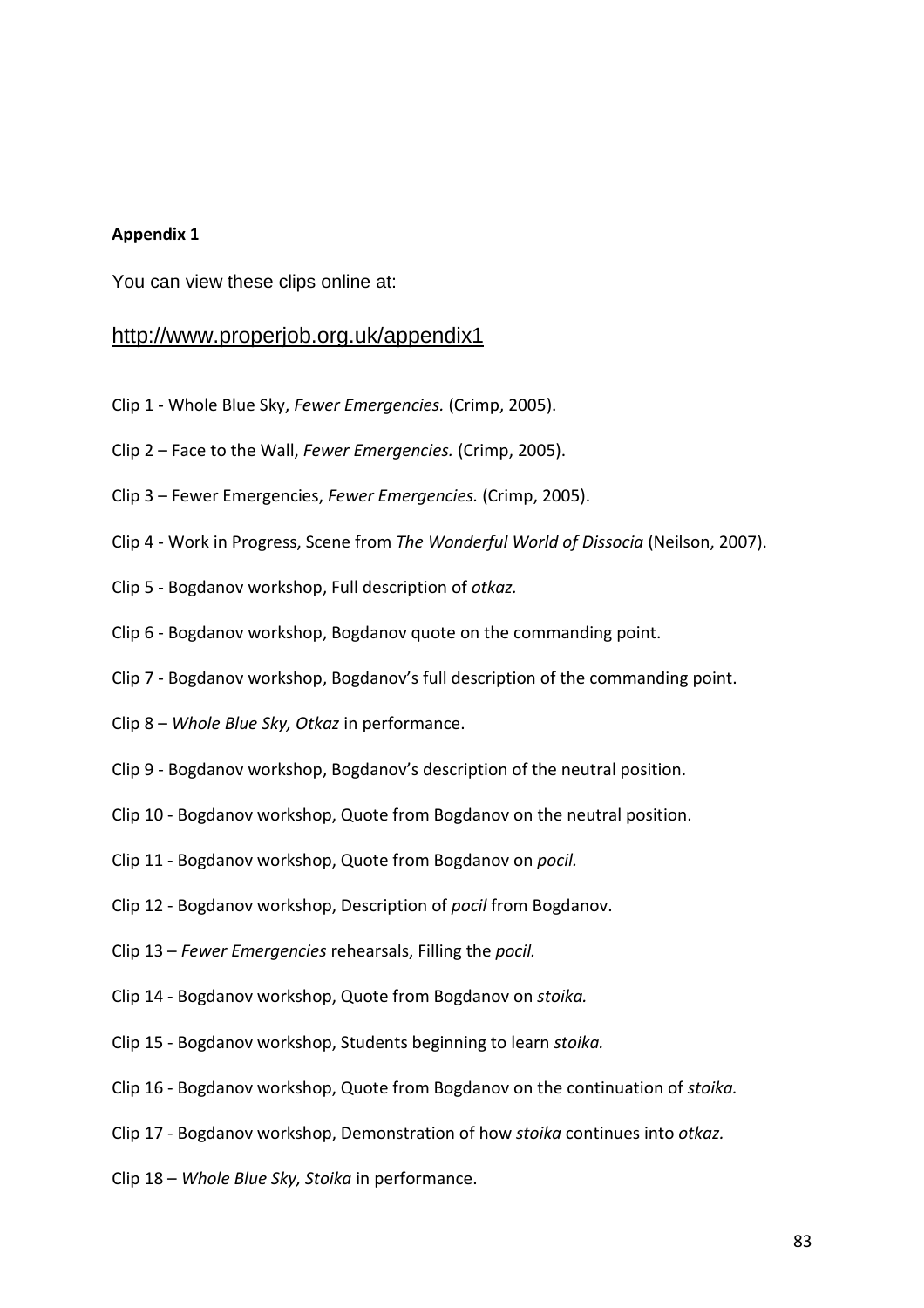Clip 19 - Bogdanov workshop, Example of the running at the wall exercise.

Clip 20 - Bogdanov workshop, Explanation of *tormos.*

Clip 21 – *Face to the Wall,* Example of *tormos* in performance.

Clip 22 - <https://www.youtube.com/watch?v=n7eE0EaOrIo&list=PL990518B9B1FFCD1B> Interview with Bogdanov, Understanding of études.

Clip 23 - Bogdanov workshop, Description from Bogdanov of the *Throwing of the Stone.*

Clip 24 -

[https://www.youtube.com/watch?v=XrkB\\_rcQNzM&index=14&list=PL59BEB9FB40A55F2C](https://www.youtube.com/watch?v=XrkB_rcQNzM&index=14&list=PL59BEB9FB40A55F2C) Bogdanov demonstrates the *dactyl*.

Clip 25 - Bogdanov workshop, Quote from Bogdanov relating to the *dactyl.*

Clip 26 - Bogdanov workshop, Teaching the *dactyl.*

Clip27 -

[https://www.youtube.com/watch?v=XrkB\\_rcQNzM&index=14&list=PL59BEB9FB40A55F2C](https://www.youtube.com/watch?v=XrkB_rcQNzM&index=14&list=PL59BEB9FB40A55F2C) Bogdanov, *Throwing the Stone.*

Clip 28 - Bogdanov workshop, Quote from Bogdanov on music in the étude.

Clip 29 - Bogdanov workshop, Music within movement.

Clip 30 - *Whole Blue Sky,* Counterpoint within performance.

Clip 31 - *Face to the Wall,* Counterpoint in performance.

Clip 32 - Bogdanov workshop, Explanation of *racurs.*

Clip 33 – *Face to the Wall, Racurs* in performance.

Clip 34 - Bogdanov workshop, Staying inside the process.

Clip 35 - Work in progress, After show discussion.